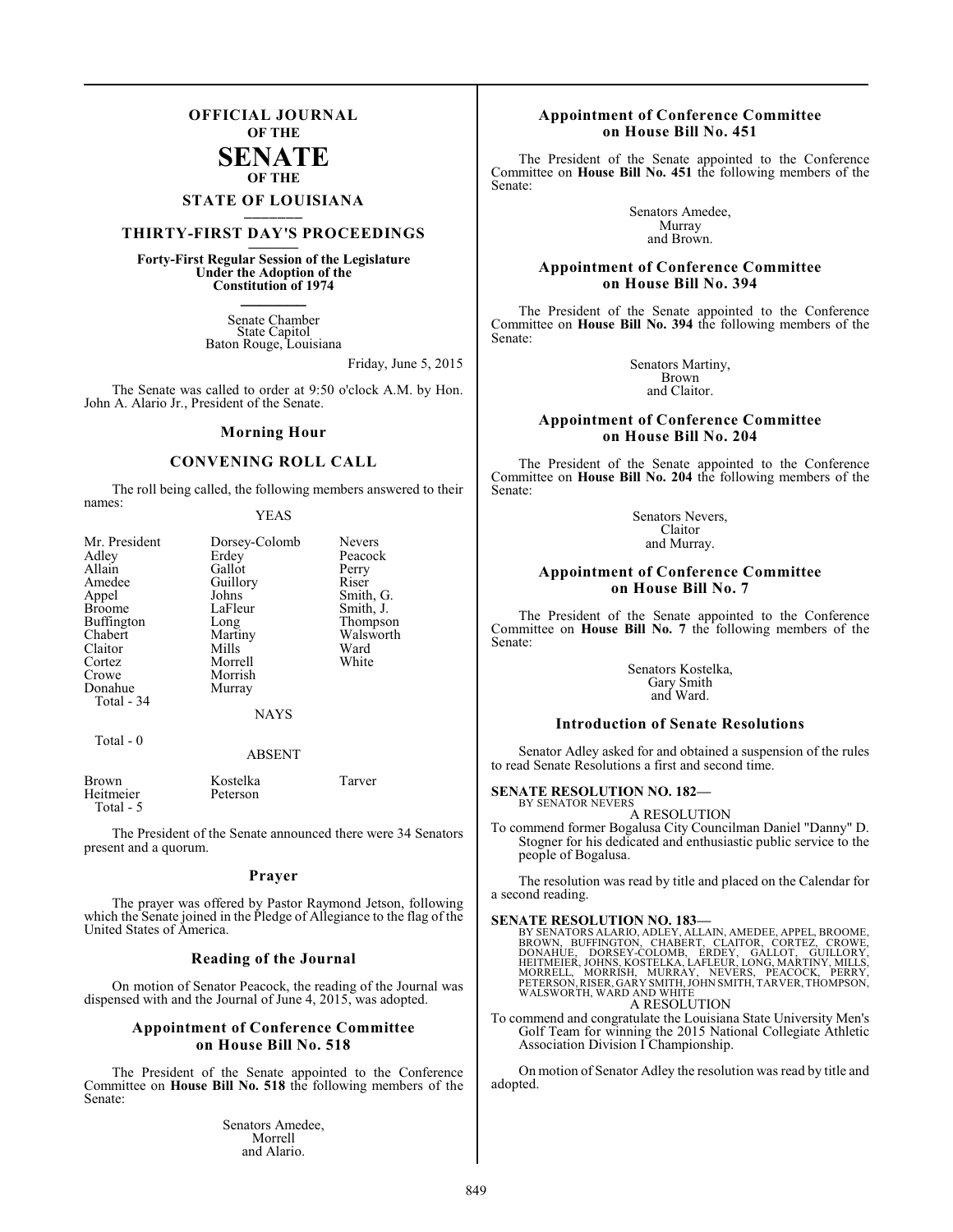#### **SENATE RESOLUTION NO. 184—**

BY SENATOR NEVERS A RESOLUTION

To commend former Bogalusa Mayor Charles E. Mizell Sr. on his leadership and record of dedicated public service to the people of Bogalusa and Washington Parish.

The resolution was read by title and placed on the Calendar for a second reading.

#### **SENATE RESOLUTION NO. 185—** BY SENATOR THOMPSON

A RESOLUTION

To commend Zahir "Bo" Bolourchi upon his retirement, after fortyseven years of service with the Louisiana Department of Transportation and Development.

The resolution was read by title and placed on the Calendar for a second reading.

## **Introduction of Senate Concurrent Resolutions**

#### **SENATE CONCURRENT RESOLUTION NO. 132—** BY SENATOR CLAITOR AND REPRESENTATIVE JACKSON A CONCURRENT RESOLUTION

To urge and request the Department of Health and Hospitals to conduct a study on access to psychiatric medications and the costs for nonaccess to such medications

The resolution was read by title and placed on the Calendar for a second reading.

# **SENATE CONCURRENT RESOLUTION NO. 133—** BY SENATOR DORSEY-COLOMB

A CONCURRENT RESOLUTION

To commend David Holmes on his academic achievements and impeccable leadership.

The resolution was read by title and placed on the Calendar for a second reading.

## **SENATE CONCURRENT RESOLUTION NO. 134—** BY SENATOR DORSEY-COLOMB A CONCURRENT RESOLUTION

To commend Christopher Michael Bester upon his outstanding accomplishments.

The resolution was read by title and placed on the Calendar for a second reading.

#### **Senate Resolutions on Second Reading**

#### **SENATE RESOLUTION NO. 179—** BY SENATOR MURRAY

A RESOLUTION

To urge and request the Centers for Disease Control and Prevention sub-group Advisory Committee on Immunization Practices to recommend that incoming college students receive the Meningitis B vaccine.

On motion of Senator Murray the resolution was read by title and adopted.

#### **SENATE RESOLUTION NO. 180—** BY SENATOR NEVERS

A RESOLUTION

To urge and request that the Louisiana State Law Institute study and make recommendations regarding the feasibility of the use of levee roads by owners of enclosed estates to reach public roads.

On motion of Senator Nevers the resolution was read by title and adopted.

# **Page 2 SENATE 31st DAY'S PROCEEDINGS**

## **House Concurrent Resolutions on Second Reading**

**HOUSE CONCURRENT RESOLUTION NO. 221—**

BY REPRESENTATIVES BARROW, HODGES, JACKSON, NORTON, SMITH, ST. GERMAIN, AND STOKES AND SENATORS BROOME AND DORSEY-COLOMB

## A CONCURRENT RESOLUTION

To commend the Miss Universe Organization for bringing the Miss USA Pageant back to the state of Louisiana in July of 2015.

The resolution was read by title. Senator Broome moved to concur in the House Concurrent Resolution.

## **ROLL CALL**

The roll was called with the following result:

#### YEAS

Mr. President Dorsey-Colomb Murray<br>Adley Erdey Nevers Adley Erdey Nevers<br>Allain Gallot Peacock Allain Gallot Peaco<br>
Amedee Guillory Perry Amedee Guillory Perry<br>Appel Heitmeier Peterson Heitmeier Peters<br>Johns Riser Broome Johns<br>Brown Kostelka Kostelka Smith, G.<br>LaFleur Smith, J. Buffington LaFle<br>Chabert Long Chabert Long Thompson Martiny Walsworth<br>Mills Ward Cortez Mills Ward<br>Crowe Morrell White Morrell<br>Morrish Donahue Total - 38 NAYS

Total - 0

Tarver Total - 1

The Chair declared the Senate concurred in the House Concurrent Resolution and ordered it returned to the House.

ABSENT

#### **HOUSE CONCURRENT RESOLUTION NO. 222—** BY REPRESENTATIVE HUVAL

A CONCURRENT RESOLUTION

To urge and request the Department of Insurance to study the need to regulate insurance consultants and to report its findings on or before January 15, 2016.

The resolution was read by title. Senator Long moved to concur in the House Concurrent Resolution.

#### **ROLL CALL**

The roll was called with the following result:

#### YEAS

| Mr. President | Dorsey-Colomb | Murray        |
|---------------|---------------|---------------|
| Adley         | Erdey         | <b>Nevers</b> |
| Allain        | Gallot        | Peacock       |
| Amedee        | Guillory      | Perry         |
| Appel         | Heitmeier     | Peterson      |
| Broome        | Johns         | Riser         |
| Brown         | Kostelka      | Smith, G.     |
| Buffington    | LaFleur       | Smith, J.     |
| Chabert       | Long          | Tarver        |
| Claitor       | Martiny       | Thompson      |
| Cortez        | Mills         | Walsworth     |
|               |               |               |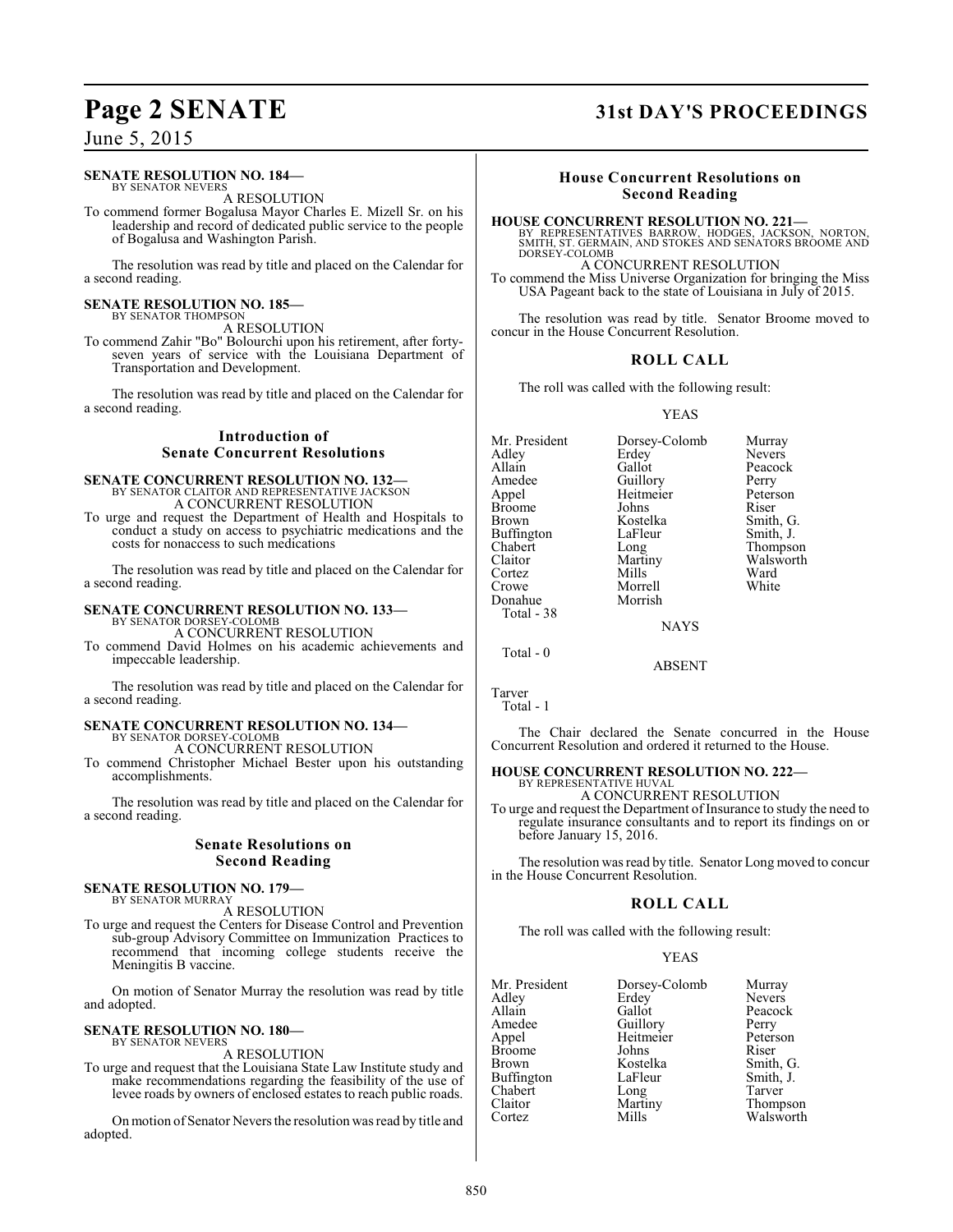# **31st DAY'S PROCEEDINGS Page 3 SENATE**

Morrish

| Crowe      |  |
|------------|--|
| Donahue    |  |
| Total - 39 |  |

Morrell Ward<br>
Morrish White

 Total - 0 ABSENT

Total - 0

The Chair declared the Senate concurred in the House Concurrent Resolution and ordered it returned to the House.

**NAYS** 

#### **HOUSE CONCURRENT RESOLUTION NO. 223—** BY REPRESENTATIVE HUVAL

A CONCURRENT RESOLUTION

To urge and request the Louisiana Department of Insurance to study the feasibility of drafting a uniform certificate of insurance and to report its findings on or before January 15, 2016.

The resolution was read by title. Senator Long moved to concur in the House Concurrent Resolution.

## **ROLL CALL**

The roll was called with the following result:

#### YEAS

| Mr. President | Dorsey-Colomb | Murray    |
|---------------|---------------|-----------|
| Adley         | Erdey         | Nevers    |
| Allain        | Gallot        | Peacock   |
| Amedee        | Guillory      | Perry     |
| Appel         | Heitmeier     | Peterson  |
| <b>Broome</b> | Johns         | Riser     |
| Brown         | Kostelka      | Smith, G. |
| Buffington    | LaFleur       | Smith, J. |
| Chabert       | Long          | Tarver    |
| Claitor       | Martiny       | Thompson  |
| Cortez        | Mills         | Walsworth |
| Crowe         | Morrell       | Ward      |
| Donahue       | Morrish       | White     |
| Total - 39    |               |           |
|               | <b>NAYS</b>   |           |

ABSENT

Total - 0

Total - 0

The Chair declared the Senate concurred in the House Concurrent Resolution and ordered it returned to the House.

#### **Reports of Committees**

The following reports of committees were received and read:

#### **REPORT OF COMMITTEE ON**

## **REVENUE AND FISCAL AFFAIRS**

Senator Neil Riser, Chairman on behalf of the Committee on Revenue and Fiscal Affairs, submitted the following report:

June 4, 2015

To the President and Members of the Senate:

I am directed by your Committee on Revenue and Fiscal Affairs to submit the following report:

June 5, 2015

#### **HOUSE BILL NO. 152—**

BY REPRESENTATIVE BROADWATER AN ACT

To enact R.S. 17:3351.20, relative to fees charged to students at public postsecondary education institutions; to authorize the postsecondary education management boards to establish such fees and adjust fee amounts; to provide limitations; to provide for applicability; and to provide for related matters.

Reported with amendments.

**HOUSE BILL NO. 207—** BY REPRESENTATIVES HARRIS, BILLIOT, HAZEL, ROBERT JOHNSON, KLECKLEY, LEGER, PYLANT, AND THIBAUT AN ACT

To amend and reenact R.S. 47:305(D)(3), relative to state sales and use tax; to provide for an exemption for bakery products; to provide for effectiveness; and to provide for related matters.

Reported favorably.

# **HOUSE BILL NO. 259—** BY REPRESENTATIVE THIERRY

## AN ACT

To amend and reenact R.S. 22:439 and 443(A)(introductory paragraph) and (2) through (4) and to repeal Section 2 of Act No. 361 of the 2011 Regular Session of the Legislature of Louisiana, relative to surpluslines of insurance; to decrease the tax on annual gross premiums for surplus lines of insurance; to expand the surplus lines tax base; to provide for the surplus lines tax report; to repeal the authority of the commissioner to enter the Nonadmitted Insurance Multi-State Agreement; to except certain educational programs and entities from the tax on gross premiums for surplus lines of insurance; to provide for submission of certain information by certain insurers; to provide for an effective date; and to provide for related matters.

Reported with amendments.

**HOUSE BILL NO. 360—**<br>BY REPRESENTATIVE CHANEY<br>A JOINT RESOLUTION

Proposing to amend Article VII, Section 21(A) of the Constitution of Louisiana, to specify that the ad valorem property tax exemption for public lands and property shall not apply to land or property owned by another state or by a political subdivision of another state; to provide for submission of the proposed amendment to the electors; and to provide for related matters.

Reported favorably.

# **HOUSE BILL NO. 445—** BY REPRESENTATIVE MACK

AN ACT

To amend and reenact R.S.  $47:532.1(A)(1)$ ,  $(3)(a)$ , and  $(6)$  and to enact R.S. 47:532.2 and 532.3, relative to public tag agents; to provide relative to persons who may undertake duties of public tag agents; to provide relative to bonds required to be executed by public tag agents; to provide relative to qualifications for public tag applicants; to provide relative to the suspension, revocation, or cancellation of contracts of public tag agents; to authorize the office of motor vehicles to issue cease and desist order to public tag agents for certain activity; and to provide for related matters.

Reported with amendments.

# **HOUSE BILL NO. 448—** BY REPRESENTATIVE PUGH

AN ACT

To amend and reenact R.S. 32:663(B), relative to impaired driving; to provide relative to the qualifications and competence of those issued permits for the purpose of chemical testing for drivers suspected of operating a vehicle while impaired; and to provide for related matters.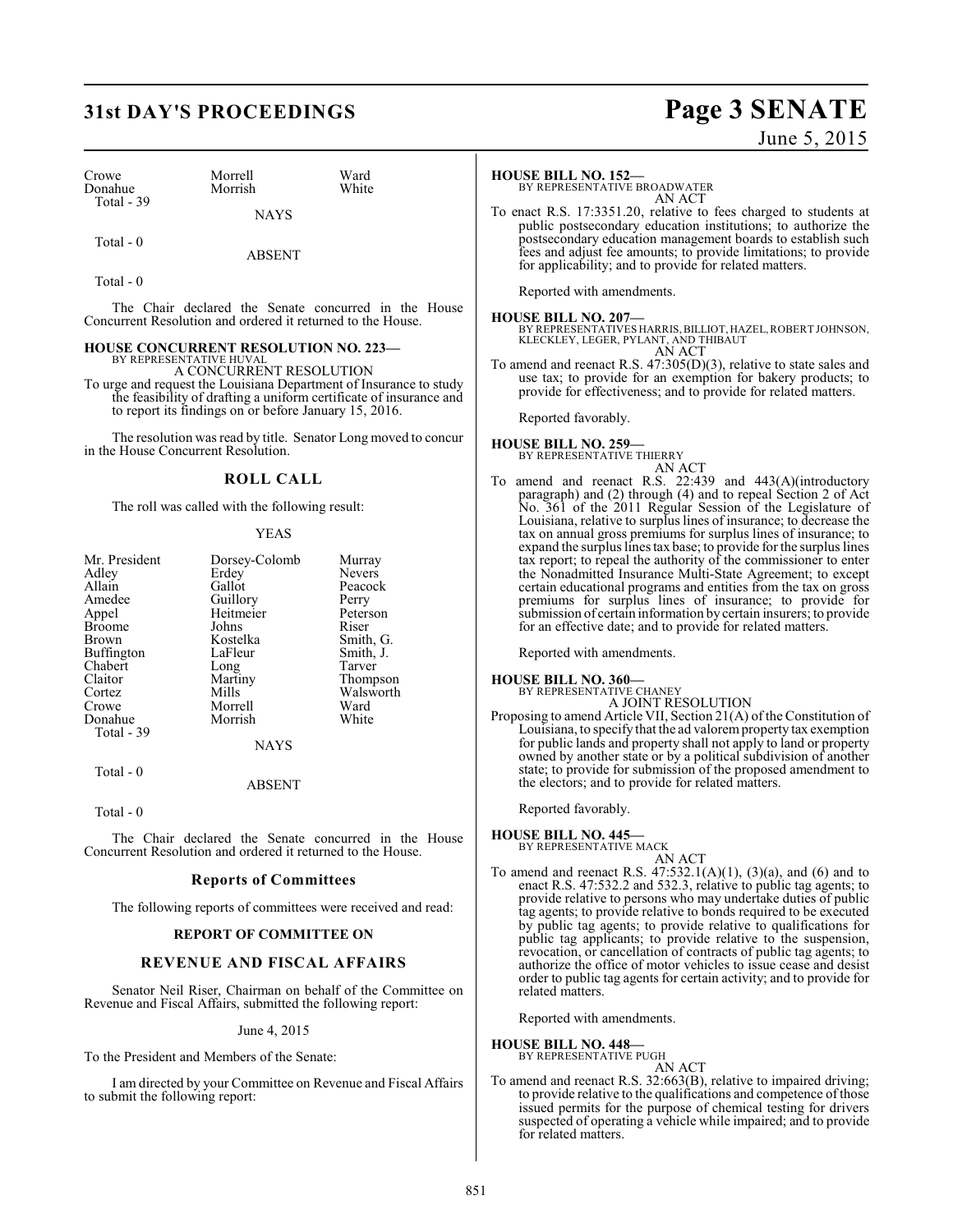Reported favorably.

**HOUSE BILL NO. 471—** BY REPRESENTATIVE STOKES

AN ACT

To enact R.S. 47:301.2, relative to sales and use taxes; to establish the Sales Tax Streamlining and Modernization Commission; to provide for membership; to provide for duties of the commission; to provide for the various policies to be considered by the commission; to provide with respect to commission meetings; to require certain reporting; to provide for effectiveness; and to provide for related matters.

Reported with amendments.

**HOUSE BILL NO. 508—**<br>BY REPRESENTATIVES FOIL, BARROW, BURFORD, HENRY BURNS, CARTER, CONNICK, COX, HAZEL, HOFFMANN, HUNTER, IVEY, MIKE<br>JOHNSON, ORTEGO, ROBIDEAUX, SMITH, ST. GERMAIN, AND<br>WILLMOTT

AN ACT

To enact R.S. 47:297.13, relative to income taxation; to provide relative to individual and corporation income tax deductions; to authorize an income tax deduction for taxpayers who employ certain qualified disabled individuals; to provide for certain definitions; to provide for certain requirements and limitations; to provide for an effective date; and to provide for related matters.

Reported with amendments.

#### **HOUSE BILL NO. 528—** BY REPRESENTATIVE LEGER

AN ACT

To enact Part XII of Chapter 6 of Title 33 of the Louisiana Revised Statues of 1950, to be comprised of R.S. 33:3101, relative to the city of New Orleans; to provide for the creation of a municipal revenue amnesty program; to provide relative to the operation and administration of the program; to prohibit certain persons from participating in the program; to authorize the city to cooperate with the New Orleans Sewerage and Water Board and other political subdivisions to allow their participation in the program; and to provide for related matters.

Reported with amendments.

**HOUSE BILL NO. 604—** BY REPRESENTATIVE STOKES

AN ACT

To amend and reenact R.S. 47:6007(B)(9) through (11) and (D)(2)(c) through (e),  $6015(B)(3)(i)(i)$ , (4), and  $(5)(introducing$ paragraph) and (F)(5),  $6022(C)(10)(b)(vii)$ , (F)(2) and (3)(b) and (c),  $6023(B)(1)$ ,  $(D)(2)(c)$  and  $(d)$  and  $(4)$  and  $(5)$ , and  $6034(B)(4)$  and  $(7)(b)$ , and  $(E)(1)(e)$  and  $(f)$  and to enact R.S.  $36:104(B)(9)$  and  $104.1$ , R.S.  $47:6007(C)(1)(e)$  and  $(D)(2)(f)$ , 6015(B)(6), 6023(D)(2)(e), and 6034(E)(2)(c), relative to tax credits; to provide for the powers and duties of the Department of Economic Development; to require an independent verification of expenditures for certification of certain tax credits; to establish procedures and program requirements; to provide definitions; to authorize the imposition of a fee; to authorize contracting with certain private entities; to establish requirements for certain contracting entities; to authorize rulemaking; to provide for applicability; to provide for effectiveness; and to provide for related matters.

Reported with amendments.

#### **HOUSE BILL NO. 664—**

BY REPRESENTATIVE STOKES

- AN ACT
- To amend and reenactR.S. 47:6006(C) and to enact R.S. 47:6006(E), relative to tax credits; to provide for certain definitions; to provide for the amount of the credit; to provide for renditions of inventory; to provide for an effective date; and to provide for related matters.

# **Page 4 SENATE 31st DAY'S PROCEEDINGS**

Reported with amendments.

#### **HOUSE BILL NO. 678—**

BY REPRESENTATIVE STOKES AN ACT

To amend and reenact R.S.  $47:6007(C)(1)(c)(i)$  and  $(D)(6)$  and to enact R.S.  $47:6007(B)(17)$  and  $(18)$  and to repeal R.S. 47:6007(D)(8), relative to tax credits; to establish requirements for inclusion of certain Louisiana promotional content or activity related to productions eligible for certain entertainment industry tax credits; to provide with respect to the motion picture investor tax credit; to provide with respect to the digital interactive media and software tax credit; to provide for applicability; to provide for effectiveness; and to provide for related matters.

Reported favorably.

## **HOUSE BILL NO. 721—**

BY REPRESENTATIVE IVEY

- AN ACT
- To amend and reenact R.S. 47:114(F)(3), 295(C), 309(B), 1602(A)(2)(a) and (3)(a), 1603(A)(2) and (3), and 1604.1 and to enact R.S. 47:1508(B)(37), relative to the penalties; to provide for certain civil penalties; to provide for the waiver of penalties; to authorize the disclosure of certain information by the Department of Revenue; to provide for effectiveness; and to provide for related matters.

Reported with amendments.

#### **HOUSE BILL NO. 735—** BY REPRESENTATIVE STOKES

- 
- AN ACT To amend and reenact R.S.  $47:164(D)$  and  $6007(B)(8)$  and  $(D)(5)$ , relative to individual income tax; to provide with respect to the motion picture investor tax credit; to provide for employee compensation eligible as a production expense for purposes of the tax credit; to require withholding for purposes of individual income tax; to authorize the imposition of a fee by the Department of Revenue for purposes of administration of reporting related thereto; to authorize the exchange of certain specific information between the Department of Revenue and the Department of Economic Development; to require the reporting of certain payments and other information; to provide for applicability; to provide for effectiveness; and to provide for related matters.

Reported with amendments.

**HOUSE BILL NO. 748—** BY REPRESENTATIVE STOKES

- AN ACT
- To amend and reenact R.S. 47:6007(B)(5), (10) through (16),  $(C)(1)$ (introductory paragraph),  $(a)$ (iii) and  $(b)$ (iii), and  $(4)$ (e),  $(D)(2)(d)(i)$ ,  $(E)$ , and  $(F)(1)$ , and to enact R.S. 47:6007(17) and (18), (C)(1)(c)(iii), (D)(1)(d)(iv) and (v) and (2)(d)(iii), (F)(4), G, and H, relative to income tax credits; to provide with respect to the motion picture investor tax credit; to provide for definitions; to provide eligibility for certain types of productions; to provide requirements for the completion of projects and certification of expenditures; to authorize assignment of credits to a lender under certain circumstances; to provide for recapture of tax credits; to provide for the final certification of certain expenditures for state-certified infrastructure projects; to provide for effectiveness; and to provide for related matters.

Reported with amendments.

#### **HOUSE BILL NO. 749—**

BY REPRESENTATIVE BURRELL AN ACT

To amend and reenact R.S. 47:6105, to enact R.S. 47:6004(C), 6005(G), 6006(E), 6006.1(G), 6007(G), 6008(D), 6009(F), 6012(F), 6013(D), 6014(F), 6015(K), 6016.1(N), 6017(C),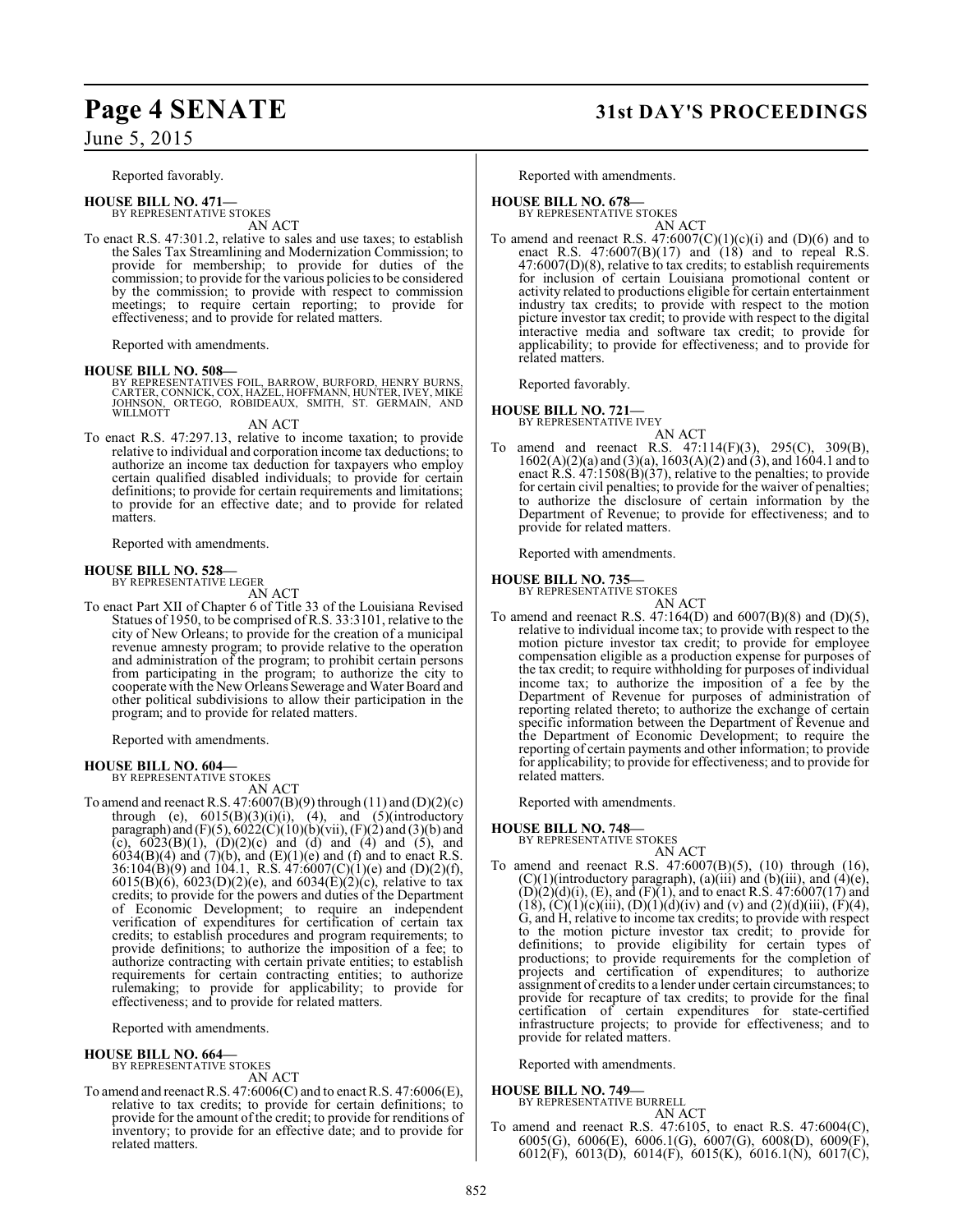# **31st DAY'S PROCEEDINGS Page 5 SENATE**

June 5, 2015

6018(F), 6022(L), 6023(I), 6025(D), 6026(G), 6030(H), 6032(H), 6034(K), 6035(H), 6036(K), 6037(I), 6104(D), 6106(E), and 6107(C), and to repeal R.S. 47:6005(D)(2), 6010, 6028, 6029, and 6033, relative to tax credits; to require certain reviews and reports relative to tax credits; to terminate certain tax credits; to provide for an effective date; and to provide for related matters.

Reported favorably.

## **HOUSE BILL NO. 756—**

BY REPRESENTATIVES OURSO AND LAMBERT AN ACT

To amend and reenact R.S.  $48:27(A)$ , (B), (C), (D)(1)(a) and (2)(a),  $(E)$ ,  $(F)$ ,  $(G)$ ,  $(H)(1)$  and  $(12)$ , and  $(J)$ , relative to Grant Anticipation Revenue Bonds; to provide for technical corrections; to provide for the definitions of certain terms; and to provide for related matters.

Reported favorably.

- **HOUSE BILL NO. 774—** BY REPRESENTATIVE THIERRY AN ACT
- To amend and reenact R.S. 47:15(16), 105(A) and (B), 299.5, 1507, and 1578(B)(4)(c) and to enact R.S. 47:1576.2 and 1578(B)(4)(d) and (e), relative to the Department of Revenue; to provide for installment agreements for the payment of taxes due and to establish associated fees; to establish fees for offset claims; to establish fees for the authentication of tax records; to establish fees and payments required to apply for compromises of judgments; to establish procedures relative to the payment of these amounts; to provide for effectiveness; and to provide for related matters.

Reported favorably.

# **HOUSE BILL NO. 784—** BY REPRESENTATIVE DOVE

AN ACT

To amend and reenact R.S. 30:21(B)(1) and 136.1(D) and to enact R.S. 30:4(P), relative to fees collected by the commissioner of conservation; to provide for fees for activities regulated by the office of conservation; to provide for application, compliance, and fees; to authorize the commissioner of conservation to develop and implement an expedited permitting processing program; to provide for notice of an expedited permit; and to provide for related matters.

Reported favorably.

Respectfully submitted, NEIL RISER Chairman

#### **House Bills and Joint Resolutions on Second Reading Just Reported by Committees**

Senator Riser asked for and obtained a suspension of the rules to take up House Bills and Joint Resolutions just reported by Committees.

#### **HOUSE BILL NO. 152—** BY REPRESENTATIVE BROADWATER

AN ACT

To enact R.S. 17:3351.20, relative to fees charged to students at public postsecondary education institutions; to authorize the postsecondary education management boards to establish such fees and adjust fee amounts; to provide limitations; to provide for applicability; and to provide for related matters.

Reported with amendments by the Committee on Revenue and Fiscal Affairs.

#### **SENATE COMMITTEE AMENDMENTS**

Amendments proposed by Senate Committee on Revenue and Fiscal Affairs to Reengrossed House Bill No. 152 by Representative Broadwater

#### AMENDMENT NO. 1

On page 1, line 5, between "applicability;" and "and" insert "to provide for reporting;"

## AMENDMENT NO. 2

On page 3, at the beginning of line 10, change "(D)" to "D."

AMENDMENT NO. 3 On page 3, between lines 12 and 13, insert the following:

"F. Each postsecondary education management board shall submit a written report to the Senate Committee on Education and the House Committee on Education not later than February 15, 2016, and February 15, 2017, regarding how the fees authorized by this Section were implemented at each institution under its supervision and management, including an overview of the distribution of the monies in the need-based financial assistance fund as provided in Subsection C of this Section.

On motion of Senator Riser, the committee amendment was adopted. The amended bill was read by title and referred to the Legislative Bureau.

#### **HOUSE BILL NO. 207—**

BY REPRESENTATIVES HARRIS, BILLIOT, HAZEL, ROBERT JOHNSON, KLECKLEY, LEGER, PYLANT, AND THIBAUT AN ACT

To amend and reenact R.S. 47:305(D)(3), relative to state sales and use tax; to provide for an exemption for bakery products; to provide for effectiveness; and to provide for related matters.

Reported favorably by the Committee on Revenue and Fiscal Affairs. The bill was read by title and referred to the Legislative Bureau.

# **HOUSE BILL NO. 259—** BY REPRESENTATIVE THIERRY

- AN ACT
- To amend and reenact R.S. 22:439 and 443(A)(introductory paragraph) and (2) through (4) and to repeal Section 2 of Act No. 361 of the 2011 Regular Session of the Legislature of Louisiana, relative to surplus lines of insurance; to decrease the tax on annual gross premiums for surplus lines of insurance; to expand the surplus lines tax base; to provide for the surplus lines tax report; to repeal the authority of the commissioner to enter the Nonadmitted Insurance Multi-State Agreement; to except certain educational programs and entities from the tax on gross premiums for surplus lines of insurance; to provide for submission of certain information by certain insurers; to provide for an effective date; and to provide for related matters.

Reported with amendments by the Committee on Revenue and Fiscal Affairs.

#### **SENATE COMMITTEE AMENDMENTS**

Amendments proposed by Senate Committee on Revenue and Fiscal Affairs to Engrossed House Bill No. 259 by Representative Thierry

#### AMENDMENT NO. 1

On page 1, line 2, change "22:439" to "22:439(A), (B), and (H)" and after "443(A)" delete the remainder of the line and insert ", to enact R.S. 22:439(I)"

#### AMENDMENT NO. 2

On page 1, line 3, after "repeal" insert "R.S. 22:439(C), (D), (E), (F), and  $(G)$  and"

AMENDMENT NO. On page 1, between lines 11 and 12, insert the following: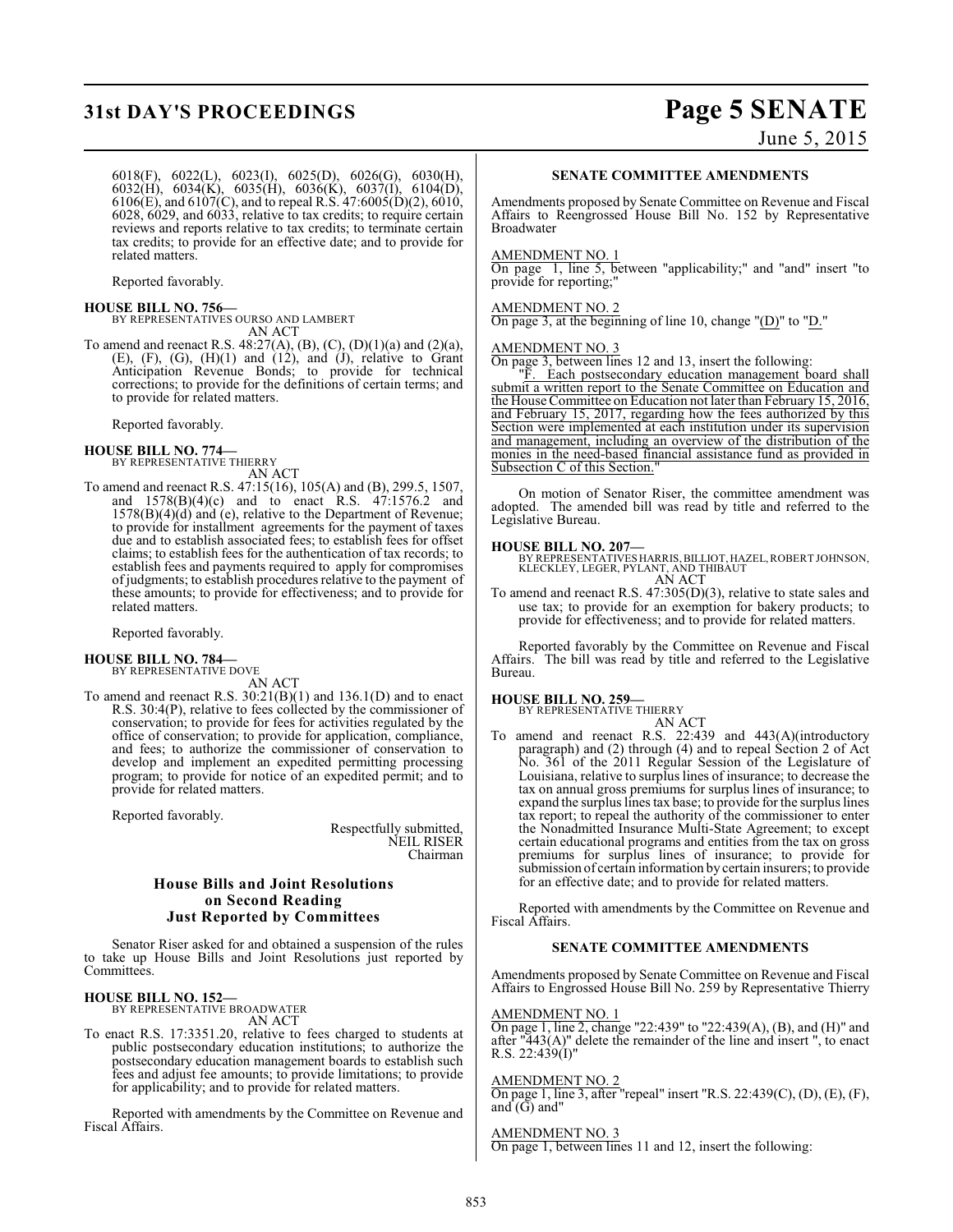# **Page 6 SENATE 31st DAY'S PROCEEDINGS**

June 5, 2015

"Section 1. R.S. 22:439(H) is hereby amended and reenacted and R.S. 22:439(I) is hereby enacted to read as follows: §439. Tax on surplus lines

\* \* \* H. The tax imposed on surplus lines pursuant to this Section shall not apply to the purchase of excess insurance obtained by an interlocal risk management agency pursuant to R.S. 33:1359 or 1485. 13:5575 or R.S. 33:1359.

I. The tax imposed pursuant to this Section shall not apply to the purchase of insurance by a college, university, school, institution, or program that is under the supervision or management of a system board of supervisors provided for in R.S. 17:3215 through 3217.1."

#### AMENDMENT NO. 4

On page 1, delete line 12, and insert: "Section 2. R.S. 22:439(A) and (B) and 443(A) are"

#### AMENDMENT NO. 5

On page 3, delete lines 3 through 29 and delete page 4 in its entirety and on page 5, delete lines 1 through 15

## AMENDMENT NO. 6

- On page 6, line 5, change "\* \* \*"
- to

"(1) Ocean marine and foreign trade insurance."

AMENDMENT NO. 7

On page 6, line 16, change "Section 2. Section 2" to "Section 3.(A) R.S.  $22:439(C)$ , (D), (E), (F), and (G) are hereby repealed.

(B) Section 2"

AMENDMENT NO. 8

On page 6, line 18, change "Section 3" to "Section 4"

AMENDMENT NO. 9 On page 6, line 19, change "July" to "October"

#### AMENDMENT NO. 10

On page 6, line 20, change "Section 4" to "Section 5" and after "provisions" insert "of this Section and of Section 1"

#### AMENDMENT NO. 11

On page 6, at the end of line 20, insert "The provisions of Sections 2, 3, and 4 of this Act shall become effective on October 1, 2015."

On motion of Senator Riser, the committee amendment was adopted. The amended bill was read by title and referred to the Legislative Bureau.

# **HOUSE BILL NO. 360—** BY REPRESENTATIVE CHANEY

A JOINT RESOLUTION

Proposing to amend Article VII, Section 21(A) of the Constitution of Louisiana, to specify that the ad valorem property tax exemption for public lands and property shall not apply to land or property owned by another state or by a political subdivision of another state; to provide for submission of the proposed amendment to the electors; and to provide for related matters.

Reported favorably by the Committee on Revenue and Fiscal Affairs. The bill was read by title and referred to the Legislative Bureau.

#### **HOUSE BILL NO. 445—** BY REPRESENTATIVE MACK

AN ACT

To amend and reenact R.S. 47:532.1(A)(1), (3)(a), and (6) and to enact R.S. 47:532.2 and 532.3, relative to public tag agents; to provide relative to persons who may undertake duties of public tag agents; to provide relative to bonds required to be executed by public tag agents; to provide relative to qualifications for public tag applicants; to provide relative to the suspension, revocation, or cancellation of contracts of public tag agents; to authorize the office of motor vehicles to issue cease and desist

order to public tag agents for certain activity; and to provide for related matters.

Reported with amendments by the Committee on Revenue and Fiscal Affairs.

#### **SENATE COMMITTEE AMENDMENTS**

Amendments proposed by Senate Committee on Revenue and Fiscal Affairs to Reengrossed House Bill No. 445 by Representative Mack

#### AMENDMENT NO. 1

On page 1, line 19, after "car dealers," insert "recreational product dealers,

On motion of Senator Riser, the committee amendment was adopted. The amended bill was read by title and referred to the Legislative Bureau.

#### **HOUSE BILL NO. 448—**

BY REPRESENTATIVE PUGH AN ACT

To amend and reenact R.S. 32:663(B), relative to impaired driving; to provide relative to the qualifications and competence of those issued permits for the purpose of chemical testing for drivers suspected of operating a vehicle while impaired; and to provide for related matters.

Reported favorably by the Committee on Revenue and Fiscal Affairs. The bill was read by title and referred to the Legislative Bureau.

#### **HOUSE BILL NO. 471—** BY REPRESENTATIVE STOKES

AN ACT

To enact R.S. 47:301.2, relative to sales and use taxes; to establish the Sales Tax Streamlining and Modernization Commission; to provide for membership; to provide for duties of the commission; to provide for the various policies to be considered by the commission; to provide with respect to commission meetings; to require certain reporting; to provide for effectiveness; and to provide for related matters.

Reported with amendments by the Committee on Revenue and Fiscal Affairs.

#### **SENATE COMMITTEE AMENDMENTS**

Amendments proposed by Senate Committee on Revenue and Fiscal Affairs to Reengrossed House Bill No. 471 by Representative Stokes

AMENDMENT NO. 1

On page 3, between lines 23 and 24, insert: "(20) The Legislative Auditor, or his designee."

On motion of Senator Riser, the committee amendment was adopted. The amended bill was read by title and referred to the Legislative Bureau.

**HOUSE BILL NO. 508—**<br>BY REPRESENTATIVES FOIL, BARROW, BURFORD, HENRY BURNS, CARTER, CONNICK, COX, HAZEL, HOFFMANN, HUNTER, IVEY, MIKE<br>JOHNSON, ORTEGO, ROBIDEAUX, SMITH, ST. GERMAIN, AND<br>WILLMOTT

AN ACT

To enact R.S. 47:297.13, relative to income taxation; to provide relative to individual and corporation income tax deductions; to authorize an income tax deduction for taxpayers who employ certain qualified disabled individuals; to provide for certain definitions; to provide for certain requirements and limitations; to provide for an effective date; and to provide for related matters.

Reported with amendments by the Committee on Revenue and Fiscal Affairs.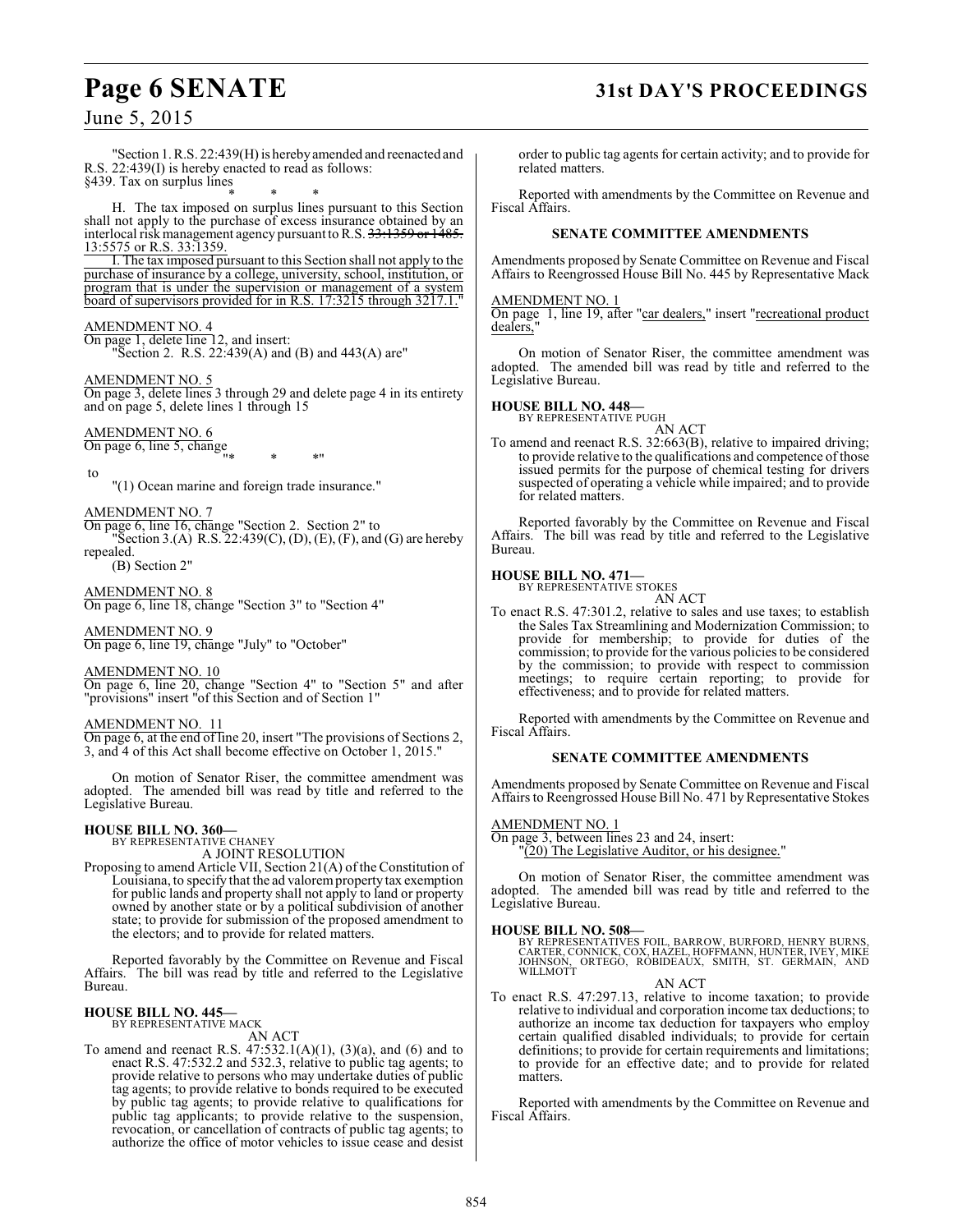# **31st DAY'S PROCEEDINGS Page 7 SENATE**

## June 5, 2015

#### **SENATE COMMITTEE AMENDMENTS**

Amendments proposed by Senate Committee on Revenue and Fiscal Affairs to Reengrossed House Bill No. 508 by Representative Foil

#### AMENDMENT NO. 1

On page 2, line 28, after "program wide" delete the remainder of the line, delete line 29 in its entirety, and on page 3, at the beginning of line 1, delete "with a service-connected disability"

On motion of Senator Riser, the committee amendment was adopted. The amended bill was read by title and referred to the Legislative Bureau.

#### **HOUSE BILL NO. 528—**

BY REPRESENTATIVE LEGER AN ACT

To enact Part XII of Chapter 6 of Title 33 of the Louisiana Revised Statues of 1950, to be comprised of R.S. 33:3101, relative to the city of New Orleans; to provide for the creation of a municipal revenue amnesty program; to provide relative to the operation and administration of the program; to prohibit certain persons from participating in the program; to authorize the city to cooperate with the New Orleans Sewerage and Water Board and other political subdivisions to allow their participation in the program; and to provide for related matters.

Reported with amendments by the Committee on Revenue and Fiscal Affairs.

#### **SENATE COMMITTEE AMENDMENTS**

Amendments proposed by Senate Committee on Revenue and Fiscal Affairs to Reengrossed House Bill No. 528 by Representative Leger

#### AMENDMENT NO. 1

On page 1, line 18, after "amnesty program" and before the period "." insert "which may be utilized once every eight calendar years'

AMENDMENT NO. 2

On page 2, line 7, after "conducted." insert "The program shall not extend for more than sixty calendar days."

#### AMENDMENT NO. 3

On page 2, delete line 8, and insert

. At the conclusion of the program, the director of finance shall submit a report to the mayor

#### AMENDMENT NO. 4

On page 2, at the end of line 9, delete "during" and insert a period "."

#### AMENDMENT NO. 5

On page 2, delete line 10, and insert "The report shall be submitted no later than March first of the year in which the program is implemented and shall"

#### AMENDMENT NO. 6

On page 2, line 11, change "is not" to "not be"

#### AMENDMENT NO. 7 On page 2, line 19, after "subject of a" insert "state or federal"

On motion of Senator Riser, the committee amendment was adopted. The amended bill was read by title and referred to the Legislative Bureau.

#### **HOUSE BILL NO. 604—** BY REPRESENTATIVE STOKES

AN ACT

To amend and reenact R.S.  $47:6007(B)(9)$  through  $(11)$  and  $(D)(2)(c)$ through (e),  $6015(B)(3)(i)(i)$ ,  $(4)$ , and  $(5)(introducing$ paragraph) and  $(F)(5)$ , 6022 $(C)(10)(b)(vi)$ ,  $(F)(2)$  and  $(3)(b)$  and (c),  $6023(B)(1)$ ,  $(D)(2)(c)$  and  $(d)$  and  $(4)$  and  $(5)$ , and  $6034(B)(4)$  and  $(7)(b)$ , and  $(E)(1)(e)$  and  $(f)$  and to enact R.S. 36:10 $\hat{A}(B)(9)$  and 104.1, R.S.  $\hat{A}7.6007(C)(1)(e)$  and  $(D)(2)(f)$ , 6015(B)(6), 6023(D)(2)(e), and 6034(E)(2)(c), relative to tax credits; to provide for the powers and duties of the Department of Economic Development; to require an independent verification of expenditures for certification of certain tax credits; to establish procedures and program requirements; to provide definitions; to authorize the imposition of a fee; to authorize contracting with certain private entities; to establish requirements for certain contracting entities; to authorize rulemaking; to provide for applicability; to provide for effectiveness; and to provide for related matters.

Reported with amendments by the Committee on Revenue and Fiscal Affairs.

#### **SENATE COMMITTEE AMENDMENTS**

Amendments proposed by Senate Committee on Revenue and Fiscal Affairs to Reengrossed House Bill No. 604 by Representative Stokes

#### AMENDMENT NO. 1

On page 3, between lines 3 and 4, insert the following: "C. For purposes of this Section, the term tax attorney shall

mean a person who meets all of the following qualifications: (1) Admitted to the practice of law in Louisiana.

(2) Possesses either a Masters of Law in Taxation or Tax Law from an ABA-accredited law school, or is Board Certified as a Tax Law Specialist by the Louisiana Board of Legal Specialization.

(3) Practices in a law firm with an office in Louisiana. (4) Completes six hours of continuing legal education in the federal research and development tax credit under IRC Section 41 per reporting cycle.

(5) Capable of conducting at least two levels of review with the law firm before the tax opinion is issued."

AMENDMENT NO. 2 On page 3, line 4, change "C." to "D."

AMENDMENT NO. 3 On page 3, line 10, change "D." to "E."

AMENDMENT NO. 4 On page 3, line 14, change "E." to "F."

AMENDMENT NO. 5 On page 3, line 18, change "F." to "G."

AMENDMENT NO. 6 On page 10, line 6, change "fifteen" to "ten"

AMENDMENT NO. 7 On page 10, line 8, change "twenty-five" to "fifteen"

## AMENDMENT NO. 8

On page 10, line 12, change "seven thousand five hundred" to "five thousand"

#### AMENDMENT NO. 9

On page 10, line 14, change "fifteen thousand" to "seven thousand five hundred"

On motion of Senator Riser, the committee amendment was adopted. The amended bill was read by title and referred to the Legislative Bureau.

# **HOUSE BILL NO. 664—** BY REPRESENTATIVE STOKES

AN ACT

To amend and reenact R.S. 47:6006(C) and to enact R.S. 47:6006(E), relative to tax credits; to provide for certain definitions; to provide for the amount of the credit; to provide for renditions of inventory; to provide for an effective date; and to provide for related matters.

Reported with amendments by the Committee on Revenue and Fiscal Affairs.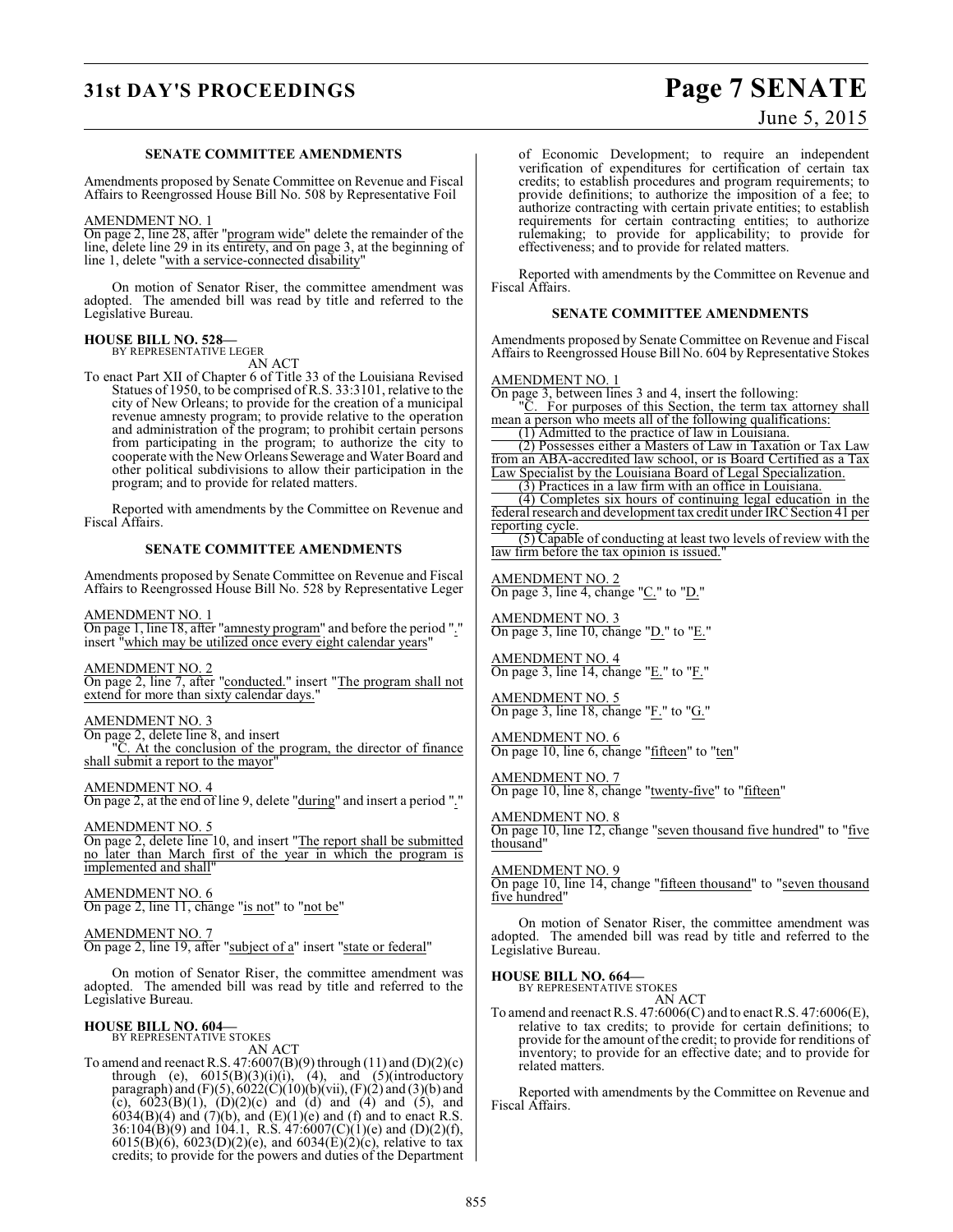#### **SENATE COMMITTEE AMENDMENTS**

Amendments proposed by Senate Committee on Revenue and Fiscal Affairs to Reengrossed House Bill No. 664 by Representative Stokes

#### AMENDMENT NO. 1

On page 1, line 11, change "meaning" to "meanings"

#### AMENDMENT NO. 2

On page 2, line 2 delete "exclusively"

#### AMENDMENT NO. 3

On page 2, between lines 12 and 13, insert the following:

"(iv) Items of corporeal movable property held by a retailer that available for short-term rental and that will subsequently or ultimately be sold by the retailer."

#### AMENDMENT NO. 4

On page 2, line 13, change "Inventory" to "Except as provided in Subparagraph(a) of this Paragraph, "inventory""

#### AMENDMENT NO. 5

On page 2, line 18 following "lease" insert ", but not a short-term rental as defined in Paragraph (5) of this Subsection,"

#### AMENDMENT NO. 6

On page 2, line 18, after "items." insert "However, inventory shall include items with a cost of one hundred thousand dollars or more to the manufacturer, distributor, or retailer and that are leased to promote the sale thereof. Such items shall cease to be inventory at the end of twenty-four months of being under lease.

#### AMENDMENT NO. 7

On page 2, line 19 following the word "Items" insert ", other than items described in Item $(a)(iv)$  of this Paragraph,

#### AMENDMENT NO. 8

On page 2, line 21 following the word "Items" insert ", other than items listed in Item (a)(iv) of this Paragraph,

#### AMENDMENT NO. 9

On page 2, between lines 26 and 27, insert:

"(5) For purposes of Paragraph (4) of this Subsection, the term "short-term rental" means any of the following:

(a) Rental for a period of less than three hundred sixty-five days. (b) Rental for an undefined period.

- (c) Rental under an open-ended agreement."
- 

On motion of Senator Riser, the committee amendment was adopted. The amended bill was read by title and referred to the Legislative Bureau.

# **HOUSE BILL NO. 678—** BY REPRESENTATIVE STOKES

AN ACT

To amend and reenact R.S.  $47:6007(C)(1)(c)(i)$  and  $(D)(6)$  and to enact R.S.  $47:6007(B)(17)$  and  $(18)$  and to repeal R.S. 47:6007(D)(8), relative to tax credits; to establish requirements for inclusion of certain Louisiana promotional content or activity related to productions eligible for certain entertainment industry tax credits; to provide with respect to the motion picture investor tax credit; to provide with respect to the digital interactive media and software tax credit; to provide for applicability; to provide for effectiveness; and to provide for related matters.

Reported favorably by the Committee on Revenue and Fiscal Affairs. The bill was read by title and referred to the Legislative Bureau.

#### **HOUSE BILL NO. 721—** BY REPRESENTATIVE IVEY

AN ACT

To amend and reenact R.S. 47:114(F)(3), 295(C), 309(B), 1602(A)(2)(a) and (3)(a), 1603(A)(2) and (3), and 1604.1 and to enact R.S. 47:1508(B)(37), relative to the penalties; to provide for certain civil penalties; to provide for the waiver of penalties;

to authorize the disclosure of certain information by the Department of Revenue; to provide for effectiveness; and to provide for related matters.

Reported with amendments by the Committee on Revenue and Fiscal Affairs.

#### **SENATE COMMITTEE AMENDMENTS**

Amendments proposed by Senate Committee on Revenue and Fiscal Affairs to Reengrossed House Bill No. 721 by Representative Ivey

AMENDMENT NO. 1 On page 1, line 3, after "47:1508(B)(37)," insert "(38), and (39),"

AMENDMENT NO. 2 On page 1, line 9, after "47:1508(B)(37)" change "is" to ", (38), and (39) are"

AMENDMENT NO. 3 On page 3, line 2, change "shall" to "may"

#### AMENDMENT NO. 4

On page 3, between lines 17 and 18, insert the following:

"(38) The sharing or furnishing, in the discretion of the secretary, of information in response to a court-ordered subpoena requested by the Louisiana Office of the Inspector General, the Louisiana Attorney General's office or a Louisiana District Attorney's Office in connection with or related to an ongoing criminal investigation being conducted and/or a criminal proceeding pending in a court of competent jurisdiction in the State of Louisiana.

(39) The sharing or furnishing, in the discretion of the secretary, of information in response to a court-ordered subpoena requested by a United States Attorney's Office in connection with or related to an ongoing criminal proceeding pending in a court of competent jurisdiction in the State of Louisiana. This provision shall also include the sharing or furnishing of information requested by a United States' Attorney's Office in connection with a federal grand jury subpoena.

AMENDMENT NO. 5

On page 3, line 23, change "shall" to "may"

AMENDMENT NO. 6 On page 4, line 10, change "shall" to "may"

AMENDMENT NO. 7 On page 6, line 4, change "shall" to "may"

AMENDMENT NO. 8 On page 6, line 8, change "shall" to "may"

AMENDMENT NO. 9 On page 6, line 13, change "shall" to "may"

#### AMENDMENT NO. 10

On page 6, line 16, change "shall" to "may"

On motion of Senator Riser, the committee amendment was adopted. The amended bill was read by title and referred to the Legislative Bureau.

#### **HOUSE BILL NO. 735—**

BY REPRESENTATIVE STOKES AN ACT

To amend and reenact R.S. 47:164(D) and 6007(B)(8) and (D)(5), relative to individual income tax; to provide with respect to the motion picture investor tax credit; to provide for employee compensation eligible as a production expense for purposes of the tax credit; to require withholding for purposes of individual income tax; to authorize the imposition of a fee by the Department of Revenue for purposes of administration of reporting related thereto; to authorize the exchange of certain specific information between the Department of Revenue and the Department of Economic Development; to require the reporting of certain payments and other information; to provide

# **Page 8 SENATE 31st DAY'S PROCEEDINGS**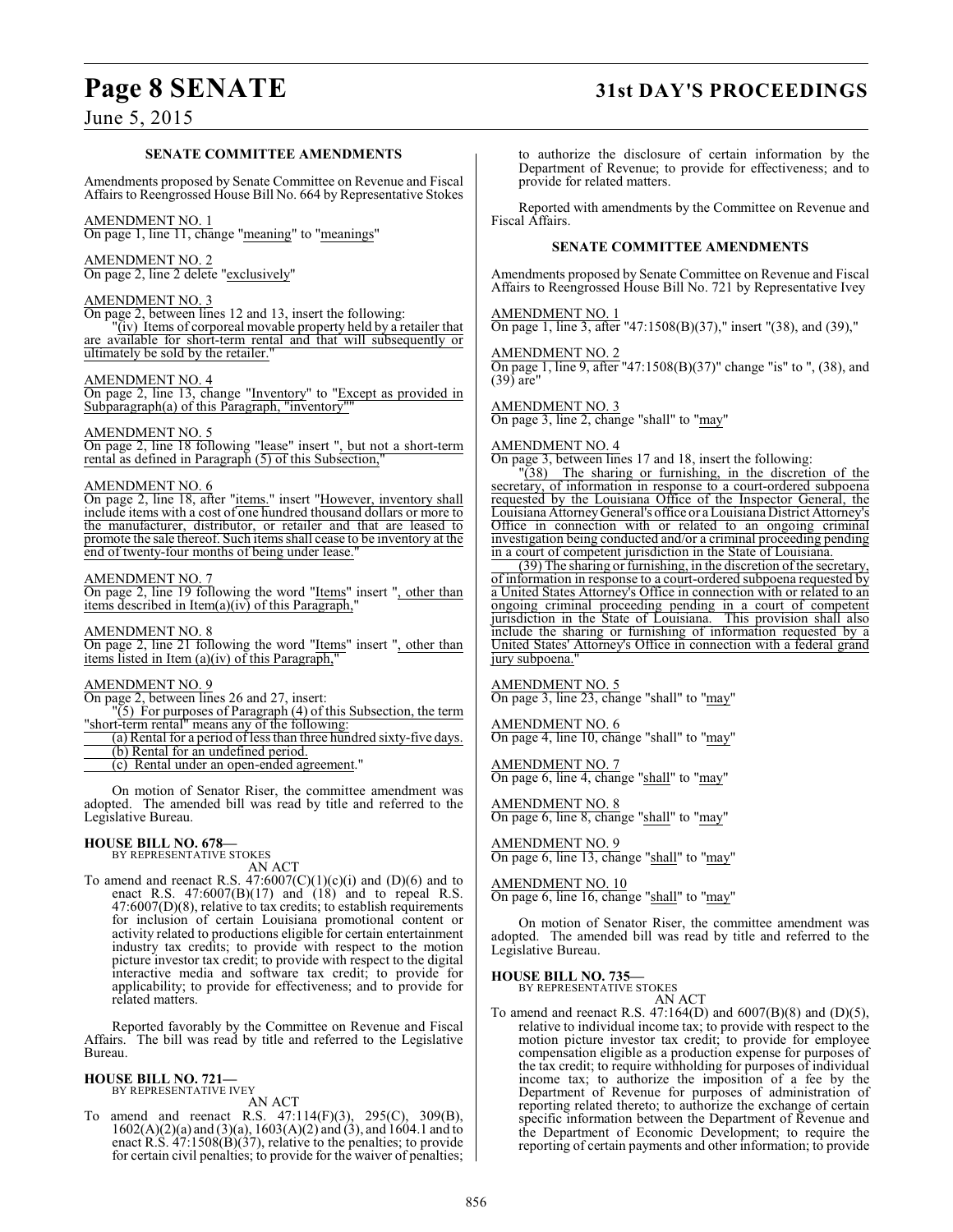# **31st DAY'S PROCEEDINGS Page 9 SENATE**

for applicability; to provide for effectiveness; and to provide for related matters.

Reported with amendments by the Committee on Revenue and Fiscal Affairs.

#### **SENATE COMMITTEE AMENDMENTS**

Amendments proposed by Senate Committee on Revenue and Fiscal Affairs to Reengrossed House Bill No. 735 by Representative Stokes

#### AMENDMENT NO. 1

On page 2, line 26, after "quarterly" delete the remainder of the line, and on line 27, delete "in a format approved by the department"

#### AMENDMENT NO. 2

On page 3, line 3, after "address," and before "taxpayer" delete "ownership structure"

AMENDMENT NO. 3

On page 3, line 4, after "company" and before the period "." insert "or other entity"

AMENDMENT NO. 4

On page 3, line 5, after "Identification of" and before "type" delete "tax<sup>"</sup> and insert "entity"

#### AMENDMENT NO. 5

On page 3, delete lines 8 through 12 in their entirety and insert the following:

 $\overline{f}(iv)$  An affirmative statement of whether or not the production company is a related party to the loan-out company or other entity, and if so, provision of an affidavit stating under penalty of perjury that the transaction is valued at the same value that an unrelated party would value the same transaction. If the production company is a related party to the loan-out company, the report required under Subparagraph (c) of this Paragraph shall also include all of the following information:

(aa) The ownership structure of the loan-out company or other entity

(bb) An estimate amount of what the loan-out company or other entity will pay the payee."

#### AMENDMENT NO. 6

On page 4, line 10, after "address," and before "taxpayer" delete "ownership structure"

AMENDMENT NO. 7

On page 4, line 11, after "company" and before the comma "," insert "or other entity"

#### AMENDMENT NO. 8

On page 4, line 12, after "Identification of" and before "type" delete "tax" and insert "entity"

#### AMENDMENT NO. 9

On page 4, line 12, after "S Corporation," and before "Limited" delete 'or

#### AMENDMENT NO. 10

On page 4, line 13, after "Liability Company" and before "with" insert "or other entity type"

#### AMENDMENT NO. 11

On page 4, delete lines 15 through 20 in their entirety and insert the following:

"(iv) An affirmative statement of whether or not the production company is a related party to the loan-out company or other entity, and if so, provision of an affidavit stating under penalty of perjury that the transaction is valued at the same value that an unrelated party would value the same transaction. If the production company is a related party to the loan-out company, the report required under Subparagraph (c) of this Paragraph shall also include all of the following information:

(aa) The ownership structure of the loan-out company or other entity.

(bb) An estimate amount of what the loan-out company or other entity will pay the payee.

(6) The secretary of the Department of Revenue shall, for purposes of administering the reporting provisions required under this Subsection, collect an administrative fee in the amount of two hundred dollars per motion picture production for which reports and payroll withholding information are mandated."

#### AMENDMENT NO. 12

On page 4, delete lines 22 through 25 in their entirety and at the beginning of line 26, delete "Section 3." and insert "Section 2.

On motion of Senator Riser, the committee amendment was adopted. The amended bill was read by title and referred to the Legislative Bureau.

#### **HOUSE BILL NO. 748—**

BY REPRESENTATIVE STOKES AN ACT

To amend and reenact R.S. 47:6007(B)(5), (10) through (16),  $(C)(1)$ (introductory paragraph), (a)(iii) and (b)(iii), and (4)(e),  $(D)(2)(d)(i)$ ,  $(E)$ , and  $(F)(1)$ , and to enact R.S. 47:6007(17) and (18), (C)(1)(c)(iii), (D)(1)(d)(iv) and (v) and (2)(d)(iii), (F)(4), G, and H, relative to income tax credits; to provide with respect to the motion picture investor tax credit; to provide for definitions; to provide eligibility for certain types of productions; to provide requirements for the completion of projects and certification of expenditures; to authorize assignment of credits to a lender under certain circumstances; to provide for recapture of tax credits; to provide for the final certification of certain expenditures for state-certified infrastructure projects; to provide for effectiveness; and to provide for related matters.

Reported with amendments by the Committee on Revenue and Fiscal Affairs.

#### **SENATE COMMITTEE AMENDMENTS**

Amendments proposed by Senate Committee on Revenue and Fiscal Affairs to Reengrossed House Bill No. 748 by Representative Stokes

AMENDMENT NO. 1 On page 1, line 3, after "(b)(iii), and" delete the remainder of the line and insert  $"(4)(f)$ ,  $(D)(2)(d)(i)$ , and to enact"

AMENDMENT NO. 2 On page 1, line 4, after  $"({\rm D})(1)(d)(iv)"$  delete "and  $(v)"$ 

AMENDMENT NO. 3 On page 1, line 4, after  $"(2)(d)(iii)$ ," delete  $"(F)(4)$ ,"

AMENDMENT NO. 4 On page 1, line 14, after "(b)(iii), and" delete the remainder of the line and insert  $"(4)(f)$ , and  $(D)(2)(d)(i)$ , are hereby amended and"

AMENDMENT NO. 5 On page 1, line 15, after  $"({D})(1)(d)(iv)"$  delete "and  $(v)"$ 

AMENDMENT NO. 6 On page 1, line 16, after  $"(2)(d)(iii)$ ," delete  $"(F)(4)$ ,"

AMENDMENT NO. 7

On page 2, at the end of line 23, insert the following: "For all statecertified productions approved on or after July 1, 2015, marketing expenditures shall be considered "production expenditures".

#### AMENDMENT NO. 8

On page 3, at the beginning of line 23, delete "when certified by the office" and insert the following: "in the tax year in which the taxpayer has completed all requirements of this Section and R.S.  $47:1675(D)$ 

#### AMENDMENT NO. 9

On page 4, line 1, after "completion." and before "The" insert the following: "However, if at the time of application for initial certification, the office is notified that post-production activities will

June 5, 2015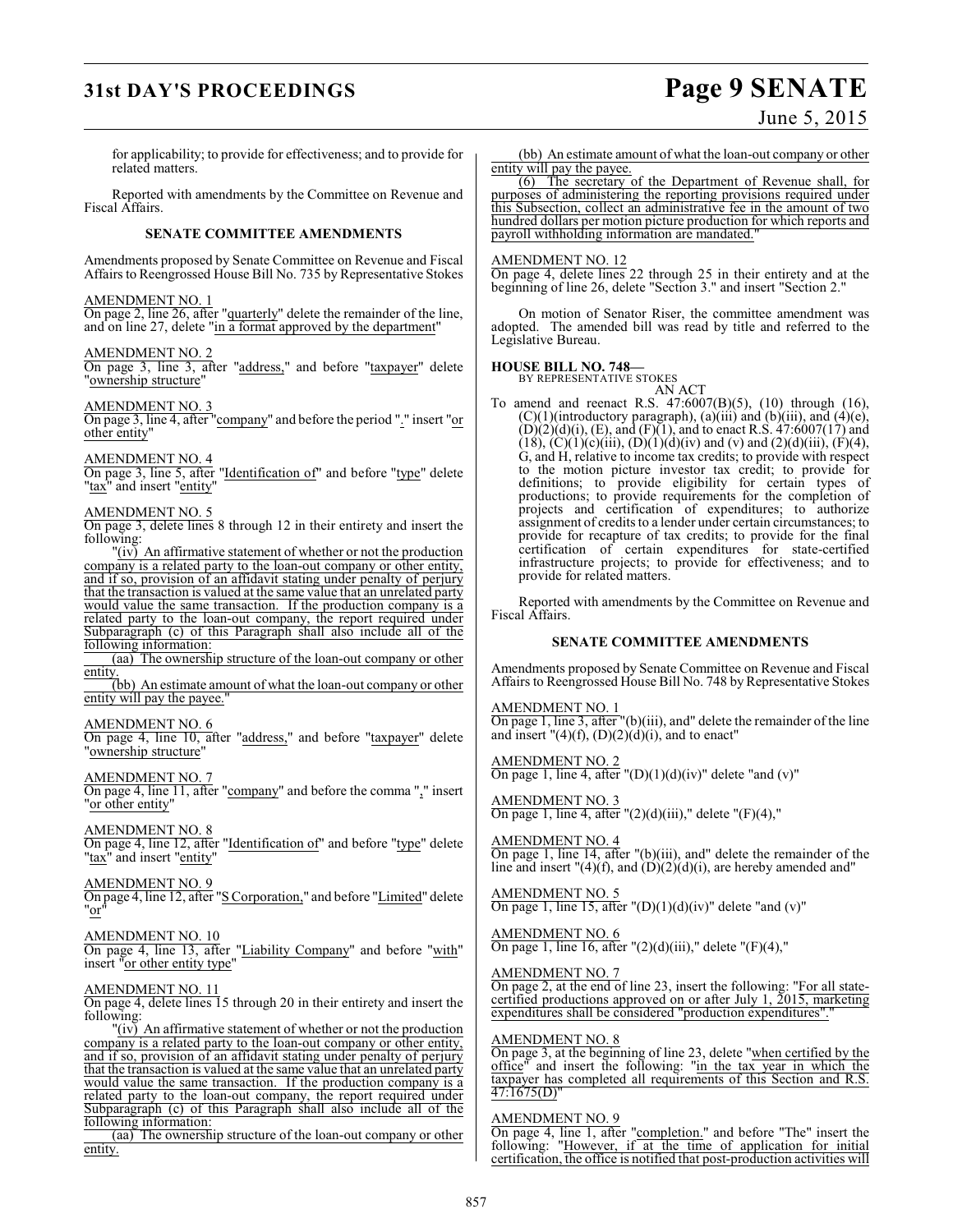# **Page 10 SENATE 31st DAY'S PROCEEDINGS**

June 5, 2015

take place in Louisiana, a supplemental request for certification of expenditures directly related to such post-production activity may be submitted for consideration by the office. The cost of any verification or audit of such expenditures shall be borne by the motion picture production company.

#### AMENDMENT NO. 10

On page 4, between lines 24 and 25, insert the following:

"(2) The credit shall be allowed against the income tax for the taxable period in which the credit is earned or for the taxable period in which initial certification authorizes the credit to be taken. Once certified, a credit may be used against a prior year's tax liability. If the tax credit allowed pursuant to this Section exceeds the amount of such taxes due for such tax period, then any unused credit may be carried forward as a credit against subsequent tax liability for a period not to exceed ten years. \* \* \*"

#### AMENDMENT NO. 11

On page 5, delete lines 1 through 5 in their entirety and insert the following:

 $"({\bf f})$ (i) Beginning on and after January 1, 2007, the investor who earned the motion picture investor tax credits may transfer the credits to the office for seventy-two percent of the face value of the credits. Beginning January 1, 2009, and every second year thereafter, the percent of the face value of the tax credits allowed for transferring credits to the office shall increase two percent until the percentage reaches eighty percent. Upon the transfer, the Department of Economic Development shall notify the Department of Revenue and shall provide it with a copy of the transfer documentation. The Department of Revenue may require the transferor to submit such additional information as may be necessary to administer the provisions of this Section. The secretary of the Department of Revenue shall make payment to the investor in the amount to which he is entitled from the current collections of the taxes collected pursuant to Chapter 1 of Subtitle II, provided such credits are transferred to the office within one calendar year of certification.

(ii) For projects which receive initial certification on and after July 1, 2009, the investor who earned the motion picture investor tax credits pursuant to such certification or the investor's irrevocable designee, as provided for in Item (iv) of this Subparagraph, may transfer the credits to the <del>office</del> Department of Revenue for eightyfive percent of the face value of the credits in accordance with the procedures and requirements of Item  $\overrightarrow{H}$  (iii) of this Subparagraph.

(iii) The Department of Revenue may require the transferor to submit such additional information as may be necessary to administer the provisions of this Section. The secretary of the Department of Revenue shall make payment to the investor or its irrevocable designee in the amount to which he is entitled from the current collections of the taxes collected pursuant to Chapter 1 of Subtitle II, of this Title provided such tax credits are transferred to the Department of Revenue within one calendar year of certification.

(iv) A bank or other lender may be named as an irrevocable designee in the initial tax credit certification or other document submitted thereafter by a motion picture production company to the office. As an irrevocable designee, a bank or other lender may elect to have the tax credits issued directly to them from the office and Department of Revenue and may also elect to transfer the credits to the Department of Revenue pursuant to the provisions of Items (ii) and (iii) of this Subparagraph. As an irrevocable designee, a bank or other lender shall have all the rights and protections for transferability of the tax credits and application ofthe tax credits as a motion picture production company.

\* \* \*"

AMENDMENT NO. 12 On page 5, delete lines 15 and 16 in their entirety.

#### AMENDMENT NO. 13

On page 6, delete lines 11 through 28 in their entirety

#### AMENDMENT NO. 14

On page 7, delete lines 1 through 12 in their entirety

#### AMENDMENT NO. 15 On page 7, line 14, after "burden of" and before "establishing" insert "clearly and unequivocally"

#### AMENDMENT NO. 16

On page 7, line 15, after "credits" delete "by a preponderance of the evidence"

#### AMENDMENT NO. 17

 $\overline{On}$  page 8, line 9, after "burden of" delete the remainder of the line, delete line 10 in its entirety, and insert "clearly and unequivocally establishing eligibility for tax credits."

On motion of Senator Riser, the committee amendment was adopted. The amended bill was read by title and referred to the Legislative Bureau.

#### **HOUSE BILL NO. 749—**

BY REPRESENTATIVE BURRELL AN ACT

To amend and reenact R.S. 47:6105, to enact R.S. 47:6004(C), 6005(G), 6006(E), 6006.1(G), 6007(G), 6008(D), 6009(F), 6012(F), 6013(D), 6014(F), 6015(K), 6016.1(N), 6017(C), 6018(F), 6022(L), 6023(I), 6025(D), 6026(G), 6030(H), 6032(H), 6034(K), 6035(H), 6036(K), 6037(I), 6104(D), 6106(E), and 6107(C), and to repeal R.S. 47:6005(D)(2), 6010, 6028, 6029, and 6033, relative to tax credits; to require certain reviews and reports relative to tax credits; to terminate certain tax credits; to provide for an effective date; and to provide for related matters.

Reported favorably by the Committee on Revenue and Fiscal Affairs. The bill was read by title and referred to the Legislative Bureau.

#### **HOUSE BILL NO. 756—**

BY REPRESENTATIVES OURSO AND LAMBERT AN ACT

To amend and reenact R.S.  $48:27(A)$ , (B), (C), (D)(1)(a) and (2)(a),  $(E)$ ,  $(F)$ ,  $(G)$ ,  $(H)(1)$  and  $(12)$ , and  $(J)$ , relative to Grant Anticipation Revenue Bonds; to provide for technical corrections; to provide for the definitions of certain terms; and to provide for related matters.

Reported favorably by the Committee on Revenue and Fiscal Affairs. The bill was read by title and referred to the Legislative Bureau.

#### **HOUSE BILL NO. 774—**

BY REPRESENTATIVE THIERRY AN ACT

To amend and reenact R.S. 47:15(16), 105(A) and (B), 299.5, 1507, and 1578(B)(4)(c) and to enact R.S. 47:1576.2 and 1578(B)(4)(d) and (e), relative to the Department of Revenue; to provide for installment agreements for the payment of taxes due and to establish associated fees; to establish fees for offset claims; to establish fees for the authentication of tax records; to establish fees and payments required to apply for compromises of judgments; to establish proceduresrelative to the payment of these amounts; to provide for effectiveness; and to provide for related matters.

Reported favorably by the Committee on Revenue and Fiscal Affairs. The bill was read by title and referred to the Legislative Bureau.

# **HOUSE BILL NO. 784—** BY REPRESENTATIVE DOVE

AN ACT

To amend and reenact R.S. 30:21(B)(1) and 136.1(D) and to enact R.S. 30:4(P), relative to fees collected by the commissioner of conservation; to provide for fees for activities regulated by the office of conservation; to provide for application, compliance, and fees; to authorize the commissioner of conservation to develop and implement an expedited permitting processing program; to provide for notice of an expedited permit; and to provide for related matters.

Reported favorably by the Committee on Revenue and Fiscal Affairs. The bill was read by title and referred to the Legislative Bureau.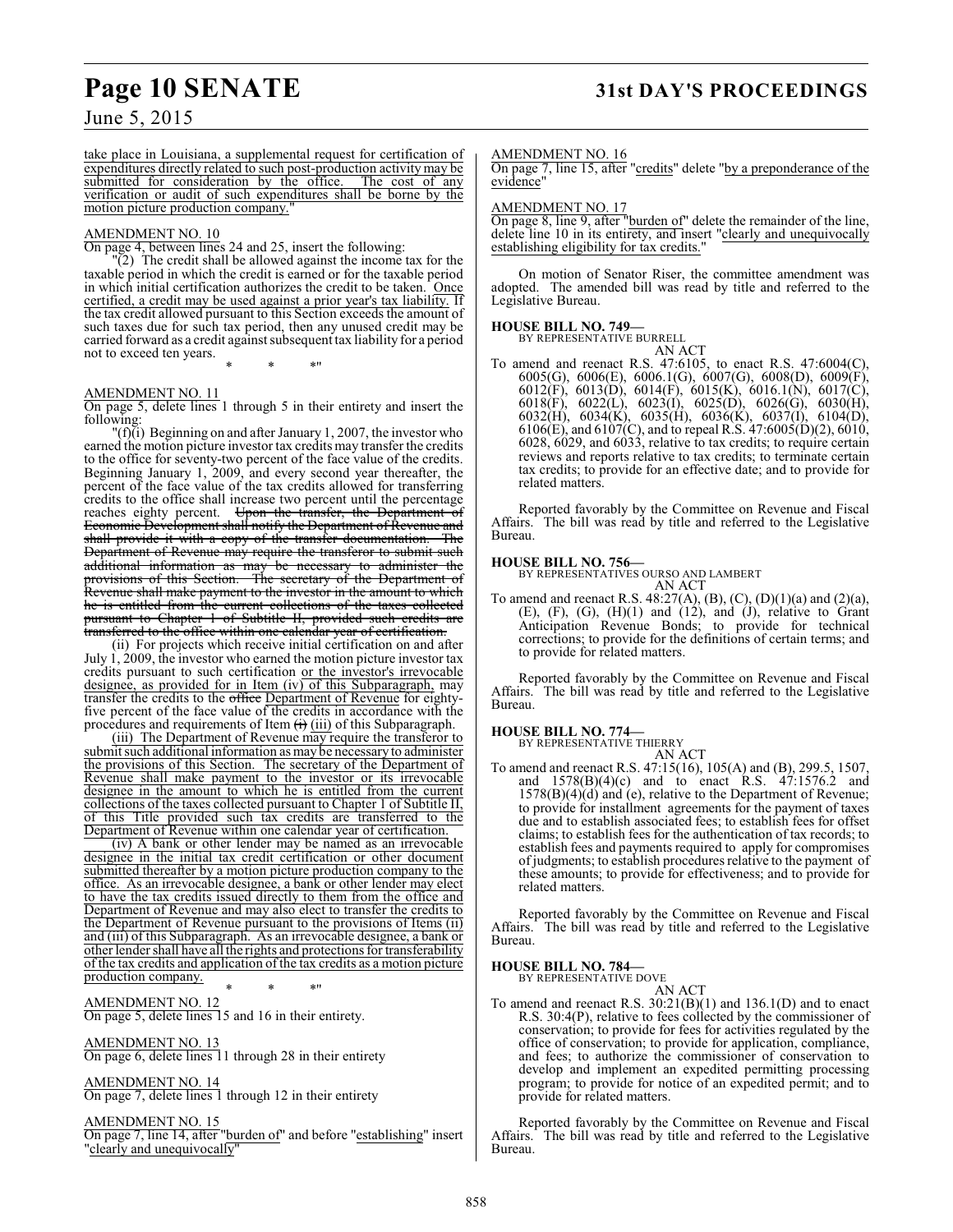#### **Rules Suspended**

Senator Amedee asked for and obtained a suspension of the rules to recall House Bill No. 137 from the Committee on Senate and Governmental Affairs.

# **HOUSE BILL NO. 137—** BY REPRESENTATIVE HAVARD

AN ACT

To amend and reenact R.S. 44:4.1(B)(34) and to enact Chapter 6 of Title 49 of the Louisiana Revised Statutes of 1950, to be comprised of R.S. 49:351 through 357, relative to privatization contracts; to create and provide for the Privatization Review Act; to provide for certain requirements and procedures for certain privatization contracts; to provide for duties of executive branch agencies and agency heads relative to privatization contracts; to provide for the duties of the legislative auditor relative to certain privatization contracts; to provide procedures for legislative review and approval of privatization contracts; to provide for definitions; to provide for certain prohibitions; to provide for the voidability of privatization contracts; to provide relative to the records related to privatization contracts; and to provide for related matters.

On motion of Senator Amedee, the bill was read by title and passed to a third reading.

#### **Rules Suspended**

Senator Murray asked for and obtained a suspension of the rules to pass over Senate Bills Returned from the House with Amendments.

## **House Concurrent Resolutions on Second Reading Reported by Committees**

# **HOUSE CONCURRENT RESOLUTION NO. 64—** BY REPRESENTATIVE BROADWATER A CONCURRENT RESOLUTION

To create the Education in Alternative Settings Study Commission to study and make recommendations on educational programs in juvenile justice settings and during transitions between the community and juvenile justice settings.

Reported favorably by the Committee on Education.

The resolution was read by title. Senator Nevers moved to concur in the House Concurrent Resolution.

#### **ROLL CALL**

The roll was called with the following result:

#### YEAS

| Mr. President | Dorsey-Colomb | <b>Nevers</b> |
|---------------|---------------|---------------|
| Adley         | Erdey         | Peacock       |
| Allain        | Gallot        | Perry         |
| Amedee        | Heitmeier     | Peterson      |
| Appel         | Johns         | Riser         |
| <b>Broome</b> | Kostelka      | Smith, G.     |
| Brown         | LaFleur       | Smith, J.     |
| Buffington    | Long          | Tarver        |
| Chabert       | Martiny       | Thompson      |
| Claitor       | Mills         | Walsworth     |
| Cortez        | Morrell       | Ward          |
| Crowe         | Morrish       | White         |
| Donahue       | Murray        |               |
| Total - 38    |               |               |
|               | NAYS          |               |

Total - 0

# **31st DAY'S PROCEEDINGS Page 11 SENATE**

June 5, 2015

**ABSENT** 

Guillory Total - 1

The Chair declared the Senate concurred in the House Concurrent Resolution and ordered it returned to the House.

#### **HOUSE CONCURRENT RESOLUTION NO. 126—**

BY REPRESENTATIVE CARTER A CONCURRENT RESOLUTION

To urge and request the State Board of Elementary and Secondary Education, in consultation with the Board of Regents and the governing authorities of public elementary and secondary schools, to study certain issues relative to educator preparation programs and submit a written report of findings and recommendations to the House Committee on Education and the Senate Committee on Education not later than sixty days prior to the beginning of the 2016 Regular Session of the Legislature.

Reported favorably by the Committee on Education.

The resolution was read by title. Senator Claitor moved to concur in the House Concurrent Resolution.

#### **ROLL CALL**

The roll was called with the following result:

YEAS

| Mr. President<br>Adley<br>Allain<br>Amedee<br>Appel<br>Broome<br>Brown<br>Buffington<br>Chabert<br>Claitor<br>Cortez<br>Crowe<br>Donahue | Dorsey-Colomb<br>Erdey<br>Gallot<br>Heitmeier<br>Johns<br>Kostelka<br>LaFleur<br>Long<br>Martiny<br>Mills<br>Morrell<br>Morrish<br>Murray | <b>Nevers</b><br>Peacock<br>Perry<br>Peterson<br>Riser<br>Smith, G.<br>Smith, J.<br>Tarver<br>Thompson<br>Walsworth<br>Ward<br>White |
|------------------------------------------------------------------------------------------------------------------------------------------|-------------------------------------------------------------------------------------------------------------------------------------------|--------------------------------------------------------------------------------------------------------------------------------------|
| Total - 38                                                                                                                               |                                                                                                                                           |                                                                                                                                      |
|                                                                                                                                          |                                                                                                                                           |                                                                                                                                      |

**NAYS** 

ABSENT

Guillory

Total - 0

Total<sup>-1</sup>

The Chair declared the Senate concurred in the House Concurrent Resolution and ordered it returned to the House.

# **HOUSE CONCURRENT RESOLUTION NO. 136—** BY REPRESENTATIVE WESLEY BISHOP

A CONCURRENT RESOLUTION To urge and request the State Board of Elementary and Secondary Education, in consultation with the Board of Regents, to study the feasibility and costs of using state funds to pay for students in approved home study programs to participate in dual enrollment programs established by the Board of Regents and to submit a written report of its findings and conclusions, including any recommendations for legislation relative to the issue, to the House Committee on Education and the Senate Committee on Education not later than sixty days prior to the beginning of the 2016 Regular Session of the Legislature of Louisiana.

Reported favorably by the Committee on Education.

The resolution was read by title. Senator Appel moved to concur in the House Concurrent Resolution.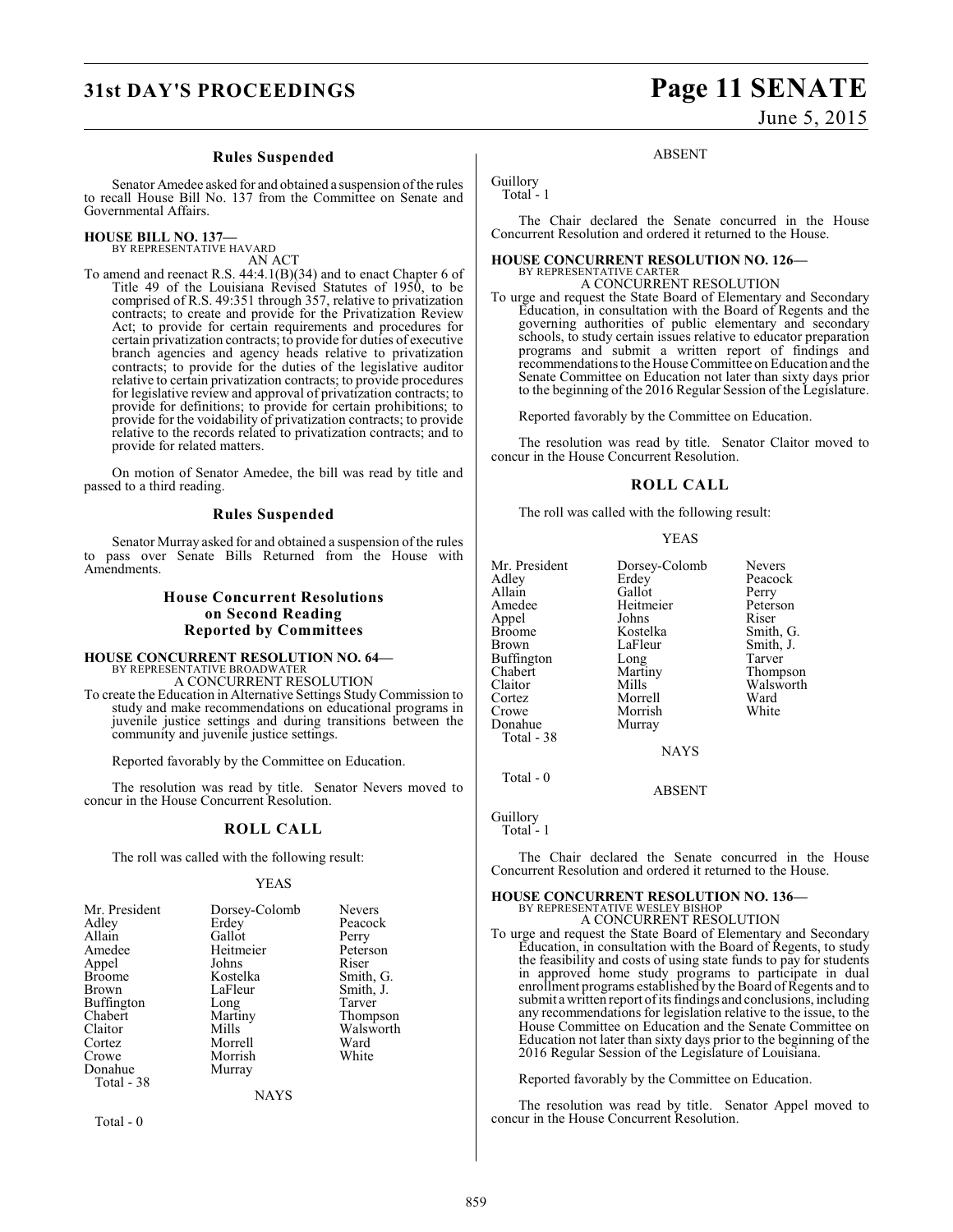# **Page 12 SENATE 31st DAY'S PROCEEDINGS**

June 5, 2015

## **ROLL CALL**

The roll was called with the following result:

#### YEAS

| Mr. President     | Dorsey-Colomb | Murray        |
|-------------------|---------------|---------------|
| Adley             | Erdey         | <b>Nevers</b> |
| Allain            | Gallot        | Peacock       |
| Amedee            | Guillory      | Perry         |
| Appel             | Heitmeier     | Peterson      |
| <b>Broome</b>     | Johns         | Riser         |
| <b>Brown</b>      | Kostelka      | Smith, G.     |
| <b>Buffington</b> | LaFleur       | Smith, J.     |
| Chabert           | Long          | Tarver        |
| Claitor           | Martiny       | Thompson      |
| Cortez            | Mills         | Walsworth     |
| Crowe             | Morrell       | Ward          |
| Donahue           | Morrish       | White         |
| Total - 39        |               |               |
|                   | <b>NAYS</b>   |               |

Total - 0

ABSENT

Total - 0

The Chair declared the Senate concurred in the House Concurrent Resolution and ordered it returned to the House.

#### **House Concurrent Resolutions on Second Reading Reported by Committees, Subject to Call**

#### **Called from the Calendar**

Senator Morrish asked that House Concurrent Resolution No. 8 be called from the Calendar.

#### **HOUSE CONCURRENT RESOLUTION NO. 8—** BY REPRESENTATIVE MONTOUCET

A CONCURRENT RESOLUTION

To suspend until sixty days after final adjournment of the 2016 Regular Session of the Legislature of Louisiana the exemption for business utilities as to the tax levied pursuant to R.S.  $47:331$ for sales of steam, water, electric power or energy, and natural gas, including but not limited to the exemption in R.S.  $47:305(D)(1)(b)$ , (c), (d), and (g), and any other exemptions provided in those portions of Chapter 2 of Subtitle II of Title 47 of the Louisiana Revised Statutes of 1950, that provide for exemptions for business utilities from the taxes imposed therein.

The resolution was read by title. Senator Morrish moved to concur in the House Concurrent Resolution.

## **ROLL CALL**

The roll was called with the following result:

#### YEAS

| Mr. President<br>Adley<br>Amedee<br>Appel<br><b>Broome</b><br><b>Brown</b><br>Buffington<br>Chabert | Dorsey-Colomb<br>Erdey<br>Gallot<br>Guillory<br>Heitmeier<br>Johns<br>Kostelka<br>LaFleur | Mills<br>Morrell<br>Morrish<br>Murray<br><b>Nevers</b><br>Peacock<br>Peterson<br>White |
|-----------------------------------------------------------------------------------------------------|-------------------------------------------------------------------------------------------|----------------------------------------------------------------------------------------|
|                                                                                                     |                                                                                           |                                                                                        |
| Cortez                                                                                              | Long                                                                                      |                                                                                        |
| Donahue                                                                                             | Martiny                                                                                   |                                                                                        |
| Total - 28                                                                                          |                                                                                           |                                                                                        |

NAYS

Claitor Smith, J. Ward Perry Thompson<br>
Smith, G. Walsworth Walsworth

Tarver

ABSENT

Allain Riser<br>Crowe Tarve Total - 4

Total - 7

The Chair declared the Senate concurred in the House Concurrent Resolution and ordered it returned to the House.

#### **House Bills and Joint Resolutions on Third Reading and Final Passage**

**HOUSE BILL NO. 3—** BY REPRESENTATIVE ROBIDEAUX

AN ACT

To enact the Omnibus Bond Authorization Act of 2015, relative to the implementation of a five-year capital improvement program; to provide for the repeal of certain prior bond authorizations; to provide for new bond authorizations; to provide for authorization and sale of such bonds by the State Bond Commission; and to provide for related matters.

On motion of Senator Riser, House Bill No. 3 was made Special Order of the Day No. 3 on Monday, June 8, 2015.

#### **HOUSE BILL NO. 37—**

BY REPRESENTATIVE BROWN AN ACT

To enact R.S. 32:410(D) and R.S. 40:1321(N), relative to driver's licenses and special identification cards; to provide the option for a driver to place their blood type on the front of their license; and to provide for related matters.

#### **Floor Amendments**

Senator Riser proposed the following amendments.

#### **SENATE FLOOR AMENDMENTS**

Amendments proposed by Senator Riser to Reengrossed House Bill No. 37 by Representative Brown

#### AMENDMENT NO. 1

In Senate Committee Amendment No. 6 proposed by the Senate Committee on Transportation, Highways and Public Works and adopted by the Senate on June 2, 2015, on` page 2, delete lines 6 through 9 and insert the following:

 $\bar{p}(d)$  If the person seeking the renewal is seventy years of age or older, a sworn affidavit by a physician certifying that the person possesses all cognitive functions reasonably necessary to be a prudent driver.

On motion of Senator Riser, the amendments were adopted.

The bill was read by title. Senator Riser moved the final passage of the amended bill.

## **ROLL CALL**

The roll was called with the following result:

#### YEAS

Adley Gallot Gallot Peacock<br>Allain Guillory Peterson Allain Guillory Peters<br>
Amedee Heitmeier Riser Amedee Heitmeier<br>Appel Johns Appel Johns Smith, G.<br>Broome Kostelka Tarver Broome Kostelka<br>Brown LaFleur

Mr. President Erdey Nevers<br>Adley Gallot Peacocl Thompson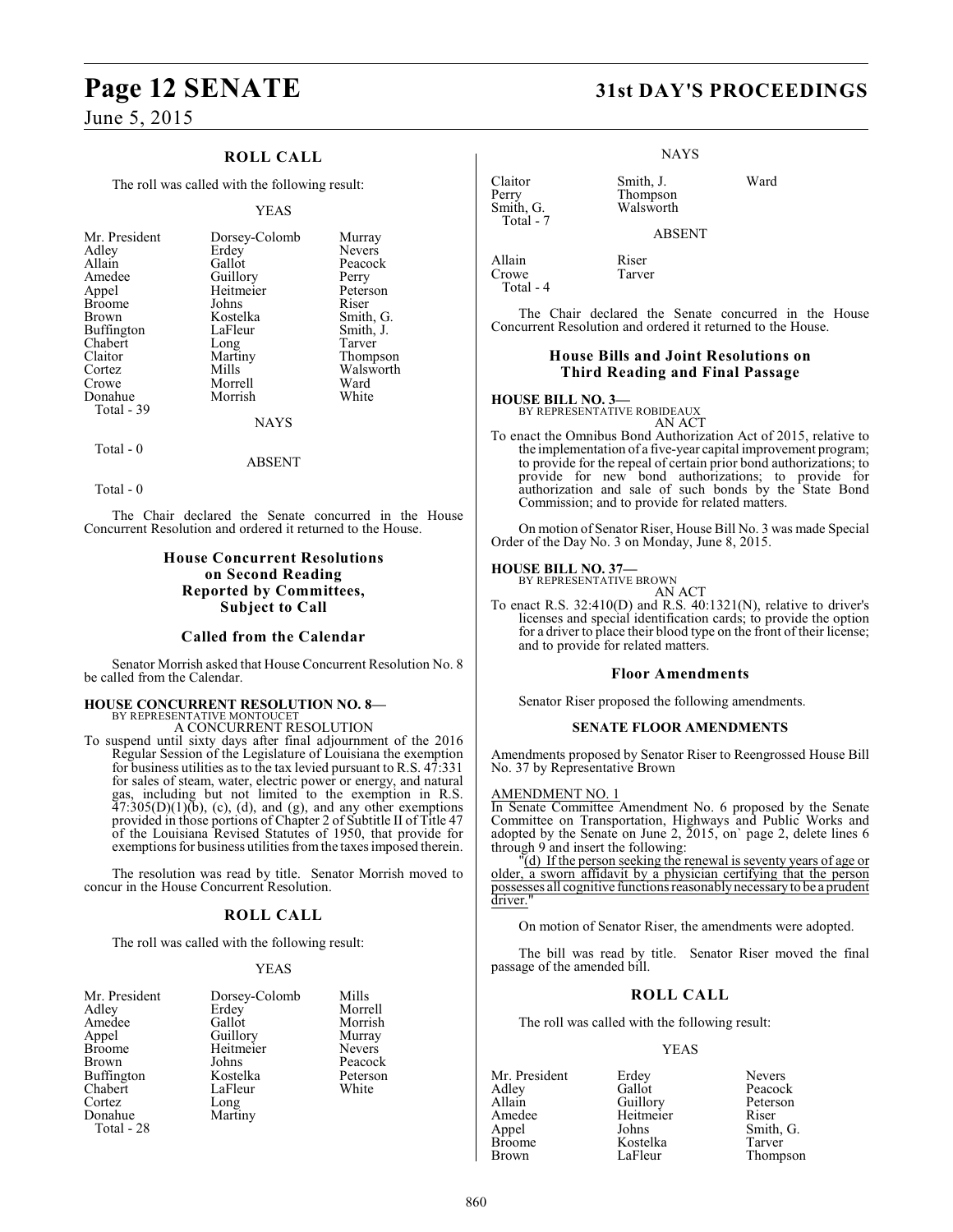| Buffington<br>Chabert<br>Claitor<br>Donahue<br>Dorsey-Colomb<br>Total - 34 | Long<br>Martiny<br>Mills<br>Morrish<br>Murray | Walsv<br>Ward<br>White |
|----------------------------------------------------------------------------|-----------------------------------------------|------------------------|
|                                                                            | <b>NAYS</b>                                   |                        |
|                                                                            |                                               |                        |

Cortez Perry Total - 4

Smith, J.

ABSENT

Walsworth<br>Ward

Morrell Total - 1

The Chair declared the amended bill was passed and ordered it returned to the House. Senator Riser moved to reconsider the vote by which the bill was passed and laid the motion on the table.

# **HOUSE BILL NO. 144—** BY REPRESENTATIVE ARNOLD

AN ACT

To amend and reenact R.S. 33:2740.27(H)(2), relative to Orleans Parish; to provide relative to the Algiers Development District; to provide relative to the powers and duties of the district; to authorize the district, for the purpose of facilitating development within the district, to exercise powers granted to local governmental subdivisions to approve the creation of nonprofit economic development corporations; and to provide for related matters.

The bill was read by title. Senator Heitmeier moved the final passage of the bill.

#### **ROLL CALL**

The roll was called with the following result:

#### YEAS

| Mr. President<br>Adley<br>Allain<br>Amedee<br>Appel<br><b>Broome</b><br><b>Brown</b><br>Buffington<br>Chabert<br>Claitor<br>Cortez<br>Crowe<br>Donahue | Dorsey-Colomb<br>Erdey<br>Gallot<br>Guillory<br>Heitmeier<br>Johns<br>Kostelka<br>LaFleur<br>Long<br>Martiny<br>Mills<br>Morrish<br>Murray | <b>Nevers</b><br>Peacock<br>Perry<br>Peterson<br>Riser<br>Smith, G.<br>Smith, J.<br>Tarver<br>Thompson<br>Walsworth<br>Ward<br>White |
|--------------------------------------------------------------------------------------------------------------------------------------------------------|--------------------------------------------------------------------------------------------------------------------------------------------|--------------------------------------------------------------------------------------------------------------------------------------|
| Total - 38<br>Total - 0                                                                                                                                | <b>NAYS</b>                                                                                                                                |                                                                                                                                      |

#### ABSENT

Morrell Total - 1

The Chair declared the bill was passed and ordered it returned to the House. Senator Heitmeier moved to reconsider the vote by which the bill was passed and laid the motion on the table.

**HOUSE BILL NO. 171—** BY REPRESENTATIVES JEFFERSON, WESLEY BISHOP, HALL, AND PRICE

AN ACT

To amend and reenactR.S. 17:3139.2(2)(a) and (4)(a) and 3139.6(1), relative to performance agreements between the Board of Regents and certain public postsecondary education institutions; to provide relative to the terms of such agreements with respect to remedial courses and developmental study programs offered at certain historically black colleges and universities; to provide

# **31st DAY'S PROCEEDINGS Page 13 SENATE**

## June 5, 2015

relative to required reporting by the Board of Regents; and to provide for related matters.

#### **Floor Amendments**

Senator Thompson proposed the following amendments.

#### **SENATE FLOOR AMENDMENTS**

Amendments proposed by Senator Thompson to Engrossed House Bill No. 171 by Representative Jefferson

AMENDMENT NO. 1

On page 2, line 28, change "the same as is" to "similar to that" and between "R. S.  $17:3138(\overline{C})$ " and "with" insert " $\overline{as}$  repealed by Act No.251 of the 2012 Regular Session of the Legislature'

On motion of Senator Thompson, the amendments were adopted.

The bill was read by title. Senator Walsworth moved the final passage of the amended bill.

#### **ROLL CALL**

The roll was called with the following result:

#### YEAS

| Mr. President<br>Adley<br>Allain<br>Amedee<br>Appel<br>Broome<br>Brown<br>Buffington<br>Chabert<br>Claitor<br>Cortez<br>Crowe<br>Total - 36<br>Total $-0$ | Donahue<br>Dorsey-Colomb<br>Erdey<br>Gallot<br>Heitmeier<br>Johns<br>Kostelka<br>LaFleur<br>Long<br>Martiny<br>Mills<br>Murray<br><b>NAYS</b><br><b>ABSENT</b> | <b>Nevers</b><br>Peacock<br>Perry<br>Peterson<br>Riser<br>Smith, G.<br>Smith, J.<br>Tarver<br>Thompson<br>Walsworth<br>Ward<br>White |
|-----------------------------------------------------------------------------------------------------------------------------------------------------------|----------------------------------------------------------------------------------------------------------------------------------------------------------------|--------------------------------------------------------------------------------------------------------------------------------------|
| Guillory                                                                                                                                                  | Morrell                                                                                                                                                        | Morrish                                                                                                                              |
| Total - 3                                                                                                                                                 |                                                                                                                                                                |                                                                                                                                      |

The Chair declared the amended bill was passed and ordered it returned to the House. Senator Walsworth moved to reconsider the vote by which the bill was passed and laid the motion on the table.

# **HOUSE BILL NO. 249—** BY REPRESENTATIVE LEGER

AN ACT To amend and reenact R.S. 47:854(B), relative to the excise tax on tobacco; to extend the excise tax exemption for samples of certain tobacco products; to provide for an effective date; and to provide for related matters.

The bill was read by title. Senator Murray moved the final passage of the bill.

## **ROLL CALL**

The roll was called with the following result:

#### YEAS

| Mr. President | Dorsey-Colomb | Murray        |
|---------------|---------------|---------------|
| Adley         | Erdey         | <b>Nevers</b> |
| Allain        | Gallot        | Peacock       |
| Appel         | Guillory      | Perry         |
| Broome        | Heitmeier     | Riser         |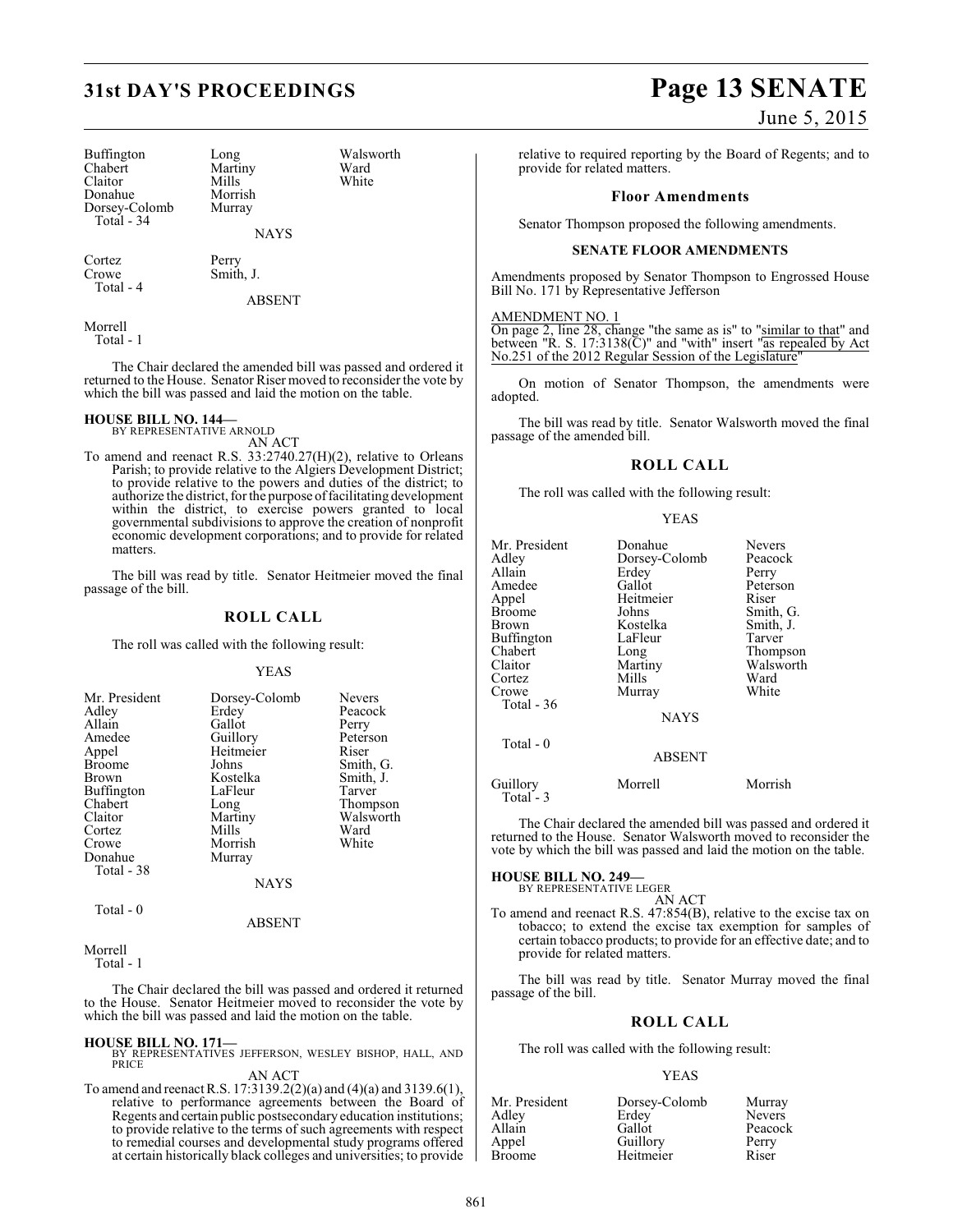| <b>Brown</b><br><b>Buffington</b><br>Chabert<br>Cortez<br>Crowe<br>Donahue<br>Total - 33 | Johns<br>Kostelka<br>Long<br>Martiny<br>Mills<br>Morrish<br><b>NAYS</b> | Smith, G.<br>Tarver<br>Thompson<br>Walsworth<br>Ward<br>White |
|------------------------------------------------------------------------------------------|-------------------------------------------------------------------------|---------------------------------------------------------------|
| Claitor<br>Total - 3                                                                     | Peterson                                                                | Smith, J.                                                     |
|                                                                                          | <b>ABSENT</b>                                                           |                                                               |
| Amedee<br>Total - 3                                                                      | LaFleur                                                                 | Morrell                                                       |

The Chair declared the bill was passed and ordered it returned to the House. Senator Murraymoved to reconsider the vote by which the bill was passed and laid the motion on the table.

- **HOUSE BILL NO. 260—**<br>BY REPRESENTATIVES ALFRED WILLIAMS, BARROW, WESLEY<br>BISHOP, BOUIE, BURRELL, COX, GAINES, HALL, HONORE, HUNTER,<br>TERRY LANDRY, MACK, NORTON, PRICE, SMITH, THIERRY, PATRICK<br>WILLIAMS, WILLMOTT, AND WOODRUF
- To enact R.S. 40:1299.4.3 and 2018.3(D)(5), relative to health services for persons with sickle cell disease; to establish a sickle cell patient navigator program and provide for functions of the program; to provide for administration of the program by the Department of Health and Hospitals under the direction of the Louisiana Sickle Cell Commission; to provide for program implementation contingent upon appropriation of funds; and to provide for related matters.

#### **Floor Amendments**

Senator Heitmeier proposed the following amendments.

#### **SENATE FLOOR AMENDMENTS**

Amendments proposed by Senator Heitmeier to Reengrossed House Bill No. 260 by Representative Alfred Williams

#### AMENDMENT NO. 1

On page 1, line 2, between "enact" and "R.S. 40:1299.4.3" insert the following: "R.S. 22:1055 and"

## AMENDMENT NO. 2

On page 1, line 2, after "services for" delete the remainder of the line and delete line 3 in its entirety and insert in lieu thereof the following: "certain persons; to establish a sickle cell patient navigator program and provide"

#### AMENDMENT NO. 3

On page 1, line 7, between "funds" and the semicolon ";" insert the following: "to provide for health insurance coverage for the treatment of morbid obesity and to provide for definitions; to provide for an effective date;"

#### AMENDMENT NO. 4

On page 1, between lines 8 and 9, insert the following:

"Section 1. R.S. 22:1055 is hereby enacted to read as follows: §1055. Health insurance coverage for the treatment of morbid obesity; definitions

A. As used in this Section, the following definitions shall apply: (1) "Body mass index" means a practical marker used to assess the degree of obesity and is calculated by dividing the weight in kilograms by the height in meters squared.

(2) "Morbid obesity" means the condition that exists when a person has a body mass index greater than forty kilograms per meter squared and also has the two comorbidity factors of diabetes and hypertension.

B.(1) Any group insurance plan providing comprehensive major medical benefits which is issued or renewed in this state on or after January 1, 2017, or, notwithstanding the provisions of R.S. 22:1016, any prepaid entity that participates in the Louisiana Medicaid Program shall provide coverage for the medically necessary expenses

# **Page 14 SENATE 31st DAY'S PROCEEDINGS**

of the diagnosis and treatment of morbid obesity as defined in this Section, including but not limited to bariatric surgery, physician office visits, health and behavior assessments, nutrition education, and patient self-management education training. This provision shall not apply to the Office of Group Benefits or to small group insurance plans or to grandfathered large group plans as defined by the Patient Protection and Affordable Care Act, Public Law 111-148, as amended by the Health Care and Education Reconciliation Act, Public Law 111-152.

(2) The coverage required pursuant to this Section for bariatric surgery shall be limited to facilities of surgical services that are accredited by the Metabolic and Bariatric Surgery Accreditation and Quality Improvement Program of the American College of Surgeons and the American Society for Metabolic Bariatric Surgery as a comprehensive bariatric facility. A health insurance issuer providing coverage pursuant to this Section may limit such coverage to services provided by a specific limited network of providers based on quality and efficiency factors.

The Heads Up Program, which operates as a partnership between the Office of Group Benefits and the Pennington Biomedical Research Center, shall continue to serve one hundred surgical participants annually through June 30, 2017, or beyond, at the discretion of the Office of Group Benefits.

D. A health insurance issuer shall only be required to cover the services described in this Section that are provided to persons between the ages of seventeen and sixty-five years of age.

E. For coverage of any surgery under this Section, a health insurance issuer may establish the following limitations on such coverage:

(1) Require that the insured and his provider provide documented evidence that he has exhausted all reasonable, nonsurgical options prior to seeking surgery as provided by the Centers for Medicare and Medicaid Services National Coverage Determination for Bariatric Surgery. Such options shall include but not be limited to diet, exercise, and approved medications.

(2) Establish guidelines for the insured and his provider to follow that ensure that candidates for surgery receive comprehensive medical and behavioral clearance from the provider prior to being approved for surgery.

(3) Limit coverage for surgery to one surgery per lifetime for any insured, unless surgery is required due to complications due to a prior surgery covered in accordance with this Section.

(4) Limit the benefit payable for any surgical procedure fifteen thousand dollars per lifetime. Any additional amounts payable for such surgery shall be the responsibility of the insured.

F. (1) A health insurance issuer providing coverage pursuant to this Section may limit the benefit payable for nonsurgical services described in this Section to not less than one thousand five hundred dollars per policy year. For purposes of this Paragraph, "nonsurgical services" shall include any of the following:

(a) Physician office visits related to a morbid obesity diagnosis and treatment and subsequent follow-up visits.

(b) Health and behavior assessments.

(c) Nutrition education.

(d) Patient self-management education and training.

(2) The benefit limit of Paragraph (1) of this Subsection shall not apply to treatment for the comorbidity factors of hypertension or diabetes

 $\overline{(3)}$  A health insurance issuer providing coverage pursuant to this Section may limit the benefit payable for drugs prescribed for weight loss used in the treatment of morbid obesity prior to surgery to not less than one thousand eight hundred dollars per policy year.

(4) The annual benefit limits described in this Subsection shall be in addition to any cost sharing requirements payable by the insured in accordance with the applicable policy of insurance.

G. A health insurance issuer providing coverage under this Section may exclude coverage for the following items:

(1) Any membership or access fee charged by a provider. (2) Meals or meal supplements.

#### AMENDMENT NO. 5

On page 1, line 9, change "Section 1." to "Section 2."

#### AMENDMENT NO. 6

On page 2, below line 29, add the following:

"Section 3. The provisions of Section 1 of this Act shall become effective on January 1, 2017."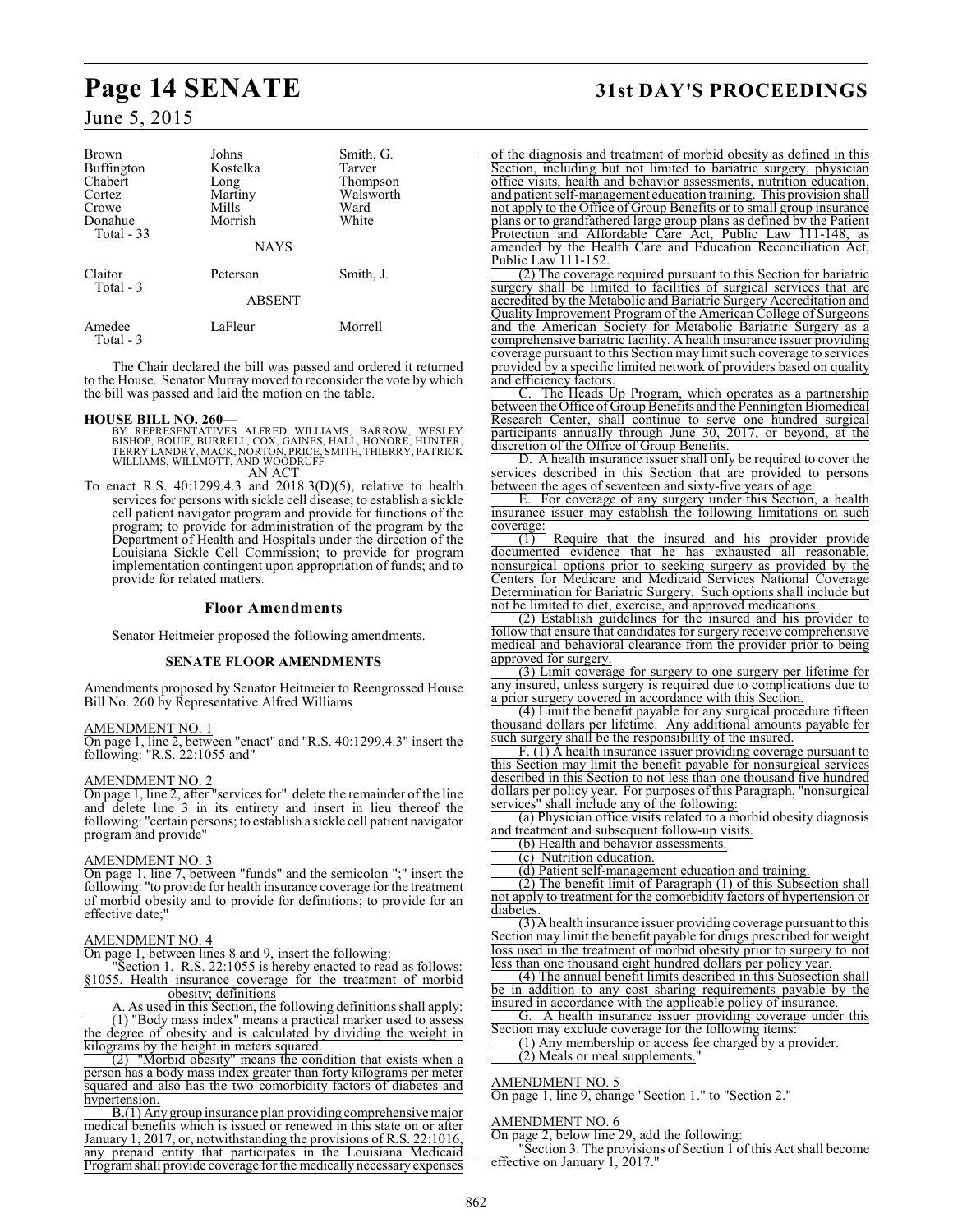# **31st DAY'S PROCEEDINGS Page 15 SENATE**

June 5, 2015

## AMENDMENT NO. 7

On page 3, line 1, change "Section 2." to "Section 4."

#### **Ruling From the Chair**

Senator Appel asked for a ruling from the Chair as to whether the amendment was germane to the bill.

The Chair ruled that the amendment was not germane to the bill.

The amendment was withdrawn.

#### **Floor Amendments**

Senator Morrell proposed the following amendments.

#### **SENATE FLOOR AMENDMENTS**

Amendments proposed by Senator Morrell to Reengrossed House Bill No. 260 by Representative Alfred Williams

AMENDMENT NO. 1

On page 2, after line 29, insert: "(6) Applying for grants and donations from any public or private source to implement the provisions of this Subsection. \* \* \*"

On motion of Senator Morrell, the amendments were adopted.

The bill was read by title. Senator Broome moved the final passage of the amended bill.

## **ROLL CALL**

The roll was called with the following result:

#### YEAS

| Mr. President | Donahue       | Murray        |
|---------------|---------------|---------------|
| Adley         | Dorsey-Colomb | <b>Nevers</b> |
| Allain        | Erdey         | Peacock       |
| Amedee        | Gallot        | Perry         |
| Appel         | Guillory      | Peterson      |
| <b>Broome</b> | Heitmeier     | Riser         |
| <b>Brown</b>  | Johns         | Smith, G.     |
| Buffington    | Kostelka      | Smith, J.     |
| Chabert       | Long          | Tarver        |
| Claitor       | Martiny       | Thompson      |
| Cortez        | Mills         | Ward          |
| Crowe         | Morrish       | White         |
| Total - 36    |               |               |
|               | <b>NAYS</b>   |               |
| Total - 0     |               |               |
|               | ABSENT        |               |

|                       | <b>ABSENT</b> |           |
|-----------------------|---------------|-----------|
| LaFleur<br>Total $-3$ | Morrell       | Walsworth |

The Chair declared the amended bill was passed and ordered it returned to the House. Senator Broome moved to reconsider the vote by which the bill was passed and laid the motion on the table.

## **HOUSE BILL NO. 274—**

BY REPRESENTATIVES FOIL, BARROW, BROADWATER, BURFORD, HENRY BURNS, GUILLORY, HUNTER, RITCHIE, THIBAUT, AND WILLMOTT

AN ACT

To enact Subpart VV of Part 1 of Chapter 1 of Subtitle II of Title 47 of the Louisiana Revised Statutes of 1950, to be comprised of R.S. 47:120.291, relative to state individual income tax return checkoffs for certain donations; to provide for a method for individuals to donate all or a portion of any refund due to them to the Louisiana Naval War Memorial Commission; to provide for the administration and disbursement of donated monies; to provide for reporting; to provide for an effective date; and to provide for related matters.

#### **Floor Amendments**

Senator Dorsey-Colomb proposed the following amendments.

#### **SENATE FLOOR AMENDMENTS**

Amendments proposed by Senator Dorsey-Colomb to Engrossed House Bill No. 274 by Representative Foil

AMENDMENT NO. 1

On page 1, line 3, after "47:120.291," insert "and Subpart WW of Part 1 of Chapter 1 of Subtitle II of Title 47 of the Louisiana Revised Statutes of 1950, to be comprised of R.S. 47:120.292,"

#### AMENDMENT NO. 2

On page 1, line 6 after "Commission" insert "or to the Emerge Center for Communication, Behavior, and Development"

#### AMENDMENT NO. 3

On page 1, line 11, change "is" to "and Subpart WW of Part 1 of Chapter 1 of Subtitle II of Title 47 of the Louisiana Revised Statutes of 1950, to be comprised of R.S. 47:120.292, are"

#### AMENDMENT NO. 4

On page 1, line 16, after "Commission" delete the remainder of the line and insert: "; U.S.S. KIDD"

#### AMENDMENT NO. 5

On page 2, line 1, after "Commission" delete the remainder of the line and insert "created by the legislature to exercise authority and control over the"

#### AMENDMENT NO. 6

On page 2, between lines 17 and 18, insert: "SUBPART WW. EMERGE CENTER FOR COMMUNICATION, BEHAVIOR, AND DEVELOPMENT §120.292. Income tax checkoff; Emerge Center for Communication, Behavior, and Development

A. Every individual who files an individual income tax return for the current tax year and who is entitled to a refund may designate on his current year return that all or any portion of the total amount of the refund to which he is entitled shall be donated to The Emerge Center, Inc., in lieu of that amount being paid to him as a refund. In this case, the refund shall be reduced by the amount so designated. For purposes of listing this donation option on the tax return, the donation authorized by this Section shall be referred to as the "Children's Therapeutic Services at the Emerge Center". The "Children's Therapeutic Services at the Emerge Center". designation shall be made at the time of filing the current year tax return and shall be made upon the income tax return form as prescribed by the secretary of the Department of Revenue. Donated monies shall be administered by the secretary and distributed to The Emerge Center, Inc., in accordance with the provisions of R.S. 47:120.37. No donation made under the provisions of this Subpart shall be invalid for want of an authentic act.<br>B. The House Committee on Ways

The House Committee on Ways and Means may, at its discretion, request a report from The Emerge Center, Inc., relative to its operations. The form and content of the report shall be prescribed by the chairman of the committee, but shall at a minimum contain a detailed explanation of the revenues and expenditures, as well as a description of the organization's activities. The committee may summon any person employed by or associated with The Emerge Center, Inc., to provide testimony with respect to the report.

On motion of Senator Dorsey-Colomb, the amendments were adopted.

The bill was read by title. Senator Dorsey-Colomb moved the final passage of the amended bill.

## **ROLL CALL**

The roll was called with the following result:

#### YEAS

Mr. President Dorsey-Colomb Nevers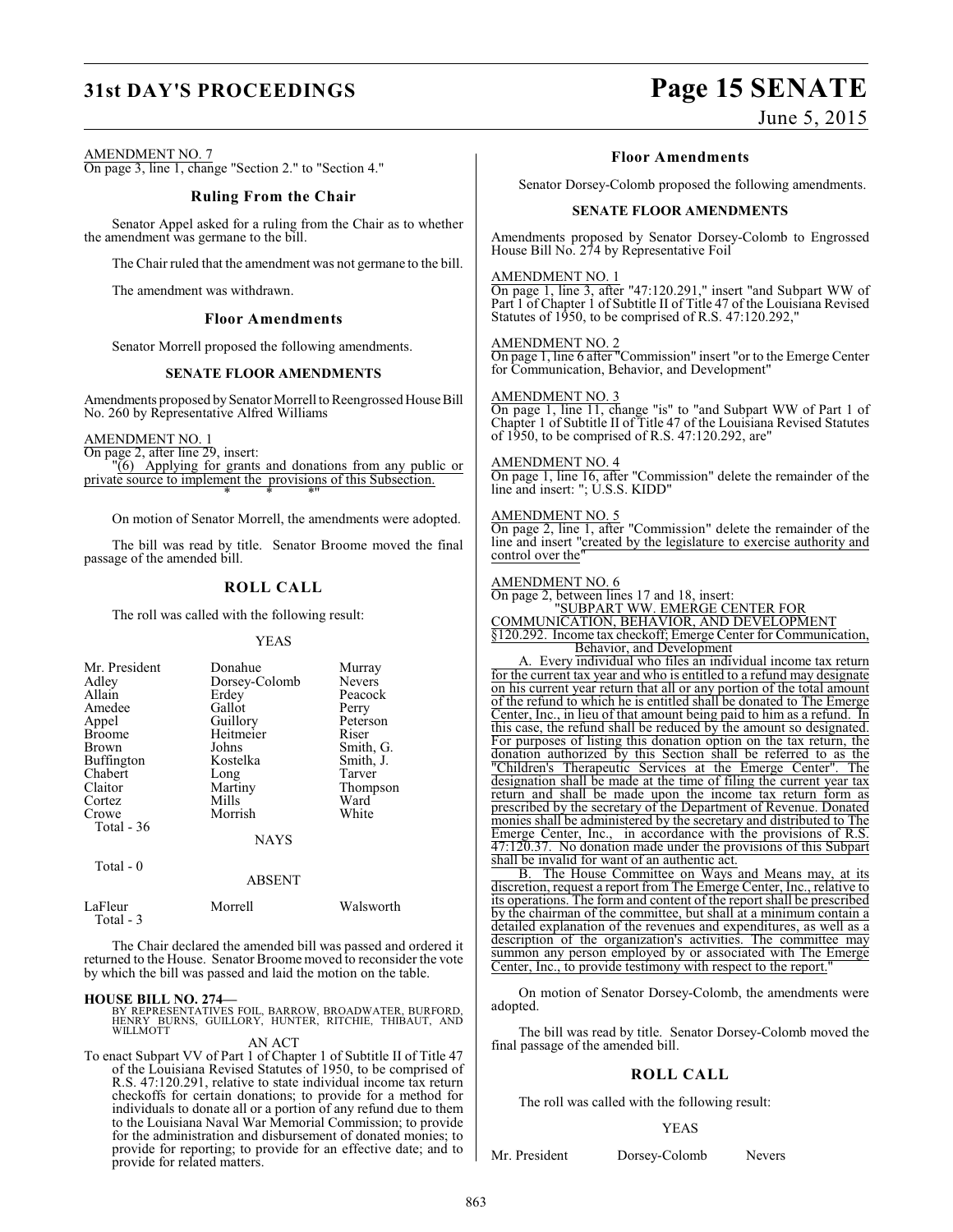# **Page 16 SENATE 31st DAY'S PROCEEDINGS**

## June 5, 2015

| Adley             | Erdey       | Peacock   |
|-------------------|-------------|-----------|
| Allain            | Gallot      | Perry     |
| Amedee            | Guillory    | Peterson  |
| Appel             | Heitmeier   | Riser     |
| <b>Broome</b>     | Johns       | Smith, G. |
| Brown             | Kostelka    | Smith, J. |
| <b>Buffington</b> | LaFleur     | Tarver    |
| Chabert           | Long        | Thompson  |
| Claitor           | Martiny     | Walsworth |
| Cortez            | Mills       | Ward      |
| Crowe             | Morrish     | White     |
| Donahue           | Murray      |           |
| Total - 38        |             |           |
|                   | <b>NAYS</b> |           |
| Total - 0         |             |           |

Morrell

Total - 1

The Chair declared the amended bill was passed and ordered it returned to the House. Senator Dorsey-Colomb moved to reconsider the vote by which the bill was passed and laid the motion on the table.

ABSENT

#### **HOUSE BILL NO. 287—** BY REPRESENTATIVE REYNOLDS

AN ACT

To amend and reenact R.S. 17:7(4), 22(2)(e), 1964(D)(9), 1970.4(D)(2)(I), and 1970.24(E)(1)(h), to enact R.S. 17:351.1 and 356, and to repeal R.S. 17:8 through 8.2, 351, 352, and 415.1, relative to textbooks and other instructional materials for use in elementary and secondary schools; to provide relative to the duties, functions, and responsibilities of the State Board of Elementary and Secondary Education, the state Department of Education, and public school governing authorities; to provide relative to funding; to provide relative to the review of textbooks and other instructional materials by the state Department of Education, parents, and the public; to provide relative to contracts with publishers for the purchase, lease, and use of textbooks and other instructional materials; to provide relative to depositories for textbooks and other instructional materials; to provide relative to rules and regulations; to provide relative to the Task Force on Textbooks and Instructional Materials; and to provide for related matters.

#### **Floor Amendments**

Senator Appel proposed the following amendments.

#### **SENATE FLOOR AMENDMENTS**

Amendments proposed by Senator Appel to Engrossed House Bill No. 287 by Representative Reynolds

#### AMENDMENT NO. 1

In Senate Committee Amendment No. 1 proposed by the Senate Committee on Education and adopted by the Senate on June 2, 2015, change "8.3(G) and (H)" to "8.3(B), (G), and (H)"

#### AMENDMENT NO. 2

In Senate Committee Amendment No. 3 proposed by the Senate Committee on Education and adopted by the Senate on June 2, 2015, change "8.3(G) and (H)" to "8.3(B), (G), and (H)"

#### AMENDMENT NO. 3

In Senate Committee Amendment No. 5 proposed by the Senate Committee on Education and adopted by the Senate on June 2, 2015, between lines 12 and 13, insert the following:

"B. The task force shall be composed of eighteen nineteen members as follows:

\* \* \* (15) A representative of the entity under contract with the state Department of Education to act as the state's depository for textbooks, as provided in R.S. 17:8(G). \* \* \*"

On motion of Senator Appel, the amendments were adopted.

The bill was read by title. Senator Appel moved the final passage of the amended bill.

#### **ROLL CALL**

The roll was called with the following result:

YEAS

| Mr. President<br>Adley<br>Allain<br>Amedee<br>Appel<br><b>Broome</b><br>Brown<br>Buffington<br>Chabert<br>Claitor<br>Cortez | Dorsey-Colomb<br>Erdey<br>Gallot<br>Guillory<br>Heitmeier<br>Johns<br>Kostelka<br>LaFleur<br>Long<br>Martiny<br>Morrell | Nevers<br>Peacock<br>Perry<br>Peterson<br>Riser<br>Smith, G.<br>Smith, J.<br>Tarver<br>Thompson<br>Walsworth<br>Ward |
|-----------------------------------------------------------------------------------------------------------------------------|-------------------------------------------------------------------------------------------------------------------------|----------------------------------------------------------------------------------------------------------------------|
| Crowe<br>Donahue<br>Total - 37                                                                                              | Morrish<br>Murray<br><b>NAYS</b>                                                                                        |                                                                                                                      |
| Total $-0$                                                                                                                  | <b>ABSENT</b>                                                                                                           |                                                                                                                      |
| Mills                                                                                                                       | White                                                                                                                   |                                                                                                                      |

Total - 2

The Chair declared the amended bill was passed and ordered it returned to the House. Senator Appel moved to reconsider the vote by which the bill was passed and laid the motion on the table.

**HOUSE BILL NO. 446—** BY REPRESENTATIVES MIGUEZ AND STUART BISHOP AN ACT

To enact R.S. 17:282.5, relative to permitted courses of study; to authorize each city, parish, and other local public school board to provide classroom instruction regarding firearm accident prevention and safety to elementary school students; and to provide for related matters.

#### **Floor Amendments**

Senator Broome proposed the following amendments.

#### **SENATE FLOOR AMENDMENTS**

Amendments proposed by Senator Broome to Reengrossed House Bill No. 446 by Representative Miguez

#### AMENDMENT NO. 1

On page 1, delete lines 17 and 18 and insert "not include the expression of value judgments about the use of firearms by teachers, school personnel, or any other instructors. The school

On motion of Senator Broome, the amendments were adopted.

The bill was read by title. Senator Riser moved the final passage of the amended bill.

## **ROLL CALL**

The roll was called with the following result:

YEAS

| Mr. President | Dorsey-Colomb | Murray        |
|---------------|---------------|---------------|
| Adley         | Erdey         | <b>Nevers</b> |
| Allain        | Gallot        | Peacock       |
| Amedee        | Guillory      | Perry         |
| Annel         | Heitmeier     | Riser         |

Appel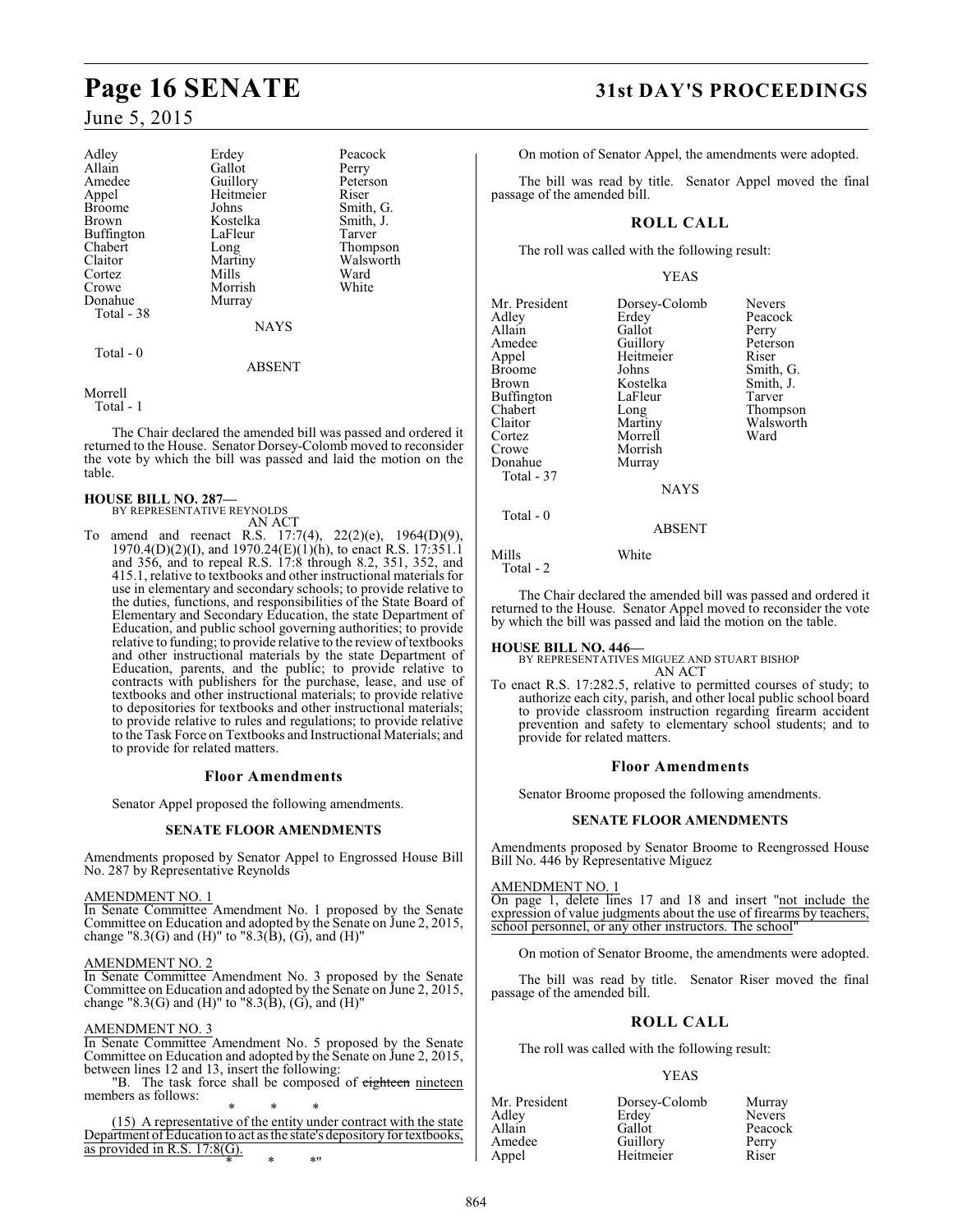# **31st DAY'S PROCEEDINGS Page 17 SENATE**

Broome Johns Smith, G.<br>Brown Kostelka Smith, J. Buffington LaFle<br>Chabert Long Chabert Long Thompson<br>Claitor Martiny Walsworth Claitor Martiny Walsworth<br>
Cortez Mills Ward Cortez Mills Ward<br>Crowe Morrell White Crowe Morrell<br>Donahue Morrish Total - 38

Kostelka Smith,<br>LaFleur Tarver Morrish

NAYS

Peterson Total - 1

ABSENT

Total - 0

The Chair declared the amended bill was passed and ordered it returned to the House. Senator Riser moved to reconsider the vote by which the bill was passed and laid the motion on the table.

#### **Rules Suspended**

Senator Riser asked for and obtained a suspension of the rules to allow the Senate Committee on Revenue and Fiscal Affairs to meet during recess.

#### **Recess**

On motion of Senator Thompson, the Senate took a recess at 12:25 o'clock P.M. until 1:15 o'clock P.M.

#### **After Recess**

The Senate was called to order at 1:30 o'clock P.M. by the President of the Senate.

#### **ROLL CALL**

The roll being called, the following members answered to their names:

#### PRESENT

| Mr. President | Gallot   | <b>Nevers</b> |
|---------------|----------|---------------|
| Adley         | Guillory | Peacock       |
| Allain        | Johns    | Perry         |
| Amedee        | Long     | Riser         |
| Appel         | Martiny  | Smith, G.     |
| Claitor       | Mills    | Ward          |
| Cortez        | Morrell  | White         |
| Crowe         | Morrish  |               |
| Total - 23    |          |               |

#### ABSENT

| <b>Broome</b>     | Erdey     | Smith, J. |
|-------------------|-----------|-----------|
| <b>Brown</b>      | Heitmeier | Tarver    |
| <b>Buffington</b> | Kostelka  | Thompson  |
| Chabert           | LaFleur   | Walsworth |
| Donahue           | Murray    |           |
| Dorsey-Colomb     | Peterson  |           |
| <b>Total - 16</b> |           |           |

The President of the Senate announced there were 23 Senators present and a quorum.

#### **Senate Business Resumed After Recess**

#### **Privilege Report of the Legislative Bureau**

#### June 5, 2015

To the President and Members of the Senate:

June 5, 2015

I am directed by your Legislative Bureau to submit the following report:

The following instruments are approved as to construction and duplication.

#### **HOUSE BILL NO. 152—**

BY REPRESENTATIVE BROADWATER AN ACT

To enact R.S. 17:3351.20, relative to fees charged to students at public postsecondary education institutions; to authorize the postsecondary education management boards to establish such fees and adjust fee amounts; to provide limitations; to provide for applicability; and to provide for related matters.

Reported without amendments.

#### **HOUSE BILL NO. 207—**

BY REPRESENTATIVES HARRIS, BILLIOT, HAZEL, ROBERT JOHNSON, KLECKLEY, LEGER, PYLANT, AND THIBAUT AN ACT

To amend and reenact R.S. 47:305(D)(3), relative to state sales and use tax; to provide for an exemption for bakery products; to provide for effectiveness; and to provide for related matters.

Reported without amendments.

# **HOUSE BILL NO. 259—** BY REPRESENTATIVE THIERRY

- AN ACT
- To amend and reenact R.S. 22:439 and 443(A)(introductory paragraph) and (2) through (4) and to repeal Section 2 of Act No. 361 of the 2011 Regular Session of the Legislature of Louisiana, relative to surplus lines of insurance; to decrease the tax on annual gross premiums for surplus lines of insurance; to expand the surplus lines tax base; to provide for the surplus lines tax report; to repeal the authority of the commissioner to enter the Nonadmitted Insurance Multi-State Agreement; to except certain educational programs and entities from the tax on gross premiums for surplus lines of insurance; to provide for submission of certain information by certain insurers; to provide for an effective date; and to provide for related matters.

Reported without amendments.

#### **HOUSE BILL NO. 360—** BY REPRESENTATIVE CHANEY

A JOINT RESOLUTION

Proposing to amend Article VII, Section 21(A) of the Constitution of Louisiana, to specify that the ad valorem property tax exemption for public lands and property shall not apply to land or property owned by another state or by a political subdivision of another state; to provide for submission of the proposed amendment to the electors; and to provide for related matters.

Reported without amendments.

#### **HOUSE BILL NO. 445—**

BY REPRESENTATIVE MACK AN ACT

To amend and reenact R.S.  $47:532.1(A)(1)$ ,  $(3)(a)$ , and  $(6)$  and to enact R.S. 47:532.2 and 532.3, relative to public tag agents; to provide relative to persons who may undertake duties of public tag agents; to provide relative to bonds required to be executed by public tag agents; to provide relative to qualifications for public tag applicants; to provide relative to the suspension, revocation, or cancellation of contracts of public tag agents; to authorize the office of motor vehicles to issue cease and desist order to public tag agents for certain activity; and to provide for related matters.

Reported without amendments.

#### **HOUSE BILL NO. 448—**

BY REPRESENTATIVE PUGH AN ACT

To amend and reenact R.S. 32:663(B), relative to impaired driving; to provide relative to the qualifications and competence of those issued permits for the purpose of chemical testing for drivers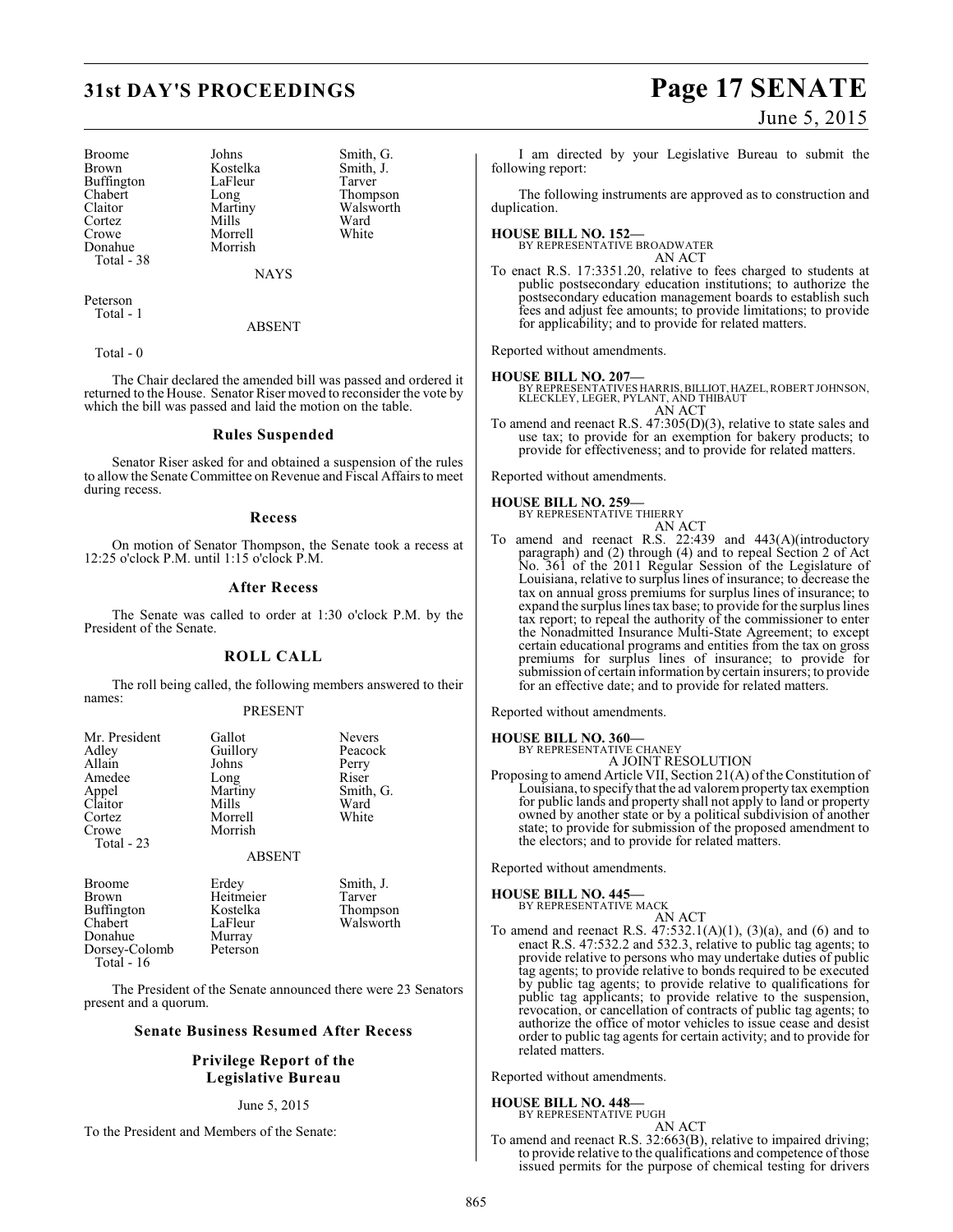# **Page 18 SENATE 31st DAY'S PROCEEDINGS**

## June 5, 2015

suspected of operating a vehicle while impaired; and to provide for related matters.

#### Reported without amendments.

**HOUSE BILL NO. 471—** BY REPRESENTATIVE STOKES

AN ACT To enact R.S. 47:301.2, relative to sales and use taxes; to establish the Sales Tax Streamlining and Modernization Commission; to provide for membership; to provide for duties of the commission; to provide for the various policies to be considered by the commission; to provide with respect to commission meetings; to require certain reporting; to provide for effectiveness; and to provide for related matters.

Reported without amendments.

**HOUSE BILL NO. 508—**<br>BY REPRESENTATIVES FOIL, BARROW, BURFORD, HENRY BURNS, CARTER, CONNICK, COX, HAZEL, HOFFMANN, HUNTER, IVEY, MIKE<br>JOHNSON, ORTEGO, ROBIDEAUX, SMITH, ST. GERMAIN, AND<br>WILLMOTT

AN ACT

To enact R.S. 47:297.13, relative to income taxation; to provide relative to individual and corporation income tax deductions; to authorize an income tax deduction for taxpayers who employ certain qualified disabled individuals; to provide for certain definitions; to provide for certain requirements and limitations; to provide for an effective date; and to provide for related matters.

Reported without amendments.

#### **HOUSE BILL NO. 528—**

BY REPRESENTATIVE LEGER AN ACT

To enact Part XII of Chapter 6 of Title 33 of the Louisiana Revised Statues of 1950, to be comprised of R.S. 33:3101, relative to the city of New Orleans; to provide for the creation of a municipal revenue amnesty program; to provide relative to the operation and administration of the program; to prohibit certain persons from participating in the program; to authorize the city to cooperate with the New Orleans Sewerage and Water Board and other political subdivisions to allow their participation in the program; and to provide for related matters.

Reported without amendments.

#### **HOUSE BILL NO. 604—** BY REPRESENTATIVE STOKES

AN ACT

To amend and reenact R.S. 47:6007(B)(9) through (11) and (D)(2)(c) through (e),  $6015(B)(3)(i)(i)$ ,  $(4)$ , and  $(5)(introducing$ paragraph) and  $(F)(5)$ ,  $6022(C)(10)(b)(vii)$ ,  $(F)(2)$  and  $(3)(b)$  and (c),  $6023(B)(1)$ ,  $(D)(2)(c)$  and  $(d)$  and  $(4)$  and  $(5)$ , and  $6034(B)(4)$  and  $(7)(b)$ , and  $(E)(1)(e)$  and  $(f)$  and to enact R.S.  $36:104(B)(9)$  and  $104.1$ , R.S.  $47:6007(C)(1)(e)$  and  $(D)(2)(f)$ , 6015(B)(6), 6023(D)(2)(e), and 6034(E)(2)(c), relative to tax credits; to provide for the powers and duties of the Department of Economic Development; to require an independent verification of expenditures for certification of certain tax credits; to establish procedures and program requirements; to provide definitions; to authorize the imposition of a fee; to authorize contracting with certain private entities; to establish requirements for certain contracting entities; to authorize rulemaking; to provide for applicability; to provide for effectiveness; and to provide for related matters.

Reported without amendments.

# **HOUSE BILL NO. 664—** BY REPRESENTATIVE STOKES

AN ACT

To amend and reenactR.S. 47:6006(C) and to enact R.S. 47:6006(E), relative to tax credits; to provide for certain definitions; to provide for the amount of the credit; to provide for renditions of inventory; to provide for an effective date; and to provide for related matters.

Reported without amendments.

#### **HOUSE BILL NO. 678—**

BY REPRESENTATIVE STOKES

AN ACT To amend and reenact R.S.  $47:6007(C)(1)(c)(i)$  and  $(D)(6)$  and to enact R.S.  $47:6007(B)(17)$  and  $(18)$  and to repeal R.S. 47:6007(D)(8), relative to tax credits; to establish requirements for inclusion of certain Louisiana promotional content or activity related to productions eligible for certain entertainment industry tax credits; to provide with respect to the motion picture investor tax credit; to provide with respect to the digital interactive media and software tax credit; to provide for applicability; to provide for effectiveness; and to provide for related matters.

Reported without amendments.

#### **HOUSE BILL NO. 721—**

BY REPRESENTATIVE IVEY

AN ACT To amend and reenact R.S. 47:114(F)(3), 295(C), 309(B), 1602(A)(2)(a) and (3)(a), 1603(A)(2) and (3), and 1604.1 and to enact R.S. 47:1508(B)(37), relative to the penalties; to provide for certain civil penalties; to provide for the waiver of penalties; to authorize the disclosure of certain information by the Department of Revenue; to provide for effectiveness; and to provide for related matters.

Reported without amendments.

#### **HOUSE BILL NO. 735—**

BY REPRESENTATIVE STOKES AN ACT

To amend and reenact R.S. 47:164(D) and 6007(B)(8) and (D)(5), relative to individual income tax; to provide with respect to the motion picture investor tax credit; to provide for employee compensation eligible as a production expense for purposes of the tax credit; to require withholding for purposes of individual income tax; to authorize the imposition of a fee by the Department of Revenue for purposes of administration of reporting related thereto; to authorize the exchange of certain specific information between the Department of Revenue and the Department of Economic Development; to require the reporting of certain payments and other information; to provide for applicability; to provide for effectiveness; and to provide for related matters.

Reported without amendments.

#### **HOUSE BILL NO. 748—**

BY REPRESENTATIVE STOKES

- AN ACT
- To amend and reenact R.S. 47:6007(B)(5), (10) through (16),  $(C)(1)$ (introductory paragraph),  $(a)$ (iii) and  $(b)$ (iii), and  $(4)$ (e),  $(D)(2)(d)(i)$ ,  $(E)$ , and  $(F)(1)$ , and to enact R.S. 47:6007(17) and  $(18)$ ,  $(C)(1)(c)(iii)$ ,  $(D)(1)(d)(iv)$  and  $(v)$  and  $(2)(d)(iii)$ ,  $(F)(4)$ , G, and H, relative to income tax credits; to provide with respect to the motion picture investor tax credit; to provide for definitions; to provide eligibility for certain types of productions; to provide requirements for the completion of projects and certification of expenditures; to authorize assignment of credits to a lender under certain circumstances; to provide for recapture of tax credits; to provide for the final certification of certain expenditures for state-certified infrastructure projects; to provide for effectiveness; and to provide for related matters.

Reported without amendments.

#### **HOUSE BILL NO. 749—**

BY REPRESENTATIVE BURRELL AN ACT

To amend and reenact R.S. 47:6105, to enact R.S. 47:6004(C), 6005(G), 6006(E), 6006.1(G), 6007(G), 6008(D), 6009(F), 6012(F), 6013(D), 6014(F), 6015(K), 6016.1(N), 6017(C), 6018(F), 6022(L), 6023(I), 6025(D), 6026(G), 6030(H), 6032(H), 6034(K), 6035(H), 6036(K), 6037(I), 6104(D),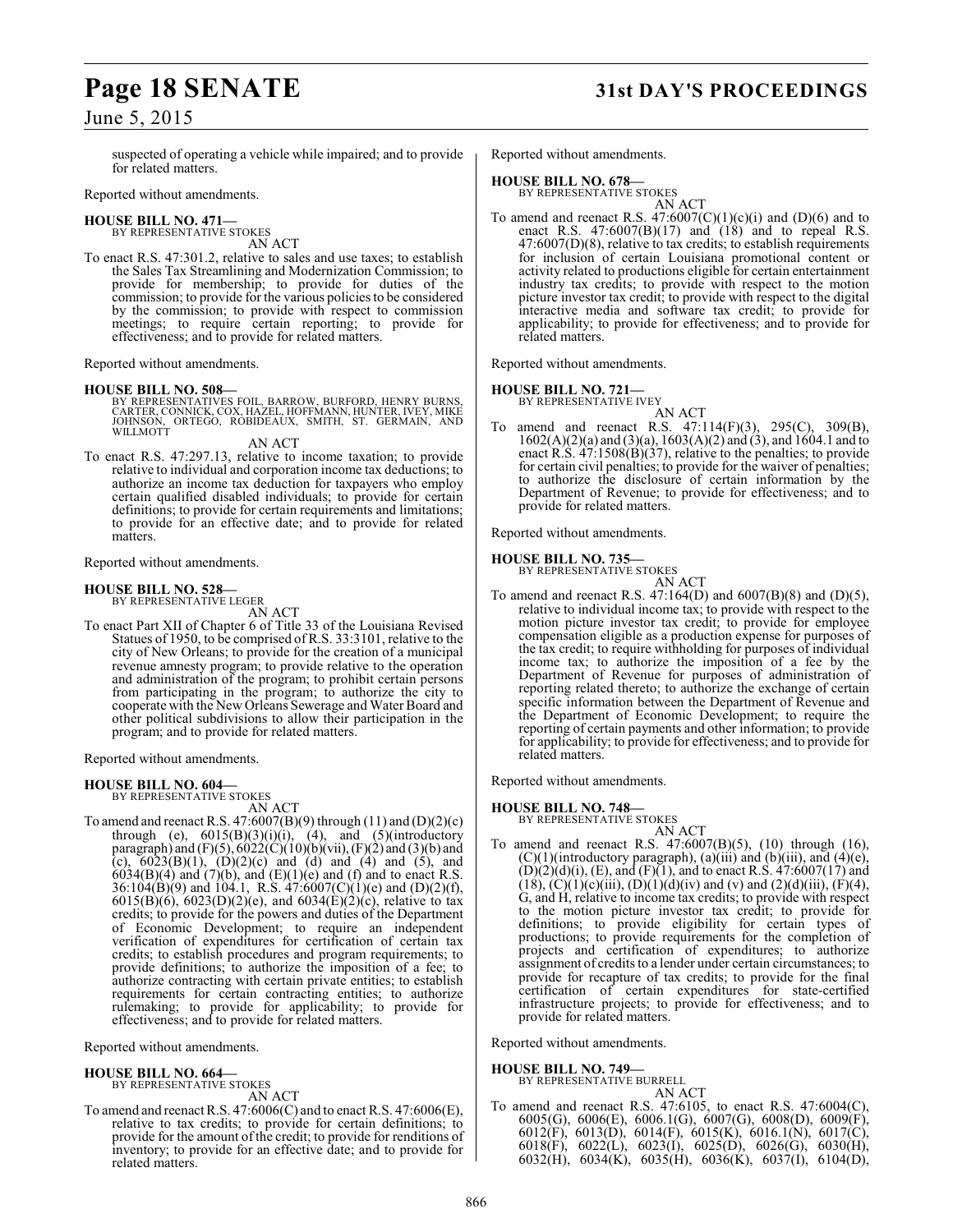# **31st DAY'S PROCEEDINGS Page 19 SENATE**

June 5, 2015

6106(E), and 6107(C), and to repeal R.S. 47:6005(D)(2), 6010, 6028, 6029, and 6033, relative to tax credits; to require certain reviews and reports relative to tax credits; to terminate certain tax credits; to provide for an effective date; and to provide for related matters.

Reported without amendments.

#### **HOUSE BILL NO. 756—**

BY REPRESENTATIVES OURSO AND LAMBERT AN ACT

To amend and reenact R.S. 48:27(A), (B), (C), (D)(1)(a) and (2)(a),  $(E)$ ,  $(F)$ ,  $(G)$ ,  $(H)(1)$  and  $(12)$ , and  $(J)$ , relative to Grant Anticipation Revenue Bonds; to provide for technical corrections; to provide for the definitions of certain terms; and to provide for related matters.

Reported without amendments.

# **HOUSE BILL NO. 774—** BY REPRESENTATIVE THIERRY

AN ACT

To amend and reenact R.S. 47:15(16), 105(A) and (B), 299.5, 1507, and 1578(B)(4)(c) and to enact R.S. 47:1576.2 and 1578(B)(4)(d) and (e), relative to the Department of Revenue; to provide for installment agreements for the payment of taxes due and to establish associated fees; to establish fees for offset claims; to establish fees for the authentication of tax records; to establish fees and payments required to apply for compromises of judgments; to establish procedures relative to the payment of these amounts; to provide for effectiveness; and to provide for related matters.

Reported without amendments.

**HOUSE BILL NO. 784—** BY REPRESENTATIVE DOVE

AN ACT

To amend and reenact R.S. 30:21(B)(1) and 136.1(D) and to enact R.S. 30:4(P), relative to fees collected by the commissioner of conservation; to provide for fees for activities regulated by the office of conservation; to provide for application, compliance, and fees; to authorize the commissioner of conservation to develop and implement an expedited permitting processing program; to provide for notice of an expedited permit; and to provide for related matters.

Reported without amendments.

Respectfully submitted, DANIEL R. MARTINY Chairman

#### **Adoption of Legislative Bureau Report**

On motion of Senator Martiny, the Bills and Joint Resolutions were read by title and passed to a third reading.

## **Rules Suspended**

Senator Nevers asked for and obtained a suspension of the rules to take up at this time:

## **Reports of Committees**

The following reports of committees were received and read:

#### **REPORT OF COMMITTEE ON**

## **FINANCE**

Senator Jack Donahue, Chairman on behalf of the Committee on Finance, submitted the following report:

#### June 5, 2015

To the President and Members of the Senate:

I am directed by your Committee on Finance to submit the following report:

#### **SENATE CONCURRENT RESOLUTION NO. 131—** BY SENATOR CLAITOR A CONCURRENT RESOLUTION

To provide for a hospital stabilization formula pursuant to Article VII, Section 10.13 of the Constitution of Louisiana; to establish the level and basis of hospital assessments; to establish certain reimbursement enhancements for inpatient and outpatient hospital services; to establish certain criteria for the implementation of the formula; to establish the base reimbursement level paid to hospitals; and to provide for related matters.

Reported with amendments.

# **HOUSE BILL NO. 2—** BY REPRESENTATIVE ROBIDEAUX

AN ACT

To provide with respect to the capital outlay budget and the capital outlay program for state government, state institutions, and other public entities; to provide for the designation of projects and improvements; to provide for the financing thereof making appropriations from certain sources; and to provide for related matters.

Reported with amendments.

#### **HOUSE BILL NO. 566—**



To amend and reenact R.S. 32:868(B)(2)(b) and R.S. 51:2361(A)(2) and to enact R.S. 40:1402, relative to special treasury funds; to provide for the transfer, dedication, use, and appropriations as specified of certain treasury funds; to provide for the deposit of certain funds into the state treasury; to provide for deposits into the Rapid Response Fund; to provide for the uses of monies in the Insurance Verification System Fund; to authorize the transfer of balances between funds; to create the New Orleans Public Safety Fund in the state treasury; to provide for deposit, use, and investment of the money in the New Orleans Public Safety Fund; and to provide for related matters.

Reported with amendments.

# **HOUSE BILL NO. 791—** BY REPRESENTATIVE KLECKLEY

AN ACT To appropriate funds for Fiscal Year 2015-2016 to defray the expenses of the Louisiana Legislature, including the expenses of the House of Representatives and the Senate, of legislative service agencies, and of the Louisiana State Law Institute; to provide for the salary, expenses, and allowances of members, officers, staff, and agencies of the Legislature; to provide with respect to the appropriations and allocations herein made; and to provide for related matters.

Reported favorably.

#### **HOUSE BILL NO. 793—** BY REPRESENTATIVE FANNIN

AN ACT

To provide with respect to the Revenue Sharing Fund and the allocation and distribution thereof for Fiscal Year 2015-2016; and to provide for related matters.

Reported with amendments.

#### **HOUSE BILL NO. 800—**

BY REPRESENTATIVE FANNIN AN ACT

To appropriate funds and make certain reductions in appropriations from certain sources to be allocated to designated agencies and purposes in specific amounts for the making of supplemental appropriations and reductions for said agencies for Fiscal Year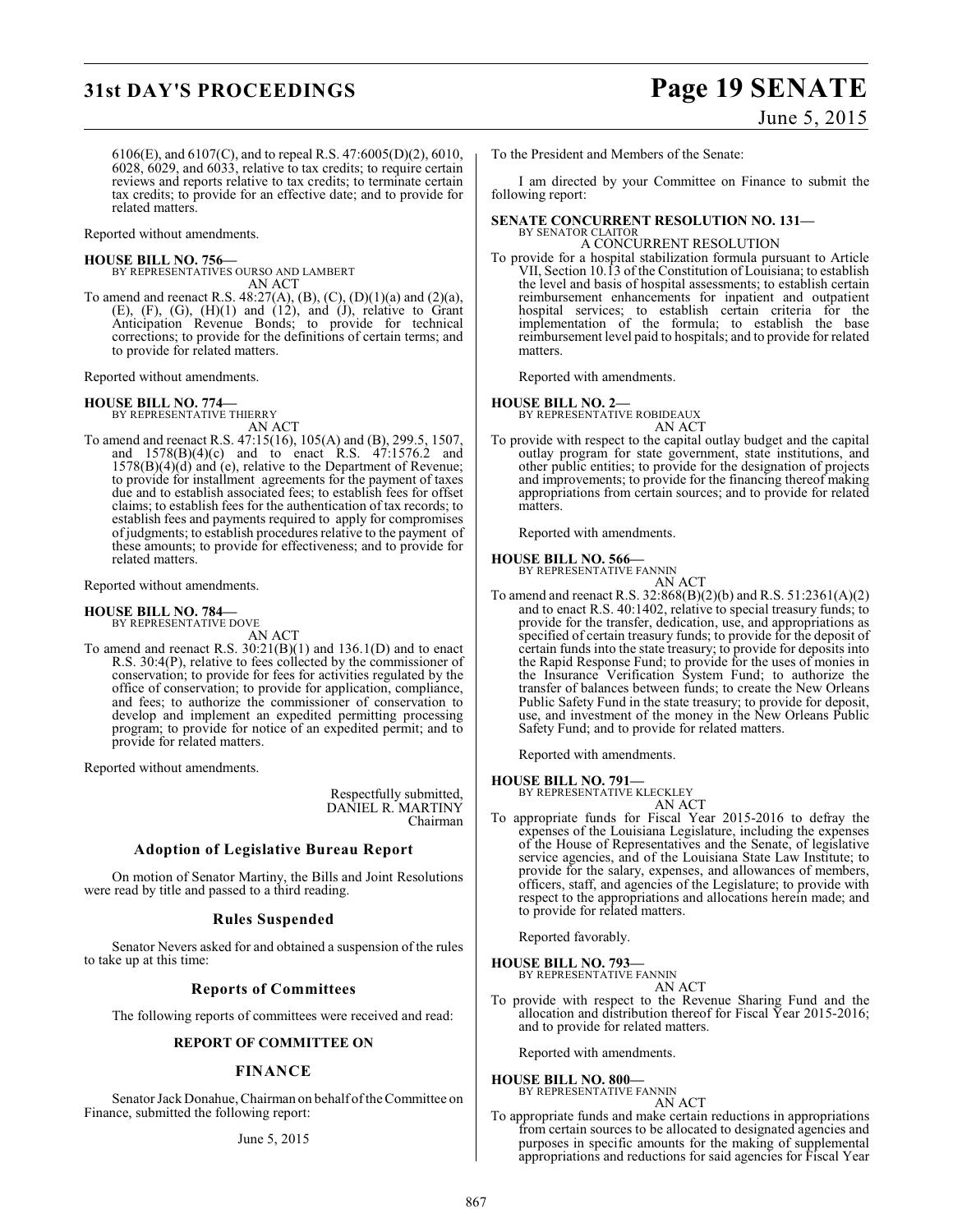# **Page 20 SENATE 31st DAY'S PROCEEDINGS**

## June 5, 2015

2014-2015; to provide for an effective date; and to provide for related matters.

Reported with amendments.

#### **HOUSE BILL NO. 801—**

- BY REPRESENTATIVES FANNIN, ARNOLD, EDWARDS, ROBERT JOHNSON, KLECKLEY, AND LEGER AND SENATORS GALLOT, LAFLEUR, MURRAY, AND PETERSON AN ACT
- To appropriate funds to defray the expenses of the Louisiana Judiciary, including the Supreme Court, Courts of Appeal, District Courts, Criminal District Court of Orleans Parish, and other courts; and to provide for related matters.

Reported with amendments.

Respectfully submitted, JACK DONAHUE Chairman

#### **REPORT OF COMMITTEE ON**

#### **REVENUE AND FISCAL AFFAIRS**

Senator Neil Riser, Chairman on behalf of the Committee on Revenue and Fiscal Affairs, submitted the following report:

June 5, 2015

To the President and Members of the Senate:

I am directed by your Committee on Revenue and Fiscal Affairs to submit the following report:

#### **HOUSE BILL NO. 828—**

BY REPRESENTATIVE HENRY AN ACT

To amend and reenact R.S. 47:601, relative to the phasing-out of certain taxes levied on corporations; to provide for a reduction and eventual elimination of the corporation franchise tax over a certain period of time; to provide for an effective date; and to provide for related matters.

Reported favorably.

Respectfully submitted, NEIL RISER Chairman

#### **House Bills and Joint Resolutions on Second Reading Just Reported by Committees**

Senator Donahue asked for and obtained a suspension of the rules to take up House Bills and Joint Resolutions just reported by Committees.

**HOUSE BILL NO. 2—** BY REPRESENTATIVE ROBIDEAUX

AN ACT

To provide with respect to the capital outlay budget and the capital outlay program for state government, state institutions, and other public entities; to provide for the designation of projects and improvements; to provide for the financing thereof making appropriations from certain sources; and to provide for related matters.

Reported with amendments by the Committee on Finance.

#### **SENATE COMMITTEE AMENDMENTS**

Amendments proposed by Senate Committee on Finance to Reengrossed House Bill No. 2 by Representative Robideaux

#### AMENDMENT NO. 1

Delete Senate Committee Amendment Nos. 14, and 182, proposed by the Senate Committee on Revenue and Fiscal Affairs and adopted by the Senate on June 2, 2015

AMENDMENT NO. 2

On page 19, delete lines 50 and 51, and insert the following:

| "Payable from Federal Funds"       | 226, 153, 143  |
|------------------------------------|----------------|
| Payable from Interagency Transfers | 23,000,000     |
| Total                              | \$291,308,763" |

AMENDMENT NO. 3

On page 22, between lines 28 and 29, insert the following:

#### "**03/135 NORTHWEST LOUISIANA WAR VETERANS HOME**

| (402) Wandering Resident Alarm/Lock System (Bossier) |         |
|------------------------------------------------------|---------|
| Payable from Federal Funds                           | 65,000" |

#### AMENDMENT NO. 4

On page 29, delete lines 50 through 52, and insert the following:

| "Priority 2                                                                      | S | 10,000      |
|----------------------------------------------------------------------------------|---|-------------|
| Payable from Transportation Trust                                                |   |             |
| Fund - Regular                                                                   | S | 33,841,271  |
| Payable from Transportation Trust<br>Fund - Federal                              | S | 534,414,090 |
| Payable from the balance of State General<br>Fund (Direct) Nonrecurring Revenues |   |             |
| previously allocated under the authority of                                      |   |             |
| Act 7 of the 2008 2nd Extraordinary Session                                      |   |             |
| for the Department of Transportation                                             |   |             |
| and Development Administration LA 28                                             |   |             |
| Widening, Vernon Parish Line to Jct. LA 121                                      |   |             |
| (Rapides) and by the authority of Act 7 of                                       |   |             |
| the 2008 2nd Extraordinary Session for the                                       |   |             |
| Department of Transportation and                                                 |   |             |
| Development LA 73 Widening, Jct. US 61                                           |   |             |
| to Jct. I-10 (Ascension)                                                         |   | 2,115,263   |
| Total                                                                            |   |             |

Provided, however, that the Department of Transportation and Development shall use the Priority 2 General Obligation Bonds to provide signage for the approach to the Richard Thompson Bridge (Boyce Bridge) on LA 8 (Grant, Rapides)"

#### AMENDMENT NO. 5

On page 33, delete lines 11 through 13, and insert the following:

| "Payable from Federal Funds"<br>Payable from Transportation Trust | 2,500,000   |
|-------------------------------------------------------------------|-------------|
| Fund - Federal Receipts                                           | 25,000,000  |
| Total                                                             | 54,605,000" |

#### AMENDMENT NO. 6

On page 35, delete lines 49 and 50, and insert the following:

"Payable from the Crescent City Transition Fund \$ 2,600,000"

#### AMENDMENT NO. 7

On page 36, delete line 13, and insert the following:

"Payable from Transportation Trust Fund - Regular \$ 28,375,587"

#### AMENDMENT NO. 8

On page 48, between lines 17 and 18, insert the following:

"(867) Wham Brake Water Control Structure Replacement at Russell Sage WMA (Ouachita) Payable from Federal Funds  $\qquad \qquad$  \$ 1,555,200"

AMENDMENT NO. 9 On page 50, between lines 20 and 21, insert the following: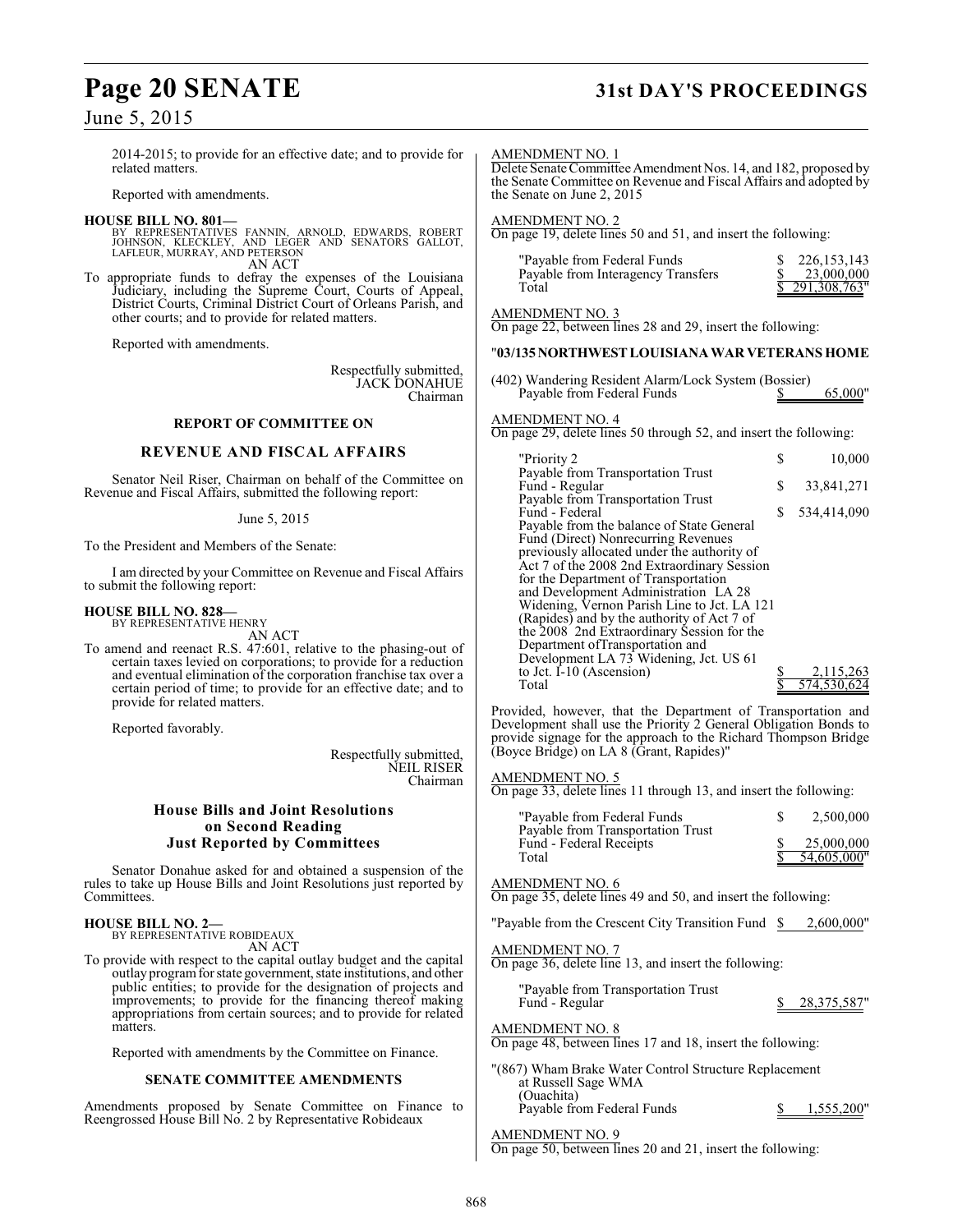# **31st DAY'S PROCEEDINGS**

# Page 21 SENATE<br>June 5, 2015

| "(1209) Bussey Brake Lake Improvements                                                                                                                                                                                                                                                                                                                                                |                           | Priority 2                                                                                                                                                                                                                                                                                                                                                                                                                              | 3,000,000 |
|---------------------------------------------------------------------------------------------------------------------------------------------------------------------------------------------------------------------------------------------------------------------------------------------------------------------------------------------------------------------------------------|---------------------------|-----------------------------------------------------------------------------------------------------------------------------------------------------------------------------------------------------------------------------------------------------------------------------------------------------------------------------------------------------------------------------------------------------------------------------------------|-----------|
| (Morehouse)<br>Payable from Federal Funds                                                                                                                                                                                                                                                                                                                                             | 3,202,800"                | Total<br>Pending submittal and approval of a capital outlay request pursuant                                                                                                                                                                                                                                                                                                                                                            | 4,000,000 |
| <u>AMENDMENT NO. 10</u><br>On page 51, delete lines 28 through 30, and insert the following:                                                                                                                                                                                                                                                                                          |                           | to the provisions of R.S. 39:112"                                                                                                                                                                                                                                                                                                                                                                                                       |           |
| "Payable from Fees and Self-Generated<br>Revenues<br>S                                                                                                                                                                                                                                                                                                                                | 765,000                   | <b>AMENDMENT NO. 17</b><br>On page 187, between lines 1 and 2, insert the following:                                                                                                                                                                                                                                                                                                                                                    |           |
| \$<br>Payable from Revenue Bonds<br>Total                                                                                                                                                                                                                                                                                                                                             | 50,235,000<br>51,000,000" | "(1308) Pointe Coupee Central High School<br>Repairs, Planning and Construction<br>(Pointe Coupee)                                                                                                                                                                                                                                                                                                                                      |           |
| <b>AMENDMENT NO. 11</b><br>On page 57, between lines 23 and 24, insert the following:                                                                                                                                                                                                                                                                                                 |                           | Payable from the balance of State General<br>Fund (Direct) Non-Recurring Revenue                                                                                                                                                                                                                                                                                                                                                        |           |
| "(23) Burden Welcome Center, Planning and Construction<br>(East Baton Rouge)<br>Payable from Fees and Self Generated                                                                                                                                                                                                                                                                  |                           | previously allocated by the authority of Act 20<br>of 2009 Regular Session of the Legislature<br>for Division of Administration State<br><b>Emergency Shelters (Statewide)</b>                                                                                                                                                                                                                                                          | 959,966"  |
| Revenues                                                                                                                                                                                                                                                                                                                                                                              | 320,000                   | On motion of Senator Donahue, the committee amendment was                                                                                                                                                                                                                                                                                                                                                                               |           |
| (941) Food Innovation Center, Planning and Construction<br>(East Baton Rouge)<br>Payable from Fees and Self-Generated                                                                                                                                                                                                                                                                 |                           | adopted. The amended bill was read by title and referred to the<br>Legislative Bureau.                                                                                                                                                                                                                                                                                                                                                  |           |
| Revenues                                                                                                                                                                                                                                                                                                                                                                              | 3,500,000                 | <b>HOUSE BILL NO. 566-</b><br>BY REPRESENTATIVE FANNIN                                                                                                                                                                                                                                                                                                                                                                                  |           |
| (991) Plant Pathology Teaching Laboratory Renovation,<br>Planning and Construction<br>(East Baton Rouge)<br>Payable from Fees and Self-Generated<br>Revenues                                                                                                                                                                                                                          | 132,000"                  | AN ACT<br>To amend and reenact R.S. $32:868(B)(2)(b)$ and R.S. $51:2361(A)(2)$<br>and to enact R.S. 40:1402, relative to special treasury funds; to<br>provide for the transfer, dedication, use, and appropriations as<br>specified of certain treasury funds; to provide for the deposit of<br>certain funds into the state treasury; to provide for deposits into                                                                    |           |
| <b>AMENDMENT NO. 12</b><br>On page 58, after line 45, insert the following:                                                                                                                                                                                                                                                                                                           |                           | the Rapid Response Fund; to provide for the uses of monies in<br>the Insurance Verification System Fund; to authorize the<br>transfer of balances between funds; to create the New Orleans                                                                                                                                                                                                                                              |           |
| "(502) A. W. Mumford Stadium Parking Garage,<br>Planning and Construction<br>(East Baton Rouge)<br>Payable from Fees and Self-Generated                                                                                                                                                                                                                                               |                           | Public Safety Fund in the state treasury; to provide for deposit,<br>use, and investment of the money in the New Orleans Public<br>Safety Fund; and to provide for related matters.                                                                                                                                                                                                                                                     |           |
| Revenues                                                                                                                                                                                                                                                                                                                                                                              | 1,514,400"                | Reported with amendments by the Committee on Finance.                                                                                                                                                                                                                                                                                                                                                                                   |           |
| AMENDMENT NO. 13<br>On page 60, between lines 11 and 12, insert the following:                                                                                                                                                                                                                                                                                                        |                           | <b>SENATE COMMITTEE AMENDMENTS</b>                                                                                                                                                                                                                                                                                                                                                                                                      |           |
| "(1227) New Outdoor Student Recreation Facility,<br>Planning and Construction                                                                                                                                                                                                                                                                                                         |                           | Amendments proposed by Senate Committee on Finance to<br>Engrossed House Bill No. 566 by Representative Fannin                                                                                                                                                                                                                                                                                                                          |           |
| (Orleans)<br>Payable from Fees and Self-Generated<br>Revenues                                                                                                                                                                                                                                                                                                                         | 100.000"                  | <b>AMENDMENT NO. 1</b><br>On page 1, at the end of line 2, delete "R.S." and insert "Subpart Q-2<br>of Part II of Chapter 1 of Title 39 of the Louisiana Revised Statutes<br>of 1950, to be comprised of R.S. 39:100.123, and R.S."                                                                                                                                                                                                     |           |
| <b>AMENDMENT NO. 14</b><br>On page 63, delete lines 35 through 37, and insert the following:                                                                                                                                                                                                                                                                                          |                           | <b>AMENDMENT NO. 2</b><br>On page 1 line 4, change "funds;" to "funds; to create the Sickle Cell                                                                                                                                                                                                                                                                                                                                        |           |
| "Priority 1                                                                                                                                                                                                                                                                                                                                                                           | 1,420,000"                | Fund in the state treasury and provide for the deposit of monies into<br>the fund and the uses of the monies;"                                                                                                                                                                                                                                                                                                                          |           |
| <b>AMENDMENT NO. 15</b><br>On page 68, after line 54, insert the following:                                                                                                                                                                                                                                                                                                           |                           | AMENDMENT NO. 3<br>On page 2, between lines 13 and 14, insert the following:                                                                                                                                                                                                                                                                                                                                                            |           |
| "19/655 LOUISIANA SPECIAL EDUCATION CENTER                                                                                                                                                                                                                                                                                                                                            |                           | "Section 2. Subpart Q-2 of Part II of Chapter 1 of Title 39 of the<br>Louisiana Revised Statutes of 1950, to be comprised of R.S.                                                                                                                                                                                                                                                                                                       |           |
| (2089) Inclusive Playground, Planning and Construction<br>(Rapides)                                                                                                                                                                                                                                                                                                                   |                           | 39:100.123, is hereby enacted to read as follows:<br>"SUBPART Q-2. SICKLE CELL FUND                                                                                                                                                                                                                                                                                                                                                     |           |
| Payable from Interagency Transfers                                                                                                                                                                                                                                                                                                                                                    | 600,012"                  | §100.123. Sickle Cell Fund<br>A. There is hereby established in the state treasury, as a special                                                                                                                                                                                                                                                                                                                                        |           |
| <b>AMENDMENT NO. 16</b><br>On page 185, between lines 38 and 39, insert the following:                                                                                                                                                                                                                                                                                                |                           | fund, the Sickle Cell Fund, hereinafter referred to as the "fund".<br>B. The source of monies deposited into the fund shall be any<br>monies appropriated annually by the legislature including donations,                                                                                                                                                                                                                              |           |
| "50/NWW THRIVE, INC.                                                                                                                                                                                                                                                                                                                                                                  |                           | gifts, grants, or any other monies which may be provided by law. All<br>unexpended and unencumbered monies in the fund at the end of the                                                                                                                                                                                                                                                                                                |           |
| (2158) New Facility, Planning and Construction<br>(East Baton Rouge)<br>Payable from the balance of State General<br>Fund (Direct) Non-Recurring Revenues<br>previously allocated by the authority of<br>Act 20 of the 2009 Regular Session of the<br>Legislature for the Division of Administration<br>State Emergency Shelters (Statewide)<br>Payable from General Obligation Bonds | 1,000,000                 | fiscal year shall remain in the fund. The monies in the fund shall be<br>invested by the state treasurer in the same manner as monies in the<br>state general fund, and interest earned on the investment of monies<br>shall be credited to the fund.<br>C. The monies in the fund shall be appropriated and used solely<br>to pay costs and expenses associated with the implementation of the<br>provisions of R.S. $40:2018.3(D)$ ." |           |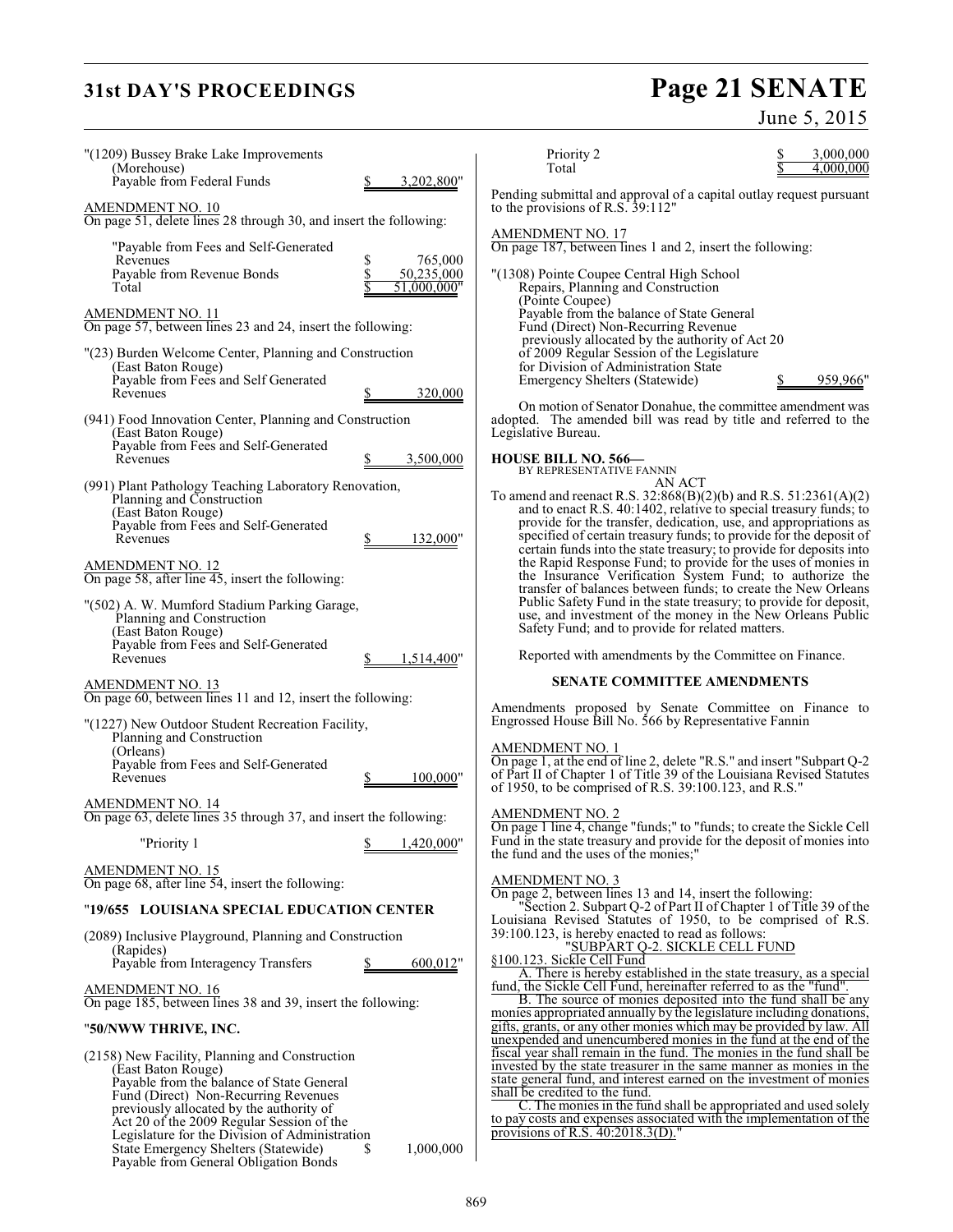#### AMENDMENT NO. 4 On page 2, line 14, change "Section 2" to "Section 3"

AMENDMENT NO. 5 On page 3, line 1, change "Section 3" to "Section 4"

AMENDMENT NO. 6 On page 3, line 10, change "Section 4" to "Section 5"

AMENDMENT NO. 7 On page 3, line 14, change "Section 5" to "Section 6"

AMENDMENT NO. 8 On page 4, line 12, change "Section 6" to "Section 7"

AMENDMENT NO. 9 On page 4, line 17, change "Section 7" to "Section 8"

#### AMENDMENT NO. 10

On page 4, between lines 21 and 22, insert the following:

Section 9. Notwithstanding any provision of law to the contrary, the state treasurer is hereby authorized and directed to transfer the following amounts into the Utility and Carrier Inspection and Supervision Fund from the funds specified below:

- (1) Three Hundred Fifty Thousand Dollars from the Motor Carrier Regulation Fund.
- (2) Seventy-Five Thousand Dollars from the Telephonic Solicitation Relief Fund.

Section 10. Notwithstanding any provision of law to the contrary, the state treasurer is hereby authorized and directed to transfer One Million Eight Hundred Thousand Dollars into the state general fund from the Riverboat Gaming Enforcement Fund in the event that House Bill No. 448 of the 2015 Regular Session of the Legislature is enacted into law.

Section 11. Notwithstanding any provision of law to the contrary, the state treasurer is hereby authorized and directed to transfer Two Million Five Hundred Thousand Dollars into the state general fund from the Louisiana Fire Marshal Fund.

Section 12. Notwithstanding any provision of law to the contrary, the state treasurer is hereby authorized and directed to transfer Three Million Five Hundred Thousand Dollarsinto the state general fund from the Video Draw Poker Device Fund."

#### AMENDMENT NO. 11

On page 4, line 22 change "Section 8. Sections 4, 5, 6, 8, and 9" to "Section 13. Sections 5, 6, 7, 11, 12, 13, and 14"

AMENDMENT NO. 12

On page 4, line 26 change "Section 9. Sections 1, 2, 3, and 7" to "Section 14. Sections 1,  $2, 3, 4, 8, 9$ , and  $10"$ 

On motion of Senator Donahue, the committee amendment was adopted. The amended bill was read by title and referred to the Legislative Bureau.

#### **HOUSE BILL NO. 791—**

BY REPRESENTATIVE KLECKLEY AN ACT

To appropriate funds for Fiscal Year 2015-2016 to defray the expenses of the Louisiana Legislature, including the expenses of the House of Representatives and the Senate, of legislative service agencies, and of the Louisiana State Law Institute; to provide for the salary, expenses, and allowances of members, officers, staff, and agencies of the Legislature; to provide with respect to the appropriations and allocations herein made; and to provide for related matters.

Reported favorably by the Committee on Finance. The bill was read by title and referred to the Legislative Bureau.

#### **HOUSE BILL NO. 793—**

BY REPRESENTATIVE FANNIN AN ACT

To provide with respect to the Revenue Sharing Fund and the allocation and distribution thereof for Fiscal Year 2015-2016; and to provide for related matters.

# **Page 22 SENATE 31st DAY'S PROCEEDINGS**

Reported with amendments by the Committee on Finance.

#### **SENATE COMMITTEE AMENDMENTS**

Amendments proposed by Senate Committee on Finance to Engrossed House Bill No. 793 by Representative Fannin

#### AMENDMENT NO. 1

On page 22, between lines 10 and 11, insert the following: "Lone Pine Fire District–20 mills/November 21, 2012"

On motion of Senator Donahue, the committee amendment was adopted. The amended bill was read by title and referred to the Legislative Bureau.

#### **HOUSE BILL NO. 800—**

BY REPRESENTATIVE FANNIN AN ACT

To appropriate funds and make certain reductions in appropriations from certain sources to be allocated to designated agencies and purposes in specific amounts for the making of supplemental appropriations and reductions for said agencies for Fiscal Year 2014-2015; to provide for an effective date; and to provide for related matters.

Reported with amendments by the Committee on Finance.

#### **SENATE COMMITTEE AMENDMENTS**

Amendments proposed by Senate Committee on Finance to Reengrossed House Bill No. 800 by Representative Fannin

AMENDMENT NO. 1

On page 2, line 12, change "\$13,069,973" to "\$10,674,533"

AMENDMENT NO. 2

On page 2, between lines 17 and 18, insert the following:

| "Payable out of the State General Fund by<br>Interagency Transfers to the Military<br>Affairs Program | S  | 160,000 |
|-------------------------------------------------------------------------------------------------------|----|---------|
| Payable out of Federal Funds<br>to the Military Affairs Program                                       | S. | 784.125 |

The commissioner of administration is hereby authorized and directed to adjust the means of finance for the Education Program, as contained in Act No. 15 of the 2014 Regular Session of the Legislature, by reducing the appropriation out of Federal Funds by \$784,125."

AMENDMENT NO. 3

On page 2, between lines 34 and 35, insert the following:

| "Payable out of the State General Fund by |            |
|-------------------------------------------|------------|
| Statutory Dedications out of the 2013     |            |
| Amnesty Collections Fund to the           |            |
| <b>Business Development Program</b>       | 2.000.000" |

AMENDMENT NO. 4 On page 2, between lines 35 and 36, insert the following:

## "**CORRECTIONS SERVICES**

#### **08-400 CORRECTIONS - ADMINISTRATION**

| Payable out of the State General Fund (Direct)<br>to the Office of the Secretary Program                                        | 135,234   |
|---------------------------------------------------------------------------------------------------------------------------------|-----------|
| Payable out of the State General Fund (Direct)<br>to the Office of Management and<br>Finance Program                            | 1,113,182 |
| Payable out of the State General Fund by<br>Fees and Self-generated Revenues to the Office<br>of Management and Finance Program | 1,600,000 |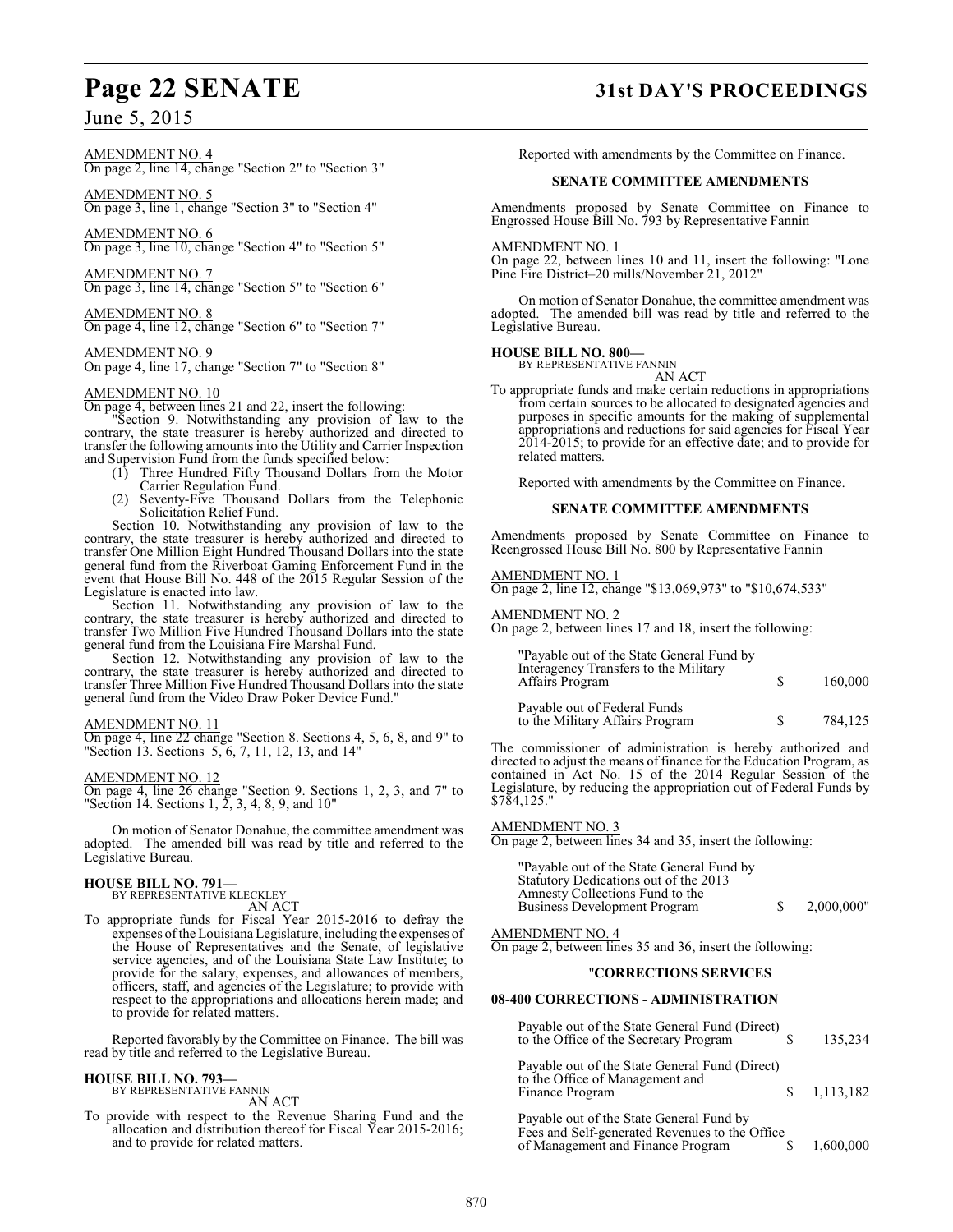# **31st DAY'S PROCEEDINGS Page 23 SENATE**

## June 5, 2015

The commissioner of administration is hereby authorized and directed to adjust the means of finance for the Office of Management and Finance Program, as contained in Act No. 15 of the 2014 Regular Session of the Legislature, by reducing the appropriation out of the State General Fund (Direct) by \$600,000.

Payable out of the State General Fund (Direct) to the Adult Services Program  $\qquad$  \$ 672,434

The commissioner of administration is hereby authorized and directed to adjust the means of finance for the Adult Services Program, as contained in Act No. 15 of the 2014 Regular Session of the Legislature, by reducing the appropriation out of the State General Fund (Direct) by \$11,508,520.

The commissioner of administration is hereby authorized and directed to adjust the means of finance for the Board of Pardons and Parole Program, as contained in Act No. 15 of the 2014 Regular Session of the Legislature, by reducing the appropriation out of the State General Fund (Direct) by \$67,280.

## **08-402 LOUISIANA STATE PENITENTIARY**

| Payable out of the State General Fund (Direct)<br>to the Administration Program                              |   | 818,441   |
|--------------------------------------------------------------------------------------------------------------|---|-----------|
| Payable out of the State General Fund (Direct)<br>to the Incarceration Program                               |   | 4,320,569 |
| Payable out of the State General Fund by<br>Fees and Self-generated Revenues to<br>the Incarceration Program | S | 675,000   |

## **08-405 AVOYELLES CORRECTIONAL CENTER**

The commissioner of administration is hereby authorized and directed to adjust the means of finance for the Administration Program, as contained in Act No. 15 of the 2014 Regular Session of the Legislature, by reducing the appropriation out of the State General Fund (Direct) by \$184,691.

| Payable out of the State General Fund (Direct) |         |
|------------------------------------------------|---------|
| to the Incarceration Program                   | 699,117 |

#### **08-406 LOUISIANA CORRECTIONAL INSTITUTE FOR WOMEN**

The commissioner of administration is hereby authorized and directed to adjust the means of finance for the Administration Program, as contained in Act No. 15 of the 2014 Regular Session of the Legislature, by reducing the appropriation out of the State General Fund (Direct) by \$197,717.

| Payable out of the State General Fund (Direct) |         |
|------------------------------------------------|---------|
| to the Incarceration Program                   | 572,217 |

## **08-407 WINN CORRECTIONAL CENTER**

The commissioner of administration is hereby authorized and directed to adjust the means of finance for the Administration Program, as contained in Act No. 15 of the 2014 Regular Session of the Legislature, by reducing the appropriation out of the State General Fund (Direct) by \$48,800.

| Payable out of the State General Fund (Direct) |        |
|------------------------------------------------|--------|
| to the Purchase of Correctional Services       |        |
| Program                                        | 18.099 |

## **08-408 ALLEN CORRECTIONAL CENTER**

The commissioner of administration is hereby authorized and directed to adjust the means of finance for the Administration Program, as contained in Act No. 15 of the 2014 Regular Session of the Legislature, by reducing the appropriation out of the State General Fund (Direct) by \$42,501.

Payable out of the State General Fund (Direct)

to the Purchase of Correctional Services Program \$ 155,783

## **08-409 DIXON CORRECTIONAL INSTITUTE**

The commissioner of administration is hereby authorized and directed to adjust the means of finance for the Administration Program, as contained in Act No. 15 of the 2014 Regular Session of the Legislature, by reducing the appropriation out of the State General Fund (Direct) by \$221,739.

| Payable out of the State General Fund (Direct) |           |
|------------------------------------------------|-----------|
| to the Incarceration Program                   | 1,165,702 |

## **08-413 ELAYN HUNT CORRECTIONAL CENTER**

| Payable out of the State General Fund (Direct)<br>to the Administration Program | 22,562  |
|---------------------------------------------------------------------------------|---------|
| Payable out of the State General Fund (Direct)<br>to the Incarceration Program  | 820.251 |

## **08-414 DAVID WADE CORRECTIONAL CENTER**

| Payable out of the State General Fund (Direct)<br>to the Administration Program                               |   | 55,769  |
|---------------------------------------------------------------------------------------------------------------|---|---------|
| Payable out of the State General Fund by<br>Fees and Self-generated Revenues to<br>the Administration Program | S | 196,136 |
| Payable out of the State General Fund (Direct)<br>to the Incarceration Program                                |   | 124.410 |

## **08-415 ADULT PROBATION AND PAROLE**

The commissioner of administration is hereby authorized and directed to adjust the means of finance for the Administration Program, as contained in Act No. 15 of the 2014 Regular Session of the Legislature, by reducing the appropriation out of the State General Fund (Direct) by \$283,993.

Payable out of the State General Fund (Direct) to the Field Services Program  $\qquad \qquad$  \$ 2,080,308

#### **08-416 B. B. "SIXTY" RAYBURN CORRECTIONAL INSTITUTE**

The commissioner of administration is hereby authorized and directed to adjust the means of finance for the Administration Program, as contained in Act No. 15 of the 2014 Regular Session of the Legislature, by reducing the appropriation out of the State General Fund (Direct) by \$73,497.

| Payable out of the State General Fund (Direct) |          |
|------------------------------------------------|----------|
| to the Incarceration Program                   | 454,660" |

AMENDMENT NO. 5 On page 3, line 5, change \$2,547,792" to "\$1,269,050"

AMENDMENT NO. 6

On page 3, between lines 5 and 6, insert the following:

"The commissioner of administration is hereby authorized and directed to adjust the means of finance for the Traffic Enforcement Program, as contained in Act No. 15 of the 2014 Regular Session of the Legislature, by reducing the appropriation out of the State General Fund by Fees and Self-generated Revenues by \$1,197,247.

The commissioner of administration is hereby authorized and directed to adjust the means of finance for the Administration Program, as contained in Act No. 15 of the 2014 Regular Session of the Legislature, by reducing the appropriation out of the State General Fund by Statutory Dedications out of the Louisiana Towing and Storage Fund by \$81,495.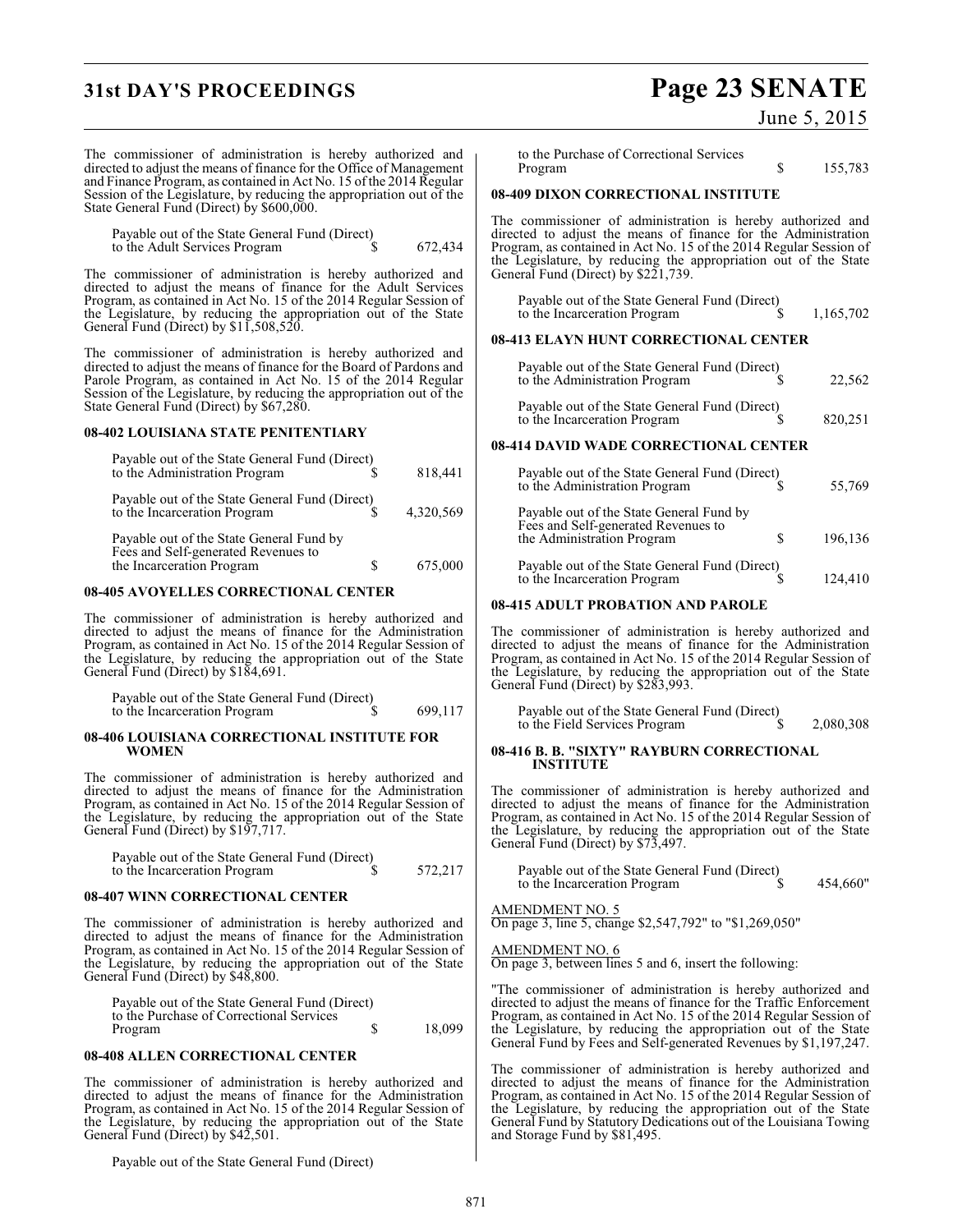# **Page 24 SENATE 31st DAY'S PROCEEDINGS**

| Payable out of the State General Fund (Direct) |   |           |
|------------------------------------------------|---|-----------|
| to the Operational Support Program             |   | 3,895,519 |
| Payable out of the State General Fund by       |   |           |
| Statutory Dedications out of the Riverboat     |   |           |
| Gaming Enforcement Fund to the                 |   |           |
| Operational Support Program                    | S | 283,223   |

The commissioner of administration is hereby authorized and directed to adjust the means of finance for the Operational Support Program, as contained in Act No. 15 of the 2014 Regular Session of the Legislature, by reducing the appropriation out of the State General Fund by Fees and Self-generated Revenues by \$3,036,828.

The commissioner of administration is hereby authorized and directed to adjust the means of finance for the Operational Support Program, as contained in Act No. 15 of the 2014 Regular Session of the Legislature, by reducing the appropriation out of the State General Fund by Statutory Dedications out of the Criminal Identification and Information Fund by \$1,141,914.

#### **YOUTH SERVICES**

#### **08-403 OFFICE OF JUVENILE JUSTICE**

| Payable out of the State General Fund (Direct) |           |
|------------------------------------------------|-----------|
| to the Administration Program                  | 1,275,087 |

The commissioner of administration is hereby authorized and directed to adjust the means of finance for the Administration Program, as contained in Act No. 15 of the 2014 Regular Session of the Legislature, by reducing the appropriation out of the State General Fund by Interagency Transfers by \$1,242,345.

The commissioner of administration is hereby authorized and directed to adjust the means of finance for the Administration Program, as contained in Act No. 15 of the 2014 Regular Session of the Legislature, by reducing the appropriation out of the State General Fund by Fees and Self-generated Revenues by \$32,742.

| Payable out of the State General Fund (Direct) |         |
|------------------------------------------------|---------|
| to the North Region Program                    | 938,068 |

The commissioner of administration is hereby authorized and directed to adjust the means of finance for the North Region Program, as contained in Act No. 15 of the 2014 Regular Session of the Legislature, by reducing the appropriation out of the State General Fund by Interagency Transfers by \$840,026.

The commissioner of administration is hereby authorized and directed to adjust the means of finance for the North Region Program, as contained in Act No. 15 of the 2014 Regular Session of the Legislature, by reducing the appropriation out of the State General Fund by Fees and Self-generated Revenues by \$98,042.

| Payable out of the State General Fund (Direct) |         |
|------------------------------------------------|---------|
| to the Central/Southwest Region Program        | 405,843 |

The commissioner of administration is hereby authorized and directed to adjust the means of finance for the Central/Southwest Region Program, as contained in Act No. 15 of the 2014 Regular Session of the Legislature, by reducing the appropriation out of the State General Fund by Interagency Transfers by \$394,943.

The commissioner of administration is hereby authorized and directed to adjust the means of finance for the Central/Southwest Region Program, as contained in Act No. 15 of the 2014 Regular Session of the Legislature, by reducing the appropriation out of Federal Funds by \$10,900.

| Payable out of the State General Fund (Direct) |   |         |
|------------------------------------------------|---|---------|
| to the Southeast Region Program                | J | 987,383 |

The commissioner of administration is hereby authorized and directed to adjust the means of finance for the Southeast Region Program, as contained in Act No. 15 of the 2014 Regular Session of the Legislature, by reducing the appropriation out of the State General Fund by Interagency Transfers by \$916,051.

The commissioner of administration is hereby authorized and directed to adjust the means of finance for the Southeast Region Program, as contained in Act No. 15 of the 2014 Regular Session of the Legislature, by reducing the appropriation out of the State General Fund by Fees and Self-generated Revenues by \$55,893.

The commissioner of administration is hereby authorized and directed to adjust the means of finance for the Southeast Region Program, as contained in Act No. 15 of the 2014 Regular Session of the Legislature, by reducing the appropriation out of Federal Funds by \$15,439.

Payable out of the State General Fund (Direct) to the Contract Services Program  $\qquad$  \$ 351,192

The commissioner of administration is hereby authorized and directed to adjust the means of finance for the Contract Services Program, as contained in Act No. 15 of the 2014 Regular Session of the Legislature, by reducing the appropriation out of the State General Fund by Interagency Transfers by \$351,192."

#### AMENDMENT NO. 7

On page 3, between lines 6 and 7, insert the following:

#### "**09-305 MEDICAL VENDOR ADMINISTRATION**

| Payable out of the State General Fund (Direct) |   |         |
|------------------------------------------------|---|---------|
| to Medical Vendor Administration               | S | 99.625" |

#### AMENDMENT NO. 8

On page 3, at the end of line 21, change "\$43,436,628" to "\$37,693,907"

AMENDMENT NO. 9

On page 3, at the end of line 25, change "\$53,436,628" to "\$47,693,907"

#### AMENDMENT NO. 10

On page 3, at the end of line 28, change "\$17,972,573" to "\$18,426,817"

AMENDMENT NO. 11

On page 3, line 32, change "\$17,972,573" to "\$18,426,817"

AMENDMENT NO. 12 On page 3, between lines 32 and 33, insert the following:

| "EXPENDITURES:<br>Payments to Private Providers Program                                                | 89,981,190                   |
|--------------------------------------------------------------------------------------------------------|------------------------------|
| <b>TOTAL EXPENDITURES</b>                                                                              | 89,981,190                   |
| <b>MEANS OF FINANCE:</b><br>State General Fund by Fees and<br>Self-generated Revenues<br>Federal Funds | 34, 147, 862<br>55, 833, 328 |
| TOTAL MEANS OF FINANCING                                                                               | 89.981.190"                  |

AMENDMENT NO. 13

On page 6, between lines 24 and 25, insert the following:

#### "**19-600 LOUISIANA STATE UNIVERSITY BOARD OF SUPERVISORS**

Payable out of the State General Fund by Fees and Self-generated Revenues to the Louisiana State University Board of Supervisors for Louisiana State University - Alexandria \$ 130,000

The commissioner of administration is hereby authorized and directed to adjust the means of finance for the Louisiana State University Health Sciences Center - New Orleans, as contained in Act No. 15 of the 2014 Regular Session of the Legislature, by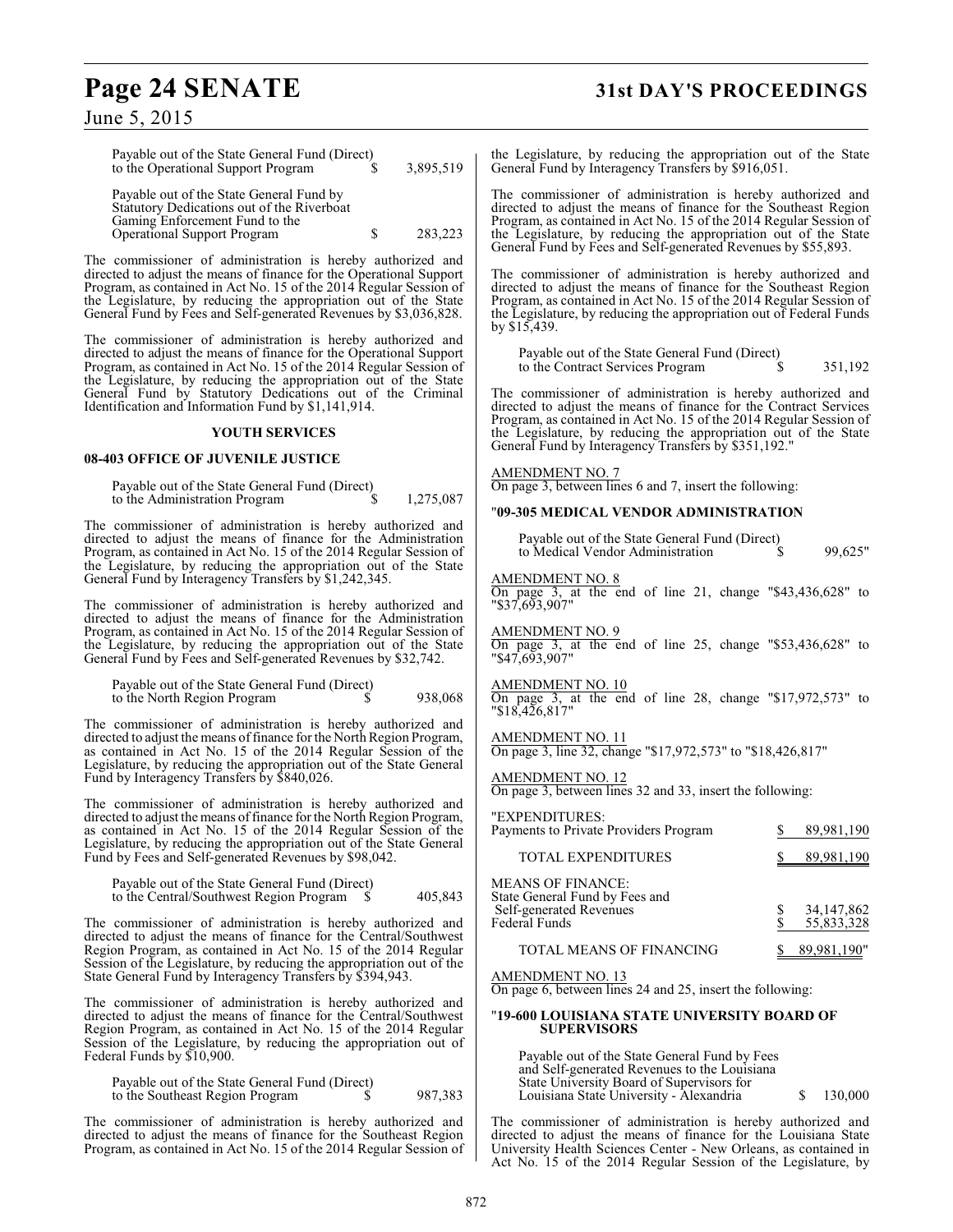# **31st DAY'S PROCEEDINGS Page 25 SENATE**

## June 5, 2015

reducing the appropriation out of the State General Fund by Fees and Self-generated Revenues by \$130,000."

#### AMENDMENT NO. 14

On page 7, between lines 5 and 6, insert the following:

#### "**SPECIAL SCHOOLS AND COMMISSIONS**

#### **19-662 LOUISIANA EDUCATIONAL TELEVISION AUTHORITY**

Payable out of the State General Fund (Direct) to the Broadcasting Program  $\sim$  \$ 28,459"

AMENDMENT NO. 15

On page 7, between lines 21 and 22, insert the following:

#### "**LOUISIANA STATE UNIVERSITY HEALTH SCIENCES CENTER HEALTH CARE SERVICES DIVISION**

#### **19-610 LOUISIANA STATE UNIVERSITY HEALTH SCIENCES CENTER HEALTH CARE SERVICES DIVISION**

Payable out of the State General Fund by Fees and Self-generated Revenues to Lallie Kemp Regional Medical Center  $\qquad$  \$ 1,700,000

The commissioner of administration is hereby authorized and directed to adjust the means of finance for Lallie Kemp Regional Medical Center, as contained in Act No. 15 of the 2014 Regular Session of the Legislature, by reducing the appropriation out of the State General Fund by Interagency Transfers by \$1,700,000."

#### AMENDMENT NO. 16

On page 7, at the end of line 25, change "\$5,921,730" to "\$5,501,457"

AMENDMENT NO. 17 On page 7, line 29, change "\$3,162,086" to "\$3,014,692"

AMENDMENT NO. 18 On page 7, at the end of line 31, change "\$317,935" to "\$69,440"

AMENDMENT NO. 19 On page 8, line 27, change "Section 2." to Section 2.A."

AMENDMENT NO. 20 On page 8, between lines 31 and 32, insert the following:

#### "**DEPARTMENT OF ECONOMIC DEVELOPMENT**

#### **05/252 OFFICE OF BUSINESS DEVELOPMENT**

(1472) Louisiana Digital Computer Facility, Planning and Construction (East Baton Rouge) Payable from the balance of State General Revenue (Direct) Nonrecurring Revenues previously allocated under the authority of Act 23 of the 2002 Regular Session of the Legislature for Executive Department, Division of Administration, State Office Buildings Major Repairs – Capitol Annex Renovations, Planning and Construction (East Baton Rouge)  $\widetilde{\$}$  1,600"

AMENDMENT NO. 21 On page 8, line 34, after "Program" insert "(Up to \$4,000,000 for Secretary's Emergency Fund)"

AMENDMENT NO. 22 On page 8, between lines 37 and 38, insert the following:

#### "**MISCELLANEOUS NON-STATE**

#### **50/J26 JEFFERSON PARISH**

East Jefferson Drainage Relief: Subsurface Drainage Improvements to Garden Road, Tallulah, Sauve Road and Midway Drive and Replacement of the Citrus and Sauve Bridges over Soniat Canal (Jefferson) Payable from the balance of State General Revenue (Direct) Nonrecurring Revenues previously allocated under the authority of Act 23 of the 2002 Regular Session of the Legislature for Executive Department, Division of Administration, State Office Buildings Major Repairs – Capitol Annex Renovations, Planning and Construction (East Baton Rouge) \$ 3,000

#### **50/MS7 STERLINGTON**

(1132) Service Road, Planning and Construction (Ouachita) Payable from the balance of State General Revenue (Direct) Nonrecurring Revenues previously allocated under the authority of Act 23 of the 2002 Regular Session of the Legislature for Executive Department, Division of Administration, State Office Buildings Major Repairs – Capitol Annex Renovations, Planning and Construction (East Baton Rouge) \$ 2,600

#### **50/N05 NEW ORLEANS EXHIBITION HALL AUTHORITY**

(1918) Hall A Renovation, Planning and Construction (Orleans) Payable from the balance of State General Revenue (Direct) Nonrecurring Revenues previously allocated under the authority of Act 23 of the 2002 Regular Session of the Legislature for Executive Department, Division of Administration, State Office Buildings Major Repairs – Capitol Annex Renovations, Planning and Construction (East Baton Rouge) \$ 4,800

#### **50/NFL BOGALUSA YMCA**

(1950) Bogalusa YMCA, Master Planning, Design, Construction, Renovations and Equipment Acquisitions (Washington) Payable from the balance of State General Revenue (Direct) Nonrecurring Revenues previously allocated under the authority of Act 23 of the 2002 Regular Session of the Legislature for Executive Department, Division of Administration, State Office Buildings Major Repairs – Capitol Annex Renovations, Planning and Construction (East Baton Rouge) \$ 1,735

Section 2.B. Notwithstanding any provisions of law to the contrary, including the provisions of the Capital Outlay Act, the following appropriations are hereby made out of Fees and Selfgenerated Revenues or the interest earnings from the investment of general obligation bond or note proceeds in the Comprehensive Capital Outlay Escrow Account:

#### **EXECUTIVE DEPARTMENT**

#### **01/107 DIVISION OF ADMINISTRATION**

(1492) Major Repairs for State Buildings Based on Statewide Condition Assessment, and Infrastructure, Planning and Construction (Statewide) Payable from Interest Earnings \$ 2,415,000

(1371) DPS and ISB Data Centers, Planning, Construction and Renovations (East Baton Rouge) Payable from Interest Earnings \$ 250,000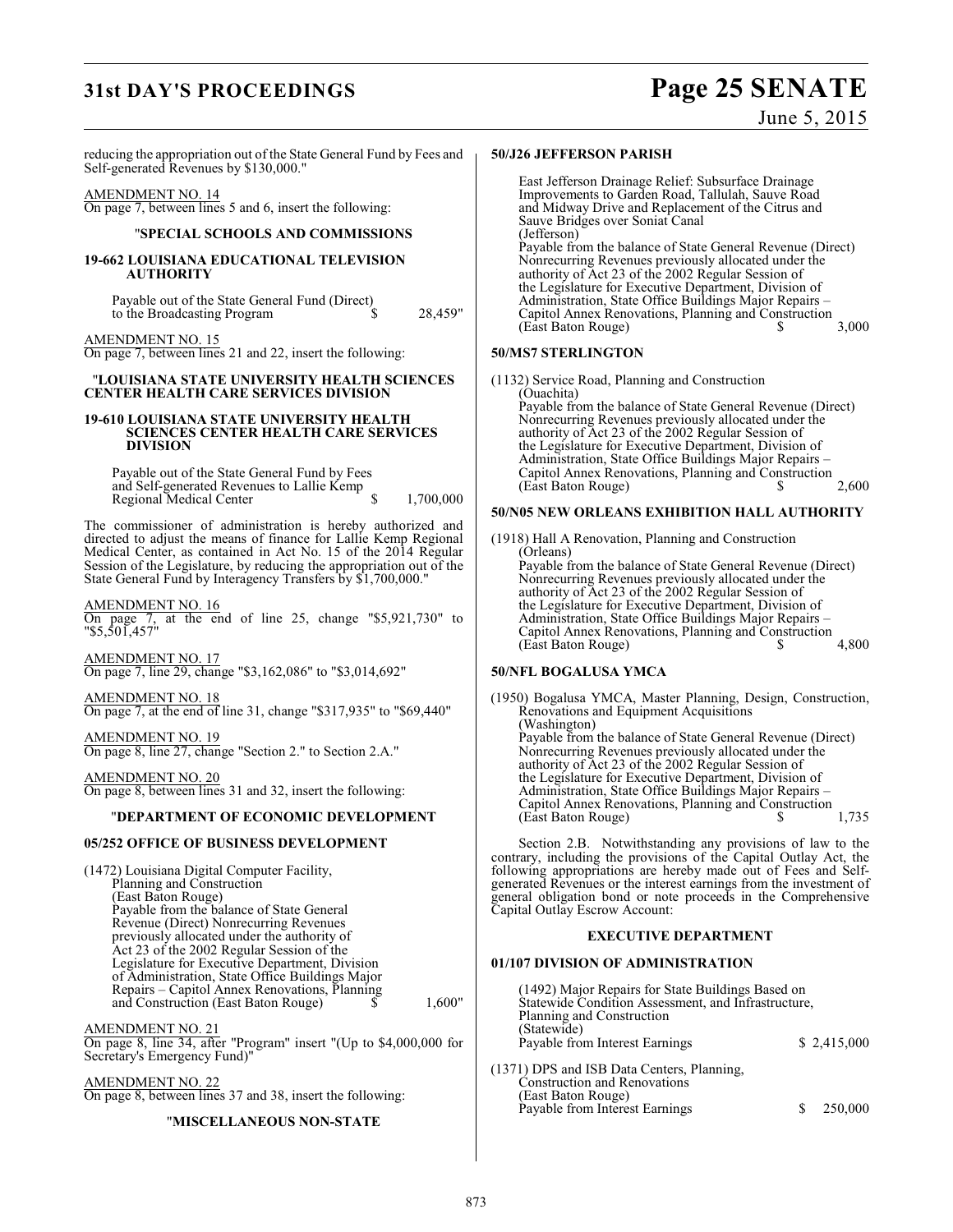| (2187) Higher Education Act 959 Projects<br>(Statewide)                                                                           |           | I                |
|-----------------------------------------------------------------------------------------------------------------------------------|-----------|------------------|
| Payable from Fees and Self-Generated<br>\$<br>Revenues                                                                            | 750,000   | r<br>a           |
| <b>DEPARTMENT OF EDUCATION</b>                                                                                                    |           | S<br>⊿F<br>F     |
| 19/621 NICHOLLS STATE UNIVERSITY                                                                                                  |           |                  |
| (39) Talbot Hall Renovation and Roof Replacement,<br>Planning and Construction (Lafourche)<br>Payable from Interest Earnings<br>S | 2,000,000 | C<br>a<br>f<br>İ |
| 19/643 DELGADO COMMUNITY COLLEGE                                                                                                  |           | ا<br>آ           |
| (2186) Delgado Hall Auditorium Renovations,<br>Planning and Construction<br>(Supplemental Funding)                                |           | Ħ                |
| (Orleans)<br>Payable from Fees and Self-Generated                                                                                 |           | a<br>I           |
| S<br>Revenues                                                                                                                     | 400,000   | I                |
| <b>MISCELLANEOUS NON-STATE</b>                                                                                                    |           |                  |

#### **50/MI3 MANY**

| (2188) Hart Airport 6-Unit T-Hangar<br>(Sabine) |         |
|-------------------------------------------------|---------|
| Payable from Interest Earnings                  | 300,000 |

The appropriation of monies in this Section shall be deemed to be and shall constitute approval by the Joint Legislative Committee on the Budget.

Section 2.C. Notwithstanding any contrary provision of Act 23 of the 2002 Regular Session of the Legislature, the appropriation from the State General Fund (Direct) Nonrecurring Revenues by Statutory Dedications out of the Louisiana Economic Development Fund contained in said Act under Schedule 05-252 Office of Business Development for project (1252) Economic Development Award Program, including the Louisiana Opportunity Fund for Infrastructure Programs and Projects, Planning and Construction (Statewide) is hereby reduced by \$753,566. Notwithstanding any contrary provision of Act 138 of the 2005 Regular Session of the Legislature, the appropriation from the State General Fund (Direct) by Statutory Dedications out of the Louisiana Economic Development Fund contained in said Act under Schedule 05-252 Office of Business Development for the Economic Development Award Program is hereby reduced by \$1,080,848."

## AMENDMENT NO. 23

On page 8, between lines 37 and 38, insert the following:

"Section 3. Notwithstanding any provision of law to the contrary, any appropriation contained in Schedule 20-901 Other Requirements, Sales Tax Dedications in Act No. 13 of the 2012 Regular Session of the Legislature payable to the Madison Parish Police Jury in the amount of \$27,500 shall be deemed a bona fide obligation through June 30, 2016, and all provisions of the cooperative endeavor agreement executed between the Madison Parish Police Jury and the Department of Treasury, including but not limited to the requirements, shall be performed as agreed.

Section 4. Notwithstanding any provision of law to the contrary, any appropriation contained in Schedule 20-945 Other Requirements, State Aid to Local Government Entities in Act No. 41 of the 2010 Regular Session of the Legislature payable to the Town of Melville in the amount of \$60,000 shall be deemed a bona fide obligation through June 30, 2016, and all provisions of the cooperative endeavor agreement executed between the Madison Parish Police Jury and the Department of Treasury, including but not limited to the requirements, shall be performed as agreed.

Section 5. Notwithstanding any provision of law to the contrary, any appropriation contained in Schedule 20-945 Other Requirements, State Aid to Local Government Entities in Act No. 41 of the 2010 Regular Session of the Legislature payable to the Town of Melville in the amount of \$25,000 shall be deemed a bona fide obligation through June 30, 2016, and all provisions of the cooperative endeavor agreement executed between the Madison Parish Police Jury and the

# **Page 26 SENATE 31st DAY'S PROCEEDINGS**

Department of Treasury, including but not limited to the requirements, shall be performed as agreed.

Section 6. Notwithstanding any provision of law to the contrary, any appropriation contained in Schedule 20-901 Other Requirements, Sales Tax Dedications or Schedule 20-945 Other Requirements, State Aid to Local Governmental Entities, in Act No. 15 of the 2014 Regular Session of the Legislature and Act No. 55 of the 2014 Regular Session of the Legislature which appropriation has a valid cooperative endeavor agreement on June 30, 2015, shall be deemed bona fide obligation through December 31, 2015, and all other provisions of the cooperative endeavor agreements, including but not limited to, the reporting requirements, shall be performed as agreed."

## AMENDMENT NO. 24

On page 8, at the beginning of line 38, change "Section 3." to Section 7.

On motion of Senator Donahue, the committee amendment was adopted. The amended bill was read by title and referred to the Legislative Bureau.

**HOUSE BILL NO. 801—**<br>BY REPRESENTATIVES FANNIN, ARNOLD, EDWARDS, ROBERT<br>JOHNSON, KLECKLEY, AND LEGER AND SENATORS GALLOT,<br>LAFLEUR, MURRAY, AND PETERSON AN ACT

To appropriate funds to defray the expenses of the Louisiana Judiciary, including the Supreme Court, Courts of Appeal, District Courts, Criminal District Court of Orleans Parish, and other courts; and to provide for related matters.

Reported with amendments by the Committee on Finance.

## **SENATE COMMITTEE AMENDMENTS**

Amendments proposed by Senate Committee on Finance to Engrossed House Bill No. 801 by Representative Fannin

#### AMENDMENT NO. 1

On page 11, delete line 30, and insert "of Three Million Sixty Thousand Eight Hundred Fourteen and No/100"

#### AMENDMENT NO. 2

On page 11, at the beginning of line 31, change "(\$6,560,814.00)" to "(\$3,060,814.00)"

On motion of Senator Donahue, the committee amendment was adopted. The amended bill was read by title and referred to the Legislative Bureau.

#### **HOUSE BILL NO. 828—**

BY REPRESENTATIVE HENRY

- 
- AN ACT To amend and reenact R.S. 47:601, relative to the phasing-out of certain taxes levied on corporations; to provide for a reduction and eventual elimination of the corporation franchise tax over a certain period of time; to provide for an effective date; and to provide for related matters.

Reported favorably by the Committee on Revenue and Fiscal Affairs. The bill was read by title and referred to the Legislative Bureau.

#### **House Bills and Joint Resolutions on Third Reading and Final Passage, Resumed**

#### **HOUSE BILL NO. 380—**

BY REPRESENTATIVE HOLLIS AN ACT

To amend and reenact R.S.  $47:843(D)(1)$ ,  $847(A)$  and  $(D)(1)$ , and 849(B) and (C), relative to tobacco; to provide for requirements relative to stamped and unstamped cigarettes; to remove provisions of law authorizing tobacco dealers to retain stock for interstate sales without affixing stamps to that stock; to remove certain provisions regarding prima facia evidence of a violation of stamping provisions; to provide for requirements relative to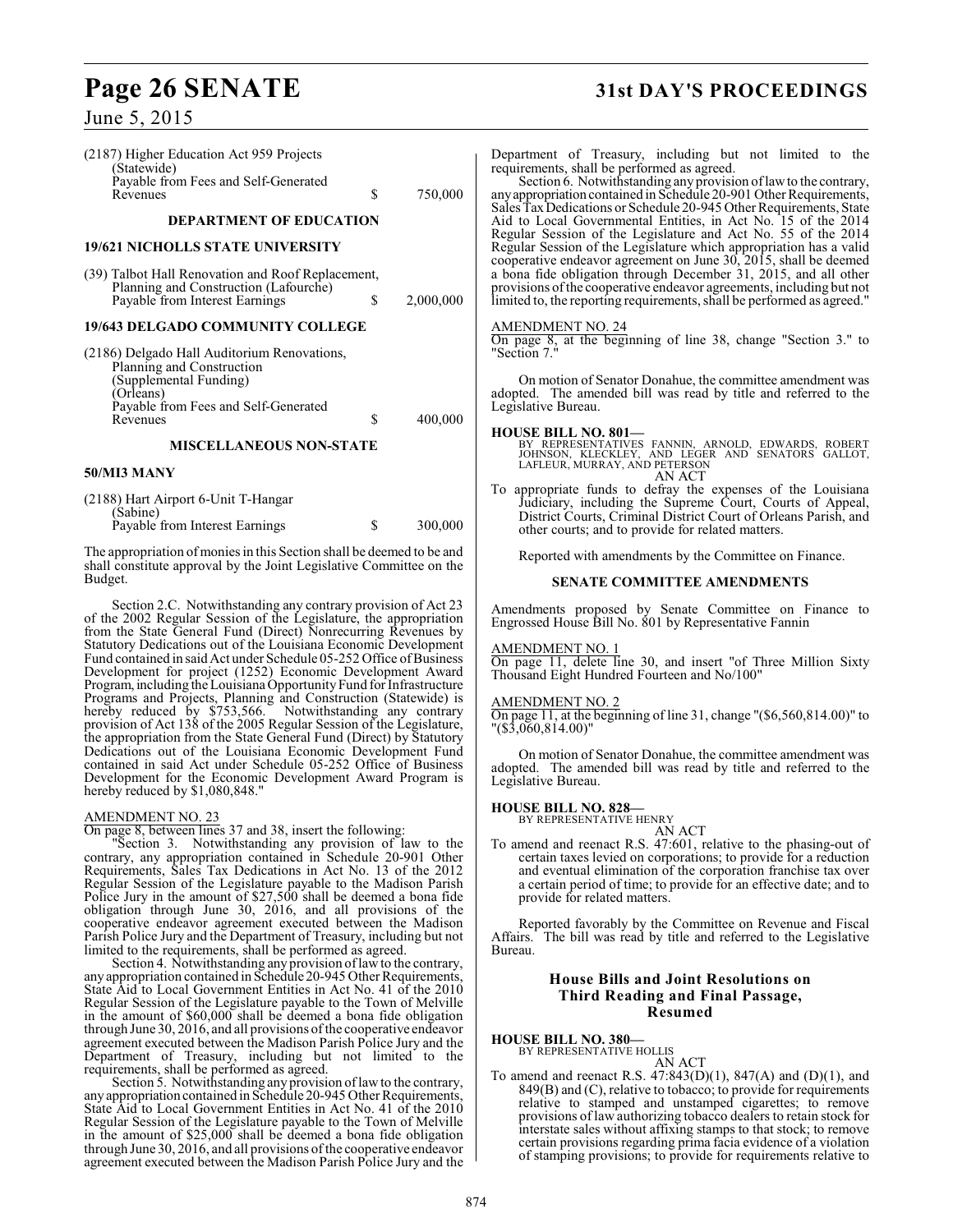# **31st DAY'S PROCEEDINGS Page 27 SENATE**

products not listed on the attorney general's state directory; and to provide for related matters.

#### **Floor Amendments**

Senator Martiny proposed the following amendments.

#### **SENATE FLOOR AMENDMENTS**

Amendments proposed by Senator Martiny to Reengrossed House Bill No. 380 by Representative Hollis

#### AMENDMENT NO. 1

Delete Senate Committee Amendments Nos. 1 through 5 proposed by the Senate Committee on Revenue and Fiscal Affairs and adopted by the Senate on June 2, 2015.

AMENDMENT NO. 2 On page 1, line 2, after "and  $(D)(1)$ ," delete the remainder of the line

and insert "849 $(B)$  and  $(C)$ , and  $851(B)(4)(b)$ ; relative"

#### AMENDMENT NO. 3

On page 1, line 7, after ""directory;" insert "to provide relative to certain reports;"

#### AMENDMENT NO. 4

On page 1, line 10, after "and (D)(1)," delete the remainder of the line and insert "849 $(B)$  and  $(C)$ , and  $851(B)(4)(b)$  are hereby"

#### AMENDMENT NO. 5

On page 3, after line 21, insert the following:

"§851. Dealers receiving unstamped and/or nontax paid cigarettes, cigars, and smoking tobaccos required to file monthly reports and maintain records; vending machine restrictions \* \* \*

B. Registered tobacco dealers and stamping agents. \* \* \*

(4)(a) \* \* \* (b)  $\overrightarrow{A}$  six three percent discount is allowable for timely and accurately filing such report only on those purchases made by registered tobacco dealers in Louisiana who have a direct purchasing contract with a manufacturer. The secretary shall allow wholesale tobacco dealers of other states serving a trade area of retail dealers in this state who have a direct purchasing contract with a manufacturer to sell in this state with the benefit of the discount provided, however, in no instance shall the discount be greater than that which is received by such wholesale tobacco dealers in their state of domicile and further provided that regardless of the discount extended by other states, such discount shall not exceed six percent, provided said dealers meet the requirements of a wholesale dealer as set forth in R.S. 47:842(5). The transfer or disposal by a qualified dealer of any benefit herein conferred is prohibited except in the case of the original recipient.

\* \* \*"

Senator Martiny moved the adoption of the amendments.

Senator Peterson objected.

#### **ROLL CALL**

The roll was called with the following result:

#### YEAS

| Mr. President     | Erdey   | Peaco |
|-------------------|---------|-------|
| Adley             | Gallot  | Perry |
| Allain            | Johns   | Riser |
| Appel             | Martiny | Thon  |
| <b>Buffington</b> | Mills   | Wals  |
| Cortez            | Morrell | Ward  |
| Crowe             | Morrish | Whit  |
| Donahue           | Nevers  |       |
| <b>Total - 23</b> |         |       |

Sident Erdey Peacock<br>
Gallot Perry Gallot Perry<br>Johns Riser Martiny Thompson<br>Mills Walsworth Walsworth<br>Ward Morrell Ward<br>
Morrish White

June 5, 2015

**NAYS** 

Amedee Dorsey-Colomb Smith, G.<br>Broome Long Tarver Peterson

ABSENT

Brown Heitmeier Murray<br>
Rostelka Smith, J. Kostelka<br>LaFleur Total - 8

Broome<br>Claitor

Guillory

Total - 8

The Chair declared the amendments were adopted.

#### **Floor Amendments**

Senator Adley proposed the following amendments.

#### **SENATE FLOOR AMENDMENTS**

Amendments proposed by Senator Adley to Reengrossed House Bill No. 380 by Representative Hollis

#### AMENDMENT NO. 1

Delete the set of Senate Committee Amendments proposed by the Senate Committee on Revenue and Fiscal Affairs and adopted by the Senate on June 2, 2015

#### AMENDMENT NO. 2

On page 1, line 2, change "47:843(D)(1)" to "47:843(C)(6) and (10) and  $(D)(1)$ "

#### AMENDMENT NO. 3

On page 1, line 2, after "and (C)" insert "and to repeal R.S.  $47:843(C)(3)$  and  $851(B)(4)(b)$ "

#### AMENDMENT NO. 4

On page 1, line 10, change "47:843(D)(1)" to "47:843(C)(6) and (10) and  $(D)(1)$ "

#### AMENDMENT NO. 5

On page 1, between lines 13 and 14 insert:

"C. Purchase of stamps. \* \* \*

(6) Any wholesale dealer who fails to timely file the reports and pay the taxes due on an open account shall forfeit the discount allowed at the time of purchase of such tax stamps and meter impressions and shall be subject to a penalty of five percent on the amount of the tax due if the period of delinquency is ten days or less, or twenty percent on the amount of the tax due if the period of delinquency is greater than ten days, plus any interest due.

\* \* \* (10) As an additional method of refunding the cost of stamps affixed to damaged goods as provided in R.S. 47:857, the secretary shall allow a wholesale dealer to present affidavits evidencing the cost of stamps<del>, less previous discount allowed,</del> affixed to goods returned to the manufacturer as payment for all or a portion of the price of tax stamps purchased under this Section. The credit must be in an amount less than or equal to the cost of stamps or meters purchased per individual invoice.

#### AMENDMENT NO. 6

On page 3, after line 21, insert: "Section 2. R.S.  $47:843(C)(3)$  and  $851(B)(4)(b)$  are hereby repealed."

\* \* \*"

On motion of Senator Adley, the amendments were adopted.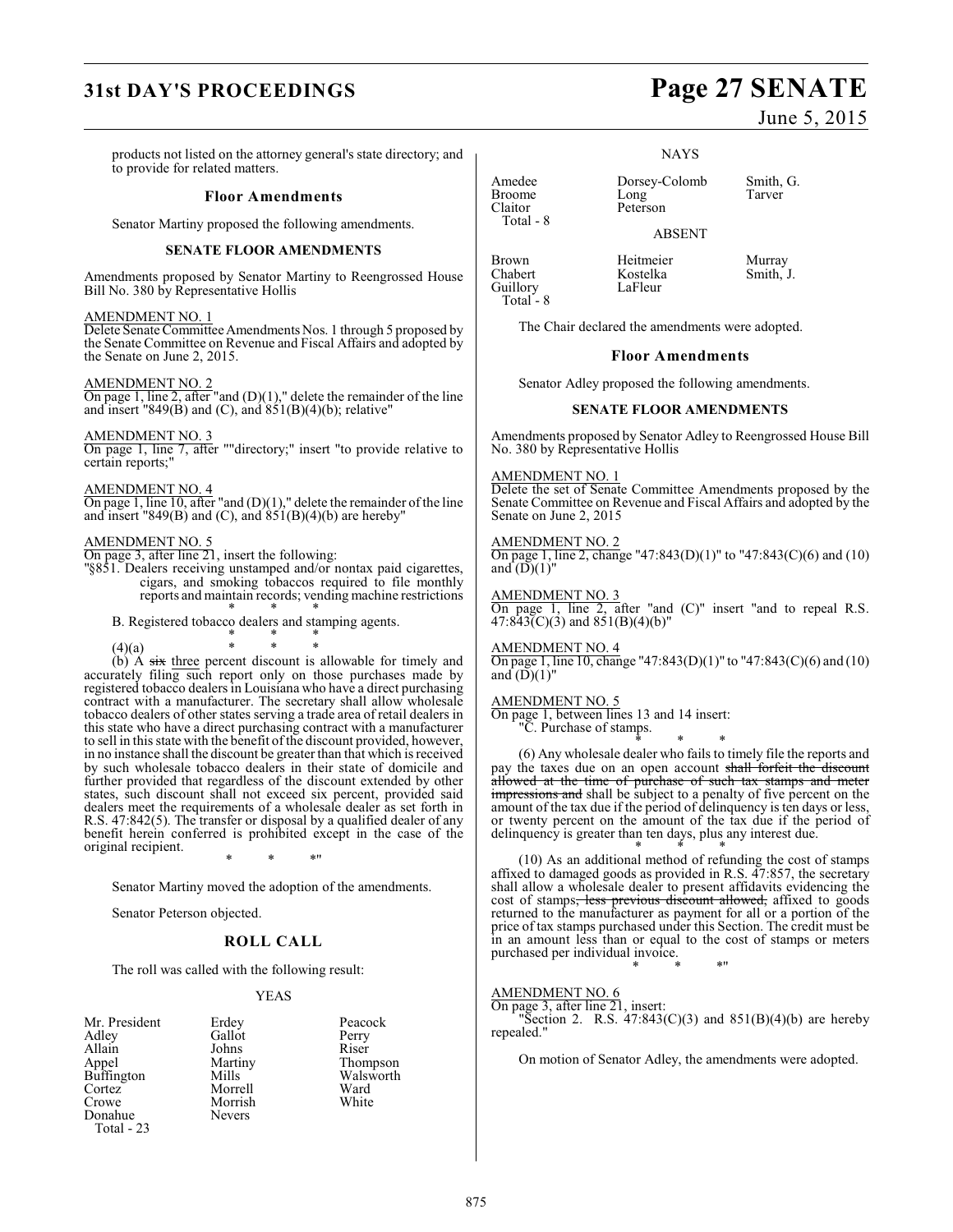#### **Floor Amendments**

Senator Riser proposed the following amendments.

#### **SENATE FLOOR AMENDMENTS**

Amendments proposed by Senator Riser to Reengrossed House Bill No. 380 by Representative Hollis

AMENDMENT NO. 1

On page 1, line 2, change "and 849(B) and (C)" to "849(B) and (C), and  $851(D)$ "

AMENDMENT NO. 2 On page 1, line 10, change "and 849(B) and (C)" to "849(B) and (C), and  $851(D)$ "

#### AMENDMENT NO. 3

On page 3, after line 21, insert:

"§851. Dealers receiving unstamped and/or nontax paid cigarettes, cigars, and smoking tobaccos required to file monthly reports and maintain records; vending machine restrictions

\* \* \* D. Nonresident tobacco dealers. All purchases of cigars, cigarettes, and smoking tobaccos for distribution within the state of Louisiana by any nonresident tobacco dealer shall be evidenced by a separate invoice from the seller correctly showing the date of purchase and the quantity of each of said articles purchased by said dealer for distribution within the state of Louisiana. Such stock purchased for distribution within the state of Louisiana shall be kept in an entirely separate part of the building, separate and apart from stock purchased for sale or distribution, or both, in another state. Nonresident tobacco dealers shall maintain invoices correctly showing the date, quantity, recipient, manufacturer, and brand of cigars, cigarettes, and smoking tobaccos sold by said dealer for distribution in or into the state of Louisiana. The nonresident tobacco dealer shall keep stock affixed with a Louisiana tax stamp separate and apart from the remainder of the dealer's stock. Every nonresident tobacco dealer shall, at the time of shipping or delivering any cigars, cigarettes, or smoking tobaccos in or into the state of Louisiana, make a true duplicate invoice of the same which shall show full and complete details of the sale or delivery of the taxable article and shall retain the same subject to the use and inspection of the collector for the period of two years. Nonresident tobacco dealers shall also keep a record of all cigarettes, cigars and smoking tobaccos purchased by them for distribution within the state of Louisiana, and hold all books, records and memoranda pertaining to the purchase and sale of such cigars, cigarettes, and smoking tobaccos open to the inspection of the collector.

\* \* \*"

On motion of Senator Riser, the amendments were adopted.

The bill was read by title. Senator Martiny moved the final passage of the amended bill.

#### **ROLL CALL**

The roll was called with the following result:

#### YEAS

| Mr. President     | Erdey         | Peacock   |
|-------------------|---------------|-----------|
| Adley             | Gallot        | Perry     |
| Allain            | Heitmeier     | Peterson  |
| Amedee            | Johns         | Riser     |
| Appel             | Kostelka      | Smith, G. |
| <b>Broome</b>     | Long          | Smith, J. |
| <b>Buffington</b> | Martiny       | Tarver    |
| Claitor           | Mills         | Thompson  |
| Cortez            | Morrell       | Walsworth |
| Donahue           | Morrish       | Ward      |
| Dorsey-Colomb     | <b>Nevers</b> | White     |
| Total - 33        |               |           |

| Peacock   |
|-----------|
| Perry     |
| Peterson  |
| Riser     |
| Smith, G. |
| Smith, J. |
| Tarver    |
| Thompson  |
| Walsworth |
| Ward      |
| White     |

# **Page 28 SENATE 31st DAY'S PROCEEDINGS**

**NAYS** 

Crowe Guillory Total - 2 ABSENT Brown LaFleur<br>Chabert Murray Chabert Total - 4

The Chair declared the amended bill was passed and ordered it returned to the House. Senator Martiny moved to reconsider the vote by which the bill was passed and laid the motion on the table.

**HOUSE BILL NO. 618—** BY REPRESENTATIVES ST. GERMAIN AND ARMES A JOINT RESOLUTION

Proposing to amend Article VII, Section 14(B) of the Constitution of Louisiana, relative to public funds; to authorize public funds to be used to invest in a state infrastructure bank; to authorize the loan, pledge, or guarantee of public funds by a state infrastructure bank for transportation projects; to provide for submission of the proposed amendment to the electors; and to provide for related matters.

#### **Floor Amendments**

Senator Adley proposed the following amendments.

#### **SENATE FLOOR AMENDMENTS**

Amendments proposed by Senator Adley to Engrossed House Bill No. 618 by Representative St. Germain

#### AMENDMENT NO. 1

On page 1, delete lines 3 through 5 and insert the following: "public funds; to authorize the investment of public funds in a state infrastructure bank to be utilized for transportation projects; to provide for submission of the"

#### AMENDMENT NO. 2

On page 3, line 7, after "bank" delete the remainder of line 7 and delete line 8 and insert "to be utilized solely for"

#### AMENDMENT NO. 3

On page 3, line 19, after "state infrastructure bank" delete the remainder of line 19

On motion of Senator Adley, the amendments were adopted.

The bill was read by title. Senator Adley moved the final passage of the amended bill.

## **ROLL CALL**

The roll was called with the following result:

#### YEAS

Mr. President Erdey Nevers<br>Adley Gallot Peacocl Adley Gallot Peacock Allain Guillory Perry<br>
Amedee Heitmeier Peterson Appel Johns<br>Broome Kostelka Broome Kostelka Smith, G.<br>Brown Long Smith, J. Buffington Marti<br>Chabert Mills Chabert Mills Thompson<br>Claitor Morrell Walsworth Donahue Morrish Ward Dorsey-Colomb Total - 36

Heitmeier Peters<br>
Johns Riser Long Smith, J.<br>Martiny Tarver Morrell Walsworth<br>
Morrish Ward

**NAYS** 

Total - 0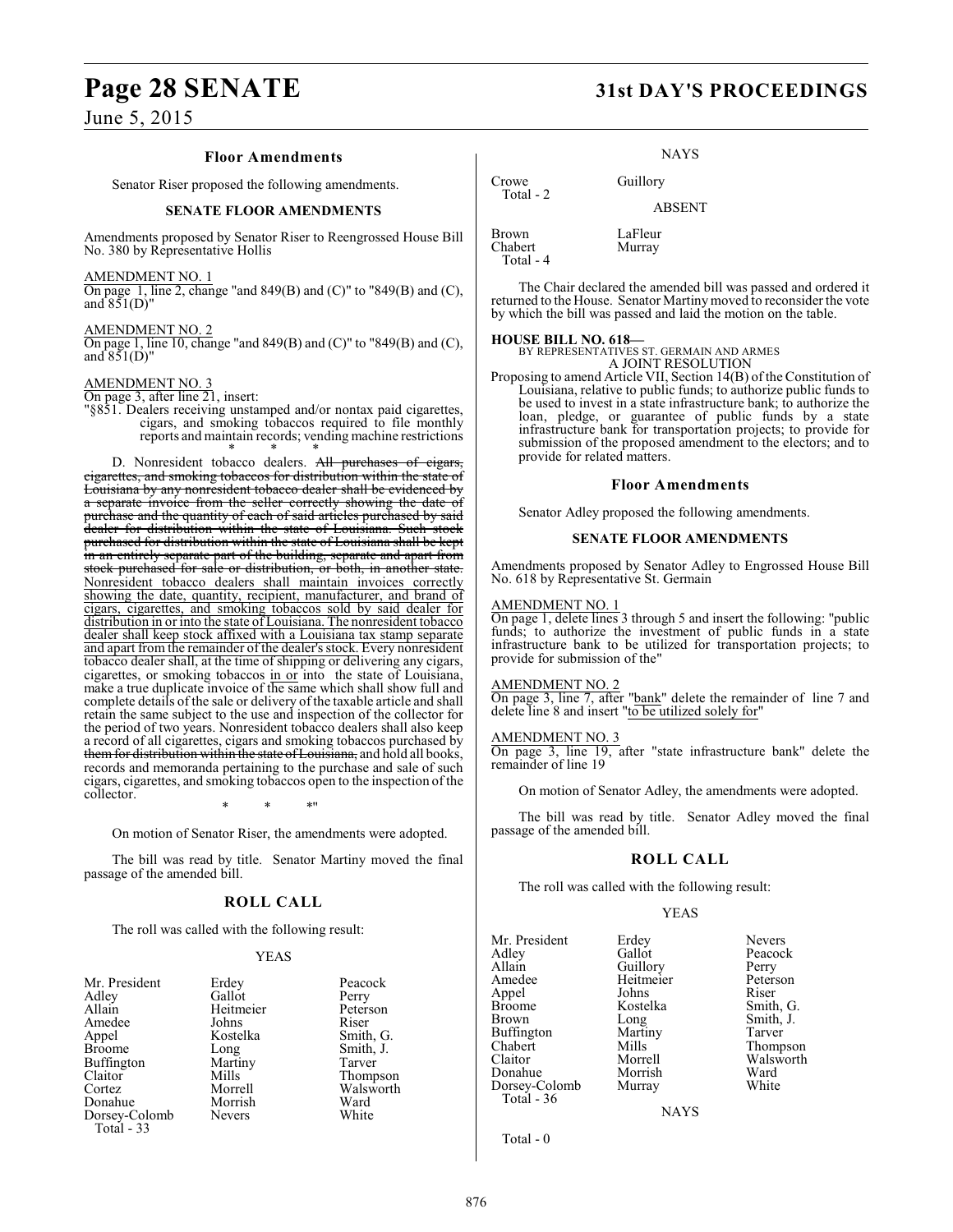#### ABSENT

Cortez Crowe LaFleur Total - 3

The Chair declared the amended bill was passed and ordered it returned to the House. Senator Adley moved to reconsider the vote by which the bill was passed and laid the motion on the table.

#### **Explanation of Vote**

Senator Crowe stated he appeared as absent on the vote on House Bill No. 618. He intended to vote yea and asked that the Official Journal so state.

#### **HOUSE BILL NO. 709—** BY REPRESENTATIVE HARRISON

AN ACT

To amend and reenact R.S. 38:308(A) and to enact R.S. 38:308(C), relative to per diem of board members; to change the per diem of certain members and board of commissioners to equal federal per diem rates; to require a board of commissioners to provide public notice of its intent to vote on whether or not to increase the per diem of its members above a certain amount; and to provide for related matters.

The bill was read by title. Senator Chabert moved the final passage of the bill.

#### **ROLL CALL**

The roll was called with the following result:

#### YEAS

| Mr. President<br>Adley<br>Allain<br>Amedee<br>Appel<br><b>Broome</b><br>Brown<br>Buffington<br>Chabert<br>Claitor<br>Cortez<br>Crowe<br>Total $-36$<br>Total - 0 | Donahue<br>Dorsey-Colomb<br>Erdey<br>Gallot<br>Guillory<br>Heitmeier<br>Johns<br>Kostelka<br>Long<br>Martiny<br>Mills<br>Morrell<br><b>NAYS</b> | Morrish<br>Murray<br>Nevers<br>Peacock<br>Perry<br>Peterson<br>Riser<br>Smith, G.<br>Smith, J.<br>Tarver<br>Thompson<br>White |
|------------------------------------------------------------------------------------------------------------------------------------------------------------------|-------------------------------------------------------------------------------------------------------------------------------------------------|-------------------------------------------------------------------------------------------------------------------------------|
|                                                                                                                                                                  | <b>ABSENT</b>                                                                                                                                   |                                                                                                                               |
| LaFleur<br>Total - 3                                                                                                                                             | Walsworth                                                                                                                                       | Ward                                                                                                                          |

The Chair declared the bill was passed and ordered it returned to the House. Senator Chabert moved to reconsider the vote by which the bill was passed and laid the motion on the table.

#### **HOUSE BILL NO. 718—**

BY REPRESENTATIVE SCHRODER AN ACT

To amend and reenact R.S. 17:3913(A)(2), (C)(introductory paragraph) and (2), and (D), 3914(B)(3), (C)(2)(introductory paragraph) and (3),  $(F)(1)$ , (2), and (4), (G),  $(H)$ ,  $(K)(3)(c)(ii)$ and (4), and 3996(B)(38) and to enact R.S. 17:3914(C)(2)(e),  $(F)(5)$ , and  $(K)(3)(d)$ , relative to student information; to provide relative to requirements for information on the transfer of personal student information to be made available to the public; to provide relative to exceptions to the prohibition on the collection and sharing of student information; to extend time lines relative to such prohibition and the assignment of student identification numbers; to provide relative to prohibitions, requirements, and exceptions with respect to certain contracts and access to student information pursuant to such contracts; to provide relative to parental consent and required notification

# **31st DAY'S PROCEEDINGS Page 29 SENATE**

with respect to the withdrawal of such consent; to require the Board of Regents to destroy certain data; to provide for effectiveness; and to provide for related matters.

The bill was read by title. Senator Claitor moved the final passage of the bill.

#### **ROLL CALL**

The roll was called with the following result:

#### YEAS

| Mr. President<br>Adley<br>Allain<br>Amedee<br>Appel<br><b>Broome</b><br>Brown<br>Buffington<br>Claitor<br>Cortez<br>Total - 28 | Donahue<br>Dorsey-Colomb<br>Erdey<br>Gallot<br>Heitmeier<br>Johns<br>Martiny<br>Mills<br>Morrell<br>Murray<br><b>NAYS</b> | Nevers<br>Peacock<br>Peterson<br>Smith, G.<br>Tarver<br>Thompson<br>Ward<br>White |
|--------------------------------------------------------------------------------------------------------------------------------|---------------------------------------------------------------------------------------------------------------------------|-----------------------------------------------------------------------------------|
| Crowe<br>Guillory<br>Total - 5                                                                                                 | Long<br>Perry<br><b>ABSENT</b>                                                                                            | Smith, J.                                                                         |
| Chabert<br>Kostelka                                                                                                            | LaFleur<br>Morrish                                                                                                        | Riser<br>Walsworth                                                                |

The Chair declared the bill was passed and ordered it returned to the House. Senator Claitor moved to reconsider the vote by which the bill was passed and laid the motion on the table.

Total - 6

**HOUSE BILL NO. 767—** BY REPRESENTATIVES ST. GERMAIN AND ARMES AN ACT

To amend and reenact R.S. 48:77(B)(2) and to enact R.S. 36:769(M) and Subpart B of Part V of Chapter 1 of Title 48 of the Louisiana Revised Statutes of 1950, to be comprised of R.S. 48:81 through 90.1, relative to providing funds to certain entities for transportation related projects; to create the Louisiana State Transportation Infrastructure Bank; to provide for a board of directors; to provide for membership, duties, and authority of the board; to provide for the adoption of bylaws, rules, and regulations by the board; to create the Louisiana State Transportation Infrastructure Fund; to provide for the receipt, administration, and expenditure of monies allotted for the fund; to provide for the investment and disposition of the monies of the fund; to authorize the bank to incur debt and issue bonds, notes, or other evidences of indebtedness and to guarantee the debt of other entities; to authorize loans from the fund to certain entities; to provide procedures to enter into such indebtedness; to exempt evidence of indebtedness from taxation; to exempt any debt of or obligation entered into by the bank from being used in the calculation of net state tax supported debt; and to provide for related matters.

#### **Floor Amendments**

Senator Adley proposed the following amendments.

#### **SENATE FLOOR AMENDMENTS**

Amendments proposed by Senator Adley to Re-Reengrossed House Bill No. 767 by Representative St. Germain

#### AMENDMENT NO. 1

In Senate Committee Amendment No. 1 proposed by the Senate Committee on Transportation, Highways and Public Works to Re-Reengrossed House Bill No. 767 by Representative St. Germain, and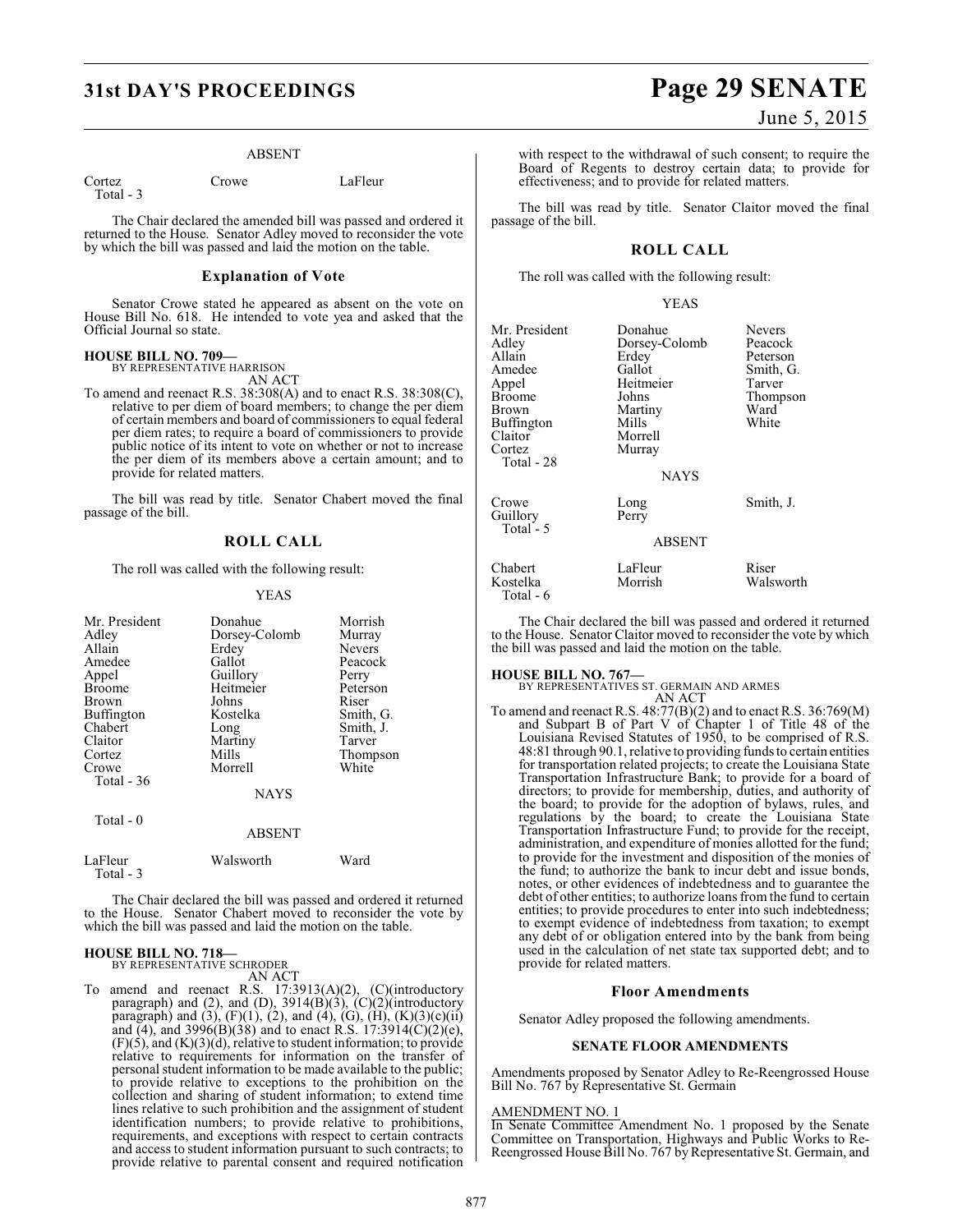# **Page 30 SENATE 31st DAY'S PROCEEDINGS**

June 5, 2015

adopted by the Senate on May 26, 2015, on page 1, line 2, change "R.S. 48:81" to "R.S. 48:86"

AMENDMENT NO. 2

On page 2, after line 29, insert the following:

"C. Any loan or other financial assistance provided pursuant to this Subpart shall be made pursuant to a cooperative endeavor agreement between the Louisiana State Transportation Infrastructure Bank and a qualified borrower.Any such cooperative endeavor agreement shall meet the following requirements:

(1) The loan or other financial assistance shall be for a public purpose that comports with the governmental purpose that the Louisiana State Transportation Infrastructure Bank and the qualified borrower have the legal authority to pursue and the loan or other financial assistance comports with the requirements of this Subpart.

(2) The loan or other financial assistance is not gratuitous.

(3) The Louisiana State Transportation Infrastructure Bank has a demonstrable, objective, and reasonable expectation of receiving at minimum the equivalent value in exchange for the loan or other financial assistance."

AMENDMENT NO. 3

On page 7, line 3, delete "Make" and insert "Pursuant to a cooperative endeavor agreement, make"

AMENDMENT NO. 4

On page 7, line 6, delete "Provide" and insert "Pursuant to a cooperative endeavor agreement, provide"

AMENDMENT NO. 5

On page 7, line 8, delete "Enter" and insert "Pursuant to a cooperative endeavor agreement, enter

AMENDMENT NO. 6

On page 10, line 2, after "borrowers" insert "pursuant to a cooperative endeavor agreement"

AMENDMENT NO. 7

On page 11, line 20, after "assistance" insert "pursuant to a cooperative endeavor agreement"

AMENDMENT NO. 8

On page 13, line 10, after "details of" insert "the public purpose of the eligible transportation project, the cooperative endeavor agreement,

On motion of Senator Adley, the amendments were adopted.

The bill was read by title. Senator Adley moved the final passage of the amended bill.

#### **ROLL CALL**

The roll was called with the following result:

YEAS

| Mr. President<br>Adley<br>Allain<br>Amedee<br>Appel<br><b>Broome</b><br>Brown<br>Buffington<br>Claitor<br>Cortez | Erdey<br>Gallot<br>Guillory<br>Heitmeier<br>Johns<br>Kostelka<br>Long<br>Martiny<br>Mills<br>Morrell | Peacock<br>Perry<br>Peterson<br>Riser<br>Smith, G.<br>Smith, J.<br>Tarver<br>Thompson<br>Walsworth<br>Ward |
|------------------------------------------------------------------------------------------------------------------|------------------------------------------------------------------------------------------------------|------------------------------------------------------------------------------------------------------------|
| Crowe                                                                                                            | Morrish                                                                                              | White                                                                                                      |
| Donahue                                                                                                          | Murray                                                                                               |                                                                                                            |
| Dorsey-Colomb<br>Total - 37                                                                                      | Nevers                                                                                               |                                                                                                            |
|                                                                                                                  | <b>NAYS</b>                                                                                          |                                                                                                            |
| Total - 0                                                                                                        |                                                                                                      |                                                                                                            |
|                                                                                                                  | ABSENT                                                                                               |                                                                                                            |
| Chabert<br>Total - 2                                                                                             | LaFleur                                                                                              |                                                                                                            |

The Chair declared the amended bill was passed and ordered it returned to the House. Senator Adley moved to reconsider the vote by which the bill was passed and laid the motion on the table.

**HOUSE BILL NO. 772—** BY REPRESENTATIVE TIM BURNS

AN ACT To amend and reenact R.S. 23:1634(A), relative to unemployment compensation; to provide for the determination of claims; to provide for appeals; to provide for the judicial review of a board of review decision; and to provide for related matters.

The bill was read by title. Senator Crowe moved the final passage of the bill.

#### **ROLL CALL**

The roll was called with the following result:

#### YEAS

Mr. President Dorsey-Colomb Nevers<br>Adley Erdey Peacoc Adley Erdey Peacock<br>Allain Gallot Perry Allain Gallot<br>Amedee Guillory Amedee Guillory Peterson<br>Appel Heitmeier Riser Appel Heitmeier<br>Broome Johns Broome Johns Smith, G.<br>Brown Kostelka Smith, J. Kostelka Smith,<br>
Long Tarver<br>
Martiny Thomp Buffington<br>Chabert Chabert Martiny Thompson<br>Claitor Mills Ward Claitor Mills Ward Cortez Morrell White Morrish<br>Murray Donahue Total - 37 NAYS Total - 0 ABSENT

LaFleur Walsworth Total - 2

The Chair declared the bill was passed and ordered it returned to the House. Senator Claitor moved to reconsider the vote by which the bill was passed and laid the motion on the table.

**HOUSE BILL NO. 833— (Substitute for House Bill No. 594 by Representative Henry)**<br>BY REPRESENTATIVE HENRY

AN ACT

To amend and reenact R.S. 32:1252(12), (23), (25), (26), and  $(46)$ (introductory paragraph),  $1254(G)(4)$ ,  $1256.1$ ,  $1257(C)$  and  $(D)(2)$ , 1258 $(A)$ (introductory paragraph) and  $(6)$ , 1261 $(A)(1)(n)$ and (r), 1264, 1270.5(A), (C), (D)(introductory paragraph), (E), and  $(J)$ , 1270.17(A)(1)(introductory paragraph) and  $(c)$  and  $(B)$ , and  $1270.29(A)(1)(c)$  and (B), relative to the distribution and sale of vehicles; to provide for definitions; to modify insurance requirements imposed on satellite warranty and repair centers; to provide for specialty vehicle shows; to modify procedural requirements relative to protests; to exempt trailers from certain requirements relative to unauthorized acts; to specify damage disclosure requirements relative to new motor vehicles; to modify procedural requirements relative to the termination or failure to renew a marine dealer franchise; to authorize the Louisiana Motor Vehicle Commission to maintain the license of a marine dealer in limited circumstances; to modify repurchasing requirements relative to both motorcycle dealers and all-terrain vehicle dealers; to modify repurchasing requirements relative to recreational vehicles; and to provide for related matters.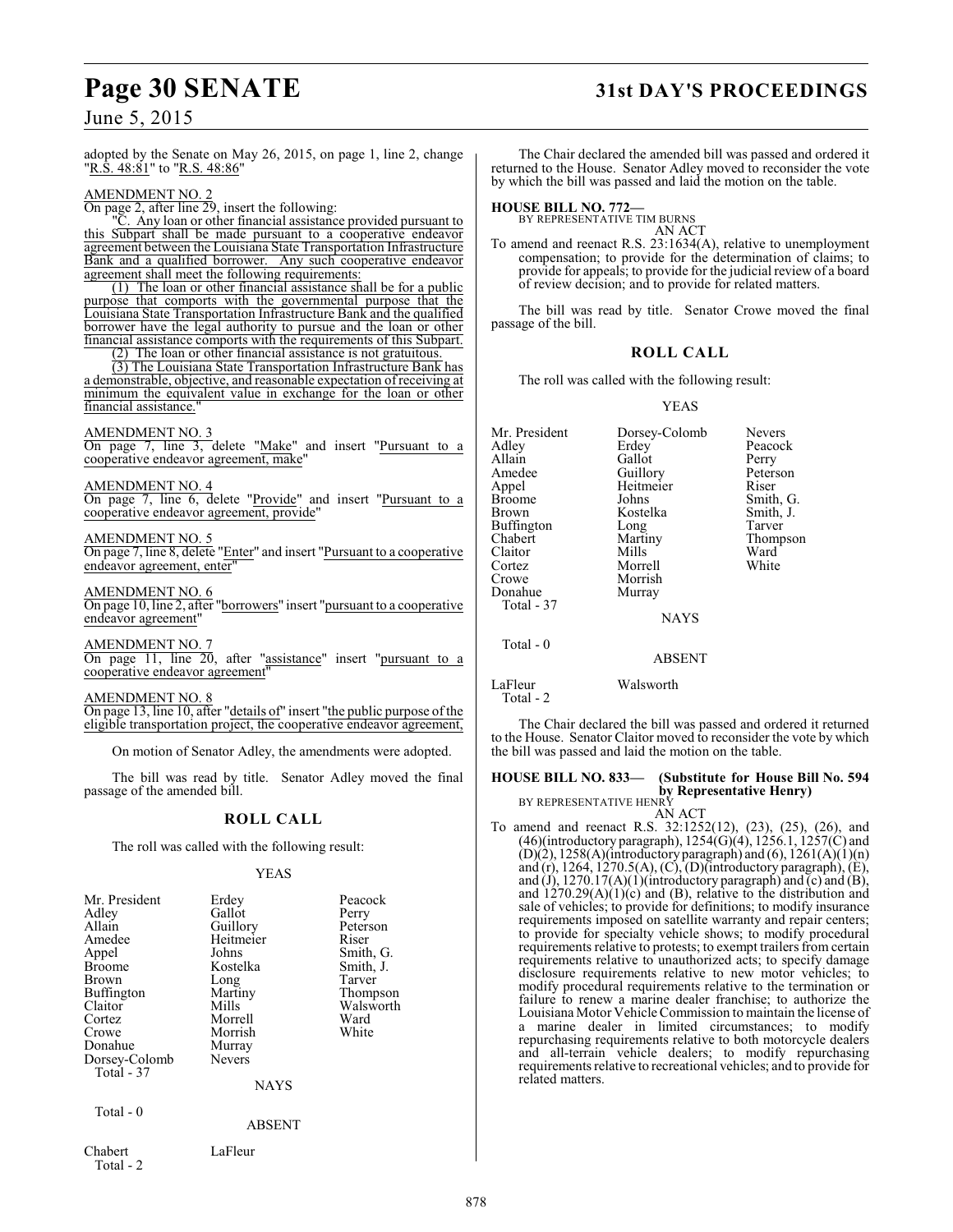#### **Floor Amendments**

Senator Peterson proposed the following amendments.

#### **SENATE FLOOR AMENDMENTS**

Amendments proposed by Senator Peterson to Reengrossed House Bill No. 833 by Representative Henry

#### AMENDMENT NO. 1

Delete Senate Committee Amendments Nos. 1 through 5 proposed by the Senate Committee on Commerce, Consumer Protection and International Affairs and adopted by the Senate on May 21, 2015.

Senator Peterson moved the adoption of the amendments.

Senator Martiny objected.

#### **ROLL CALL**

The roll was called with the following result:

#### YEAS

| <b>Broome</b><br>Crowe<br>Dorsey-Colomb<br>Total - 7                                                                                       | Kostelka<br>Morrell<br>Murray                                                                                        | Peterson                                                                                                |
|--------------------------------------------------------------------------------------------------------------------------------------------|----------------------------------------------------------------------------------------------------------------------|---------------------------------------------------------------------------------------------------------|
|                                                                                                                                            | <b>NAYS</b>                                                                                                          |                                                                                                         |
| Mr. President<br>Adley<br>Allain<br>Amedee<br>Appel<br><b>Brown</b><br>Buffington<br>Chabert<br>Claitor<br>Cortez<br>Donahue<br>Total - 32 | Erdey<br>Gallot<br>Guillory<br>Heitmeier<br>Johns<br>LaFleur<br>Long<br>Martiny<br>Mills<br>Morrish<br><b>Nevers</b> | Peacock<br>Perry<br>Riser<br>Smith, G.<br>Smith, J.<br>Tarver<br>Thompson<br>Walsworth<br>Ward<br>White |
|                                                                                                                                            | ABSENT                                                                                                               |                                                                                                         |

Total - 0

The Chair declared the amendments were rejected.

#### **Floor Amendments**

Senator Erdey proposed the following amendments.

#### **SENATE FLOOR AMENDMENTS**

Amendments proposed by Senator Erdey to Reengrossed House Bill No. 833 by Representative Henry

#### AMENDMENT NO. 1

In Senate Committee Amendment No. 4 proposed by the Senate Committee on Commerce, Consumer Protection and International Affairs and adopted by the Senate on May 21, 2015, on page 1, at the beginning of line 12, delete "The" and insert "Unless required to be waived pursuant to R.S. 32:1729, the"

On motion of Senator Erdey, the amendments were adopted.

The bill was read by title. Senator Adley moved the final passage of the bill.

## **ROLL CALL**

The roll was called with the following result:

#### YEAS

| Mr. President | Erdey  | <b>Nevers</b> |
|---------------|--------|---------------|
| Adley         | Gallot | Peacock       |
|               |        |               |

Allain Guillory Perry<br>
Amedee Heitmeier Riser Amedee Heitmeier<br>
Appel Johns Appel Johns Smith, G.<br>Broome Kostelka Smith, J. Broome Kostelka Smith, J.<br>Brown LaFleur Tarver Buffington Long<br>Chabert Martiny Chabert Martiny Walsworth<br>Claitor Mills Ward Claitor Mills Ward Cortez Morrell White<br>Donahue Morrish White Donahue

LaFleur Tarver<br>
Long Thompson

**NAYS** 

Crowe Murray<br>Dorsey-Colomb Peterson Dorsey-Colomb Total - 4

ABSENT

Total - 0

Total - 35

The Chair declared the amended bill was passed and ordered it returned to the House. Senator Adley moved to reconsider the vote by which the bill was passed and laid the motion on the table.

**HOUSE BILL NO. 29—**

BY REPRESENTATIVE REYNOLDS AN ACT

To amend and reenact Code of Civil Procedure Article 4843(G) and (H), relative to courts of limited jurisdiction; to provide for the jurisdictional amount in dispute in certain city courts; to provide for the jurisdictional amount in dispute in the city courts of Franklin; and to provide for related matters.

#### **Floor Amendments**

Senator Adley proposed the following amendments.

#### **SENATE FLOOR AMENDMENTS**

Amendments proposed by Senator Adley to Reengrossed House Bill No. 29 by Representative Reynolds

AMENDMENT NO. 1 On page 1, line 2, change "4843(G) and (H)" to "4843(H)"

AMENDMENT NO. 2 On page 1, line 7, change "4843(G) and (H)" to "4843(H)"

AMENDMENT NO. 3 On page 1, delete lines 12 through 17 in their entirety

On motion of Senator Adley, the amendments were adopted.

The bill was read by title. Senator Adley moved the final passage of the amended bill.

#### **ROLL CALL**

The roll was called with the following result:

#### YEAS

| Mr. President | Dorsey-Colomb | Nevers    |
|---------------|---------------|-----------|
| Adley         | Erdey         | Peacock   |
| Allain        | Gallot        | Perry     |
| Amedee        | Guillory      | Peterson  |
| Appel         | Heitmeier     | Riser     |
| <b>Broome</b> | Johns         | Smith, G. |
| Brown         | Kostelka      | Smith, J. |
| Buffington    | Long          | Tarver    |
| Chabert       | Martiny       | Thompson  |
| Claitor       | Mills         | Walsworth |
| Cortez        | Morrell       | Ward      |
| Crowe         | Morrish       | White     |
| Donahue       | Murray        |           |
| $Total - 38$  |               |           |

879

# **31st DAY'S PROCEEDINGS Page 31 SENATE**

June 5, 2015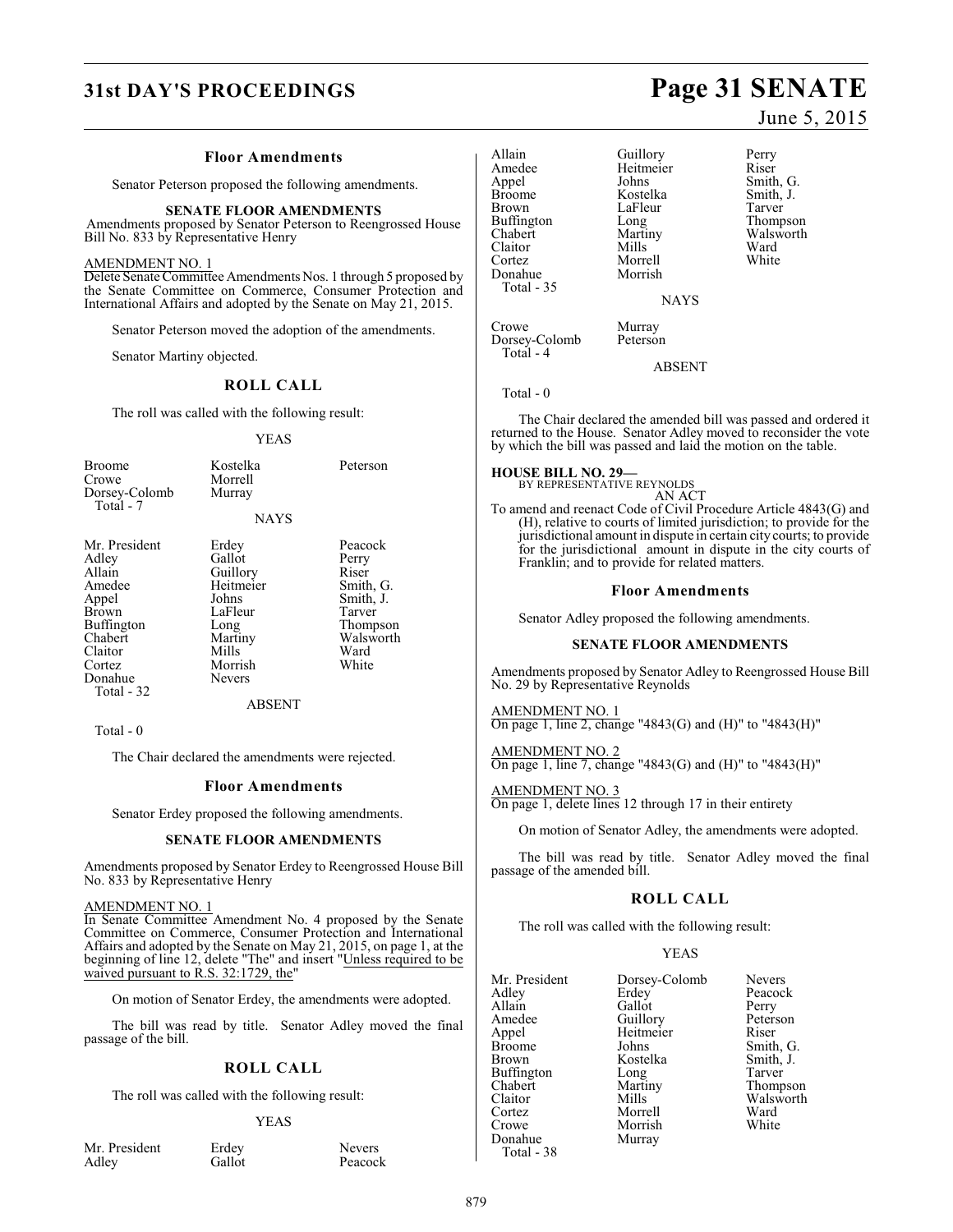# **Page 32 SENATE 31st DAY'S PROCEEDINGS**

June 5, 2015

#### NAYS

#### Total - 0

ABSENT

LaFleur Total - 1

The Chair declared the amended bill was passed and ordered it returned to the House. Senator Adley moved to reconsider the vote by which the bill was passed and laid the motion on the table.

# **HOUSE BILL NO. 34—** BY REPRESENTATIVE DOVE

AN ACT

To amend and reenact R.S. 16:11(A)(2), relative to the annual salary of certain assistant district attorneys; to allow for reallocation by certain district attorneys of salary amounts paid to assistant district attorneys; and to provide for related matters.

The bill was read by title. Senator Chabert moved the final passage of the bill.

#### **ROLL CALL**

The roll was called with the following result:

#### YEAS

| Mr. President | Dorsey-Colomb | <b>Nevers</b> |
|---------------|---------------|---------------|
| Adley         | Erdey         | Peacock       |
| Allain        | Gallot        | Perry         |
| Amedee        | Guillory      | Peterson      |
| Appel         | Heitmeier     | Riser         |
| <b>Broome</b> | Johns         | Smith, G.     |
| Brown         | Kostelka      | Smith, J.     |
| Buffington    | Long          | Tarver        |
| Chabert       | Martiny       | Thompson      |
| Claitor       | Mills         | Walsworth     |
| Cortez        | Morrell       | Ward          |
| Crowe         | Morrish       | White         |
| Donahue       | Murray        |               |
| Total - 38    |               |               |
|               | <b>NAYS</b>   |               |
| Total - 0     | <b>ABSENT</b> |               |

#### LaFleur

Total - 1

The Chair declared the bill was passed and ordered it returned to the House. Senator Chabert moved to reconsider the vote by which the bill was passed and laid the motion on the table.

#### **HOUSE BILL NO. 61—**

BY REPRESENTATIVE CARMODY A JOINT RESOLUTION

Proposing to amend Article VIII, Section 5(E) and to add Article VII, Section 2.1(C) of the Constitution of Louisiana, relative to requirements in relation to the imposition of or increase in fees and civil fines; to provide exceptions relative to public postsecondary education tuition and fees; to provide further relative to the authority to establish such tuition and fees; to provide for submission of the proposed amendment to the electors; and to provide for related matters.

The bill was read by title. Senator Appel moved the final passage of the bill.

#### **ROLL CALL**

The roll was called with the following result:

YEAS

| Mr. President<br>Adlev | Donahue<br>Dorsey-Colomb | Morrish<br>Peacock |
|------------------------|--------------------------|--------------------|
| Allain                 | Erdey                    | Perry              |
| Amedee                 | Gallot                   | Riser              |
| Appel                  | Guillory                 | Smith, J.          |
| Broome                 | Heitmeier                | Tarver             |
| Brown                  | Johns                    | Thompson           |
| Buffington             | Kostelka                 | Walsworth          |
| Chabert                | Long                     | Ward               |
| Claitor                | Martiny                  | White              |
| Cortez                 | Mills                    |                    |
| Crowe                  | Morrell                  |                    |
| Total - 34             |                          |                    |
|                        | <b>NAYS</b>              |                    |
| LaFleur<br>Murray      | Nevers<br>Peterson       | Smith, G.          |
| Total $-5$             |                          |                    |

#### ABSENT

Total - 0

The Chair declared the bill was passed and ordered it returned to the House. Senator Appel moved to reconsider the vote by which the bill was passed and laid the motion on the table.

# **HOUSE BILL NO. 69—** BY REPRESENTATIVE JAMES

AN ACT

To enact R.S. 13:2002.2, relative to city courts; to authorize the clerk of the Baton Rouge City Court to collect additional costs in civil matters; to authorize the judges of the Baton Rouge City Court to assess an additional fee in all criminal matters; to authorize the creation of a court technology fund for Baton Rouge City Court; to provide for the disposition and use of such funds; and to provide for related matters.

The bill was read by title. Senator Broome moved the final passage of the bill.

#### **ROLL CALL**

The roll was called with the following result:

#### YEAS

| Mr. President<br>Adlev<br>Allain<br>Amedee<br>Appel<br>Broome<br>Brown<br>Buffington<br>Chabert<br>Claitor<br>Cortez<br>Donahue<br>Total - 35 | Dorsey-Colomb<br>Erdey<br>Gallot<br>Guillory<br>Heitmeier<br>Johns<br>Kostelka<br>Long<br>Martiny<br>Mills<br>Morrell<br>Morrish | Murray<br><b>Nevers</b><br>Perry<br>Riser<br>Smith, G.<br>Smith, J.<br>Tarver<br>Thompson<br>Walsworth<br>Ward<br>White |
|-----------------------------------------------------------------------------------------------------------------------------------------------|----------------------------------------------------------------------------------------------------------------------------------|-------------------------------------------------------------------------------------------------------------------------|
|                                                                                                                                               | <b>NAYS</b>                                                                                                                      |                                                                                                                         |
| Peacock<br>Total - 1                                                                                                                          | ABSENT                                                                                                                           |                                                                                                                         |

#### Crowe LaFleur Peterson Total - 3

The Chair declared the bill was passed and ordered it returned to the House. Senator Broome moved to reconsider the vote by which the bill was passed and laid the motion on the table.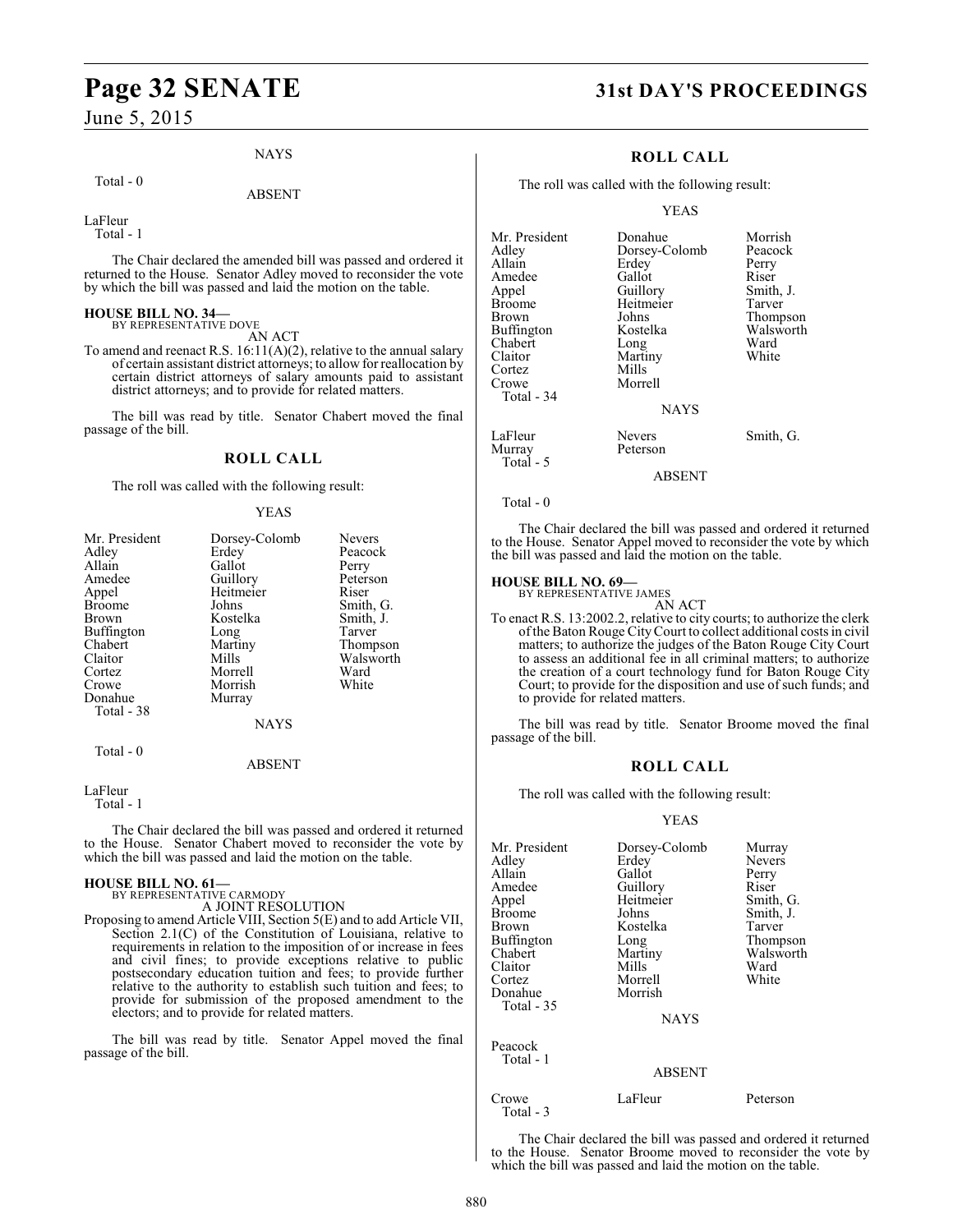# **HOUSE BILL NO. 71—** BY REPRESENTATIVE MACK AN ACT

To amend and reenact R.S. 40:1667.1(B), relative to supplemental pay for certain law enforcement officers; to include certain prior service in computing the period of service required for the payment of supplemental pay; and to provide for related matters.

The bill was read by title. Senator Erdey moved the final passage of the bill.

## **ROLL CALL**

The roll was called with the following result:

Morrish<br>Murray

#### YEAS

Mr. President Erdey Peacock<br>Adley Gallot Perry Adley Gallot<br>Allain Guillory Allain Guillory Peterson<br>Amedee Heitmeier Riser Amedee Heitmeier<br>Appel Johns Appel Johns Smith, G.<br>Broome Kostelka Smith, J. Brown Long Tarver<br>
Buffington Martiny Thompson Buffington Martin<br>Chabert Mills Chabert Mills Walsworth<br>Claitor Morrell Ward Claitor Morrell Ward<br>Cortez Morrish White Donahue Murray<br>Dorsey-Colomb Nevers Dorsey-Colomb Total - 37

# Kostelka Smith,<br>Long Tarver

#### ABSENT

NAYS

Crowe LaFleur Total - 2

Total - 0

The Chair declared the bill was passed and ordered it returned to the House. Senator Erdey moved to reconsider the vote by which the bill was passed and laid the motion on the table.

# **HOUSE BILL NO. 114—** BY REPRESENTATIVE BURFORD

AN ACT

To amend and reenact R.S. 13:4611(1)(e)(introductory paragraph) and (iv) and to enact R.S.  $13:4611(4)$ , relative to contempt of court; to authorize an award of attorney fees under certain circumstances; and to provide for related matters.

On motion of Senator Murray, the bill was read by title and returned to the Calendar, subject to call.

#### **HOUSE BILL NO. 119—** BY REPRESENTATIVE RITCHIE

AN ACT

To enact R.S. 47:841(B)(6) and 841.2, relative to the tobacco tax; to authorize an additional tax to be levied on cigarettes; to establish the Tobacco Tax Medicaid Match Fund as a special treasury fund; to provide for the deposit, use, and investment of the monies in the fund; to provide with respect to the application of the tax on cigarettes in the inventory of certain retail and wholesale dealers; to provide for an effective date; and to provide for related matters.

#### **Floor Amendments**

Senator Donahue proposed the following amendments.

#### **SENATE FLOOR AMENDMENTS**

Amendments proposed by Senator Donahue to Engrossed House Bill No. 119 by Representative Ritchie

# **31st DAY'S PROCEEDINGS Page 33 SENATE**

## June 5, 2015

#### AMENDMENT NO. 1

In Senate Committee No. 7 proposed by the Senate Committee on Finance and adopted by the Senate on June 4, 2015, on page 1, line 29, change "R.S. 47:841(B)" to "Subsection B of this Section"

#### AMENDMENT NO. 2

In Senate Committee No. 7 proposed by the Senate Committee on Finance and adopted by the Senate on June 4, 2015, on page 1, line 34, change "Chapter -A" to "Chapter 8-A"

#### AMENDMENT NO. 3

In Senate Committee No. 9 proposed by the Senate Committee on Finance and adopted by the Senate on June 4, 2015, on page 2, line 3, change "below" to "between line 21 and"

On motion of Senator Donahue, the amendments were adopted.

#### **Floor Amendments**

Senator Nevers proposed the following amendments.

#### **SENATE FLOOR AMENDMENTS**

Amendments proposed by Senator Nevers to Engrossed House Bill No. 119 by Representative Ritchie

#### AMENDMENT NO. 1

In Senate Committee Amendment No. 9, proposed by the Senate Committee on Finance and adopted by the Senate on June 4, 2015, on page 2, line 12, change "Twenty" to "Twenty-five"

#### AMENDMENT NO. 2

In Senate Committee Amendment No. 9, proposed by the Senate Committee on Finance and adopted by the Senate on June 4, 2015, on page 2, line 13, change "Sixty" to "Seventy-four" and change "<u>(\$0.60)</u> to "<u>(\$0.74)</u>"

#### AMENDMENT NO. 3

On page 2, line 9, after "R.S.  $47:841(B)(6)$ " insert "and equal to the increase in taxes and the imposition of taxes on tobacco products other than cigarettes from that Act which originated as House Bill 119 of the 2015 Regular Session of the Legislature"

On motion of Senator Nevers, the amendments were adopted.

#### **Floor Amendments**

Senator Morrell proposed the following amendments.

#### **SENATE FLOOR AMENDMENTS**

Amendments proposed by Senator Morrell to Engrossed House Bill No. 119 by Representative Ritchie

#### AMENDMENT NO. 1

In Senate Committee Amendment No. 8 proposed by Senate Committee on Finance and adopted by the Senate on June 4, 2015, on page 2, line 1, after "to" delete the remainder of the line and insert "five and eight twentieths"

On motion of Senator Morrell, the amendments were adopted.

#### **Floor Amendments**

Senator Amedee proposed the following amendments.

#### **SENATE FLOOR AMENDMENTS**

Amendments proposed by Senator Amedee to Engrossed House Bill No. 119 by Representative Ritchie

#### AMENDMENT NO. 1

Delete Senate Floor Amendments Nos. 1 and 2 proposed by Senator Nevers and adopted by the Senate on June 5, 2015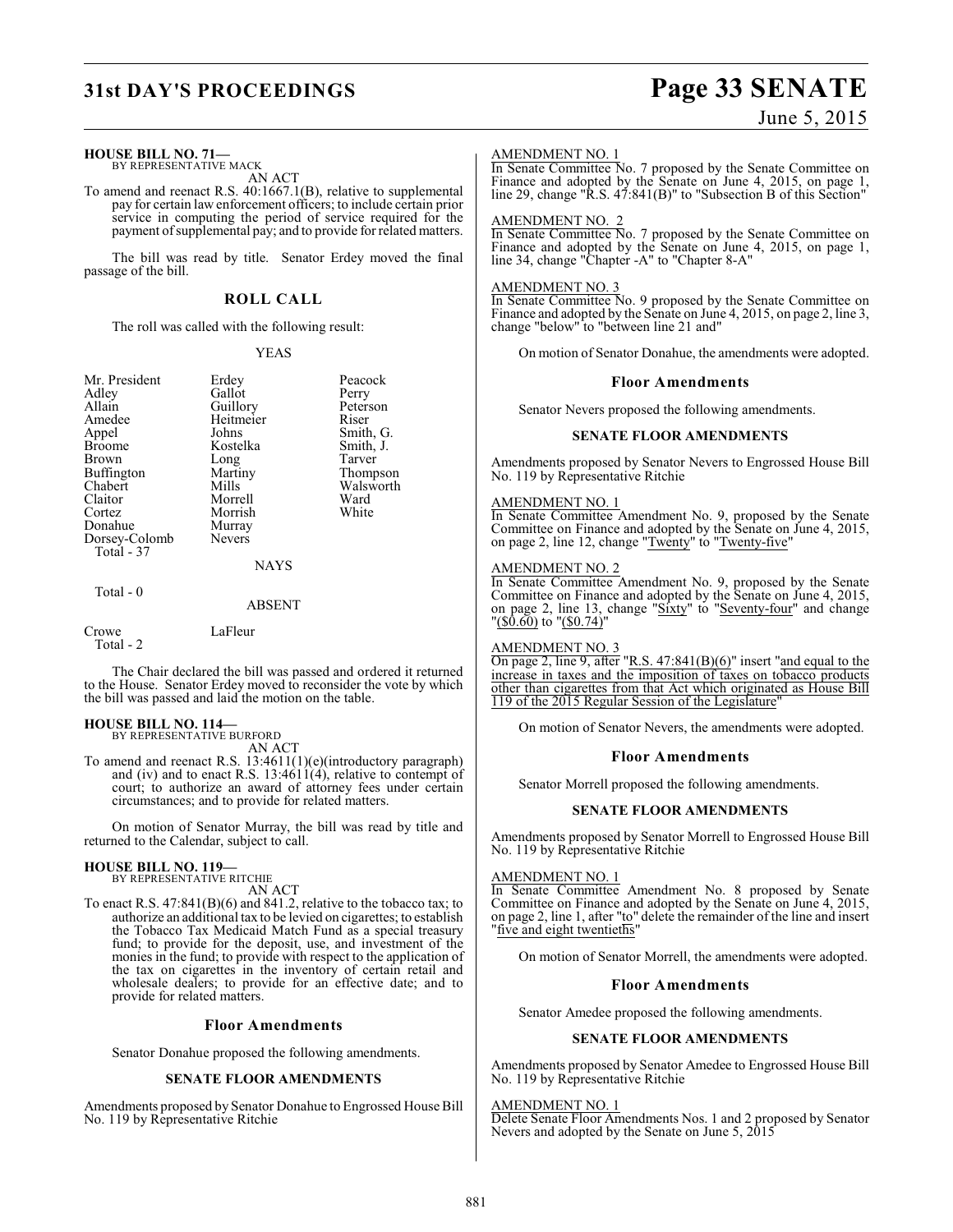# **Page 34 SENATE 31st DAY'S PROCEEDINGS**

June 5, 2015

#### AMENDMENT NO. 2

In Senate Committee Amendment No. 9 proposed by the Senate Committee on Finance and adopted by the Senate on June 4, 2015: On page 2, line 10, after "imposed at the" delete the remainder of the line, delete line 11, and on line 12, delete "(a) Twenty" and insert "rate of twenty-five"

On page 2, delete lines 13 through 18

Senator Amedee moved the adoption of the amendments.

Senator Nevers objected.

#### **ROLL CALL**

The roll was called with the following result:

YEAS

| Amedee<br><b>Brown</b><br>Cortez<br>Erdey<br>LaFleur<br>Total - 14                                                  | Martiny<br>Mills<br>Morrell<br>Murray<br>Perry<br><b>NAYS</b>                             | Peterson<br>Smith, G.<br>Ward<br>White                                                      |
|---------------------------------------------------------------------------------------------------------------------|-------------------------------------------------------------------------------------------|---------------------------------------------------------------------------------------------|
| Mr. President<br>Adley<br>Allain<br>Appel<br><b>Broome</b><br><b>Buffington</b><br>Chabert<br>Claitor<br>Total - 24 | Crowe<br>Donahue<br>Dorsey-Colomb<br>Gallot<br>Guillory<br>Heitmeier<br>Johns<br>Kostelka | Long<br>Morrish<br><b>Nevers</b><br>Peacock<br>Smith, J.<br>Tarver<br>Thompson<br>Walsworth |

#### ABSENT

Riser

Total - 1

The Chair declared the amendments were rejected.

The bill was read by title. Senator Nevers moved the final passage of the amended bill.

#### **ROLL CALL**

The roll was called with the following result:

#### YEAS

| Mr. President<br>Adley<br>Allain<br>Appel<br><b>Broome</b><br>Buffington<br>Chabert<br>Claitor<br>Donahue<br>Dorsey-Colomb<br>Erdey<br>Total - 31 | Gallot<br>Heitmeier<br>Johns<br>Kostelka<br>LaFleur<br>Long<br>Martiny<br>Morrell<br>Morrish<br>Murray<br><b>Nevers</b><br><b>NAYS</b> | Peacock<br>Peterson<br>Riser<br>Smith, G.<br>Tarver<br>Thompson<br>Walsworth<br>Ward<br>White |
|---------------------------------------------------------------------------------------------------------------------------------------------------|----------------------------------------------------------------------------------------------------------------------------------------|-----------------------------------------------------------------------------------------------|
| Amedee<br>Brown<br>Cortez<br>Total - 8                                                                                                            | Crowe<br>Guillory<br>Mills<br><b>ABSENT</b>                                                                                            | Perry<br>Smith, J.                                                                            |
|                                                                                                                                                   |                                                                                                                                        |                                                                                               |

Total - 0

The Chair declared the amended bill was passed and ordered it returned to the House. Senator Nevers moved to reconsider the vote by which the bill was passed and laid the motion on the table.

**HOUSE BILL NO. 151—** BY REPRESENTATIVE STUART BISHOP

AN ACT To enact R.S. 18:21, relative to the powers, functions, and duties of the secretary of state; to provide relative to the production of certain maps and fees therefor; to provide relative to utilization of voting machine technology and other resources to conduct certain elections and fees relative thereto; to dedicate revenues from such fees to the Voting Technology Fund; to establish and provide for the Voting Technology Fund; to provide for the deposit, investment, and use of monies in the fund; and to provide for related matters.

The bill was read by title. Senator Johns moved the final passage of the bill.

#### **ROLL CALL**

The roll was called with the following result:

YEAS

| Mr. President<br>Adley<br>Allain<br>Amedee<br>Appel<br><b>Broome</b> | Dorsey-Colomb<br>Erdey<br>Gallot<br>Guillory<br>Heitmeier<br>Johns | Murray<br><b>Nevers</b><br>Peacock<br>Perry<br>Peterson<br>Riser |
|----------------------------------------------------------------------|--------------------------------------------------------------------|------------------------------------------------------------------|
| <b>Brown</b>                                                         | Kostelka                                                           |                                                                  |
|                                                                      |                                                                    | Smith, G.                                                        |
| Buffington                                                           | LaFleur                                                            | Smith, J.                                                        |
| Chabert                                                              | Long                                                               | Tarver                                                           |
| Claitor                                                              | Martiny                                                            | Thompson                                                         |
| Cortez                                                               | Mills                                                              | Walsworth                                                        |
| Crowe                                                                | Morrell                                                            | White                                                            |
| Donahue                                                              | Morrish                                                            |                                                                  |
| Total - 38                                                           |                                                                    |                                                                  |
|                                                                      | <b>NAYS</b>                                                        |                                                                  |

ABSENT

Ward Total - 1

Total - 0

The Chair declared the bill was passed and ordered it returned to the House. Senator Johns moved to reconsider the vote by which the bill was passed and laid the motion on the table.

**HOUSE BILL NO. 176—** BY REPRESENTATIVE SHADOIN

AN ACT To amend and reenact R.S. 33:2955(A)(1)(k)(iii) and (l)(iii), relative to investments by political subdivisions; to provide with respect to requirements for investments in bonds, debentures, notes, or other indebtedness; and to provide for related matters.

The bill was read by title. Senator Kostelka moved the final passage of the bill.

#### **ROLL CALL**

The roll was called with the following result:

#### YEAS

| Mr. President     | Dorsey-Colomb | Murray        |
|-------------------|---------------|---------------|
| Adley             | Erdey         | <b>Nevers</b> |
| Allain            | Gallot        | Peacock       |
| Amedee            | Guillory      | Perry         |
| Appel             | Heitmeier     | Peterson      |
| <b>Broome</b>     | Johns         | Riser         |
| Brown             | Kostelka      | Smith, G.     |
| <b>Buffington</b> | LaFleur       | Smith, J.     |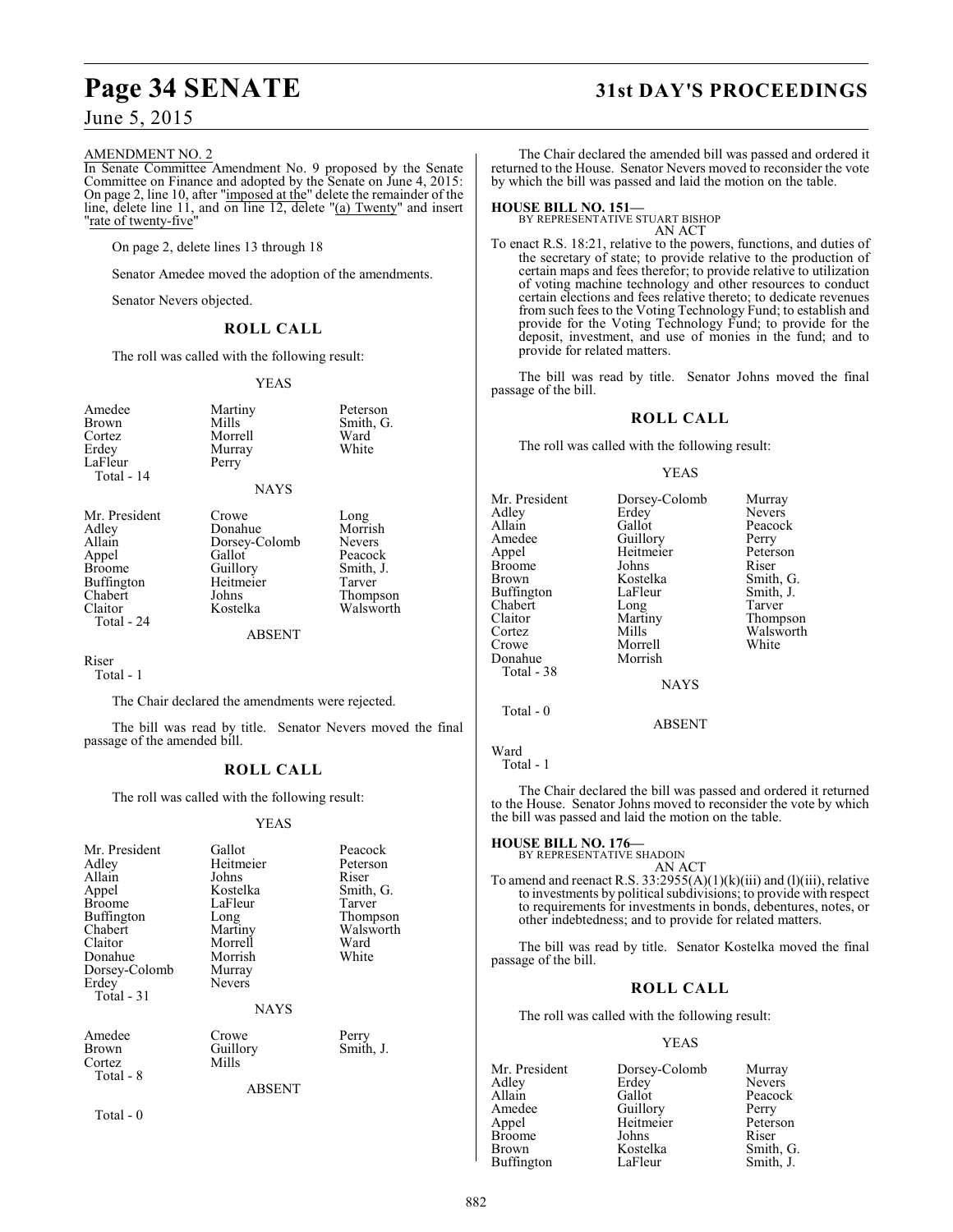| Chabert     | Long        | Tarver    |
|-------------|-------------|-----------|
| Claitor     | Martiny     | Thompson  |
| Cortez      | Mills       | Walsworth |
| Crowe       | Morrell     | Ward      |
| Donahue     | Morrish     | White     |
| Total $-39$ |             |           |
|             | <b>NAYS</b> |           |

Total - 0

ABSENT

Total - 0

The Chair declared the bill was passed and ordered it returned to the House. Senator Kostelka moved to reconsider the vote by which the bill was passed and laid the motion on the table.

# **HOUSE BILL NO. 218—** BY REPRESENTATIVE BROADWATER

AN ACT

To amend and reenact R.S. 47:246(E) and (G), 287.86, 1621(B)(7), and  $1623(C)$  and to enact R.S.  $47:181(B)(3)$ , relative to corporate income tax; to provide for the net operating loss deduction, to eliminate net operating loss deduction carry back, to increase net operating loss deduction carry forward; to provide for an effective date; and to provide for related matters.

#### **Floor Amendments**

Senator Adley proposed the following amendments.

#### **SENATE FLOOR AMENDMENTS**

Amendments proposed by Senator Adley to Engrossed House Bill No. 218 by Representative Broadwater

#### AMENDMENT NO. 1

On page 6, line 12, after "relates." insert: "The provisions of this Act shall not apply to an amended return timely filed on or after July 1, 2015, relating to an original return that was filed on or prior to July 1, 2015 and properly claimed an exemption, credit, rebate, or deduction."

On motion of Senator Adley, the amendments were adopted.

The bill was read by title. Senator Adley moved the final passage of the amended bill.

#### **ROLL CALL**

The roll was called with the following result:

#### YEAS

| Mr. President | Erdey          | <b>Nevers</b> |
|---------------|----------------|---------------|
| Adley         | Gallot         | Peacock       |
| Allain        | Guillory       | Perry         |
| Amedee        | Heitmeier      | Peterson      |
| Appel         | Johns          | Riser         |
| <b>Broome</b> | Kostelka       | Smith, G.     |
| <b>Brown</b>  | LaFleur        | Smith, J.     |
| Buffington    | Long           | Tarver        |
| Chabert       | Martiny        | Thompson      |
| Claitor       | Mills          | Walsworth     |
| Cortez        | Morrell        | Ward          |
| Donahue       | Morrish        | White         |
| Dorsey-Colomb | Murray         |               |
| Total - 38    |                |               |
|               | <b>ATA STO</b> |               |

NAYS

Crowe Total - 1

ABSENT

Total - 0

# **31st DAY'S PROCEEDINGS Page 35 SENATE**

## June 5, 2015

The Chair declared the amended bill was passed and ordered it returned to the House. Senator Adley moved to reconsider the vote by which the bill was passed and laid the motion on the table.

# **HOUSE BILL NO. 245—** BY REPRESENTATIVE HENRY

AN ACT

To enact R.S. 17:24.4(K), relative to public school students; to prohibit the use of state content standards, state assessments, or other methods to measure certain noncognitive skills of students; to provide for exceptions; and to provide for related matters.

#### **Floor Amendments**

Senator Appel proposed the following amendments.

#### **SENATE FLOOR AMENDMENTS**

Amendments proposed by Senator Appel to Engrossed House Bill No. 245 by Representative Henry

#### AMENDMENT NO. 1

Delete Senate Committee Amendments No. 1 and No. 2 proposed by the Senate Committee on Education and adopted by the Senate on June 4, 2015.

#### AMENDMENT NO. 2

On page 1, line 4, between "exceptions;" and "and to" insert "to provide for applicability;"

#### AMENDMENT NO. 3

 $\overline{\text{On page 2}}$ , after line 4, insert the following:  $(3)$  Except as otherwise provided in Subparagraph  $(2)(b)$  of this Subsection, the provisions of this Subsection shall apply only to students in grades three through twelve.

On motion of Senator Appel, the amendments were adopted.

#### **Floor Amendments**

Senator Claitor proposed the following amendments.

#### **SENATE FLOOR AMENDMENTS**

Amendments proposed by Senator Claitor to Engrossed House Bill No. 245 by Representative Henry

#### AMENDMENT NO. 1

On page 1, line 2, between "To" and "enact" insert "amend and reenact R.S.  $17:3991(B)(1)(a)(i)$  and (b) and to"

#### AMENDMENT NO. 2

On page 1, line 2, between "students;" and "to prohibit" insert "to provide relative to the enrollment of at-risk students in charter schools;"

#### AMENDMENT NO. 3

On page 2, after line 4, insert the following:

"Section 2. R.S.  $17:3991(B)(1)(a)(i)$  and (b) are hereby amended and reenacted to read as follows:

§3991. Charter schools; requirements; limitations; renewal; amendment; revocation

\* \* \* B. Each proposed charter shall contain or make provision for the following:

 $(1)(a)(i)$  That for Type 1 and Type 2 charter schools created as new schools, the percentage of the total number of pupils enrolled in the charter school based on the October first pupil membership who are at-risk, in the manner provided in R.S. 17:3973(1)(a) **and (e)**, shall be equal to not less than eighty-five percent of the average percentage of pupils enrolled in the local public school districts from which the charter school enrolls its students who are eligible to participate in the federal free and reduced lunch program**, and shall be equal to not less than eighty-five percent of the average percentage of pupils enrolled in the local public school districts from which the charter school enrolls its students who have been identified as a student with an exceptionality as defined in R.S.**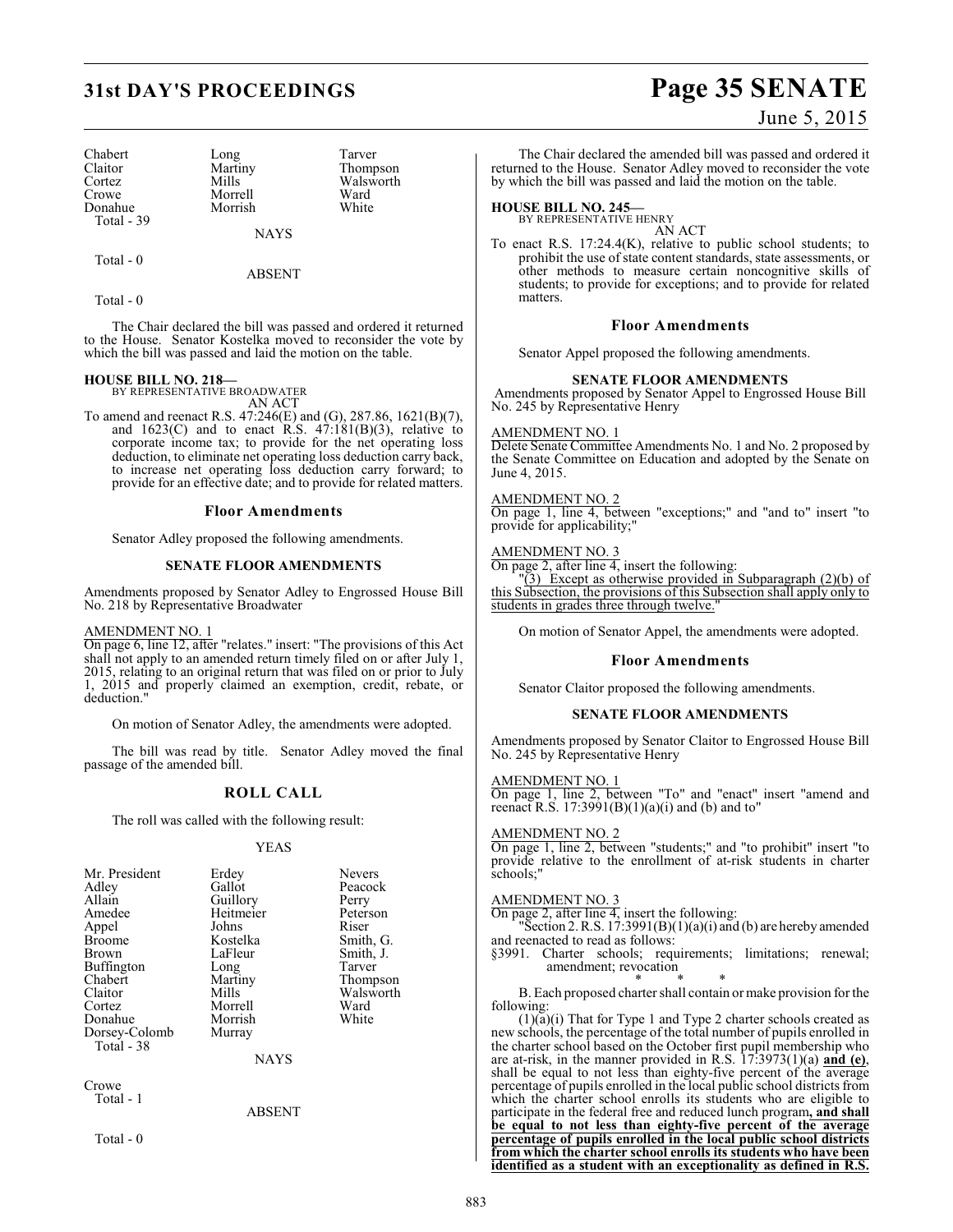**17:1942, not including gifted and talented**. The remaining number of pupils enrolled in the charter school which would be required to have the same percentage of at-risk pupils asthe percentage of pupils in the district who are eligible to participate in the federal free and reduced cost lunch program **or who have been identified as a student with an exceptionality as defined in R.S. 17:1942, not including gifted and talented,** may be comprised of pupils who are at-risk as is otherwise provided in R.S. 17:3973(1). For the purposes of fulfilling the provisions of this Section, the at-risk percentage for the city or parish school system shall remain fixed during the term of the approved charter at the percentage which existed during the school year that the charter proposal was approved, unless otherwise specified in the charter that the charter school will reflect the current year's at-risk percentage.

\* \* \*

(b)(i) That for Type 2 charter schools created as a result of a conversion, Type 3 and Type 4 charter schools, the percentage of the total number of pupils enrolled in the charter school based on the October first pupil membership who are at-risk, in the manner provided in R.S. 17:3973(1)(a) **and (e)**, unless otherwise agreed to as part of the charter agreement, by the chartering authority, shall be equal to not less than the percentage of the total of pupils enrolled in the school in the school year prior to the establishment of the charter school that were eligible to participate in the federal free and reduced cost lunch program**, and shall be equal to not less than the percentage of the total of pupils enrolled in the school in the school year prior to the establishment of the charter school who were identified as a student with an exceptionality as defined in R.S. 17:1942, not including gifted and talented**.

(ii) Notwithstanding the provisions of Item (i) of this Subparagraph, that for Type 2, Type 3, and Type 4 charter schools in Richland Parish, the percentage of the total number of pupils enrolled in the charter school based on the October first pupil membership who are at risk, in the manner provided in R.S. 17:3973(1)(a) **and (e)**, shall be, as near as practicable, not more than the percentage of the total number of pupils enrolled in the public elementary and secondary schools and in the state-approved nonpublic elementary and secondary schools located in the local public school district in which the charter school is located who are eligible to participate in the federal free and reduced lunch program **or who have been identified as a student with an exceptionality as defined in R.S. 17:1942, not including gifted and talented**. However, in no case shall the initial enrollment of such a school nor the cohort of students enrolled for each new school year have, as near as practicable, fewer than fifty percent students who are at risk in the manner provided in R.S. 17:3973(1)(a) **and (e)**.

\* \* \*

Senator Claitor moved the adoption of the amendments.

Senator Appel objected.

#### **ROLL CALL**

The roll was called with the following result:

#### YEAS

| Mr. President<br>Adley<br>Amedee<br>Broome<br>Brown<br>Buffington<br>Chabert<br>Claitor<br>Cortez<br>Crowe<br>Donahue | Dorsey-Colomb<br>Erdey<br>Heitmeier<br>Johns<br>Kostelka<br>LaFleur<br>Long<br>Martiny<br>Mills<br>Morrish<br>Murray | <b>Nevers</b><br>Peacock<br>Perry<br>Peterson<br>Riser<br>Smith, G.<br>Smith, J.<br>Tarver<br>Thompson<br>Ward<br>White |
|-----------------------------------------------------------------------------------------------------------------------|----------------------------------------------------------------------------------------------------------------------|-------------------------------------------------------------------------------------------------------------------------|
|                                                                                                                       |                                                                                                                      |                                                                                                                         |
| Total - 33                                                                                                            |                                                                                                                      |                                                                                                                         |
|                                                                                                                       | <b>NAYS</b>                                                                                                          |                                                                                                                         |
|                                                                                                                       |                                                                                                                      |                                                                                                                         |

Allain Guillory<br>Appel Walswor Walsworth

## Total - 4

**Page 36 SENATE 31st DAY'S PROCEEDINGS**

#### ABSENT

Gallot Morrell

The Chair declared the amendments were adopted.

The bill was read by title. Senator Appel moved the final passage of the amended bill.

#### **ROLL CALL**

The roll was called with the following result:

| <b>YEAS</b> |
|-------------|
|             |

| Mr. President<br>Adley<br>Allain<br>Amedee<br>Appel<br>Broome<br>Brown<br>Buffington<br>Chabert<br>Claitor<br>Cortez<br>Crowe<br>Donahue | Dorsey-Colomb<br>Erdey<br>Guillory<br>Heitmeier<br>Johns<br>Kostelka<br>LaFleur<br>Long<br>Martiny<br>Mills<br>Morrell<br>Morrish | <b>Nevers</b><br>Peacock<br>Perry<br>Peterson<br>Riser<br>Smith, G.<br>Smith, J.<br>Tarver<br>Thompson<br>Walsworth<br>Ward<br>White |
|------------------------------------------------------------------------------------------------------------------------------------------|-----------------------------------------------------------------------------------------------------------------------------------|--------------------------------------------------------------------------------------------------------------------------------------|
|                                                                                                                                          | Murray                                                                                                                            |                                                                                                                                      |
| Total - 38                                                                                                                               |                                                                                                                                   |                                                                                                                                      |
|                                                                                                                                          | <b>NAYS</b>                                                                                                                       |                                                                                                                                      |
|                                                                                                                                          |                                                                                                                                   |                                                                                                                                      |

Total - 0

Total - 2

ABSENT

Gallot Total - 1

The Chair declared the amended bill was passed and ordered it returned to the House. Senator Appel moved to reconsider the vote by which the bill was passed and laid the motion on the table.

# **HOUSE BILL NO. 272—** BY REPRESENTATIVE BILLIOT

AN ACT

To amend and reenact R.S.  $13:5366(B)(9)(a)$  and (b) and to enact R.S. 13:5366(B)(12), relative to the Veterans Court program; to provide for eligibility for participation in the Veterans Court program; and to provide for related matters.

#### **Floor Amendments**

Senator Morrell proposed the following amendments.

#### **SENATE FLOOR AMENDMENTS**

Amendments proposed by Senator Morrell to Reengrossed House Bill No. 272 by Representative Billiot

#### AMENDMENT NO. 1

On page 1, line 2, after "(b)" delete the remainder of the line and insert a comma ","

#### AMENDMENT NO. 2

On page 1, line 6, after "reenacted" delete the remainder of the line and delete line 7 and insert "to read as follows:"

#### AMENDMENT NO. 3 On page 2, delete lines 6 through 9

On motion of Senator Morrell, the amendments were adopted.

The bill was read by title. Senator Gary Smith moved the final passage of the amended bill.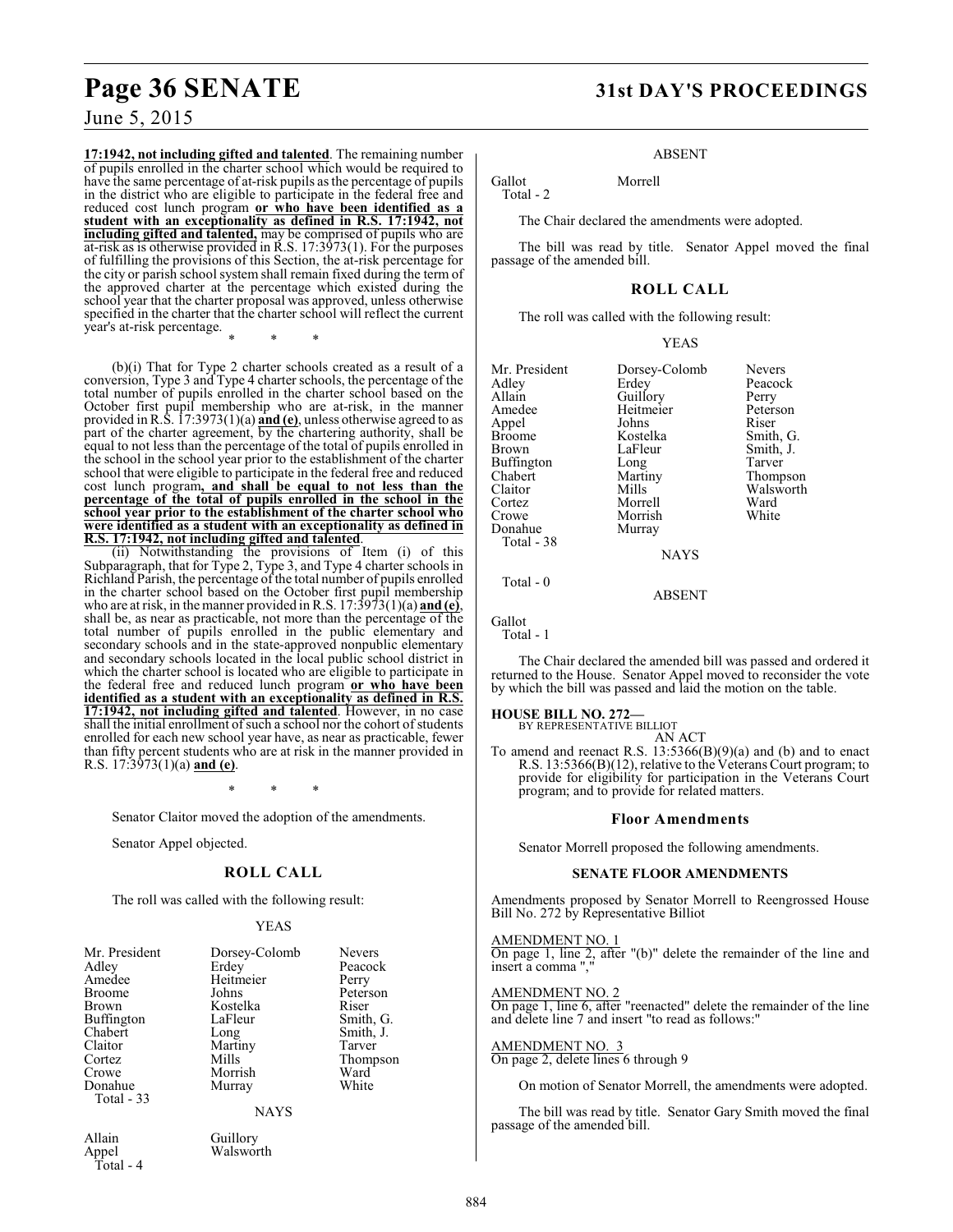### **ROLL CALL**

The roll was called with the following result:

### YEAS

| Mr. President | Dorsey-Colomb | <b>Nevers</b> |
|---------------|---------------|---------------|
| Adley         | Erdey         | Peacock       |
| Allain        | Guillory      | Perry         |
| Amedee        | Heitmeier     | Peterson      |
| Appel         | Johns         | Riser         |
| <b>Broome</b> | Kostelka      | Smith, G.     |
| Brown         | LaFleur       | Smith, J.     |
| Buffington    | Long          | Tarver        |
| Chabert       | Martiny       | Thompson      |
| Claitor       | Mills         | Walsworth     |
| Cortez        | Morrell       | Ward          |
| Crowe         | Morrish       | White         |
| Donahue       | Murray        |               |
| Total - 38    |               |               |
|               | <b>NAYS</b>   |               |
| Total - 0     |               |               |

ABSENT

Gallot

Total - 1

The Chair declared the amended bill was passed and ordered it returned to the House. Senator Gary Smith moved to reconsider the vote by which the bill was passed and laid the motion on the table.

### **HOUSE BILL NO. 281—** BY REPRESENTATIVE HILL

AN ACT

To enact R.S. 13:5554(EE), relative to the premium costs of group insurance for retired sheriffs and deputy sheriffs of the Allen Parish Sheriff's Office; to provide for eligibility for payment of such costs for retired sheriffs and retired deputy sheriffs of the Allen Parish Sheriff's Office; to provide for effective dates; and to provide for related matters.

The bill was read by title. Senator LaFleur moved the final passage of the bill.

### **ROLL CALL**

The roll was called with the following result:

### YEAS

| Mr. President<br>Adley<br>Allain<br>Amedee<br>Appel<br><b>Broome</b><br>Brown<br>Buffington<br>Chabert<br>Claitor<br>Cortez<br>Crowe<br>Donahue<br>Total - 37<br>Total - 0 | Dorsey-Colomb<br>Erdev<br>Guillory<br>Heitmeier<br>Johns<br>Kostelka<br>LaFleur<br>Long<br>Martiny<br>Mills<br>Morrell<br>Morrish<br>Murray<br><b>NAYS</b> | <b>Nevers</b><br>Peacock<br>Perry<br>Riser<br>Smith, G.<br>Smith, J.<br>Tarver<br>Thompson<br>Walsworth<br>Ward<br>White |
|----------------------------------------------------------------------------------------------------------------------------------------------------------------------------|------------------------------------------------------------------------------------------------------------------------------------------------------------|--------------------------------------------------------------------------------------------------------------------------|
|                                                                                                                                                                            | <b>ABSENT</b>                                                                                                                                              |                                                                                                                          |
| Gallot<br>Total - 2                                                                                                                                                        | Peterson                                                                                                                                                   |                                                                                                                          |

The Chair declared the bill was passed and ordered it returned to the House. Senator LaFleur moved to reconsider the vote by which the bill was passed and laid the motion on the table.

# **31st DAY'S PROCEEDINGS Page 37 SENATE**

### June 5, 2015

### **HOUSE BILL NO. 286—**

BY REPRESENTATIVES PEARSON, STUART BISHOP, GEYMANN,<br>HARRIS, HARRISON, HENSGENS, HAVARD, HUVAL, JAY MORRIS,<br>RICHARD, SCHRODER, AND TALBOT AN ACT

To enact R.S. 17:3023(B), 3138.5, and 3351(H), R.S. 24:553(D), and R.S. 36:8.2, relative to internal auditing functions in state government; to require an internal auditing function in the Board of Regents, the Louisiana Student Financial Assistance Commission, postsecondary education management boards and certain state departments; to provide for definitions; to provide for duties of the Legislative Audit Advisory Council; and to provide for related matters.

The bill was read by title. Senator Crowe moved the final passage of the bill.

### **ROLL CALL**

The roll was called with the following result:

### YEAS

| Mr. President | Dorsey-Colomb | Murray        |
|---------------|---------------|---------------|
| Adlev         | Erdey         | <b>Nevers</b> |
| Allain        | Gallot        | Peacock       |
| Amedee        | Guillory      | Perry         |
| Appel         | Heitmeier     | Peterson      |
| <b>Broome</b> | Johns         | Riser         |
| Brown         | Kostelka      | Smith, G.     |
| Buffington    | LaFleur       | Smith, J.     |
| Chabert       | Long          | Tarver        |
| Claitor       | Martiny       | Thompson      |
| Cortez        | Mills         | Walsworth     |
| Crowe         | Morrell       | Ward          |
| Donahue       | Morrish       | White         |
| Total - 39    |               |               |
|               | <b>NAYS</b>   |               |
| Total $-0$    |               |               |
|               | ABSENT        |               |

Total - 0

The Chair declared the bill was passed and ordered it returned to the House. Senator Crowe moved to reconsider the vote by which the bill was passed and laid the motion on the table.

### **HOUSE BILL NO. 301—** BY REPRESENTATIVE DOVE

AN ACT

To amend and reenact R.S. 28:71(B) and 72(A), relative to civil involuntary outpatient treatment; to increase the maximum initial period of treatment; to increase the maximum period of subsequent treatment; and to provide for related matters.

The bill was read by title. Senator Claitor moved the final passage of the bill.

### **ROLL CALL**

The roll was called with the following result:

### YEAS

| Mr. President | Dorsey-Colomb | Murray        |
|---------------|---------------|---------------|
| Adley         | Erdey         | <b>Nevers</b> |
| Allain        | Gallot        | Peacock       |
| Amedee        | Guillory      | Perry         |
| Appel         | Heitmeier     | Peterson      |
| Broome        | Johns         | Riser         |
| Brown         | Kostelka      | Smith, G.     |
| Buffington    | LaFleur       | Smith, J.     |
| Chabert       | Long          | Tarver        |
| Claitor       | Martiny       | Thompson      |
|               |               |               |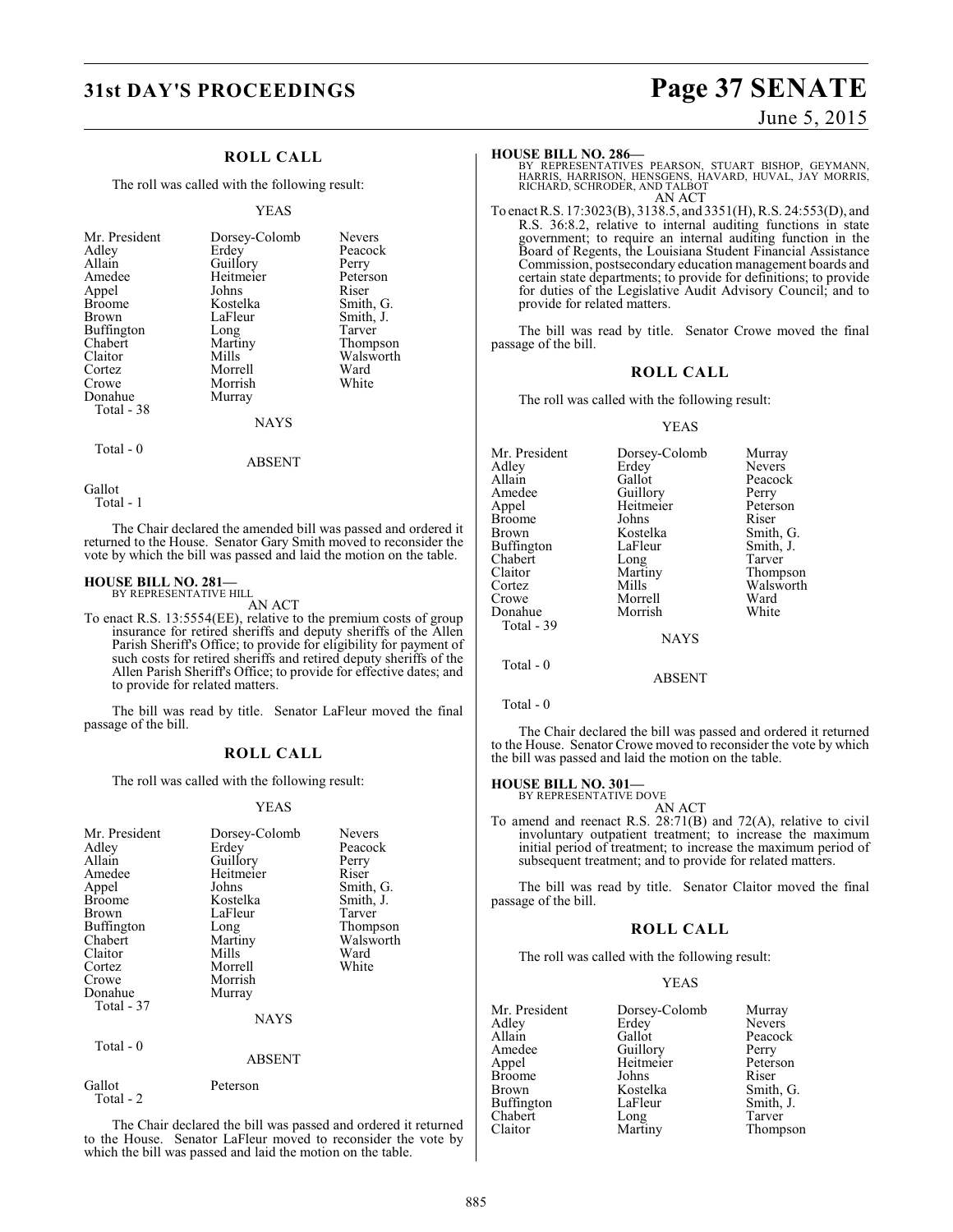# **Page 38 SENATE 31st DAY'S PROCEEDINGS**

### June 5, 2015

| Cortez<br>Crowe<br>Donahue<br>Total $-39$ | Mills<br>Morrell<br>Morrish | Walsworth<br>Ward<br>White |
|-------------------------------------------|-----------------------------|----------------------------|
|                                           | <b>NAYS</b>                 |                            |

### Total - 0

Total - 0

The Chair declared the bill was passed and ordered it returned to the House. Senator Claitor moved to reconsider the vote by which the bill was passed and laid the motion on the table.

ABSENT

### **HOUSE BILL NO. 316—** BY REPRESENTATIVE PONTI

AN ACT

To amend and reenact R.S. 6:1037(A)(introductory paragraph) and (1) and 1040(A) and (B)(1), relative to licensing fees applicable to money transmission agents; to increase investigation fees; to increase annual license renewal fees; and to provide for related matters.

The bill was read by title. Senator Martiny moved the final passage of the bill.

### **ROLL CALL**

The roll was called with the following result:

### YEAS

| Mr. President<br>Adley<br>Allain<br>Amedee<br>Appel<br><b>Broome</b><br><b>Buffington</b><br>Chabert<br>Claitor<br>Cortez<br>Donahue<br>Total - 32 | Dorsey-Colomb<br>Gallot<br>Guillory<br>Heitmeier<br>Johns<br>Kostelka<br>LaFleur<br>Long<br>Martiny<br>Mills<br>Morrell<br><b>NAYS</b> | Morrish<br><b>Nevers</b><br>Perry<br>Riser<br>Smith, G.<br>Smith, J.<br>Tarver<br>Thompson<br>Ward<br>White |
|----------------------------------------------------------------------------------------------------------------------------------------------------|----------------------------------------------------------------------------------------------------------------------------------------|-------------------------------------------------------------------------------------------------------------|
| Brown<br>Murray<br>Total - 4                                                                                                                       | Peacock<br>Peterson<br>ABSENT                                                                                                          |                                                                                                             |
| Crowe<br>Total - 3                                                                                                                                 | Erdey                                                                                                                                  | Walsworth                                                                                                   |

The Chair declared the bill was passed and ordered it returned to the House. Senator Martiny moved to reconsider the vote by which the bill was passed and laid the motion on the table.

### **HOUSE BILL NO. 319—** BY REPRESENTATIVE SIMON

AN ACT

To amend and reenact R.S. 37:1164(16) and 1241(A)(17) and to enact R.S. 37:1164(58) and (59), 1185, and 1226.1, relative to interchangeable biological products; to provide for definitions; to provide for licensure penalties; to require certain information to be sent to a prescriber; to require the posting of certain information on the Louisiana Board of Pharmacy's web page; and to provide for related matters.

The bill was read by title. Senator Heitmeier moved the final passage of the bill.

### **ROLL CALL**

The roll was called with the following result:

### YEAS

| Mr. President<br>Adley<br>Allain<br>Amedee<br>Appel<br>Broome<br>Brown<br>Buffington<br>Chabert<br>Claitor<br>Cortez<br>Crowe<br>Donahue<br>Total - 38 | Dorsey-Colomb<br>Erdey<br>Gallot<br>Guillory<br>Heitmeier<br>Johns<br>Kostelka<br>LaFleur<br>Long<br>Martiny<br>Mills<br>Morrell<br>Morrish<br><b>NAYS</b> | Murray<br><b>Nevers</b><br>Peacock<br>Perry<br>Peterson<br>Riser<br>Smith, G.<br>Smith, J.<br>Tarver<br>Thompson<br>Walsworth<br>White |
|--------------------------------------------------------------------------------------------------------------------------------------------------------|------------------------------------------------------------------------------------------------------------------------------------------------------------|----------------------------------------------------------------------------------------------------------------------------------------|
|                                                                                                                                                        |                                                                                                                                                            |                                                                                                                                        |
| Total $-0$                                                                                                                                             | <b>ABSENT</b>                                                                                                                                              |                                                                                                                                        |

Ward

Total - 1

The Chair declared the bill was passed and ordered it returned to the House. Senator Heitmeier moved to reconsider the vote by which the bill was passed and laid the motion on the table.

### **HOUSE BILL NO. 321—** BY REPRESENTATIVE WOODRUFF

AN ACT

To amend and reenactR.S. 3:837(B)(introductory paragraph) and (2) and (I), relative to the Louisiana Egg Commission; to provide for a decrease in the membership of the commission; to provide for commission meeting requirements; and to provide for related matters.

The bill was read by title. Senator Thompson moved the final passage of the bill.

### **ROLL CALL**

The roll was called with the following result:

### YEAS

| Mr. President | Dorsey-Colomb | Murray        |
|---------------|---------------|---------------|
| Adley         | Erdey         | <b>Nevers</b> |
| Allain        | Gallot        | Peacock       |
| Amedee        | Guillory      | Perry         |
| Appel         | Heitmeier     | Peterson      |
| <b>Broome</b> | Johns         | Riser         |
| <b>Brown</b>  | Kostelka      | Smith, G.     |
| Buffington    | LaFleur       | Smith, J.     |
| Chabert       | Long          | Tarver        |
| Claitor       | Martiny       | Thompson      |
| Cortez        | Mills         | Walsworth     |
| Crowe         | Morrell       | Ward          |
| Donahue       | Morrish       | White         |
| Total - 39    |               |               |
|               | <b>NAYS</b>   |               |
| Total - 0     |               |               |
|               | ABSENT        |               |

Total - 0

The Chair declared the bill was passed and ordered it returned to the House. Senator Thompson moved to reconsider the vote by which the bill was passed and laid the motion on the table.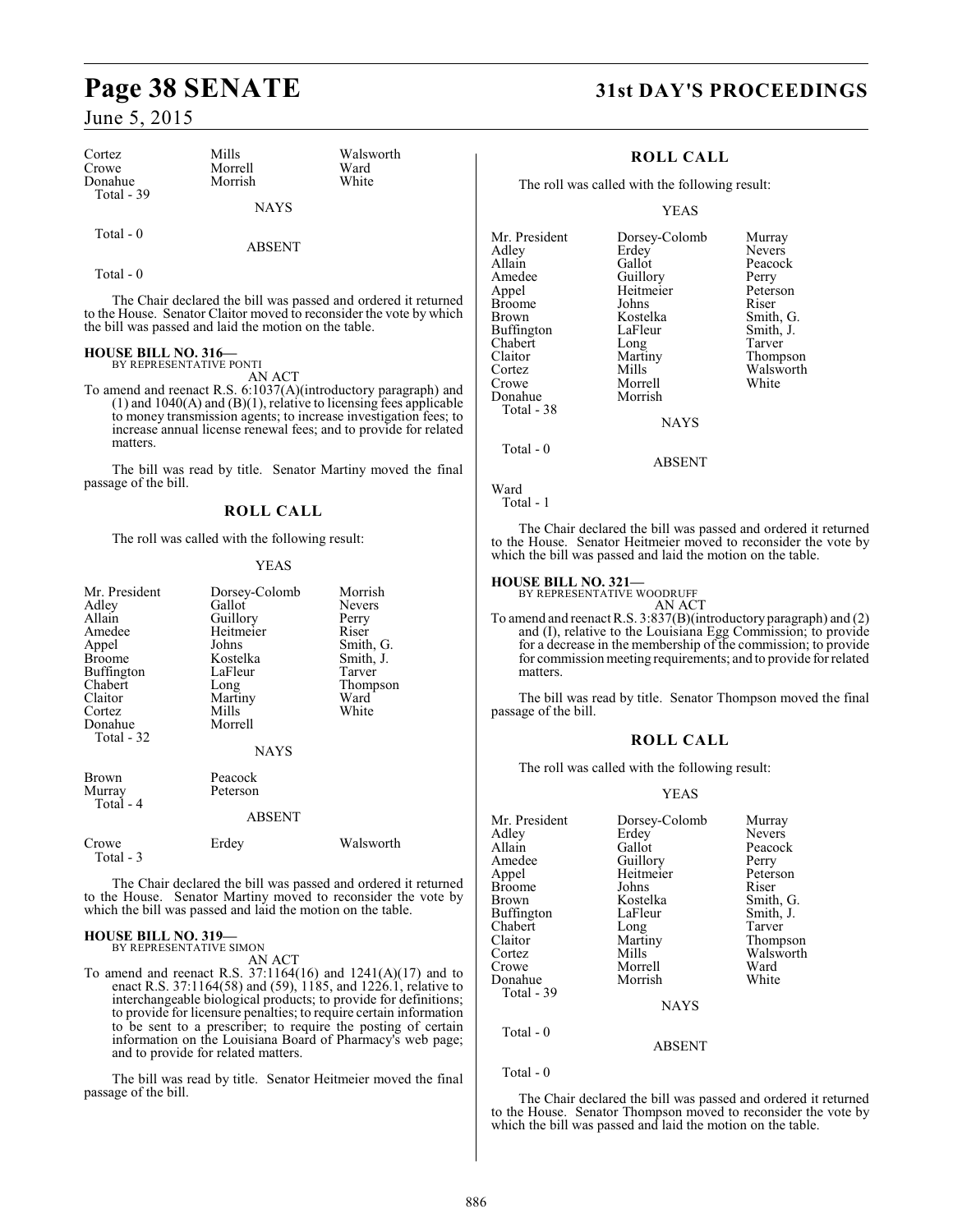### **HOUSE BILL NO. 355—**

BY REPRESENTATIVE PUGH AN ACT

To amend and reenact R.S.  $47:302(K)(5)$ ,  $(7)(a)$  and (U) and to enact R.S.  $47:302(V)$ , relative to sales and use tax; to provide with respect to the collection and remittance of sales and use tax; to provide for the definition of dealer; to provide a method for reporting and remitting taxes by certain dealers; to provide for effectiveness; and to provide for related matters.

On motion of Senator Murray, the bill was read by title and returned to the Calendar, subject to call.

### **HOUSE BILL NO. 466—**

BY REPRESENTATIVE BARRAS AN ACT

To amend and reenact R.S. 51:1787(B)(3)(b), relative to incentives for businesses; to provide with respect to the enterprise zone program; to provide for certain eligibility requirements; to provide for applicability; to provide for effectiveness; and to provide for related matters.

### **Floor Amendments**

Senator Walsworth proposed the following amendments.

### **SENATE FLOOR AMENDMENTS**

Amendments proposed by Senator Walsworth to Engrossed House Bill No. 466 by Representative Barras

### AMENDMENT NO. 1

On page 1, delete lines 16 through 20 and on page 2, delete lines 1 through 10 and insert the following:

"(b) In addition to the requirements of Subparagraph (a) of this Paragraph, eligibility for a retail business which is assigned a North American Industry Classification Code of 44 or 45 and has more than one hundred employees nationwide including affiliates prior to the contract effective date shall be limited to grocery stores and pharmacies located in an enterprise zone, as such terms are defined by the department by rules promulgated in accordance with the Administrative Procedure Act. Notwithstanding any other provision of law to the contrary, a retail business which is assigned a North American Industry Classification Code of 44, 45, or 72 and whose contract is not entered into before July 1, 2015, shall be ineligible to receive benefits pursuant to the provisions of this Section, unless the related advance notification form was filed before June 10, 2015. If the related advance notification form was filed before June 10, 2015, benefits are available provided the related claim for benefits is filed  $\frac{\text{otherwise}}{\text{on or after July 1, 2016.}}$ \* \* \*"

### AMENDMENT NO. 2

On page 2, line 11, at the beginning of the line, change "Section 3." to "Section 2."

On motion of Senator Walsworth, the amendments were adopted.

### **Senator Broome in the Chair**

The bill was read by title. Senator Walsworth moved the final passage of the amended bill.

### **ROLL CALL**

The roll was called with the following result:

### YEAS

| Mr. President | Dorsey-Colomb | <b>Nevers</b> |
|---------------|---------------|---------------|
| Adley         | Erdey         | Peacock       |
| Allain        | Gallot        | Perry         |
| Amedee        | Guillory      | Peterson      |
| Appel         | Heitmeier     | Riser         |
| <b>Broome</b> | Johns         | Smith, G.     |
| <b>Brown</b>  | Kostelka      | Smith, J.     |

Buffington Long Tarver<br>
Chabert Martiny Thomp Chabert Martiny Thompson Claitor Mills Walsworth<br>
Cortez Morrell Ward Cortez Morrell Ward Donahue Total - 38

Morrish<br>Murray

NAYS

ABSENT

LaFleur Total - 1

Total - 0

The Chair declared the amended bill was passed and ordered it returned to the House. Senator Walsworth moved to reconsider the vote by which the bill was passed and laid the motion on the table.

### **HOUSE BILL NO. 356—**

BY REPRESENTATIVES PYLANT AND ADAMS AN ACT

To amend and reenact R.S. 33:1991(A)(1), relative to employees of fire departments; to provide relative to the applicability of provisions pertaining to wages and hours; and to provide for related matters.

### **Floor Amendments**

Senator Dorsey-Colomb proposed the following amendments.

### **SENATE FLOOR AMENDMENTS**

Amendments proposed by Senator Dorsey-Colomb to Reengrossed House Bill No. 356 by Representative Pylant

### AMENDMENT NO. 1

Delete Senate Committee No. 1 proposed by the Senate Committee on Local and Municipal Affairs and adopted by the Senate on June 4, 2015.

### AMENDMENT NO. 2

On page 1, line 12, change "for training" to "the fire training officers"

On motion of Senator Dorsey-Colomb, the amendments were adopted.

The bill was read by title. Senator Dorsey-Colomb moved the final passage of the amended bill.

### **ROLL CALL**

The roll was called with the following result:

### YEAS

Mr. President Dorsey-Colomb Peacock<br>Adley Erdey Perry Adley Erdey<br>Allain Gallot Allain Gallot Peterson<br>Amedee Guillory Riser Amedee Guillory Riser<br>
Appel Heitmeier Smith, G. Appel Heitmeier<br>Broome Johns Broome Johns Smith, J.<br>Brown Kostelka Tarver Buffington Long<br>Chabert Martiny Chabert Martiny Walsworth<br>Claitor Mills Ward Claitor Mills Ward Cortez Morrish White<br>Crowe Murray Donahue Total - 37 Total - 0 LaFleur Morrell

Total - 2

Murray<br>Nevers

Kostelka Tarver<br>Long Thompson

NAYS

### ABSENT

# **31st DAY'S PROCEEDINGS Page 39 SENATE**

June 5, 2015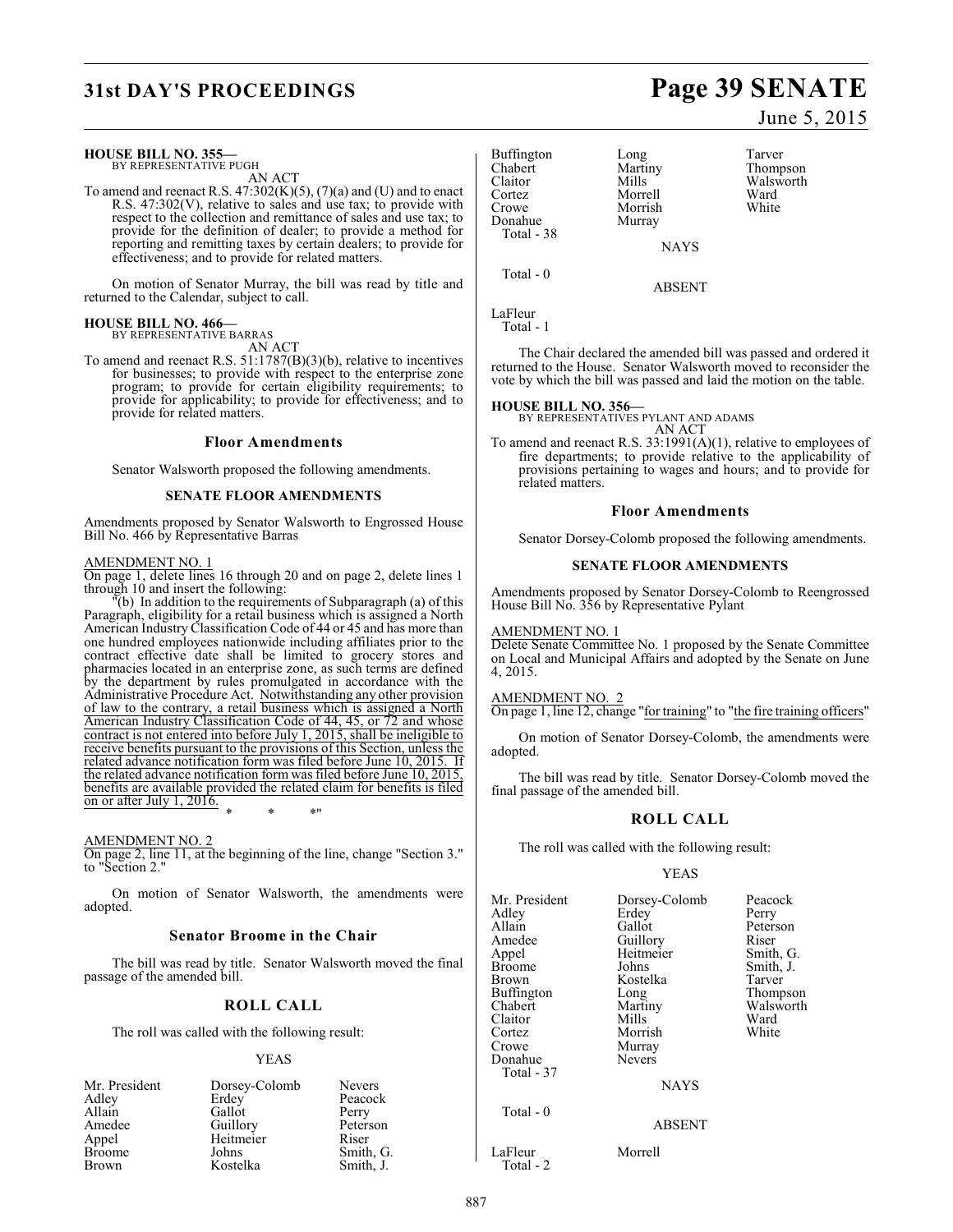# **Page 40 SENATE 31st DAY'S PROCEEDINGS**

### June 5, 2015

The Chair declared the amended bill was passed and ordered it returned to the House. Senator Dorsey-Colomb moved to reconsider the vote by which the bill was passed and laid the motion on the table.

**HOUSE BILL NO. 373—**<br>BY REPRESENTATIVES GEYMANN, ADAMS, BILLIOT, BROADWATER,<br>BROWN, BURFORD, HENRY BURNS, TIM BURNS, CARMODY,<br>CARTER, CONNICK, COX, DANAHAY, GISCLAIR, GUINN, HARRIS,<br>HARRISON, HAVARD, HAZEL, HENSGENS, HILL SMITH, ST. GERMAIN, STOKES, WHITNEY, PATRICK WILLIAMS, AND WILLMOTT

AN ACT

To amend and reenact R.S. 17:24.4(E), relative to state content standards; to provide for the review, development, and implementation of state content standards; to require that the standards be promulgated by rule in accordance with the Administrative Procedure Act prior to implementation; and to provide for related matters.

The bill was read by title. Senator Johns moved the final passage of the bill.

### **ROLL CALL**

The roll was called with the following result:

### YEAS

| Mr. President<br>Adley<br>Allain<br>Amedee<br>Appel<br><b>Broome</b><br>Brown<br>Buffington<br>Chabert<br>Claitor<br>Cortez<br>Crowe<br>Donahue | Dorsey-Colomb<br>Erdey<br>Gallot<br>Guillory<br>Heitmeier<br>Johns<br>Kostelka<br>Long<br>Martiny<br>Mills<br>Morrell<br>Morrish | <b>Nevers</b><br>Peacock<br>Perry<br>Peterson<br>Riser<br>Smith, G.<br>Smith, J.<br>Tarver<br>Thompson<br>Walsworth<br>Ward<br>White |
|-------------------------------------------------------------------------------------------------------------------------------------------------|----------------------------------------------------------------------------------------------------------------------------------|--------------------------------------------------------------------------------------------------------------------------------------|
| Total - 38<br>Total - 0                                                                                                                         | Murray<br><b>NAYS</b>                                                                                                            |                                                                                                                                      |

ABSENT

LaFleur

Total - 1

The Chair declared the bill was passed and ordered it returned to the House. Senator Johns moved to reconsider the vote by which the bill was passed and laid the motion on the table.

### **HOUSE BILL NO. 402—**

BY REPRESENTATIVE STOKES AN ACT

To enact R.S. 47:33(A)(4) through (6), relative to tax credits; to provide with respect to the individual income tax credit for taxes paid to other states; to provide for requirements and limitations; to provide for applicability; to provide for effectiveness; and to provide for related matters.

### **Floor Amendments**

Senator Adley proposed the following amendments.

### **SENATE FLOOR AMENDMENTS**

Amendments proposed by Senator Adley to Engrossed House Bill No. 402 by Representative Stokes

### AMENDMENT NO. 1

In Senate Committee Amendment No. 3, proposed by the Senate Committee on Finance and adopted by the Senate on June 4, 2015: On page 1, line 9, change "an" to "a valid" On page 1, line 10, change "granted" to "allowed"

### AMENDMENT NO. 2

On page 2, line 6, after "relates." insert: "The provisions of this Act shall not apply to an amended return timely filed on or after July 1, 2015, relating to an original return that wasfiled on or priorto July 1, 2015 and properly claimed an exemption, credit, rebate, or deduction.'

On motion of Senator Adley, the amendments were adopted.

The bill was read by title. Senator Adley moved the final passage of the amended bill.

### **ROLL CALL**

The roll was called with the following result:

### YEAS

| Mr. President<br>Adley<br>Allain<br>Appel<br><b>Broome</b><br>Brown<br><b>Buffington</b><br>Chabert<br>Claitor<br>Cortez<br>Crowe<br>Donahue<br>Dorsey-Colomb<br>Total - 37 | Erdey<br>Gallot<br>Heitmeier<br>Johns<br>Kostelka<br>LaFleur<br>Long<br>Martiny<br>Mills<br>Morrell<br>Morrish<br>Murray<br>Nevers | Peacock<br>Perry<br>Peterson<br>Riser<br>Smith, G.<br>Smith, J.<br>Tarver<br>Thompson<br>Walsworth<br>Ward<br>White |
|-----------------------------------------------------------------------------------------------------------------------------------------------------------------------------|------------------------------------------------------------------------------------------------------------------------------------|---------------------------------------------------------------------------------------------------------------------|
|                                                                                                                                                                             | <b>NAYS</b>                                                                                                                        |                                                                                                                     |
| Amedee<br>Total - 2                                                                                                                                                         | Guillory                                                                                                                           |                                                                                                                     |

ABSENT

The Chair declared the amended bill was passed and ordered it returned to the House. Senator Adley moved to reconsider the vote by which the bill was passed and laid the motion on the table.

**HOUSE BILL NO. 436—** BY REPRESENTATIVE ROBERT JOHNSON AN ACT

To amend and reenact R.S. 46:2625(A)(2) and to enact R.S. 22:1860.1, relative to reimbursement of provider fees remitted to the Department of Health and Hospitals; to provide that health insurance issuers reimburse pharmacies or pharmacists for payment of the fee; to provide for scope of application with respect to the medical assistance program; to provide for sanctions by the commissioner of insurance; to provide for appeals of sanctions; and to provide for related matters.

### **Floor Amendments**

Senator Mills proposed the following amendments.

### **SENATE FLOOR AMENDMENTS**

Amendments proposed by Senator Mills to Reengrossed House Bill No. 436 by Representative Robert Johnson

AMENDMENT NO. 1 On page 1, line 2, after "22:1860.1" insert "and R.S. 46:460.36"

Total - 0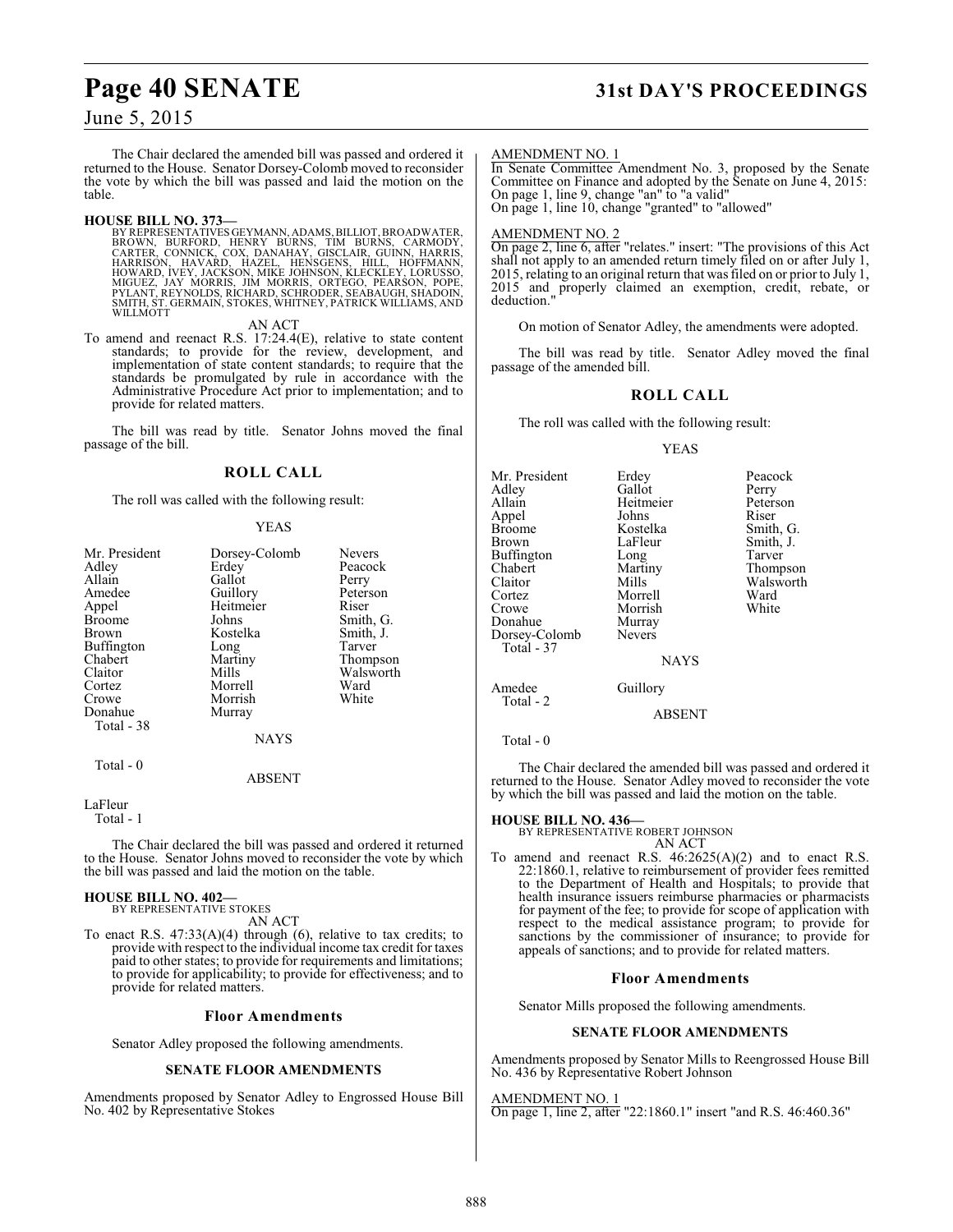# **31st DAY'S PROCEEDINGS Page 41 SENATE**

### AMENDMENT NO. 2

On page 1, line 7, after "sanctions;" insert "to provide for definitions; to provide for managed care organizations' pharmacy reimbursement; to require a dispute resolution process; to provide for the provision of implementation costs;"

### AMENDMENT NO. 3

On page 2, line 3, after "reenacted" insert "and R.S. 46:460.36 is hereby enacted"

### AMENDMENT NO. 4

On page 2, between line 3 and 4, insert:

"§460.36. Pharmacy reimbursement by managed care organizations A. Words and terms used in this Section shall have the following meanings:

(1) "Department" means the Department of Health and **Hospitals** 

(2) "Legacy Medicaid rate" means the lesser of one of the following:

(a) The published Medicaid fee-for-service reimbursement rate for the combination of the ingredient cost and dispensing fee in use for the current approved Medicaid state plan in effect on the date of service.

(b) The usual and customary charge. This charge shall be the price the provider most frequently charges the general public for the same drug unless otherwise defined in the current approved Medicaid state plan in effect on the date of service.

(c) The pharmacy's submitted charge.

(3) "Local pharmacy" means any pharmacy, domiciled in at least one Louisiana parish that meets both of the following criteria:

(a) Contracts with the managed care organization or the managed care organization's contractor in its own name or through a pharmacy services administration organization and not under the authority of a group purchasing organization.

(b) Has fewer than ten retail outlets under its corporate umbrella. B. A managed care organization may negotiate the ingredient cost reimbursement in its contracts with providers.

C. Any contract between the department and a managed care organization that includes provisions for pharmacy reimbursement shall provide for a reimbursement dispute process for local pharmacies.

(1) Such reimbursement dispute process shall, at a minimum, include the following elements:

(a) Final review authority shall be retained by the department or by a party agreed upon by the department, the Louisiana Association of Health Plans, and the Louisiana Independent Pharmacies Association.

(b) If the dispute results in a finding that reimbursement was unreasonable, the managed care organization shall be required to provide the pharmacy an increased reimbursement and shall update its maximum allowable cost list to reflect the increase.

(c) The department shall define reasonableness in relation to the contractual rate paid by the department to the managed care organization to manage pharmacy services in the medical assistance program.

(2) The department shall not amend any contract between itself and a managed care organization in order to comply with the requirements of this Subsection unless such amendment shall not increase the actuarially sound rate paid to the managed care organization as of March 1, 2015.

D. After June 15, 2016, no managed care organization shall pay a local pharmacy a per-prescription reimbursement at a rate less than the legacy Medicaid rate unless its contract with the department provides for a reimbursement dispute process as described in Subsection C of this Section.

. The full cost of implementing and performing the provisions of this Section shall be the responsibility of the Department of Health and Hospitals through a reallocation of existing budget resources of the department and not through additional appropriations.

\* \* \* On motion of Senator Mills, the amendments were adopted.

The bill was read by title. Senator Mills moved the final passage of the amended bill.

June 5, 2015

### **ROLL CALL**

The roll was called with the following result:

### YEAS

| Mr. President<br>Adley<br>Allain<br>Amedee<br>Appel<br>Broome<br>Brown<br>Buffington<br>Chabert<br>Claitor<br>Cortez<br>Crowe<br>Donahue | Dorsey-Colomb<br>Erdey<br>Gallot<br>Guillory<br>Heitmeier<br>Johns<br>Kostelka<br>LaFleur<br>Long<br>Martiny<br>Mills<br>Morrell<br>Morrish | Murray<br><b>Nevers</b><br>Peacock<br>Perry<br>Peterson<br>Riser<br>Smith, G.<br>Smith, J.<br>Tarver<br>Thompson<br>Walsworth<br>Ward<br>White |
|------------------------------------------------------------------------------------------------------------------------------------------|---------------------------------------------------------------------------------------------------------------------------------------------|------------------------------------------------------------------------------------------------------------------------------------------------|
|                                                                                                                                          |                                                                                                                                             |                                                                                                                                                |
|                                                                                                                                          |                                                                                                                                             |                                                                                                                                                |
|                                                                                                                                          |                                                                                                                                             |                                                                                                                                                |
| Total - 39                                                                                                                               |                                                                                                                                             |                                                                                                                                                |
| Total - 0                                                                                                                                | <b>NAYS</b>                                                                                                                                 |                                                                                                                                                |

ABSENT

Total - 0

The Chair declared the amended bill was passed and ordered it returned to the House. Senator Millsmoved to reconsider the vote by which the bill was passed and laid the motion on the table.

### **Mr. President in the Chair**

**HOUSE BILL NO. 447—**

BY REPRESENTATIVE MONTOUCET

AN ACT To enact R.S. 33:2495.3, relative to municipal fire and police civil service; to provide relative to persons selected for appointment to a position as an entry-level firefighter in certain municipalities; to provide relative to the start of the working test period; to require such persons to complete a fire training academy prior to the start of the working test period; and to provide for related matters.

The bill was read by title. Senator Morrish moved the final passage of the bill.

### **ROLL CALL**

The roll was called with the following result:

### YEAS

| Mr. President | Dorsey-Colomb | Murray    |
|---------------|---------------|-----------|
|               |               |           |
| Adley         | Erdey         | Nevers    |
| Allain        | Gallot        | Peacock   |
| Amedee        | Guillory      | Perry     |
| Appel         | Heitmeier     | Peterson  |
| Broome        | Johns         | Riser     |
| Brown         | Kostelka      | Smith, G. |
| Buffington    | LaFleur       | Smith, J. |
| Chabert       | Long          | Tarver    |
| Claitor       | Martiny       | Thompson  |
| Cortez        | Mills         | Walsworth |
| Crowe         | Morrell       | Ward      |
| Donahue       | Morrish       | White     |
| Total - 39    |               |           |
|               | <b>NAYS</b>   |           |
| Total $-0$    |               |           |
|               | <b>ABSENT</b> |           |
|               |               |           |

Total - 0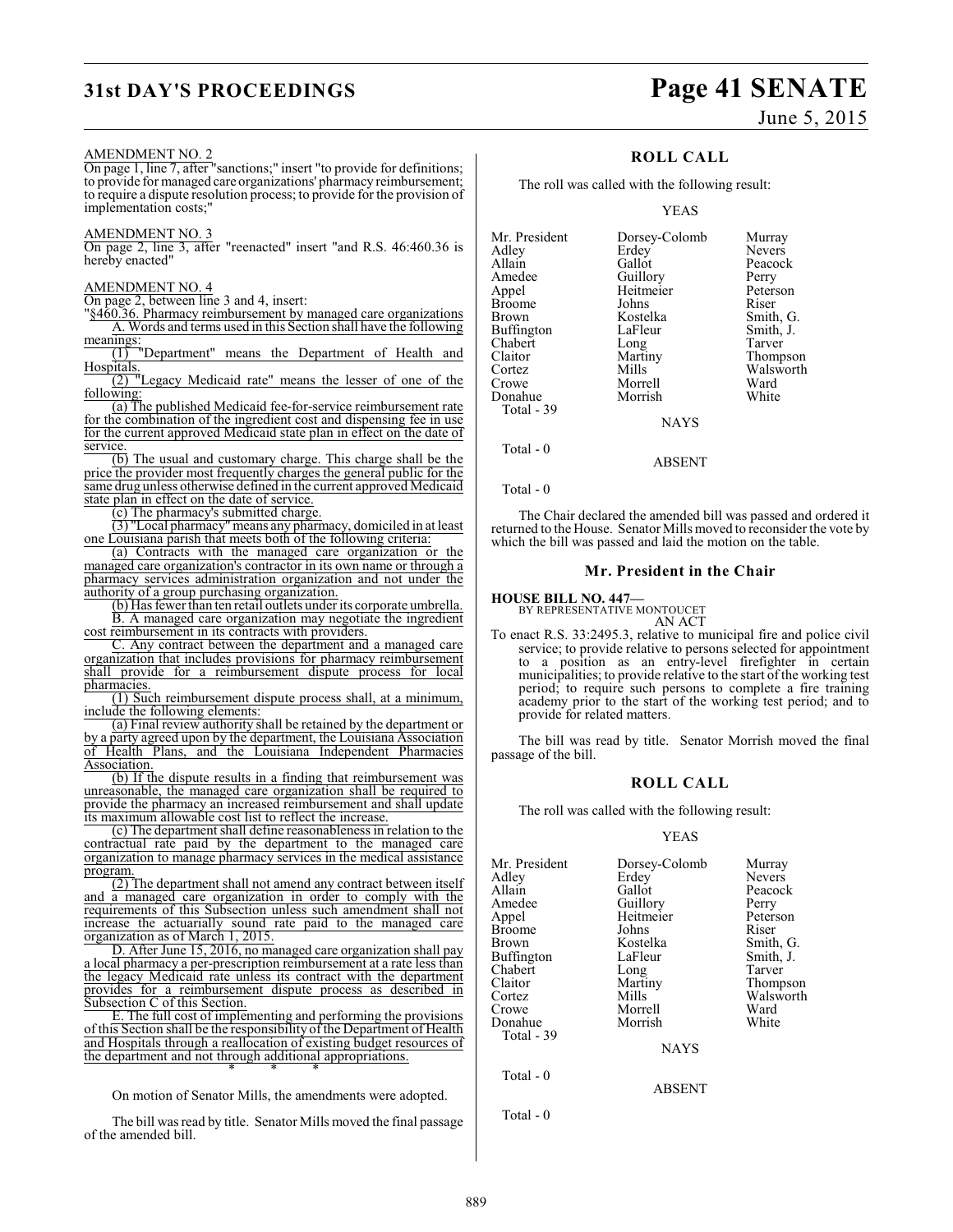# **Page 42 SENATE 31st DAY'S PROCEEDINGS**

### June 5, 2015

The Chair declared the bill was passed and ordered it returned to the House. Senator Morrish moved to reconsider the vote by which the bill was passed and laid the motion on the table.

### **HOUSE BILL NO. 449—**

BY REPRESENTATIVE ROBIDEAUX

AN ACT To amend and reenact R.S.  $47:287.95(F)(3)$  and  $606(A)(1)(a);$ relative to corporate income and corporate franchise tax; to provide for determination of taxable income from sales of certain aircraft manufactured in this state; to provide for the determination of taxable capital from sales of certain aircraft manufactured in this state; to provide for an effective date; and to provide for related matters.

### **Floor Amendments**

Senator Peterson proposed the following amendments.

### **SENATE FLOOR AMENDMENTS**

Amendments proposed by Senator Peterson to Engrossed House Bill No. 449 by Representative Robideaux AMENDMENT NO. 1

Delete all amendments proposed by the Senate Committee on Finance and adopted by the Senate on June 4, 2016.

Senator Peterson moved the adoption of the amendments.

Senator Donahue objected.

### **ROLL CALL**

The roll was called with the following result:

Morrell Murray Nevers

Morrish

**YEAS** 

LaFleur Perry<br>Mills Peters

Peterson<br>Ward

| Amedee        |
|---------------|
| <b>Broome</b> |
| <b>Brown</b>  |
| Cortez        |
| Dorsey-Colomb |
| Total - 13    |

**NAYS** 

Mr. President Erdey Peacock<br>Adley Gallot Riser Adley Gallot<br>Allain Guillory Buffington Johns<br>Chabert Kostelka Claitor Long<br>Crowe Martii Crowe Martiny<br>
Donahue Morrish Total - 25

Allain Guillory Smith, G. Heitmeier Tarver<br>
Johns Thompson Chabert **Kostelka** Walsworth<br>Claitor Long White

ABSENT

Smith, J. Total - 1

The Chair declared the amendments were rejected.

The bill was read by title. Senator Cortez moved the final passage of the bill.

### **ROLL CALL**

The roll was called with the following result:

### YEAS

| Mr. President | Erdey     | Peacock   |
|---------------|-----------|-----------|
| Adley         | Gallot    | Perry     |
| Allain        | Guillory  | Riser     |
| Amedee        | Heitmeier | Smith, G. |
| Appel         | Johns     | Smith, J. |

| Brown<br>Buffington<br>Chabert<br>Claitor<br>Cortez<br>Crowe<br>Donahue<br>Total - 34 | Kostelka<br>LaFleur<br>Long<br>Martiny<br>Mills<br>Morrell<br>Morrish<br><b>NAYS</b> | Tarver<br>Thom<br>Walsw<br>Ward<br>White |
|---------------------------------------------------------------------------------------|--------------------------------------------------------------------------------------|------------------------------------------|
|                                                                                       |                                                                                      |                                          |
|                                                                                       | <b>M</b>                                                                             | <b>D</b>                                 |

ostelka Tarver<br>aFleur Thomm aFleur Thompson<br>
ong Walsworth Walsworth<br>Ward Claitor Martiny Ward

Broome Murray Peterson<br>Dorsey-Colomb Nevers Dorsey-Colomb

Total - 5

ABSENT

Total - 0

The Chair declared the bill was passed and ordered it returned to the House. Senator Cortez moved to reconsider the vote by which the bill was passed and laid the motion on the table.

**HOUSE BILL NO. 464—** BY REPRESENTATIVE TALBOT

AN ACT To enact amend and reenact R.S. 23:921(F)(2) and to enact R.S. 23:921(F)(3), relative to employment contracts; to provide for franchise relationships; to provide with respect to the status of employees in franchises; to provide for exceptions in applicability; and to provide for related matters.

### **Floor Amendments**

Senator Martiny sent up floor amendments.

### **SENATE FLOOR AMENDMENTS**

Amendments proposed by Senator Martiny to Reengrossed House Bill No. 464 by Representative Talbot

AMENDMENT NO. 1 On page 2, line 7, change "436.2(a)" to "436.1(h)"

AMENDMENT NO. 2 On page 2, line 11, change "436.2(d)" to "436.1(h)"

AMENDMENT NO. 3 On page 2, line 15, change "436.2(c)" to "436.1(k)"

On motion of Senator Martiny, the amendments were adopted.

The bill was read by title. Senator Martiny moved the final passage of the amended bill.

### **ROLL CALL**

The roll was called with the following result:

### YEAS

| Mr. President     | Crowe         | Morrell   |
|-------------------|---------------|-----------|
| Adley             | Donahue       | Morrish   |
| Allain            | Erdey         | Peacock   |
| Amedee            | Gallot        | Perry     |
| Appel             | Guillory      | Riser     |
| <b>Broome</b>     | Heitmeier     | Smith, G. |
| Brown             | Johns         | Tarver    |
| <b>Buffington</b> | Kostelka      | Thompson  |
| Chabert           | Long          | Walsworth |
| Claitor           | Martiny       | Ward      |
| Cortez            | Mills         | White     |
| Total - 33        |               |           |
|                   | <b>NAYS</b>   |           |
| Dorsey-Colomb     | <b>Nevers</b> | Smith, J. |
| Murray            | Peterson      |           |
| Total - 5         |               |           |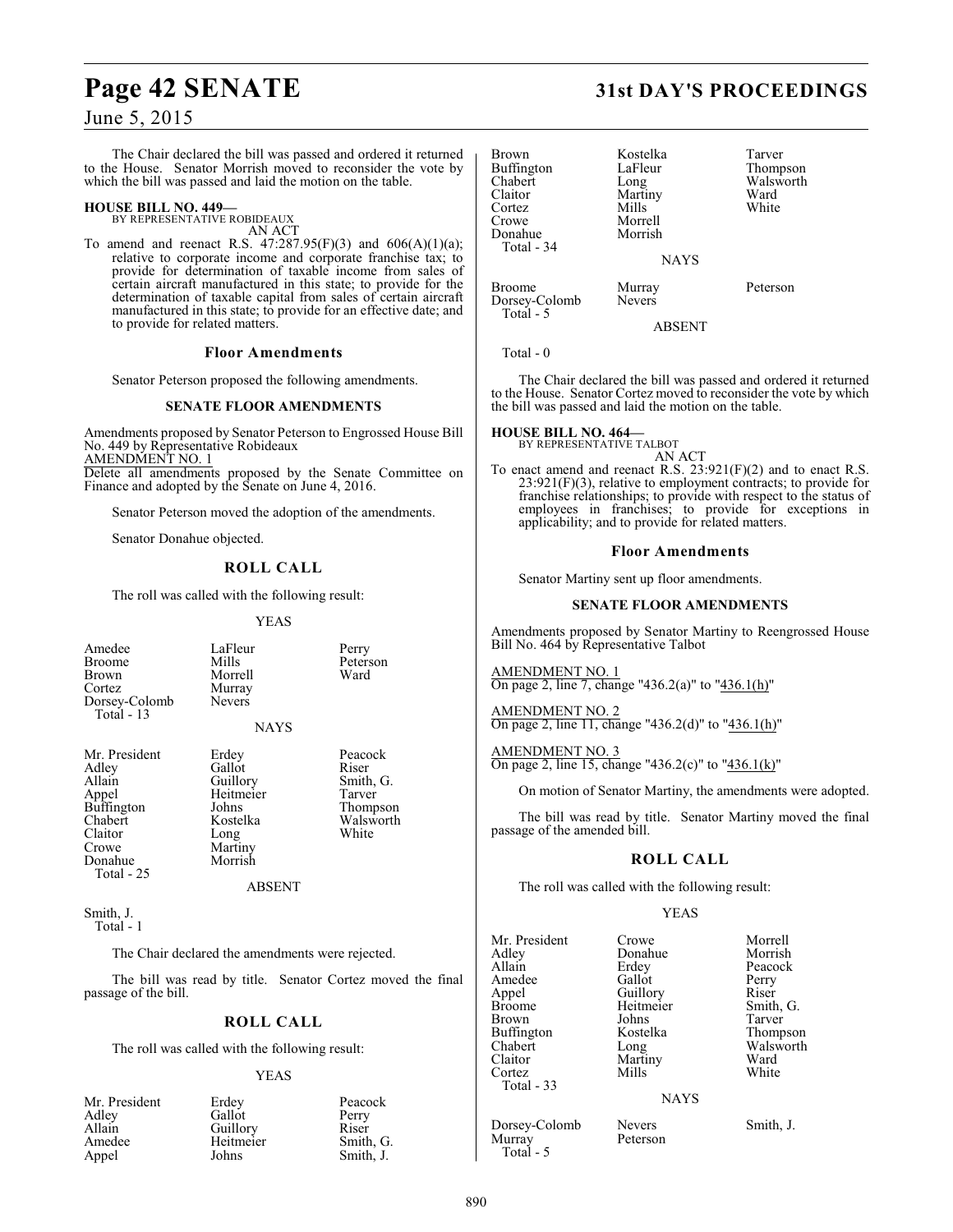# **31st DAY'S PROCEEDINGS Page 43 SENATE**

### June 5, 2015

### ABSENT

LaFleur Total - 1

The Chair declared the amended bill was passed and ordered it returned to the House. Senator Martiny moved to reconsider the vote by which the bill was passed and laid the motion on the table.

### **HOUSE BILL NO. 467—** BY REPRESENTATIVE HARRIS

AN ACT

To enact R.S. 26:909.1, relative to sales of tobacco products; to provide relative to the payment and purchase of tobacco products for wholesale and retail dealers; to require specific consideration for tobacco products; to provide for notification requirements relative to a retailer's failure to timely make payments for receipt of products; to require the commissioner to promulgate rules and regulations; and to provide for related matters.

The bill was read by title. Senator Gallot moved the final passage of the bill.

### **ROLL CALL**

The roll was called with the following result:

### YEAS

| Mr. President | Dorsey-Colomb | <b>Nevers</b> |
|---------------|---------------|---------------|
| Adley         | Erdey         | Peacock       |
|               |               |               |
| Allain        | Gallot        | Perry         |
| Amedee        | Guillory      | Peterson      |
| Appel         | Heitmeier     | Riser         |
| <b>Broome</b> | Johns         | Smith, G.     |
| Brown         | Kostelka      | Smith, J.     |
| Buffington    | LaFleur       | Tarver        |
| Chabert       | Long          | Thompson      |
| Claitor       | Martiny       | Walsworth     |
| Cortez        | Mills         | Ward          |
| Crowe         | Morrish       | White         |
| Donahue       | Murray        |               |
| Total - 38    |               |               |
|               | <b>NAYS</b>   |               |
| Total - 0     |               |               |
|               | ABSENT        |               |

Morrell

Total - 1

The Chair declared the bill was passed and ordered it returned to the House. Senator Gallot moved to reconsider the vote by which the bill was passed and laid the motion on the table.

# **HOUSE BILL NO. 477—** BY REPRESENTATIVE MONTOUCET

AN ACT

To amend and reenact R.S. 26:901(14) through (29), 909(B)(1)(b) and (2), and 924 and to enact R.S.  $26:901(30)$  through  $(34)$  and 909(A)(6), relative to cigarette pricing; to provide for the computation for minimum wholesale and retail cigarette pricing; to provide for eligibility requirements; to authorize the commissioner to suspend or revoke permits for failure to pay certain taxes; to provide relative to penalties; to provide for definitions; and to provide for related matters.

### **Floor Amendments**

Senator Mills proposed the following amendments.

### **SENATE FLOOR AMENDMENTS**

Amendments proposed by Senator Mills to Engrossed House Bill No. 477 by Representative Montoucet

### AMENDMENT NO. 1

On page 6, line 18, after "in writing, of" and before "price" change "the" to "<u>any</u>"

### AMENDMENT NO. 2

On page 6, line 19, between "cigarette brand" and "by the" insert "resulting from trade discounts, rebates, or coupons as defined in this Chapter'

### AMENDMENT NO. 3

On page 6, line 20, after "price change," delete the remainder of the line and on line 21, delete "as defined in thisChapter" and insert "and any such price change"

On motion of Senator Mills, the amendments were adopted.

The bill was read by title. Senator Mills moved the final passage of the amended bill.

### **ROLL CALL**

The roll was called with the following result:

### YEAS

| Mr. President<br>Adlev<br>Allain<br>Amedee<br>Appel<br>Broome<br>Brown<br>Buffington<br>Chabert<br>Claitor<br>Cortez<br>Crowe<br>Donahue<br>Total - 39 | Dorsey-Colomb<br>Erdey<br>Gallot<br>Guillory<br>Heitmeier<br>Johns<br>Kostelka<br>LaFleur<br>Long<br>Martiny<br>Mills<br>Morrell<br>Morrish<br><b>NAYS</b> | Murray<br><b>Nevers</b><br>Peacock<br>Perry<br>Peterson<br>Riser<br>Smith, G.<br>Smith, J.<br>Tarver<br>Thompson<br>Walsworth<br>Ward<br>White |
|--------------------------------------------------------------------------------------------------------------------------------------------------------|------------------------------------------------------------------------------------------------------------------------------------------------------------|------------------------------------------------------------------------------------------------------------------------------------------------|
|                                                                                                                                                        |                                                                                                                                                            |                                                                                                                                                |
| Total - 0                                                                                                                                              | <b>ABSENT</b>                                                                                                                                              |                                                                                                                                                |

Total - 0

The Chair declared the amended bill was passed and ordered it returned to the House. Senator Mills moved to reconsider the vote by which the bill was passed and laid the motion on the table.

**HOUSE BILL NO. 496—** BY REPRESENTATIVE WILLMOTT AN ACT

To amend and reenact R.S.  $6:830(A), (F), (G)(4),$  and  $(H)(2)$  and to repeal R.S.  $6:830(B)$ ,  $(D)(3)$ , and  $(G)(5)$ , relative to the recordation of mortgages in favor of savings and loans; to provide relative to the reinscription of mortgages within certain periods of time; and to provide for related matters.

The bill was read by title. Senator Martiny moved the final passage of the bill.

### **ROLL CALL**

The roll was called with the following result:

### YEAS

| Mr. President | Dorsey-Colomb | Murray        |
|---------------|---------------|---------------|
| Adley         | Erdey         | <b>Nevers</b> |
| Allain        | Gallot        | Peacock       |
| Amedee        | Guillory      | Perry         |
| Appel         | Heitmeier     | Peterson      |
| <b>Broome</b> | Johns         | Riser         |
| Brown         | Kostelka      | Smith, G.     |
| Buffington    | LaFleur       | Smith, J.     |
| Chabert       | Long          | Tarver        |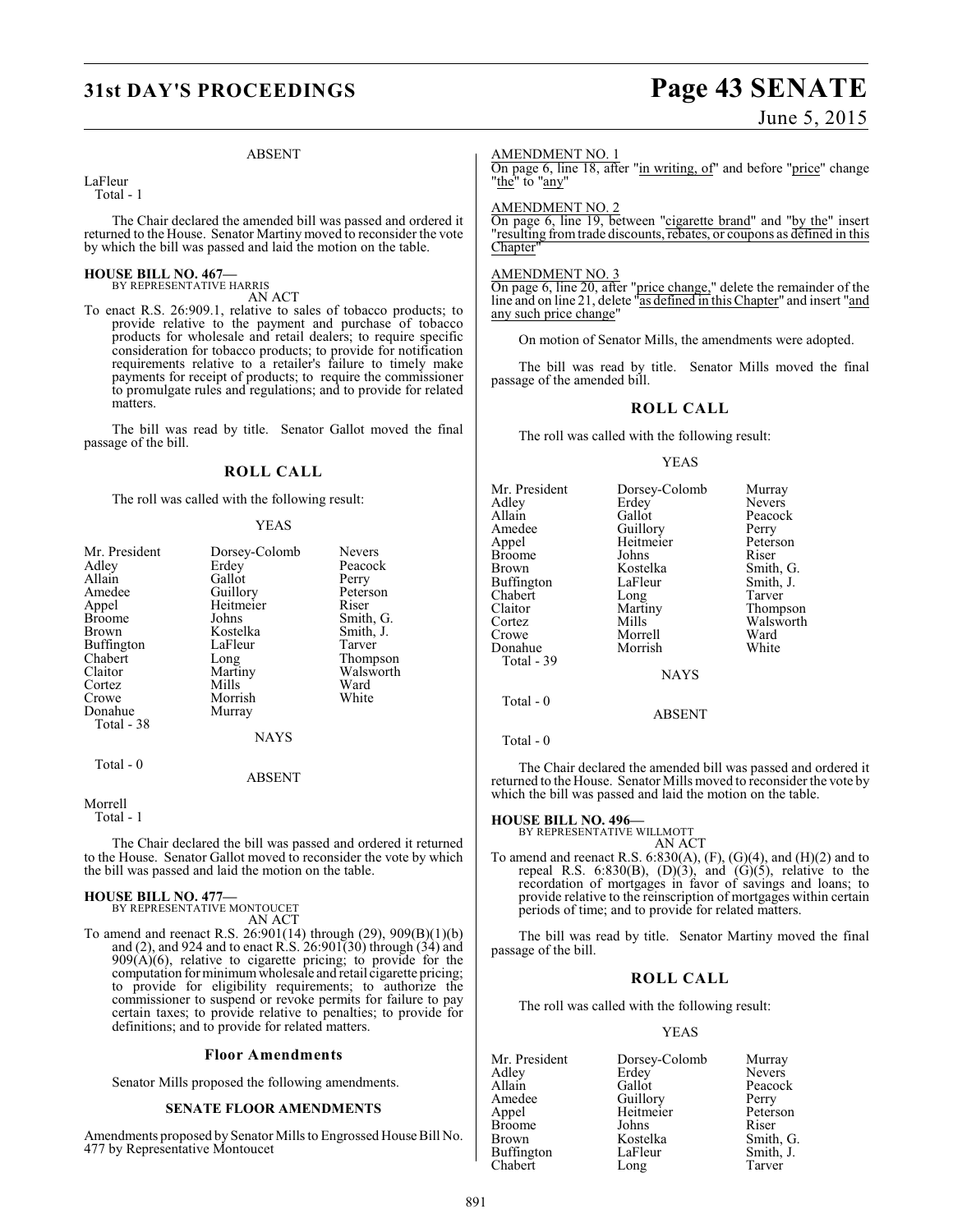# **Page 44 SENATE 31st DAY'S PROCEEDINGS**

### June 5, 2015

| Claitor     | Martiny     | Thompson  |
|-------------|-------------|-----------|
| Cortez      | Mills       | Walsworth |
|             |             |           |
| Crowe       | Morrell     | Ward      |
| Donahue     | Morrish     | White     |
| Total $-39$ |             |           |
|             | <b>NAYS</b> |           |

Total - 0

ABSENT

Total - 0

The Chair declared the bill was passed and ordered it returned to the House. Senator Martiny moved to reconsider the vote by which the bill was passed and laid the motion on the table.

# **HOUSE BILL NO. 501—** BY REPRESENTATIVE ROBIDEAUX

AN ACT

To amend and reenact R.S. 47:301(10)(m), relative to state and local sales and use tax; to provide with respect to state and local sales and use tax exemptions; to exempt certain aircraft and use tax exemptions; to exempt manufactured in this state from state and local sales and use taxes; to provide for an effective date; and to provide for related matters.

### **Floor Amendments**

Senator Peterson proposed the following amendments.

### **SENATE FLOOR AMENDMENTS**

Amendments proposed by Senator Peterson to Reengrossed House Bill No. 501 by Representative Robideaux

AMENDMENT NO. 1

Delete all amendments proposed by the Senate Committee on Finance and adopted by the Senate on June 4, 2015.

Senator Peterson moved the adoption of the amendments.

Senator Donahue objected.

### **ROLL CALL**

The roll was called with the following result:

### YEAS

| Amedee<br><b>Broome</b><br>Brown<br>Cortez<br>Total - 12                                                 | Dorsey-Colomb<br>LaFleur<br>Mills<br>Morrell                                                | Murray<br>Nevers<br>Perry<br>Peterson                                                  |
|----------------------------------------------------------------------------------------------------------|---------------------------------------------------------------------------------------------|----------------------------------------------------------------------------------------|
|                                                                                                          | <b>NAYS</b>                                                                                 |                                                                                        |
| Mr. President<br>Adley<br>Allain<br>Appel<br><b>Buffington</b><br>Chabert<br>Claitor<br>Crowe<br>Donahue | Erdey<br>Gallot<br>Guillory<br>Heitmeier<br>Johns<br>Kostelka<br>Long<br>Martiny<br>Morrish | Peacock<br>Riser<br>Smith, G.<br>Smith, J.<br>Tarver<br>Thompson<br>Walsworth<br>White |

### ABSENT

Ward Total - 1

The Chair declared the amendments were rejected.

The bill was read by title. Senator Cortez moved the final passage of the bill.

### **ROLL CALL**

The roll was called with the following result:

YEAS

| Mr. President | Donahue       | Morrell   |
|---------------|---------------|-----------|
| Adlev         | Erdey         | Morrish   |
| Allain        | Gallot        | Peacock   |
| Amedee        | Guillory      | Perry     |
| Appel         | Heitmeier     | Riser     |
| Brown         | Johns         | Smith, G. |
| Buffington    | Kostelka      | Smith, J. |
| Chabert       | LaFleur       | Tarver    |
| Claitor       | Long          | Walsworth |
| Cortez        | Martiny       | White     |
| Crowe         | Mills         |           |
| Total - 32    |               |           |
|               | <b>NAYS</b>   |           |
| Broome        | Murray        | Peterson  |
| Dorsey-Colomb | <b>Nevers</b> | Thompson  |
| Total - 6     |               |           |
|               | <b>ABSENT</b> |           |
|               |               |           |

Ward Total - 1

The Chair declared the bill was passed and ordered it returned to the House. Senator Cortez moved to reconsider the vote by which the bill was passed and laid the motion on the table.

### **HOUSE BILL NO. 503—** BY REPRESENTATIVE PYLANT

AN ACT

To enact R.S. 47:338.24.2, relative to municipal sales and use tax; to authorize the town of Jonesville to levy a sales and use tax, subject to voter approval; to provide limitations; and to provide for related matters.

The bill was read by title. Senator Riser moved the final passage of the bill.

### **ROLL CALL**

The roll was called with the following result:

### YEAS

| Mr. President<br>Adley<br>Allain<br>Amedee<br>Appel<br><b>Broome</b><br>Brown<br>Buffington<br>Chabert<br>Claitor<br>Cortez<br>Donahue<br>Dorsey-Colomb<br>Total - 38<br>Total - 0 | Erdey<br>Gallot<br>Guillory<br>Heitmeier<br>Johns<br>Kostelka<br>LaFleur<br>Long<br>Martiny<br>Mills<br>Morrell<br>Morrish<br>Murray<br><b>NAYS</b><br><b>ABSENT</b> | <b>Nevers</b><br>Peacock<br>Perry<br>Peterson<br>Riser<br>Smith, G.<br>Smith, J.<br>Tarver<br>Thompson<br>Walsworth<br>Ward<br>White |
|------------------------------------------------------------------------------------------------------------------------------------------------------------------------------------|----------------------------------------------------------------------------------------------------------------------------------------------------------------------|--------------------------------------------------------------------------------------------------------------------------------------|
| Crowe<br>Total - 1                                                                                                                                                                 |                                                                                                                                                                      |                                                                                                                                      |

The Chair declared the bill was passed and ordered it returned to the House. Senator Riser moved to reconsider the vote by which the bill was passed and laid the motion on the table.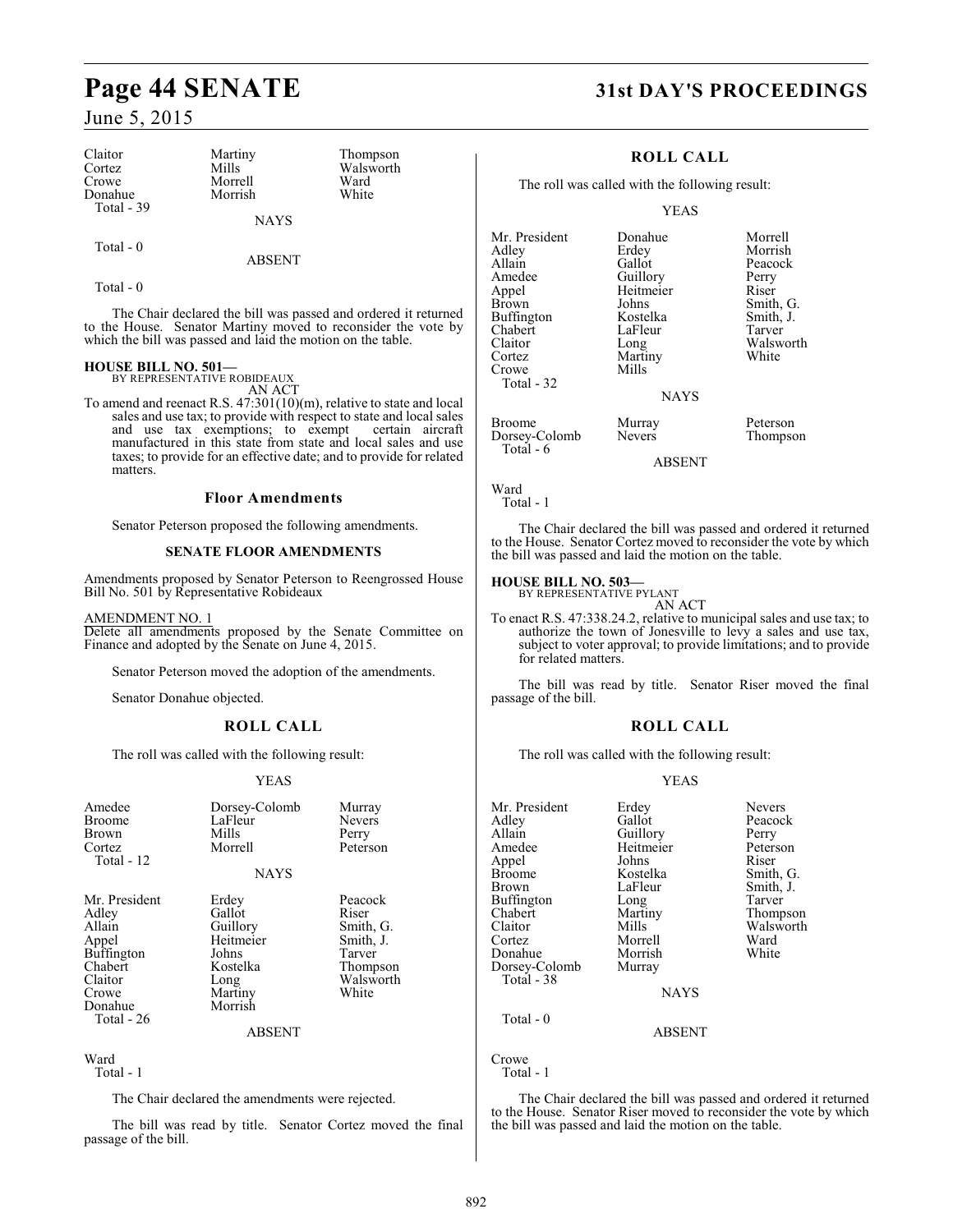### **HOUSE BILL NO. 542—**

BY REPRESENTATIVE SCHRODER

AN ACT

To amend and reenact R.S. 17:24.4(F)(1)(a) and to enact R.S.  $17:24.4(F)(2)$ , relative to standards-based assessments; to provide relative to requirements for contracts for certain assessments; to provide for limitations with regard to the content of such assessments; to provide for effectiveness and to provide for related matters.

### **Floor Amendments**

Senator Appel proposed the following amendments.

### **SENATE FLOOR AMENDMENTS**

Amendments proposed by Senator Appel to Reengrossed House Bill No. 542 by Representative Schroder

### AMENDMENT NO. 1

In Senate Committee Amendment No. 1 proposed by the Senate Committee on Education and adopted by the Senate on June 4, 2015, on page 1, line 4, after "time lines;" insert "to provide relative to endof-course assessments;"

### AMENDMENT NO. 2

In Senate Committee Amendment No. 2 proposed by the Senate Committee on Education and adopted by the Senate on June 4, 2015, on page 1, between lines 31 and 32, insert the following:

"(h) The questions included in the end-of-course assessments administered in grades nine through eleven shall be developed using the same methodology utilized for such assessments for the 2014- 2015 school year."

### AMENDMENT NO. 3

In Senate Committee Amendment No. 2 proposed by the Senate Committee on Education and adopted by the Senate on June 4, 2015, on page 1, at the beginning of line 32, change " $(h)$ " to " $(i)$ "

On motion of Senator Appel, the amendments were adopted.

The bill was read by title. Senator Appel moved the final passage of the amended bill.

### **ROLL CALL**

The roll was called with the following result:

### YEAS

| Mr. President | Dorsey-Colomb | Murray        |
|---------------|---------------|---------------|
| Adley         | Erdey         | <b>Nevers</b> |
| Allain        | Gallot        | Peacock       |
| Amedee        | Guillory      | Perry         |
| Appel         | Heitmeier     | Peterson      |
| <b>Broome</b> | Johns         | Riser         |
| Brown         | Kostelka      | Smith, G.     |
| Buffington    | LaFleur       | Smith, J.     |
| Chabert       | Long          | Tarver        |
| Claitor       | Martiny       | Thompson      |
| Cortez        | Mills         | Walsworth     |
| Crowe         | Morrell       | Ward          |
| Donahue       | Morrish       | White         |
| Total - 39    |               |               |
|               | <b>NAYS</b>   |               |
| Total - 0     |               |               |

ABSENT

```
 Total - 0
```
The Chair declared the amended bill was passed and ordered it returned to the House. Senator Appel moved to reconsider the vote by which the bill was passed and laid the motion on the table.

# **31st DAY'S PROCEEDINGS Page 45 SENATE**

### **Rules Suspended**

Senator Adley asked for and obtained a suspension of the rules to revert to the Morning Hour.

### **Privilege Report of the Legislative Bureau**

June 5, 2015

To the President and Members of the Senate:

I am directed by your Legislative Bureau to submit the following report:

The following instruments are approved as to construction and duplication.

### **HOUSE BILL NO. 2—**

BY REPRESENTATIVE ROBIDEAUX AN ACT

To provide with respect to the capital outlay budget and the capital outlay program for state government, state institutions, and other public entities; to provide for the designation of projects and improvements; to provide for the financing thereof making appropriations from certain sources; and to provide for related matters.

Reported without amendments.

### **HOUSE BILL NO. 566—**



To amend and reenact R.S. 32:868(B)(2)(b) and R.S. 51:2361(A)(2) and to enact R.S. 40:1402, relative to special treasury funds; to provide for the transfer, dedication, use, and appropriations as specified of certain treasury funds; to provide for the deposit of certain funds into the state treasury; to provide for deposits into the Rapid Response Fund; to provide for the uses of monies in the Insurance Verification System Fund; to authorize the transfer of balances between funds; to create the New Orleans Public Safety Fund in the state treasury; to provide for deposit, use, and investment of the money in the New Orleans Public Safety Fund; and to provide for related matters.

Reported without amendments.

### **HOUSE BILL NO. 791—**

BY REPRESENTATIVE KLECKLEY

AN ACT To appropriate funds for Fiscal Year 2015-2016 to defray the expenses of the Louisiana Legislature, including the expenses of the House of Representatives and the Senate, of legislative service agencies, and of the Louisiana State Law Institute; to provide for the salary, expenses, and allowances of members, officers, staff, and agencies of the Legislature; to provide with respect to the appropriations and allocations herein made; and to provide for related matters.

Reported without amendments.

### **HOUSE BILL NO. 793—** BY REPRESENTATIVE

AN ACT To provide with respect to the Revenue Sharing Fund and the allocation and distribution thereof for Fiscal Year 2015-2016; and to provide for related matters.

Reported without amendments.

### **HOUSE BILL NO. 800—**

BY REPRESENTATIVE FANNIN AN ACT

To appropriate funds and make certain reductions in appropriations from certain sources to be allocated to designated agencies and purposes in specific amounts for the making of supplemental appropriations and reductions for said agencies for Fiscal Year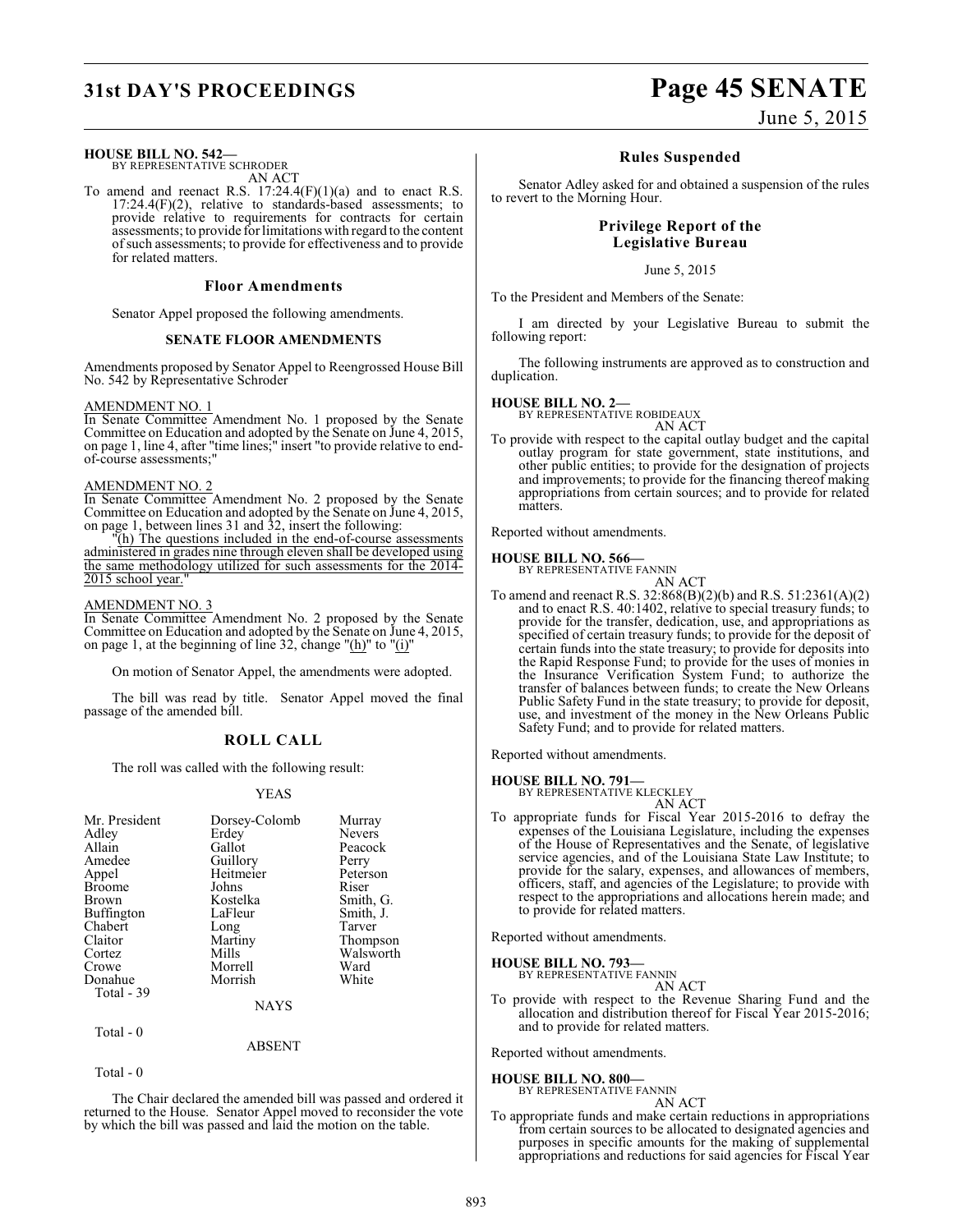### June 5, 2015

2014-2015; to provide for an effective date; and to provide for related matters.

Reported without amendments.

### **HOUSE BILL NO. 801—**

- BY REPRESENTATIVES FANNIN, ARNOLD, EDWARDS, ROBERT JOHNSON, KLECKLEY, AND LEGER AND SENATORS GALLOT, LAFLEUR, MURRAY, AND PETERSON AN ACT
- To appropriate funds to defray the expenses of the Louisiana Judiciary, including the Supreme Court, Courts of Appeal, District Courts, Criminal District Court of Orleans Parish, and other courts; and to provide for related matters.

Reported without amendments.

### **HOUSE BILL NO. 828—**

BY REPRESENTATIVE HENRY AN ACT

To amend and reenact R.S. 47:601, relative to the phasing-out of certain taxes levied on corporations; to provide for a reduction and eventual elimination of the corporation franchise tax over a certain period of time; to provide for an effective date; and to provide for related matters.

Reported without amendments.

Respectfully submitted, DANIEL R. MARTINY Chairman

### **Adoption of Legislative Bureau Report**

On motion of Senator Martiny, the Bills and Joint Resolutions were read by title and passed to a third reading.

### **Introduction of Senate Resolutions**

### **SENATE RESOLUTION NO. 186—** BY SENATOR MORRELL

A RESOLUTION

To express the sincere condolences of the Senate of the Legislature of Louisiana upon the death of Christopher "Chris" San Marco.

The resolution was read by title and placed on the Calendar for a second reading.

### **SENATE RESOLUTION NO. 187—**

BY SENATOR CHABERT A RESOLUTION

To urge and request the division of administration and Coastal Protection and Restoration Authority to fully explore the Construction Manager at Risk project delivery and procurement process, and to utilize it to its fullest capability, in order to expedite the commencement and delivery of multiple large scale coastal restoration projects previously identified by Coastal Protection and Restoration Authority as necessary to address the state's immediate coastal erosion threat.

The resolution was read by title and placed on the Calendar for a second reading.

# **SENATE RESOLUTION NO. 188—** BY SENATOR DORSEY-COLOMB

A RESOLUTION

To urge and request the Senate Committee on Local and Municipal Affairs to study the effects pollution has on local municipalities.

The resolution was read by title and placed on the Calendar for a second reading.

# **Page 46 SENATE 31st DAY'S PROCEEDINGS**

**SENATE RESOLUTION NO. 189—**

BY SENATORS GALLOT, KOSTELKA AND LONG A RESOLUTION

To express the sincere condolences of the Senate of the Legislature of Louisiana upon the death of Herman H. "Buddy" Collins Jr.

The resolution was read by title and placed on the Calendar for a second reading.

### **Reports of Committees**

The following reports of committees were received and read:

### **REPORT OF COMMITTEE ON**

### **FINANCE**

Senator Jack Donahue, Chairman on behalf of the Committee on Finance, submitted the following report:

### June 4, 2015

To the President and Members of the Senate:

I am directed by your Committee on Finance to submit the following report:

**HOUSE BILL NO. 1—**

BY REPRESENTATIVE FANNIN AN ACT

Making annual appropriations for Fiscal Year 2015-2016 for the ordinary expenses of the executive branch of state government, pensions, public schools, public roads, public charities, and state institutions and providing with respect to the expenditure of said appropriations.

Reported with amendments.

### **HOUSE BILL NO. 663—**

BY REPRESENTATIVE FANNIN AN ACT

To provide for the establishment and reestablishment of agency ancillary funds, to be specifically known as internal service funds, auxiliary accounts, or enterprise funds for certain state institutions, officials, and agencies; to provide for appropriation of funds; and to regulate the administration of said funds.

Reported with amendments.

Respectfully submitted, JACK DONAHUE Chairman

### **House Bills and Joint Resolutions on Second Reading Just Reported by Committees**

Senator Donahue asked for and obtained a suspension of the rules to take up House Bills and Joint Resolutions just reported by Committees.

### **HOUSE BILL NO. 1—** BY REPRESENTATIVE FANNIN

AN ACT

Making annual appropriations for Fiscal Year 2015-2016 for the ordinary expenses of the executive branch of state government, pensions, public schools, public roads, public charities, and state institutions and providing with respect to the expenditure of said appropriations.

Reported with amendments by the Committee on Finance.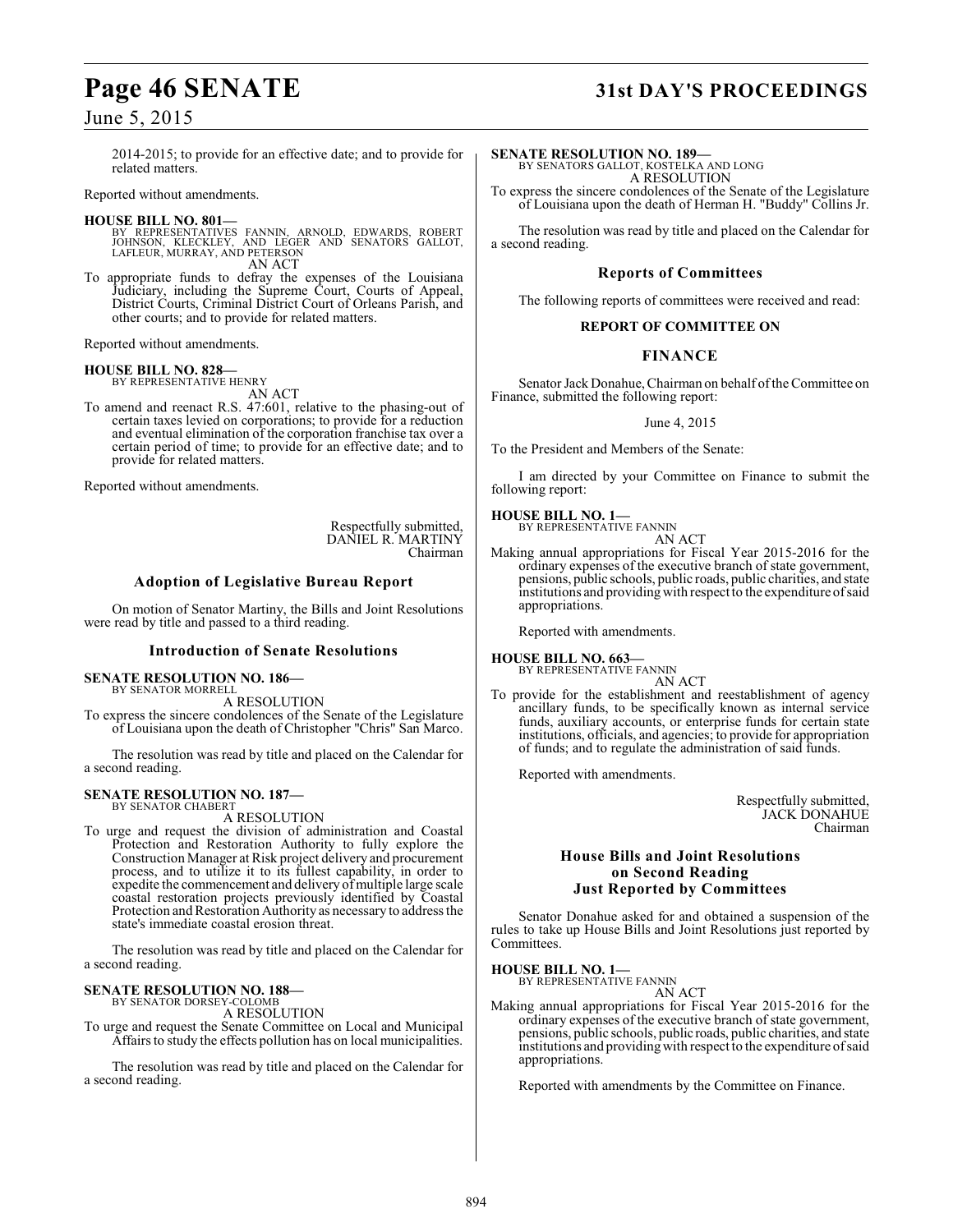**SENATE COMMITTEE AMENDMENTS**

On page 16, line 41, delete "\$77,578,544" and insert "\$77,139,278"

# **31st DAY'S PROCEEDINGS Page 47 SENATE**

June 5, 2015

|                                                                                                                                            | On page 17, line 9, delete " $(8)$ " and insert " $(13)$ "                                     |
|--------------------------------------------------------------------------------------------------------------------------------------------|------------------------------------------------------------------------------------------------|
| Amendments proposed by Senate Committee on Finance to<br>Reengrossed House Bill No. 1 by Representative Fannin                             | <b>AMENDMENT NO. 9</b><br>On page 17, line 11, delete "\$36,566,265" and insert "\$37,005,531" |
| AMENDMENT NO. 1                                                                                                                            |                                                                                                |
| On page 11, delete lines 23 through 30, and on page 12, delete lines<br>1 through 12, and insert the following:                            | AMENDMENT NO. 10<br>On page 18, line 5, delete "\$451,818" and insert "\$891,084"              |
| "D.(1) Appropriations contained in this Act which are<br>designated as "SUPPLEMENTARY BUDGET                                               | AMENDMENT NO. 11                                                                               |
| RECOMMENDATIONS" shall become effective in the event that                                                                                  | On page 18, between lines 9 and 10, insert the following:                                      |
| House Bill Nos. 119, 218, 355, 402, 445, 448, 466, 549, 624, 629,                                                                          |                                                                                                |
| 635, 779, 805, 829, or 833 or House Concurrent Resolution Nos. 8 or                                                                        | "Payable out of the State General Fund by                                                      |
| 15 of the 2015 Regular Session of the Louisiana Legislature are<br>enacted into law.                                                       | Statutory Dedications out of the State<br>Emergency Response Fund (SERF) in the                |
| (2) All appropriations contained under "SUPPLEMENTARY                                                                                      | Executive Administrative Program for costs                                                     |
| BUDGET RECOMMENDATIONS" shall have equal priority. In the                                                                                  | \$<br>100,000"<br>associated with potential state emergencies                                  |
| event that the additional revenues that are incorporated into the                                                                          |                                                                                                |
| official forecast for Fiscal Year 2015-2016 due to the enactment of<br>House Bill Nos. 119, 218, 355, 402, 445, 448, 466, 549, 624, 629,   | <b>AMENDMENT NO. 12</b><br>On page 20, after line $\overline{44}$ , insert the following:      |
| 635, 779, 805, 829, or 833 or House Concurrent Resolution Nos. 8 or                                                                        |                                                                                                |
| 15 or any other legislative instrument from the 2015 Regular Session                                                                       | "Payable out of Federal Funds to the Military"                                                 |
| of the Louisiana Legislature are insufficient to fully fund all items                                                                      | Affairs program for the support of Air                                                         |
| contained in this Act which are designated as "SUPPLEMENTARY                                                                               | Guard Environmental operations, including<br>\$                                                |
| BUDGET RECOMMENDATIONS", the appropriations contained<br>under "SUPPLEMENTARY BUDGET RECOMMENDATIONS"                                      | 27,000<br>one (1) authorized position                                                          |
| shall be reduced on a pro rata basis based upon the amount by which                                                                        | Payable out of Federal Funds to the Military                                                   |
| the additional revenues are insufficient to fully fund said                                                                                | Affairs Program to support Emergency                                                           |
| appropriations.                                                                                                                            | Management operations, including one (1)                                                       |
| (3) The commissioner of administration is hereby authorized and<br>directed to adjust the means of financing in Schedule 08-419 Office     | \$<br>56,000<br>authorized position                                                            |
| of State Police by increasing the appropriation out of the State                                                                           | Payable out of State General Fund by                                                           |
| General Fund by Fees and Self-generated Revenues and reducing the                                                                          | Fees and Self-Generated Revenues to the                                                        |
| appropriation out of the State General Fund by Statutory Dedications                                                                       | Military Affairs Program to support the Honor                                                  |
| out of the Riverboat Gaming Enforcement Fund to adjust for<br>revenues incorporated into the official forecast for Fiscal Year             | \$<br>60,000<br>Guard Military Funeral Fund                                                    |
| 2015-2016 due to the enactment of House Bill No. 448.                                                                                      | Payable out of the State General Fund by                                                       |
| (4) The commissioner of administration is hereby authorized to                                                                             | Fees and Self-generated Revenues to the                                                        |
| adjust the means of financing in Schedule 08-419 Office of State                                                                           | Military Affairs Program to support the                                                        |
| Police by increasing the appropriation out of the State General Fund<br>by Fees and Self-generated Revenues by \$20,000,000 and reducing   | Department of Justice Equitable Sharing<br>\$<br>205,000"<br>Program (Counter Drug Program)    |
| the appropriation out of the State General Fund by Statutory                                                                               |                                                                                                |
| Dedications out of the Transportation Trust Fund – Regular by                                                                              | AMENDMENT NO. 13                                                                               |
| \$20,000,000 to adjust for revenues incorporated into the official                                                                         | On page 21, at the end of line 34, delete "\$536,496" and insert                               |
| forecast for Fiscal Year 2015-2016 due to the enactment of House<br>Bill No. 448.                                                          | $"\$5\overline{3}6\overline{.}179"$                                                            |
| (5) The commissioner of administration is hereby authorized to                                                                             | <b>AMENDMENT NO. 14</b>                                                                        |
| adjust the means of financing in Schedule 09-306 Medical Vendor                                                                            | On page 21, at the end of line 36, delete "\$30,687,960" and insert                            |
| Payments by reducing the appropriation out of the State General Fund<br>(Direct) and increasing the appropriation out of the State General | "\$30,661,160"                                                                                 |
| Fund by Statutory Dedications out of the Tobacco Tax Medicaid                                                                              | AMENDMENT NO. 15                                                                               |
| Match Fund to adjust for revenues incorporated into the official                                                                           | On page 21, at the end of line 37, delete "\$960" and insert "\$28,077"                        |
| forecast for Fiscal Year 2015-2016 due to the enactment of House<br>Bill No. 119."                                                         | AMENDMENT NO. 16                                                                               |
|                                                                                                                                            | On page 21, delete lines 39 and 40                                                             |
| $\frac{\text{AMENDMENT NO. 2}}{\text{On page 12, at the beginning of line 13, delete }''(4)''$ and insert $''(6)''$                        |                                                                                                |
|                                                                                                                                            | <b>AMENDMENT NO. 17</b>                                                                        |
| <b>AMENDMENT NO. 3</b>                                                                                                                     | On page 23, between lines 21 and 22, insert the following:                                     |
| On page 14, delete lines 1 through 7                                                                                                       | "Payable out of the State General Fund (Direct)                                                |
|                                                                                                                                            | to the State Program for Truancy Assessment                                                    |
| <b>AMENDMENT NO. 4</b>                                                                                                                     | \$<br>Service Centers (TASC)<br>250,000                                                        |
| On page 15, after line 46, insert the following:                                                                                           | Payable out of the State General Fund by                                                       |
| "Payable out of the State General Fund by                                                                                                  | Statutory Dedications out of the Tobacco Tax                                                   |
| Interagency Transfers from the Louisiana                                                                                                   | Health Care Fund to the State Program for                                                      |
| Supreme Court for enhancements to the                                                                                                      | 490,978"<br>\$<br>operating expenses                                                           |
| \$<br>8,000"<br>Child in Need of Care (CINC) proceedings                                                                                   | <b>AMENDMENT NO. 18</b>                                                                        |
| <u>AMENDMENT NO. 5</u>                                                                                                                     | On page 24, between lines 17 and 18, insert the following:                                     |
| On page 16, delete lines 33 through 35                                                                                                     |                                                                                                |
|                                                                                                                                            | "Payable out of the State General Fund by                                                      |
| <b>AMENDMENT NO. 6</b><br>On page 16, line 38, delete "(365)" and insert "(373)"                                                           | Statutory Dedications out of the New Orleans<br>Area Economic Development Fund to the          |
|                                                                                                                                            | Parish Councils on Aging Program for the                                                       |
| AMENDMENT NO. 7                                                                                                                            | \$<br>156,534<br>New Orleans Council on Aging, Inc.                                            |

AMENDMENT NO. 8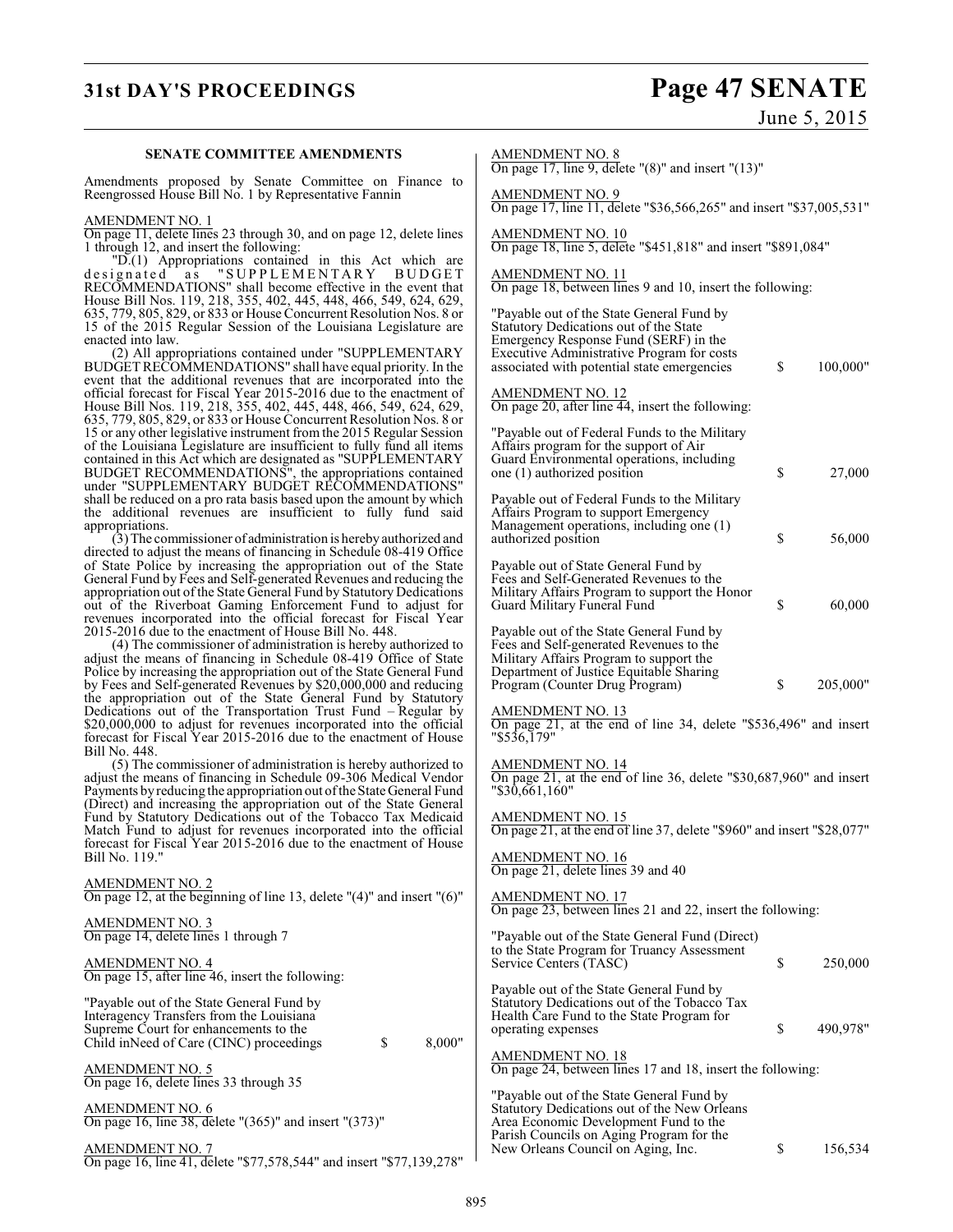# **Page 48 SENATE 31st DAY'S PROCEEDINGS**

### June 5, 2015

Notwithstanding the provisions of R.S. 47:322.38(C)(1)(b), of the amount appropriated herein out of the State General Fund by Statutory Dedications out of the New Orleans Area Economic Development Fund, the commissioner of administration is hereby authorized and directed to expend \$156,534 for the Parish Councils on Aging for the New Orleans Council on Aging.

Payable out of the State General Fund by Statutory Dedications out of the New Orleans Urban Tourism and Hospitality Training in Economic Development Foundation Fund to the Parish Councils on Aging Program for the New Orleans Council on Aging, Inc.  $\qquad$  \$ 353,920

Notwithstanding the provisions of R.S. 27:392 (C)(4), of the amount appropriated herein out of the State General Fund by Statutory Dedications out of the New Orleans Urban Tourism and Hospitality Training in Economic Development Foundation Fund, the commissioner of administration is hereby authorized and directed to expend \$353,920 for the Parish Councils on Aging for the New Orleans Council on Aging."

### AMENDMENT NO. 19

On page 25, delete lines 8 and 9, insert the following:

"Provided, however, of the monies appropriated herein, the amount of \$60,000 shall be transferred to Department of Agriculture and Forestry to promote and advance development of the horse racing industry in Louisiana through the publication and dissemination of information relating solely to the horse breeding and horse industries in Louisiana."

### AMENDMENT NO. 20

On page 31, after line 48, insert the following:

### "**SUPPLEMENTARY BUDGET RECOMMENDATIONS** (See Preamble Section 18(D))

| Payable out of the State General Fund (Direct)<br>to the Elections Program for Registrar of<br>Voter vacancies and related expenses                                                                                                                    | \$<br>997,000    |
|--------------------------------------------------------------------------------------------------------------------------------------------------------------------------------------------------------------------------------------------------------|------------------|
| Payable out of the State General Fund (Direct)<br>to the Museum and Other Operations Program                                                                                                                                                           | \$<br>1,700,000  |
| Payable out of the State General Fund (Direct)<br>to the Elections Program for Voter Outreach<br>Services                                                                                                                                              | \$<br>355,585"   |
| AMENDMENT NO. 21<br>On page 33, between lines 39 and 40, insert the following:                                                                                                                                                                         |                  |
| "Payable out of the State General Fund by<br>Fees and Self-generated Revenues to the<br>Administrative Program to receive donations<br>for implementation of Senate Concurrent<br>Resolution No. 111 of the 2013 Regular<br>Session of the Legislature | \$<br>50,000     |
| Payable out of the State General Fund by<br>Fees and Self-generated Revenues to the Civil<br>Law Program for Consumer Enforcement                                                                                                                      | \$<br>3,567,903" |
| <b>AMENDMENT NO. 22</b><br>On page 38, after line 46, insert the following:                                                                                                                                                                            |                  |
| "Payable out of the State General Fund by<br>Statutory Dedications out of the Pesticide<br>Fund to the Agricultural and Environmental<br>Sciences Program for operating expenses                                                                       | \$<br>294,817    |
| SUPPLEMENTARY BUDGET RECOMMENDATIONS<br>(See Preamble Section 18(D))                                                                                                                                                                                   |                  |
| <b>EXPENDITURES:</b>                                                                                                                                                                                                                                   | 0.110000         |

| EXPENDITURES:                       |           |
|-------------------------------------|-----------|
| Management and Finance Program      | 1.469.858 |
| Animal Health & Food Safety Program | 700,000   |
|                                     |           |

| Agro-Consumer Services Program<br>Forestry Program<br>-8<br>Soil and Water Conservation Program                                                                                                                                                                                                                                                                                                                                                                                                                                                                                                                                                                                                                                                                                                     | \$<br>\$                 | 711,589<br>1,000,000<br>40,000 |  |  |  |
|-----------------------------------------------------------------------------------------------------------------------------------------------------------------------------------------------------------------------------------------------------------------------------------------------------------------------------------------------------------------------------------------------------------------------------------------------------------------------------------------------------------------------------------------------------------------------------------------------------------------------------------------------------------------------------------------------------------------------------------------------------------------------------------------------------|--------------------------|--------------------------------|--|--|--|
| <b>TOTAL EXPENDITURES</b>                                                                                                                                                                                                                                                                                                                                                                                                                                                                                                                                                                                                                                                                                                                                                                           | $\overline{\mathcal{E}}$ | 3,921,447                      |  |  |  |
| <b>MEANS OF FINANCE:</b>                                                                                                                                                                                                                                                                                                                                                                                                                                                                                                                                                                                                                                                                                                                                                                            |                          |                                |  |  |  |
| State General Fund (Direct)                                                                                                                                                                                                                                                                                                                                                                                                                                                                                                                                                                                                                                                                                                                                                                         | \$                       | 3,921,447                      |  |  |  |
| TOTAL MEANS OF FINANCING                                                                                                                                                                                                                                                                                                                                                                                                                                                                                                                                                                                                                                                                                                                                                                            | \$                       | 3,921,447                      |  |  |  |
| Payable out of the State General Fund (Direct)<br>for implementation of the Healthy Food<br>Retail Act                                                                                                                                                                                                                                                                                                                                                                                                                                                                                                                                                                                                                                                                                              | \$                       | 400,000"                       |  |  |  |
| AMENDMENT NO. 23<br>On page 40, delete lines 37 through 39                                                                                                                                                                                                                                                                                                                                                                                                                                                                                                                                                                                                                                                                                                                                          |                          |                                |  |  |  |
| AMEND <u>MENT NO. 24</u><br>On page 40, between lines 39 and 40, insert the following:                                                                                                                                                                                                                                                                                                                                                                                                                                                                                                                                                                                                                                                                                                              |                          |                                |  |  |  |
| "The commissioner of administration is hereby authorized and<br>directed to adjust the means of financing for the Department of<br>Economic Development, Office of the Secretary by reducing the<br>appropriation out of the State General Fund by Statutory Dedications<br>out of the Louisiana Economic Development Fund by \$255,970."                                                                                                                                                                                                                                                                                                                                                                                                                                                           |                          |                                |  |  |  |
| <u>AMENDMENT NO. 25</u><br>On page 41, after line 50, insert the following:                                                                                                                                                                                                                                                                                                                                                                                                                                                                                                                                                                                                                                                                                                                         |                          |                                |  |  |  |
| "Provided, however, that out of the State General Fund (Direct)<br>appropriated herein, the Secretary of the Department is authorized<br>and directed to expend \$300,000 for the Business Development<br>Program for economic development in support of communities that<br>are impacted by the mission and population fluctuations at military<br>installations affected by the Federal Base Realignment and Closure<br>Commission including, but not limited to, Fort Polk, Barksdale Air<br>Force Base, the Naval Air Station Joint Reserve Base, and Marine<br>Forces Reserve located in Belle Chasse. The Department of<br>Economic Development shall report to the Special Committee on<br>Military and Veterans Affairs no later than January 15, 2016 on the<br>expenditure of the funds." |                          |                                |  |  |  |
| AMENDMENT NO. 26<br>On page 43, between lines 35 and 36, insert the following:                                                                                                                                                                                                                                                                                                                                                                                                                                                                                                                                                                                                                                                                                                                      |                          |                                |  |  |  |
| "SUPPLEMENTARY BUDGET RECOMMENDATIONS<br>(See Preamble Section 18(D))                                                                                                                                                                                                                                                                                                                                                                                                                                                                                                                                                                                                                                                                                                                               |                          |                                |  |  |  |
| Payable out of the State General Fund (Direct)<br>to the Library Services Program                                                                                                                                                                                                                                                                                                                                                                                                                                                                                                                                                                                                                                                                                                                   | \$                       | 800,000"                       |  |  |  |
| AMENDMENT NO. 27<br>On page 44, after line 47, insert the following:                                                                                                                                                                                                                                                                                                                                                                                                                                                                                                                                                                                                                                                                                                                                |                          |                                |  |  |  |
| "SUPPLEMENTARY BUDGET RECOMMENDATIONS<br>(See Preamble Section 18(D))                                                                                                                                                                                                                                                                                                                                                                                                                                                                                                                                                                                                                                                                                                                               |                          |                                |  |  |  |
| Payable out of the State General Fund (Direct)<br>to the Parks and Recreation Program for expenses \$                                                                                                                                                                                                                                                                                                                                                                                                                                                                                                                                                                                                                                                                                               |                          | 7,000,000"                     |  |  |  |
| <b>AMENDMENT NO. 28</b><br>On page 46, at the end of line 8, delete $\degree$ (8)" and insert $\degree$ (7)"                                                                                                                                                                                                                                                                                                                                                                                                                                                                                                                                                                                                                                                                                        |                          |                                |  |  |  |
| AMENDMENT NO. 29<br>On page 46, at the end of line 10, delete "\$1,577,623" and insert "\$1,518,614"                                                                                                                                                                                                                                                                                                                                                                                                                                                                                                                                                                                                                                                                                                |                          |                                |  |  |  |
| $\frac{\text{AMENDMENT NO. 30}}{\text{On page 46, at the end of line 14, delete } (9)^n \text{ and insert } (10)^n$                                                                                                                                                                                                                                                                                                                                                                                                                                                                                                                                                                                                                                                                                 |                          |                                |  |  |  |
| AMENDMENT NO. 31<br>On page 46, at the end of line 17, delete "\$18,022,999" and insert<br>$"\$1\overline{8,082,008"$                                                                                                                                                                                                                                                                                                                                                                                                                                                                                                                                                                                                                                                                               |                          |                                |  |  |  |
| AMENDMENT NO. 32<br>On page 46, delete lines 43 through 47, and insert the following:                                                                                                                                                                                                                                                                                                                                                                                                                                                                                                                                                                                                                                                                                                               |                          |                                |  |  |  |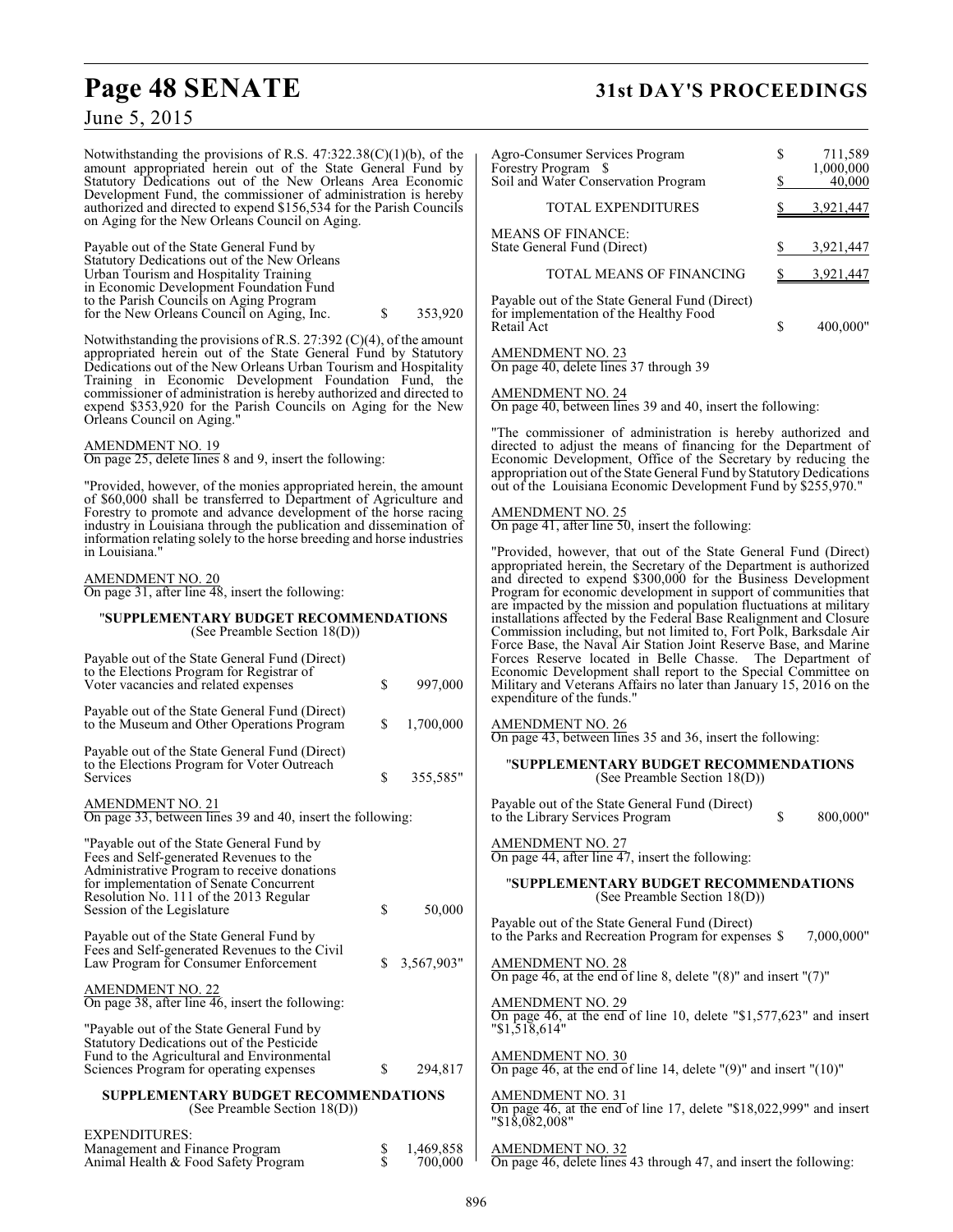# **31st DAY'S PROCEEDINGS Page 49 SENATE**

June 5, 2015

"Provided, however, that the funding appropriated above from Fees & Self-generated Revenues, includes the following: \$300,616 Independence Bowl, \$314,108 FORE Kids Foundation, \$948,112 Essence Festival, \$280,577 New Orleans Bowl, \$544,050 Greater New Orleans Sports Foundation, \$418,500 Bayou de Famille Park, \$250,000 Louisiana Special Olympics, \$33,750 Senior Olympics, \$552,786 Louisiana Sports Hall of Fame, \$1,500,000 State Arts Grants, \$25,000 Louisiana Book Festival, \$56,000 Kent House, \$150,000 NOLA Motorsports Park, and \$250,000 Bayou Classic." AMENDMENT NO. 33 On page 47, between lines 10 and 11, insert the following: "Payable out of Federal Funds to the Marketing Program for the Atchafalaya National Heritage Area for monies received from the United States Department of the Interior - National Park Service \$ 300,000" AMENDMENT NO. 34 On page 48, line 22, delete "(3,403)" and insert "(3,381)" AMENDMENT NO. 35 On page 49, between lines 30 and 31, insert the following: "Payable out of the State General Fund by Statutory Dedications out of the Transportation Trust Fund - Regular to the Engineering Program to hire additional in-house engineers in place of contract engineers, including ten (10) authorized positions  $\frac{1}{2}$   $\frac{401,453}{ }$ AMENDMENT NO. 36 On page 60, line 11, delete "(83)" and insert "(85)" AMENDMENT NO. 37 On page 60, at the end of line 31, delete "\$9,609,161" and insert "\$9,714,161" AMENDMENT NO. 38 On page 60, at the end of line 34, delete "\$21,572,250" and insert "\$21,467,250" AMENDMENT NO. 39 On page 61, at the end of line 41, delete "\$48,418,253" and insert "\$47,868,253" AMENDMENT NO. 40 On page 61, at the end of line 44, delete "\$515,218" and insert "\$435,218" AMENDMENT NO. 41 On page 61, at the end of line 45, delete "\$300,000" and insert "\$220,000" AMENDMENT NO. 42 On page 61, at the end of line 46, delete "\$36,665,637" and insert "\$38,604,855" AMENDMENT NO. 43 On page 61, at the end of line 53, delete "\$8,009,136" and insert "\$6,859,136" AMENDMENT NO. 44 On page 61, at the end of line 57, delete "\$64,115" and insert "\$464,115" AMENDMENT NO. 45 On page 61, at the end of line 59, delete "\$1,324,141" and insert "\$3,324,141" AMENDMENT NO. 46 On page 62, at the end of line 4, delete "\$65,090,464" and insert "\$63,210,000" "\$24,000,000" "\$49,147,258" "\$52,396,490" "\$6,981,622" "\$49,147,258" "\$11,996,273" "\$52,396,490" "\$16,987,000" "\$742,867" "\$281,195" "\$1,067,143" "\$1,104,719" "\$1,067,143" "\$1,067,143" "\$846,592" AMENDMENT NO. 65 On page 65, at the end of line 23, delete "\$63,069" and insert

AMENDMENT NO. 47 On page 62, at the end of line 7, delete "\$24,598,754" and insert AMENDMENT NO. 48 On page 62, delete lines 20 through 24 AMENDMENT NO. 49  $\overline{On}$  page 62, at the end of line 29, delete "\$49,549,872" and insert AMENDMENT NO. 50 On page 62, at the end of line 39, delete "\$52,799,104" and insert AMENDMENT NO. 51 On page 63, at the end of line 7, delete "\$7,384,236" and insert AMENDMENT NO. 52 On page 63, at the end of line 11, delete "\$49,549,872" and insert AMENDMENT NO. 53 On page 63, at the end of line 16, delete "\$12,398,887" and insert AMENDMENT NO. 54 On page 63, at the end of line 18, delete "\$52,799,104" and insert AMENDMENT NO. 55 On page 63, delete lines 19 through 21 AMENDMENT NO. 56 On page 63, between lines 21 and 22, insert the following: "Payable out of the State General Fund by Fees and Self-generated Revenues to the Licensing Program for the purchase of supplies  $\qquad \qquad$  \$ 550,000" AMENDMENT NO. 57 On page 63, at the end of line 50, delete "\$16,000,000" and insert AMENDMENT NO. 58 On page 64, at the end of line 2, delete "\$1,517,867" and insert AMENDMENT NO. 59 On page 64, at the end of line 3, delete "\$493,195" and insert AMENDMENT NO. 60 On page 65, at the end of line 5, delete "\$1,353,121" and insert AMENDMENT NO. 61 On page 65, at the end of line 10, delete "\$1,390,697" and insert AMENDMENT NO. 62 On page 65, at the end of line 19, delete "\$1,353,121" and insert AMENDMENT NO. 63 On page 65, at the end of line 20, delete "\$1,353,121" and insert AMENDMENT NO. 64 On page 65, at the end of line 22, delete "\$1,010,243" and insert

"\$30,856"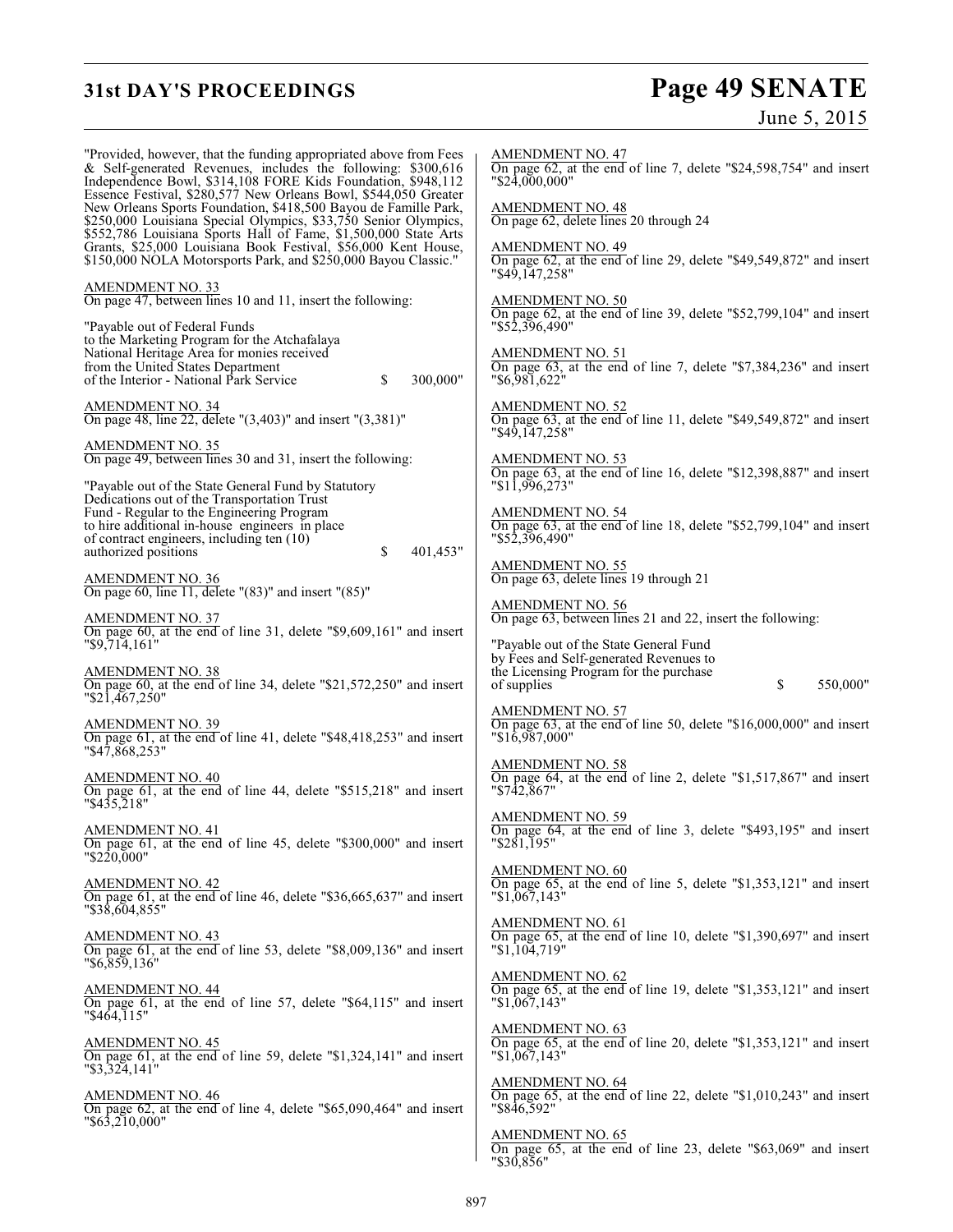# **Page 50 SENATE 31st DAY'S PROCEEDINGS**

June 5, 2015

### AMENDMENT NO. 66

On page 65, at the end of line 26, delete "\$90,114" and insert "\$0"

AMENDMENT NO. 67 On page 65, at the end of line 27, delete "\$1,390,697" and insert "\$1,104,719"

AMENDMENT NO. 68 On page 67, delete lines 32 through 36

AMENDMENT NO. 69 On page 67, between lines 43 and 44, insert the following:

"Notwithstanding any law to the contrary and in the event the Louisiana State University Board of Supervisors notifies the Joint Legislative Committee on the Budget of a material change in any Public Private Partnership Cooperative Endeavor Agreement arrangement governing the operation or provision of services of a hospital formerly operated under the auspices of the Louisiana State University Board of Supervisors, the Joint Legislative Committee on the Budget shall, at its next meeting after receiving such notice, meet to review and approve any adjustments to the appropriation in Medical Vendor Payments for payments to such partner as necessary to protect the public purpose intended to be served under the Cooperative Endeavor Agreement. At this meeting, the secretary shall provide the committee with a report on the payments made and still scheduled to be made to such partner."

### AMENDMENT NO. 70

On page 69, at the end of line 6, delete "\$19,022,094" and insert "\$18,965,532"

AMENDMENT NO. 71 On page 69, at the end of line 10, delete "\$19,521,117" and insert "\$19,464,555"

AMENDMENT NO. 72 On page 69, at the end of line 17, delete "\$2,359,851" and insert "\$2,303,289"

AMENDMENT NO. 73 On page 69, at the end of line 19, delete "\$19,022,094" and insert "\$18,965,532"

AMENDMENT NO. 74 On page 69, at the end of line 24, delete "\$19,521,117" and insert "\$19,464,555"

AMENDMENT NO. 75 On page 69, at the end of line 26, delete "\$19,521,117" and insert "\$19,464,555"

AMENDMENT NO. 76 On page 69, at the end of line 32, delete "\$17,035,912" and insert "\$17,034,991"

AMENDMENT NO. 77 On page 69, at the end of line 37, delete "\$17,525,359" and insert "\$17,524,438"

AMENDMENT NO. 78 On page 70, at the end of line 4, delete "\$4,691,216" and insert "\$4,690,295"

AMENDMENT NO. 79 On page 70, at the end of line 7, delete "\$17,035,912" and insert "\$17,034,991"

AMENDMENT NO. 80 On page 70, at the end of line 12, delete "\$16,332,997" and insert "\$16,332,076"

AMENDMENT NO. 81 On page 70, at the end of line 14, delete "\$17,525,359" and insert "\$17,524,438"

AMENDMENT NO. 82 On page 70, at the end of line 20, delete "\$25,340,579" and insert "\$25,311,808" AMENDMENT NO. 83 On page 70, at the end of line 26, delete "\$26,912,777" and insert "\$26,884,006" AMENDMENT NO. 84 On page 70, at the end of line 33, delete "\$6,596,201" and insert "\$6,567,430" AMENDMENT NO. 85 On page 70, at the end of line 35, delete "\$25,340,579" and insert "\$25,311,808" AMENDMENT NO. 86 On page 70, at the end of line 40, delete "\$26,043,203" and insert "\$26,014,432" AMENDMENT NO. 87 On page 70, at the end of line 42, delete "\$26,912,777" and insert "\$26,884,006" AMENDMENT NO. 88 On page 71, at the end of line 22, delete "\$332,252" and insert "\$367,324" AMENDMENT NO. 89 On page 71, at the end of line 23, delete "\$1,465,952" and insert "\$1,430,880" AMENDMENT NO. 90 On page 71, delete lines 32 through 34, and insert the following: "**SUPPLEMENTARY BUDGET RECOMMENDATIONS** (See Preamble Section 18(D)) Payable out of the State General Fund (Direct) for the Families Helping Families Centers \$ 170,000" AMENDMENT NO. 91 On page 71, at the end of line 40, delete "\$26,544,855" and insert "\$26,512,445" AMENDMENT NO. 92 On page 71, at the end of line 45, delete "\$27,184,637" and insert "\$27,152,227" AMENDMENT NO. 93 On page 72, at the end of line 4, delete "\$5,026,181" and insert "\$4,993,771" AMENDMENT NO. 94 On page 72, at the end of line 7, delete "\$26,544,855" and insert "\$26,512,445" AMENDMENT NO. 95 On page 72, at the end of line 12, delete "\$27,184,637" and insert "\$27,152,227" AMENDMENT NO. 96 On page 72, at the end of line 14, delete "\$27,184,637" and insert "\$27,152,227" AMENDMENT NO. 97 On page 72, delete lines 15 through 19, and insert the following: "Provided, however, that of the total appropriated herein for the Metropolitan Human Services District, the amount of \$100,000 shall be allocated to the CARE Center in Plaquemines Parish for behavioral health services." AMENDMENT NO. 98

On page 73, between lines 7 and 8, insert the following: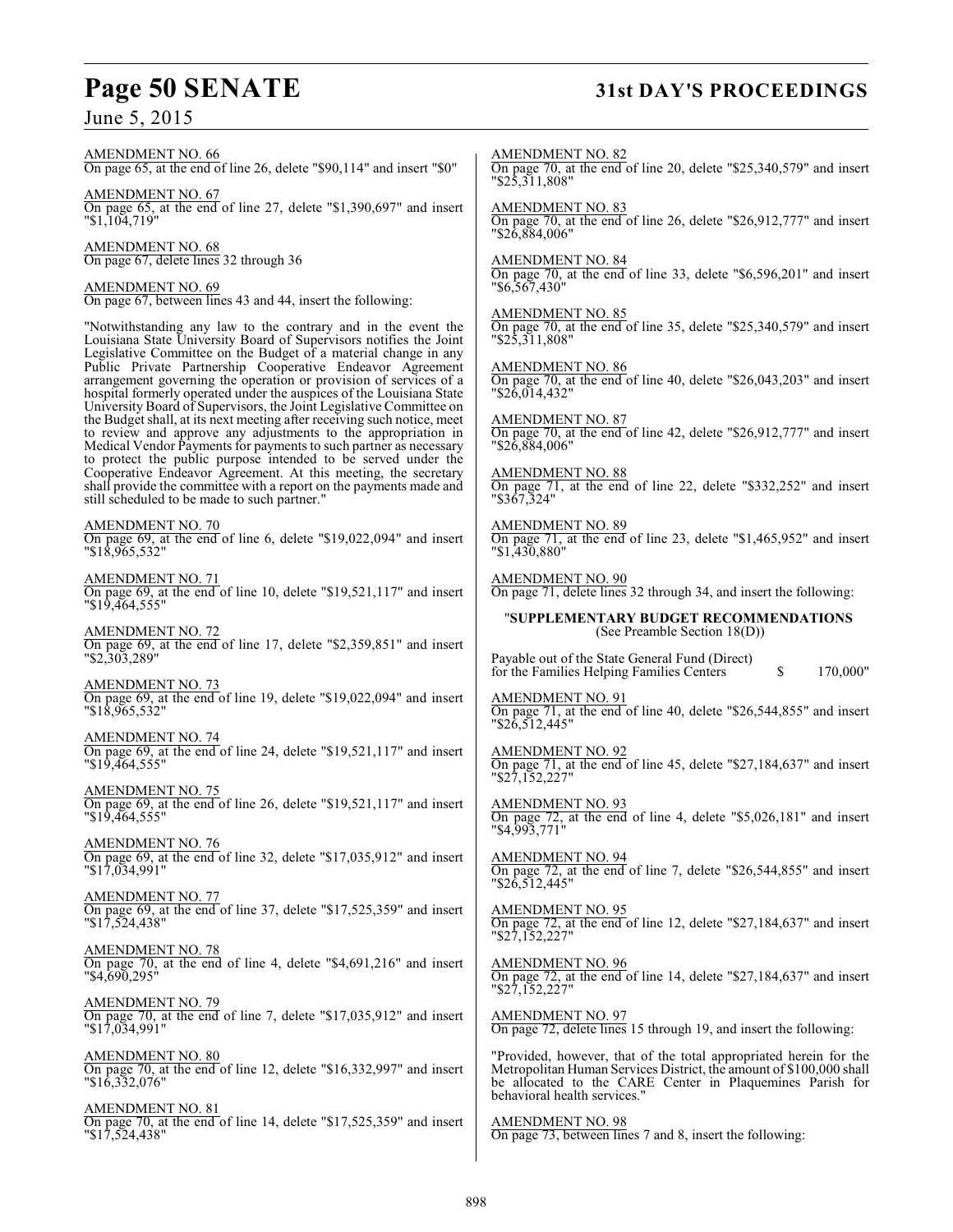# **31st DAY'S PROCEEDINGS**

# Page 51 SENATE<br>June 5, 2015

| "EXPENDITURES:<br>For the Louisiana Behavioral Health Partnership                                                                                                                                | 20,560,738                  | Medicaid Services - Center for Medicare Services approves<br>amendments to prior year cost reports of Lallie Kemp Regional<br>Medical Center.                                                                      |          |                          |
|--------------------------------------------------------------------------------------------------------------------------------------------------------------------------------------------------|-----------------------------|--------------------------------------------------------------------------------------------------------------------------------------------------------------------------------------------------------------------|----------|--------------------------|
| TOTAL EXPENDITURES                                                                                                                                                                               | 20,560,738                  | Payable out of Federal Funds to the Payments                                                                                                                                                                       |          |                          |
| <b>MEANS OF FINANCE:</b><br>State General Fund (Direct)<br>State General Fund by:                                                                                                                | 10,009,572                  | to PrivateProviders Program<br>The commissioner of administration is hereby authorized and                                                                                                                         | S        | 220,698                  |
| Interagency Transfers<br>Federal Funds                                                                                                                                                           | 270,797<br>\$<br>10,280,369 | directed to adjust the means of financing for the Payments to Private<br>Providers Program in this agency by reducing the appropriation out                                                                        |          |                          |
| TOTAL MEANS OF FINANCING                                                                                                                                                                         | 20,560,738                  | of the State General Fund (Direct) by \$10,009,572, by reducing the<br>appropriation out of the State General Fund by Interagency Transfers<br>by \$270,797 and by reducing the appropriation out of Federal Funds |          |                          |
| The commissioner of administration is hereby authorized and<br>directed to adjust the means of financing for this agency by reducing<br>the appropriation out of Federal Funds by \$30,800,000." |                             | by \$16,894,807."<br>AMENDMENT NO. 112<br>On page 77, delete lines 39 through 43, and insert the following:                                                                                                        |          |                          |
| <b>AMENDMENT NO. 99</b><br>On page 73, at the end of line 40, delete "\$1,082,145,053" and insert                                                                                                |                             | "SUPPLEMENTARY BUDGET RECOMMENDATIONS                                                                                                                                                                              |          |                          |
| "\$1,054,011,720"                                                                                                                                                                                |                             | (See Preamble Section $18(D)$ )"                                                                                                                                                                                   |          |                          |
| AMENDMENT NO. 100<br>On page 73, between lines 44 and 45, insert the following:                                                                                                                  |                             | AMENDMENT NO. 113<br>On page 77, after line 46, insert the following:                                                                                                                                              |          |                          |
| "Medicaid Trust Fund for the Elderly<br>AMENDMENT NO. 101                                                                                                                                        | \$1,133,333"                | "EXPENDITURES:<br>Payments to Private Providers Program<br>for home and community-based waivers                                                                                                                    | S        | 9,251,916                |
| On page 73, at the end of line 45, delete "\$52,856,978" and insert<br>"\$79.856.978"                                                                                                            |                             | <b>TOTAL EXPENDITURES</b>                                                                                                                                                                                          |          | 9,251,916                |
| $\frac{\text{AMENDMENT NO. 102}}{\text{On page 74, at the end of line 2, delete "$1,187,224,669" and insert }$                                                                                   |                             | <b>MEANS OF FINANCE:</b><br>State General Fund by:                                                                                                                                                                 |          |                          |
| "\$1,181,089,311"                                                                                                                                                                                |                             | <b>Statutory Dedications:</b><br>Tobacco Tax Medicaid Match Fund                                                                                                                                                   | \$       | 3,500,000                |
| AMENDMENT NO. 103<br>On page 74, at the end of line 9, delete "\$50,000,000" and insert<br>"\$52,000,000"                                                                                        |                             | Federal Funds<br>TOTAL MEANS OF FINANCING                                                                                                                                                                          | \$<br>\$ | 5,751,916<br>9,251,916   |
| <u>AMENDMENT NO. 104</u>                                                                                                                                                                         |                             | <b>EXPENDITURES:</b>                                                                                                                                                                                               |          |                          |
| On page 74, at the end of line 11, delete "\$5,024,456" and insert<br>"\$4,942,942"                                                                                                              |                             | Payments to Private Providers Program<br>for payments to LSU Physicians<br>Payments to Public Providers Program                                                                                                    | \$       | 3,627,963                |
| <u>AMENDMENT NO. 105</u><br>On page 74, at the end of line 12, delete "\$3,171,090" and insert                                                                                                   |                             | for payments to LSU Physicians                                                                                                                                                                                     | \$       | 14,889,037               |
| "\$6,821,295"                                                                                                                                                                                    |                             | <b>TOTAL EXPENDITURES</b>                                                                                                                                                                                          |          | 18,517,000               |
| <u>AMENDMENT NO. 106</u><br>On page 74, between lines 12 and 13, insert the following:                                                                                                           |                             | <b>MEANS OF FINANCE:</b><br>State General Fund (Direct)<br><b>Federal Funds</b>                                                                                                                                    | \$       | 7,004,981<br>11,512,019  |
| "Health Trust Fund                                                                                                                                                                               | \$<br>566,667"              | TOTAL MEANS OF FINANCING                                                                                                                                                                                           | S        | 18,517,000               |
| <u>AMENDMENT NO. 107</u><br>On page 74, at the end of line 36, delete " $$6,091,416"$ and insert                                                                                                 |                             | <b>EXPENDITURES:</b>                                                                                                                                                                                               |          |                          |
| "\$6,091,417"                                                                                                                                                                                    |                             | Payments to Private Providers Program for<br>payments to partner hospitals                                                                                                                                         | \$       | 42,811,116               |
| <u>AMENDMENT NO. 108</u><br>On page 74, at the end of line 37, delete "\$9,797,999" and insert                                                                                                   |                             | Uncompensated Care Costs Program for<br>payments to partner hospitals                                                                                                                                              | S        | 52,397,576               |
| "\$9,798,000"                                                                                                                                                                                    |                             | <b>TOTAL EXPENDITURES</b>                                                                                                                                                                                          |          | 95,208,692               |
| <b>AMENDMENT NO. 109</b><br>On page 75, delete lines 38 through 41                                                                                                                               |                             | <b>MEANS OF FINANCE:</b>                                                                                                                                                                                           |          |                          |
| <u>AMENDMENT NO. 110</u><br>On page 76, delete lines 1 through 28                                                                                                                                |                             | State General Fund (Direct)<br>Federal Funds                                                                                                                                                                       | \$<br>\$ | 35,994,388<br>59,214,304 |
| AMENDMENT NO. 111                                                                                                                                                                                |                             | TOTAL MEANS OF FINANCING                                                                                                                                                                                           | S        | 95,208,692               |
| On page 77, between lines 6 and 7, insert the following:                                                                                                                                         |                             | <b>EXPENDITURES:</b><br>Payments to Private Providers Program for                                                                                                                                                  |          |                          |
| "Payable out of Federal Funds<br>to the Payments to Private Providers Program                                                                                                                    |                             | payments to Children's Hospital<br>Uncompensated Care Costs Program for                                                                                                                                            | \$       | 20,000,000               |
| for Targeted Case Management services                                                                                                                                                            | \$ 34,236,497               | payments to the partner hospital in New Orleans                                                                                                                                                                    | \$       | 5,000,000                |
| Payable out of Federal Funds<br>for Medical Vendor Payments                                                                                                                                      | \$32,034,854                | <b>TOTAL EXPENDITURES</b>                                                                                                                                                                                          |          | 25,000,000               |
| Provided, however, that the appropriation of federal funds above shall<br>not become effective until the federal Centers for Medicare and                                                        |                             | <b>MEANS OF FINANCE:</b><br>State General Fund (Direct)<br>Federal Funds                                                                                                                                           | \$<br>\$ | 9,455,500<br>15,544,500  |
|                                                                                                                                                                                                  |                             |                                                                                                                                                                                                                    |          |                          |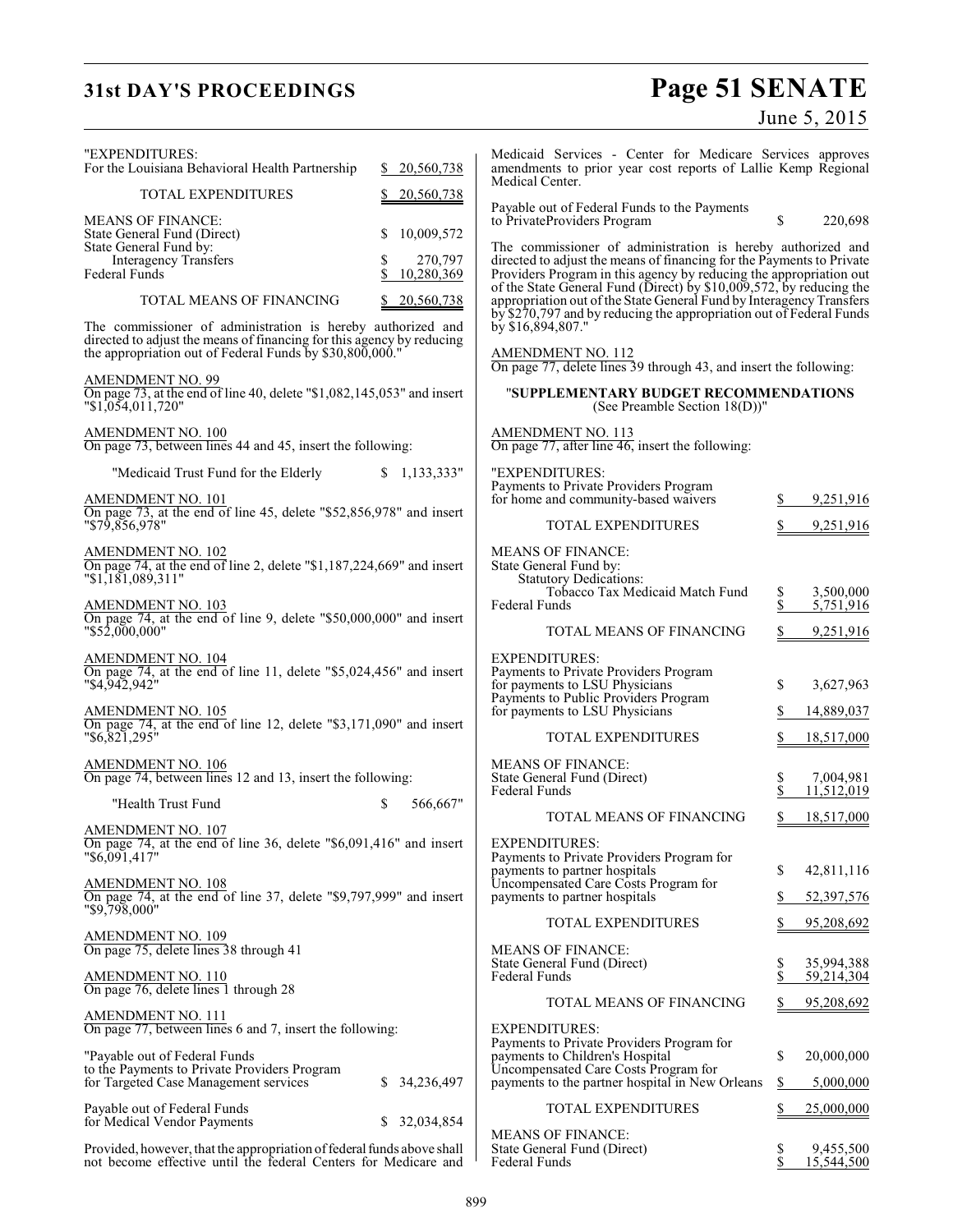# **Page 52 SENATE 31st DAY'S PROCEEDINGS**

June 5, 2015

| TOTAL MEANS OF FINANCING<br>25,000,000                                                                                                                                                                                                                                                                                            | AMENDMENT NO. 130<br>On page 82, at the end of line 7, delete " $$16,456,752$ " and insert<br>"\$16,455,837"                                                                                                      |
|-----------------------------------------------------------------------------------------------------------------------------------------------------------------------------------------------------------------------------------------------------------------------------------------------------------------------------------|-------------------------------------------------------------------------------------------------------------------------------------------------------------------------------------------------------------------|
| Payable out of the State General Fund (Direct)<br>\$<br>4,500,000<br>to the Payments to Private Providers Program                                                                                                                                                                                                                 | AMENDMENT NO. 131<br>On page 82, at the end of line 12, delete " $$16,998,351"$ and insert                                                                                                                        |
| Provided, however, that of the total appropriated in Schedule 09-306<br>Medical Vendor Payments for the Payments to Private Providers<br>Program, the commissioner of administration is hereby authorized<br>and directed to adjust the means of financing by reducing the<br>appropriation out of Federal Funds by \$4,500,000." | $"\$16,997,436"$<br><b>AMENDMENT NO. 132</b><br>On page 82, at the end of line 14, delete "\$17,174,451" and insert<br>"\$17,173,536"                                                                             |
| $\frac{\text{AMENDMENT NO. 114}}{\text{On page 78, at the end of line 46, delete } (144)$ " and insert "(146)"                                                                                                                                                                                                                    | AMENDMENT NO. 133<br>On page 83, delete lines 45 through 49                                                                                                                                                       |
| AMENDMENT NO. 115<br>On page 78, at the end of line 48, delete "\$21,506,901" and insert<br>$"\$2\overline{1},3\overline{9}6,736"$                                                                                                                                                                                                | AMENDMENT NO. 134<br>On page 85, between lines 7 and 8, insert the following:                                                                                                                                     |
| <u>AMENDMENT NO. 116</u><br>On page 79, at the end of line 4, delete "\$21,898,143" and insert<br>$"\$21,787,978"$                                                                                                                                                                                                                | "Payable out of the State General Fund by<br>Statutory Dedications out of the Tobacco Tax<br>Health Care Fund to the Behavioral Health<br>Community Program for smoking cessation<br>371,781"<br>activities<br>\$ |
| $\frac{\text{AMENDMENT NO. 117}}{\text{On page 79}}$ , at the end of line 12, delete "\$4,201,208" and insert<br>"\$4,091,043"                                                                                                                                                                                                    | <b>AMENDMENT NO. 135</b><br>On page 86, delete lines 26 through 31, and insert the following:                                                                                                                     |
| <b>AMENDMENT NO. 118</b><br>On page 79, at the end of line 15, delete " $$21,506,901"$ and insert<br>$"\$2\overline{1},3\overline{9}6,736"$                                                                                                                                                                                       | "SUPPLEMENTARY BUDGET RECOMMENDATIONS<br>(See Preamble Section 18(D))                                                                                                                                             |
| AMENDMENT NO. 119<br>On page 79, at the end of line 20, delete "\$19,433,145" and insert                                                                                                                                                                                                                                          | Payable out of the State General Fund (Direct)<br>\$<br>for Early Steps<br>500,000                                                                                                                                |
| $"\$1\overline{9}3\overline{2}2,980"$<br>AMENDMENT NO. 120                                                                                                                                                                                                                                                                        | Payable out of the State General Fund (Direct)<br>for the Louisiana Assistive Technology Access<br>\$<br>250,000"<br>Network (LATAN)                                                                              |
| On page 79, at the end of line 22, delete "\$21,898,143" and insert<br>$"$ \$21,787,978"                                                                                                                                                                                                                                          | <b>AMENDMENT NO. 136</b><br>On page 86, at the end of line 37, delete "\$11,590,933" and insert                                                                                                                   |
| <b>AMENDMENT NO. 121</b><br>On page 79, at the end of line 28, delete "\$15,492,717" and insert<br>"\$15,464,563"                                                                                                                                                                                                                 | "11,589,869"<br>AMENDMENT NO. 137                                                                                                                                                                                 |
| <b>AMENDMENT NO. 122</b><br>On page 79, at the end of line 36, delete "\$15,585,357" and insert                                                                                                                                                                                                                                   | On page 86, at the end of line 43, delete " $$11,611,031$ " and insert<br>"11,609,967"                                                                                                                            |
| $"\$1\overline{5}, \overline{557}, 203"$<br><b>AMENDMENT NO. 123</b>                                                                                                                                                                                                                                                              | <b>AMENDMENT NO. 138</b><br>On page $87$ , at the end of line 4, delete "\$2,005,805" and insert<br>$"\$2,004,741"$                                                                                               |
| On page 79, at the end of line 43, delete "\$3,313,661" and insert<br>"\$3,285,507"                                                                                                                                                                                                                                               | <b>AMENDMENT NO. 139</b><br>On page 87, at the end of line 7, delete "\$11,590,933" and insert<br>"\$11,589,869"                                                                                                  |
| <b>AMENDMENT NO. 124</b><br>On page 79, at the end of line 46, delete "\$15,492,717" and insert<br>$"\$1\overline{5}.\overline{4}64.563"$                                                                                                                                                                                         | AMENDMENT NO. 140<br>On page 87, at the end of line 12, delete "\$11,611,031" and insert                                                                                                                          |
| $\frac{\text{AMENDMENT NO. 125}}{\text{On page 80, at the end of line 5, delete "$15,585,357" and insert }$<br>$"\$1\overline{5},5\overline{5}7,203"$                                                                                                                                                                             | "11,609,967"<br><b>AMENDMENT NO. 141</b>                                                                                                                                                                          |
| <b>AMENDMENT NO. 126</b><br>On page 80, at the end of line 7, delete "\$15,585,357" and insert                                                                                                                                                                                                                                    | On page 87, at the end of line 14, delete "\$11,611,031" and insert<br>"11,609,967"                                                                                                                               |
| $"\$1\overline{5},5\overline{5}7,203"$<br><b>AMENDMENT NO. 127</b>                                                                                                                                                                                                                                                                | $\frac{\text{AMENDMENT NO. 142}}{\text{On page 87, at the end of line 20, delete "$16,291,960" and insert}$<br>"\$16,262,426"                                                                                     |
| On page 81, at the end of line 36, delete "\$16,456,752" and insert<br>$"\$16,455,837"$                                                                                                                                                                                                                                           | $\frac{\text{AMENDMENT NO. 143}}{\text{On page 87, at the end of line 28, delete "$16,392,200" and insert }$                                                                                                      |
| <b>AMENDMENT NO. 128</b><br>On page 81, at the end of line 43, delete "\$17,174,451" and insert<br>$"\$1\overline{7},1\overline{7}3,536"$                                                                                                                                                                                         | "\$16,362,666"<br><b>AMENDMENT NO. 144</b><br>On page 87, at the end of line 35, delete "\$3,966,113" and insert                                                                                                  |
| <b>AMENDMENT NO. 129</b><br>On page 82, at the end of line 4, delete "\$2,520,053" and insert<br>"\$2,519,138"                                                                                                                                                                                                                    | "\$3,936,579"                                                                                                                                                                                                     |
|                                                                                                                                                                                                                                                                                                                                   | <u>AMENDMENT NO. 145</u><br>On page 87, at the end of line 38, delete "\$16,291,960" and insert<br>"\$16,262,426"                                                                                                 |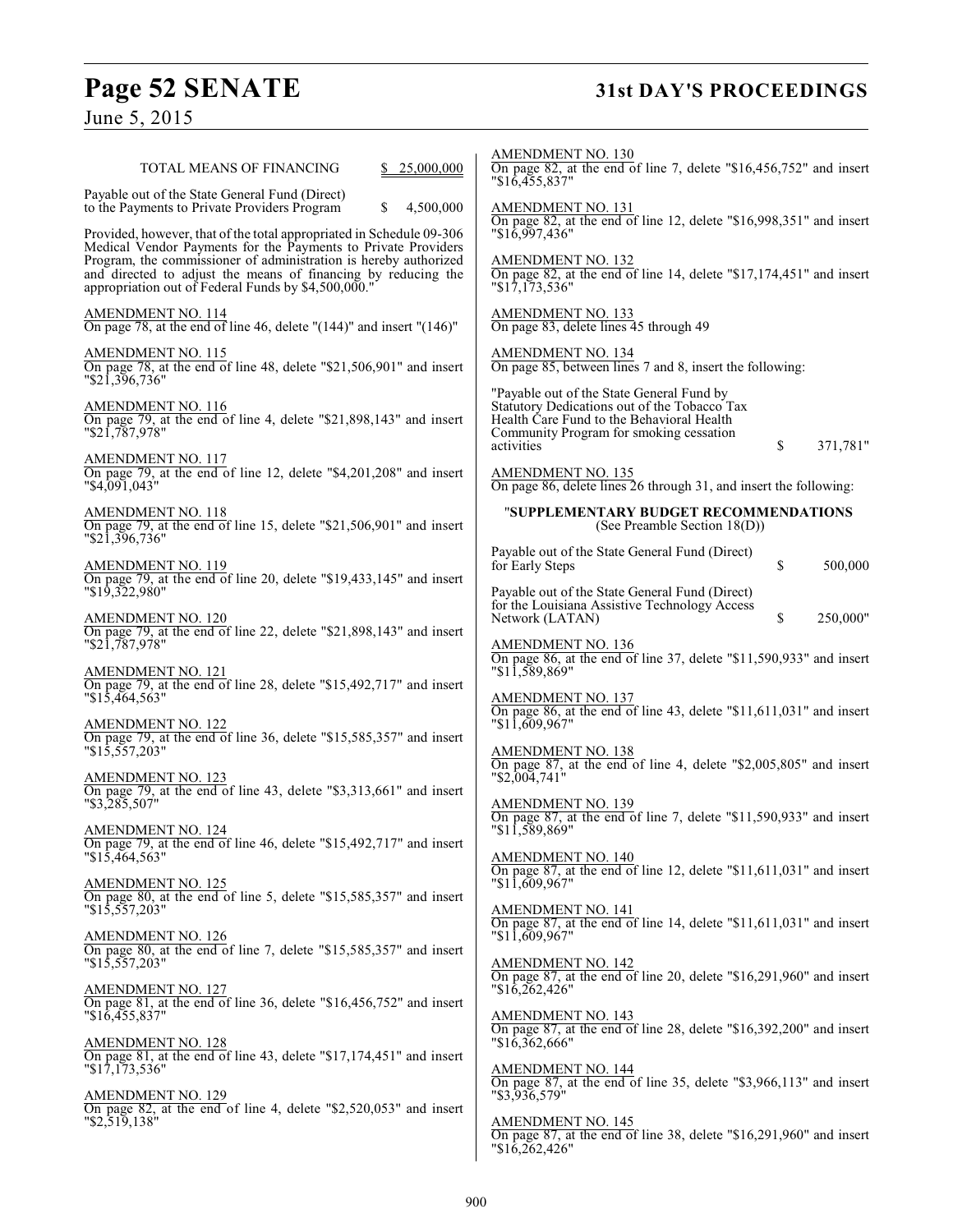# **31st DAY'S PROCEEDINGS**

# Page 53 SENATE<br>June 5, 2015

| <b>AMENDMENT NO. 146</b><br>On page 87, at the end of line 43, delete "\$16,392,200" and insert<br>"\$16,362,666"                       | <b>AMENDMENT NO. 164</b><br>On page 96, at the end of line 7, delete "\$220,000" and insert<br>"\$200,000"                                                                                                                       |
|-----------------------------------------------------------------------------------------------------------------------------------------|----------------------------------------------------------------------------------------------------------------------------------------------------------------------------------------------------------------------------------|
| AMENDMENT NO. 147<br>On page 87, at the end of line 45, delete "\$16,392,200" and insert<br>"\$16,362,666"                              | <b>AMENDMENT NO. 165</b><br>On page 96, at the end of line 9, delete "\$695,566" and insert<br>$"\$1,31\$ $000"$                                                                                                                 |
| <b>AMENDMENT NO. 148</b><br>On page 88, at the end of line 6, delete "\$15,303,776" and insert<br>$"\$1\overline{5}$ , 266, 827"        | <b>AMENDMENT NO. 166</b><br>On page 96, at the end of line 21, delete " $(359)$ " and insert " $(361)$ "                                                                                                                         |
| <u>AMENDMENT NO. 149</u><br>On page 88, at the end of line 14, delete "\$15,516,865" and insert<br>$"\$1\overline{5,479,916"$           | <b>AMENDMENT NO. 167</b><br>On page 96, at the end of line 44, delete "\$514,000" and insert<br>"\$1,014,000"                                                                                                                    |
| AMENDMENT NO. 150<br>On page 88, at the end of line 21, delete "\$4,404,386" and insert<br>"\$4,367,437"                                | <b>AMENDMENT NO. 168</b><br>On page 96, at the end of line 46, delete "\$25,356,636" and insert<br>"\$24,874,636"                                                                                                                |
| <b>AMENDMENT NO. 151</b><br>On page 88, at the end of line 24, delete "\$15,303,776" and insert<br>$"\$1\overline{5,266,827"$           | <b>AMENDMENT NO. 169</b><br>On page 96, at the end of line 50, delete " $$8,435,006"$ and insert<br>"\$8,417,006"                                                                                                                |
| <b>AMENDMENT NO. 152</b><br>On page 88, at the end of line 29, delete "\$15,516,865" and insert                                         | $\frac{\text{AMENDMENT NO. 170}}{\text{On page 97}}$ , at the end of line 10, delete "(179)" and insert "(178)"                                                                                                                  |
| $"\$1\overline{5}479.916"$<br><b>AMENDMENT NO. 153</b>                                                                                  | <b>AMENDMENT NO. 171</b><br>On page 97, at the end of line 32, delete "\$11,793,733" and insert<br>$"\$10,815,733"$                                                                                                              |
| On page 88, at the end of line 31, delete "\$15,516,865" and insert<br>$"\$1\overline{5}$ ,479,916"                                     | AMENDMENT NO. 172<br>On page 97, at the end of line 33, delete "\$510,000" and insert<br>$"\$1,500,000"$                                                                                                                         |
| $\frac{\text{AMENDMENT NO. 154}}{\text{On page 89, line 3, delete}}$ "(105)" and insert "(110)"                                         | <b>AMENDMENT NO. 173</b>                                                                                                                                                                                                         |
| AMENDMENT NO. 155<br>On page 89, at the end of line 14, delete "\$175,070,768" and insert<br>"\$165,856,281"                            | On page 97, at the end of line 36, delete "\$3,265,736" and insert<br>$"\$3,253,736"$                                                                                                                                            |
| <b>AMENDMENT NO. 156</b><br>On page 89, at the end of line 20, delete "\$64,400,868" and insert                                         | AMENDMENT NO. 174<br>On page 98, at the end of line 3, delete " $(52)$ " and insert " $(51)$ "                                                                                                                                   |
| $"\$7\overline{5,094,875"$<br><b>AMENDMENT NO. 157</b>                                                                                  | <b>AMENDMENT NO. 175</b><br>On page 98, at the end of line 18, delete "\$19,000" and insert<br>$"$ \$5,000"                                                                                                                      |
| On page 89, at the end of line 35, delete "\$162,158,503" and insert<br>"\$160,678,983"                                                 | <b>AMENDMENT NO. 176</b><br>On page 98, at the end of line 20, delete "\$10,530,941" and insert                                                                                                                                  |
| <b>AMENDMENT NO. 158</b><br>On page 90, between lines 34 and 35, insert the following:                                                  | $"\$10,544,941"$                                                                                                                                                                                                                 |
| "Payable out of Federal Funds to the<br>Community and Family Services Program                                                           | <b>AMENDMENT NO. 177</b><br>On page 99, at the end of line 1, delete $"(51)"$ and insert $"(58)"$                                                                                                                                |
| for the Child Care Development Fund (CCDF)<br>block grant for child care payments to qualified<br>child care providers<br>\$35,693,115" | <b>AMENDMENT NO. 178</b><br>On page 102, between lines 25 and 26, insert the following:                                                                                                                                          |
| $\frac{\text{AMENDMENT NO. 159}}{\text{On page 94, at the end of line 5, delete } ((652)'' \text{ and insert } ((625)''$                | "Payable out of Federal Funds<br>to the Enforcement Program for the<br>purpose of allowing the Enforcement                                                                                                                       |
| <b>AMENDMENT NO. 160</b><br>On page 95, at the end of line 2, delete "\$59,428,212" and insert<br>"\$56,144,060"                        | Division to have a greater enforcement<br>presence on offshore and inland waters,<br>\$<br>864,466"<br>insuring required safety compliance                                                                                       |
| AMENDMENT NO. 161                                                                                                                       | <b>AMENDMENT NO. 179</b><br>On page 103, at the end of line 29, delete " $(227)$ " and insert " $(247)$ "                                                                                                                        |
| On page 95, at the end of line 5, delete "\$28,724,426" and insert<br>$"\$32,008,578"$                                                  | <b>AMENDMENT NO. 180</b><br>On page 104, delete lines 14 through 19                                                                                                                                                              |
| <b>AMENDMENT NO. 162</b><br>On page $96$ , at the end of line 5, delete "\$45,000" and insert<br>"\$35,000"                             | <b>AMENDMENT NO. 181</b><br>On page 104, between lines 19 and 20, insert the following:                                                                                                                                          |
| <b>AMENDMENT NO. 163</b><br>On page 96, at the end of line 6, delete "\$5,520,500" and insert<br>"\$4,928,066"                          | "Payable out of the State General Fund by<br>Statutory Dedications out of the Conservation<br>Fund to the Fisheries Program for twenty (20)<br>existing job appointment (Non T.O. FTE)<br>positions for the purpose of fisheries |
|                                                                                                                                         | sampling efforts<br>\$<br>1,563,431"                                                                                                                                                                                             |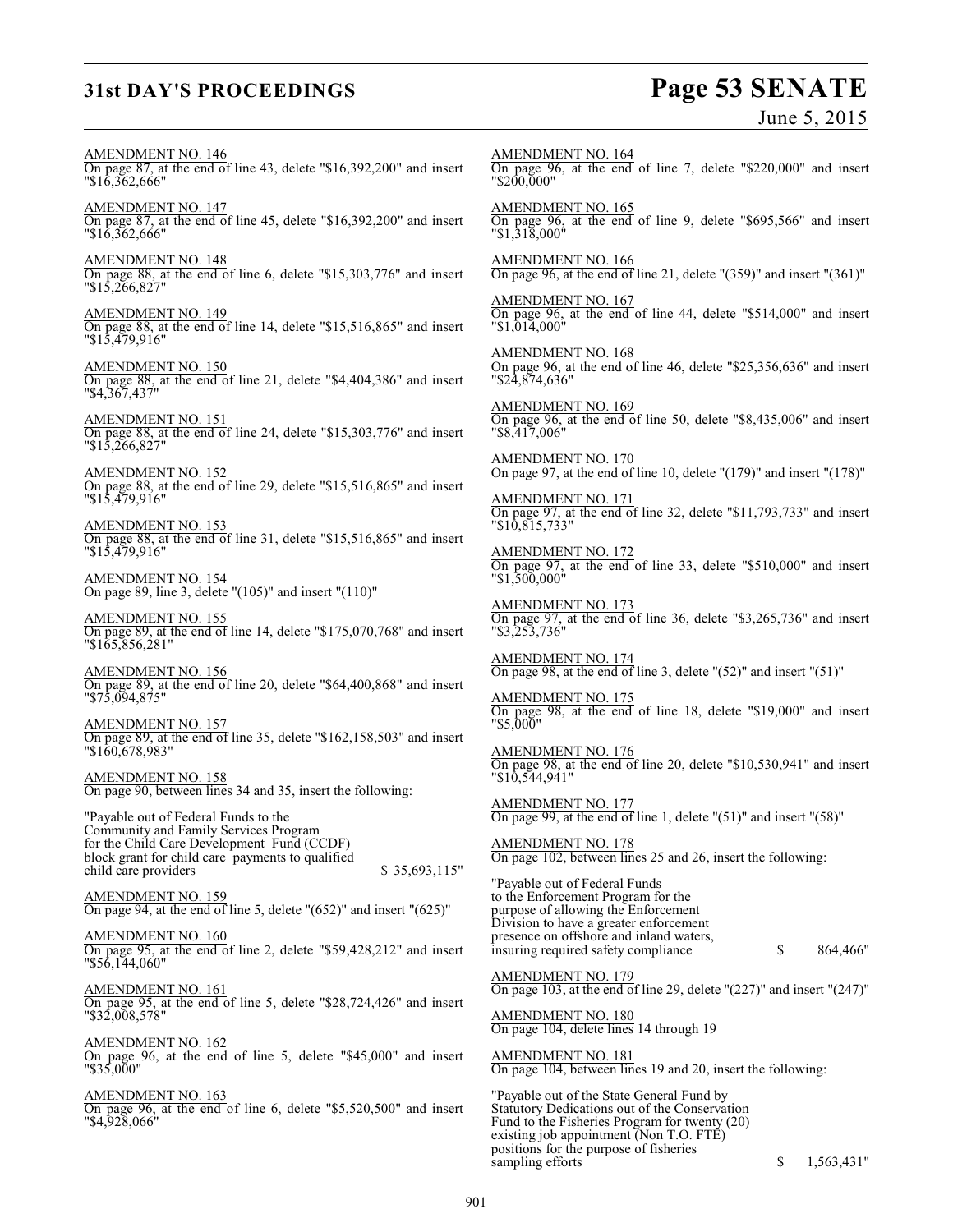# **Page 54 SENATE 31st DAY'S PROCEEDINGS**

June 5, 2015

| AMENDMENT NO. 182                                                                                                                                                                                                    | Higher Education Initiatives Fund<br>350,000,000                                                                                                                                                                                                                                                                                                   |
|----------------------------------------------------------------------------------------------------------------------------------------------------------------------------------------------------------------------|----------------------------------------------------------------------------------------------------------------------------------------------------------------------------------------------------------------------------------------------------------------------------------------------------------------------------------------------------|
| On page 107, line 30, delete "\$19,246" and insert "\$91,512"                                                                                                                                                        | TOTAL MEANS OF FINANCING<br>350,000,000                                                                                                                                                                                                                                                                                                            |
| <b>AMENDMENT NO. 183</b><br>On page 107, line 32, delete "\$110,069" and insert "\$37,803"                                                                                                                           | Provided, however, in the event that proposed legislation of the 2015<br>Regular Session of the Legislature provides for the Student                                                                                                                                                                                                               |
| AMENDMENT NO. 184<br>On page 107, line 38, delete "\$511,793" and insert "\$439,527"                                                                                                                                 | Assessment for a Valuable Education (SAVE) Credit Program and<br>such a program is enacted into law, the commissioner of<br>administration is hereby authorized and directed to adjust the means                                                                                                                                                   |
| <u>AMENDMENT NO. 185</u><br>On page 107, line 40, delete "\$183,998" and insert "\$256,264"                                                                                                                          | of financing for the Board of Regents by reducing the appropriation<br>out of the State General Fund (Direct) by \$350,000,000."                                                                                                                                                                                                                   |
| <b>AMENDMENT NO. 186</b><br>On page 107, line 40, delete "Interagency Transfers" and insert<br>"Interagency Transfers from Prior and Current Year Collections"                                                       | AMENDMENT NO. 193<br>On page 111, between lines 13 and 14, insert the following:                                                                                                                                                                                                                                                                   |
| <b>AMENDMENT NO. 187</b><br>On page 108, between lines 7 and 8, insert the following:                                                                                                                                | "The commissioner of administration is hereby authorized and<br>directed to adjust the means of financing for the Louisiana<br>Universities Marine Consortium Program by reducing the<br>appropriation out of the State General Fund by Statutory Dedications                                                                                      |
| "Payable out of the State General Fund by Fees<br>and Self-generated Revenues to the Local Tax                                                                                                                       | out of the Support Education in Louisiana First Fund by \$517."                                                                                                                                                                                                                                                                                    |
| Division for the local tax judge in the event<br>House Bill No. 338 of the 2015 Regular Session<br>\$<br>2,500<br>of the Legislatureis enacted into law                                                              | <b>AMENDMENT NO. 194</b><br>On page 112, between lines 9 and 10, insert the following:                                                                                                                                                                                                                                                             |
| Payable out of the State General Fund by<br>Interagency Transfers to the Local Tax<br>Division for the local tax judge in the<br>event House Bill No. 338 of the 2015                                                | "The commissioner of administration is hereby authorized and<br>directed to adjust the means of financing for the Loan Operations<br>Program by reducing the appropriation out of Federal Funds by<br>\$8,369,672.                                                                                                                                 |
| Regular Session of the Legislature is<br>enacted into law<br>\$<br>50.000"                                                                                                                                           | Payable out of the State General Fund by<br>Interagency Transfers from the Department<br>of Children and Family Services to the                                                                                                                                                                                                                    |
| <b>AMENDMENT NO. 188</b><br>On page 109, between lines 30 and 31, insert the following:                                                                                                                              | Scholarships/Grants Program for the Strategies<br>\$<br>to Empower People (STEP) Program<br>181,818                                                                                                                                                                                                                                                |
| "The commissioner of administration is hereby authorized and<br>directed to adjust the means of financing in this agency by reducing<br>the appropriation out of the State General Fund (Direct) by<br>\$9,135,904." | Payable out of Federal Funds<br>to the Scholarships/Grants Program<br>\$<br>308,529<br>for operating expenses                                                                                                                                                                                                                                      |
| AMENDMENT NO. 189<br>On page 110, between lines 14 and 15, insert the following:                                                                                                                                     | Payable out of Federal Funds<br>to the Scholarships/Grants Program<br>for the John R. Justice Student Loan<br>\$<br>Repayment Program<br>30,262                                                                                                                                                                                                    |
| "Provided, however, the Workforce and Innovation for a Stronger<br>Economy (WISE) Initiative shall be funded entirely out of<br>Interagency Transfers appropriated herein."                                          | Payable out of the State General Fund by<br>Statutory Dedications out of the TOPS Fund to                                                                                                                                                                                                                                                          |
| <b>AMENDMENT NO. 190</b><br>On page 110, delete lines 15 through 19, and insert the following:                                                                                                                       | \$<br>9,135,904"<br>the TOPS Tuition Program for TOPS awards<br>AMENDMENT NO. 195<br>On page 112, between lines 38 and 39, insert the following:                                                                                                                                                                                                   |
| "SUPPLEMENTARY BUDGET RECOMMENDATIONS<br>(See Preamble Section $18(D)$ )"                                                                                                                                            |                                                                                                                                                                                                                                                                                                                                                    |
| <b>AMENDMENT NO. 191</b><br>On page 110, delete lines 22 through 25                                                                                                                                                  | "Notwithstanding any law to the contrary, the Louisiana State<br>University Board of Supervisors shall notify the Joint Legislative<br>Committee on the Budget within ten days of the occurrence of any<br>material change in any Public Private Partnership Cooperative                                                                           |
| AMENDMENT NO. 192<br>On page 110, between lines 25 and 26, insert the following:                                                                                                                                     | Endeavor Agreement arrangement governing the operation or<br>provision of services of a hospital formerly operated under the<br>auspices of the Louisiana State University Board of Supervisors in                                                                                                                                                 |
| "Payable out of the State General Fund (Direct)<br>to the Board of Regents for the Pennington<br><b>Biomedical Research Center</b><br>\$<br>4,000,000                                                                | order for the Joint Legislative Committee on the Budget to have an<br>opportunity to take action in a timely manner to protect the public<br>purpose intended to be served under the Cooperative Endeavor<br>Agreement. The Louisiana State University Board of Supervisors<br>shall also notify the Department of Health and Hospitals within ten |
| EXPENDITURES:<br>For the implementation of the Student<br>Assessment for a Valuable Education<br>(SAVE) Credit Program, in the event                                                                                 | days of the occurrence of such a material change."<br>AMENDMENT NO. 196<br>On page 113, between lines 14 and 15, insert the following:                                                                                                                                                                                                             |
| that proposed legislation of the 2015<br>Regular Session of the Legislature                                                                                                                                          | "The commissioner of administration is hereby authorized and                                                                                                                                                                                                                                                                                       |
| provides for such a program and is<br>enacted into law<br>\$350,000,000                                                                                                                                              | directed to adjust the means of financing for the Louisiana State<br>University Board of Supervisors by reducing the appropriation out of                                                                                                                                                                                                          |
| TOTAL EXPENDITURES<br>\$350,000,000                                                                                                                                                                                  | the State General Fund by Statutory Dedications out of the Support<br>Education in Louisiana First Fund by \$261,581 and allocating the<br>reduction among each higher education institution as follows:                                                                                                                                           |
| <b>MEANS OF FINANCE:</b><br>State General Fund by:<br><b>Statutory Dedications:</b>                                                                                                                                  | Louisiana State University - A & M College<br>\$<br>115,452<br>$\dot{\mathbb{S}}$<br>Louisiana State University - Alexandria<br>3,575                                                                                                                                                                                                              |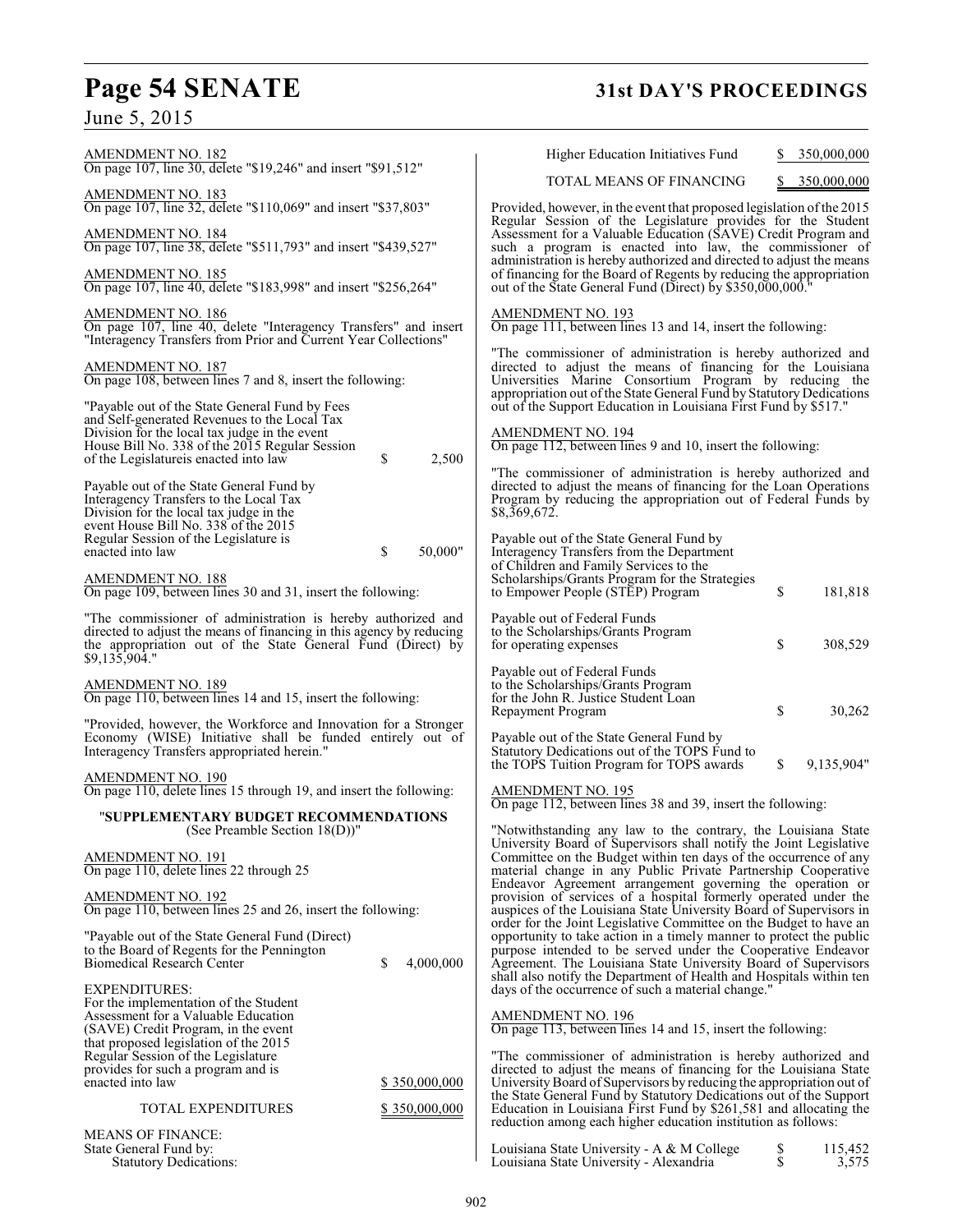# **31st DAY'S PROCEEDINGS**

# Page 55 SENATE<br>June 5, 2015

| Louisiana State University Health Sciences<br>Center - New Orleans<br>Louisiana State University Health Sciences<br>Center - Shreveport<br>Louisiana State University - Eunice<br>Louisiana State University - Shreveport<br>Louisiana State University - Agricultural Center                                         | \$<br>s<br>\$<br>\$ | 55,029<br>35,787<br>3,327<br>8,414<br>38,742 | Health Sciences Center – Shreveport for<br>legacy costs, including the legacy costs of the<br>E. A. Conway Medical Center and the<br>Huey P. Long Medical Center<br>Payable out of the State General Fund (Direct)<br>to the Louisiana State University Board of                                                                                                                                              | \$                        | 19,839,573                                                         |
|-----------------------------------------------------------------------------------------------------------------------------------------------------------------------------------------------------------------------------------------------------------------------------------------------------------------------|---------------------|----------------------------------------------|---------------------------------------------------------------------------------------------------------------------------------------------------------------------------------------------------------------------------------------------------------------------------------------------------------------------------------------------------------------------------------------------------------------|---------------------------|--------------------------------------------------------------------|
| Pennington Biomedical Research Center<br><b>TOTAL</b>                                                                                                                                                                                                                                                                 | \$                  | 1,255<br>261,581"                            | Supervisors for the Louisiana State University -<br><b>Agricultural Center</b>                                                                                                                                                                                                                                                                                                                                | \$                        | 2,000,000"                                                         |
| <b>AMENDMENT NO. 197</b><br>On page 113, between lines 39 and 40, insert the following:                                                                                                                                                                                                                               |                     |                                              | <b>AMENDMENT NO. 202</b><br>On page 115, between lines 39 and 40, insert the following:                                                                                                                                                                                                                                                                                                                       |                           |                                                                    |
| "Payable out of the State General Fund by<br>Fees and Self-generated Revenues to the<br>Louisiana State University Board of<br>Supervisors for Louisiana State University - A & M<br>College                                                                                                                          |                     | 10,000,000                                   | "The commissioner of administration is hereby authorized and<br>directed to adjust the means of financing for the Southern University<br>Board of Supervisors by reducing the appropriation out of the State<br>General Fund by Statutory Dedications out of the Support Education<br>in Louisiana First Fund by \$37,756 and allocating the reduction<br>among each higher education institution as follows: |                           |                                                                    |
| Payable out of the State General Fund by<br>Statutory Dedications out of the Fireman's<br>Training Fund to Louisiana State University - A & M<br>College                                                                                                                                                              | S                   | 1,228,696"                                   | Southern University - Agricultural & Mechanical<br>College<br>Southern University - Law Center<br>Southern University - New Orleans<br>Southern University - Shreveport, Louisiana                                                                                                                                                                                                                            | \$<br>\$<br>\$<br>\$      | 24,721<br>2,699<br>7,066<br>2,529                                  |
| <b>AMENDMENT NO. 198</b><br>On page 114, between lines 12 and 13, insert the following:                                                                                                                                                                                                                               |                     |                                              | Southern University - Agricultural Research &<br><b>Extension Center</b>                                                                                                                                                                                                                                                                                                                                      | \$                        | 741                                                                |
| "Payable out of the State General Fund by<br>Statutory Dedications out of the Tobacco<br>Tax Health Care Fund to Louisiana State                                                                                                                                                                                      |                     |                                              | <b>TOTAL</b><br><b>AMENDMENT NO. 203</b>                                                                                                                                                                                                                                                                                                                                                                      | \$                        | 37,756"                                                            |
| University Health Sciences Center - New Orleans<br>AMENDMENT NO. 199<br>On page 114, between lines 31 and 32, insert the following:                                                                                                                                                                                   |                     | \$1,041,005"                                 | On page 117, between lines 15 and 16, insert the following:<br>"SUPPLEMENTARY BUDGET RECOMMENDATIONS<br>(See Preamble Section $18(D)$ )                                                                                                                                                                                                                                                                       |                           |                                                                    |
| "Payable out of the State General Fund"<br>by Statutory Dedications out of the Tobacco<br>Tax Health Care Fund to Louisiana State<br>University Health Sciences Center - Shreveport                                                                                                                                   | S                   | 404,835"                                     | Payable out of the State General Fund (Direct)<br>to the Southern University Board of Supervisors<br>for allocation to the Southern University<br>System's institutions                                                                                                                                                                                                                                       | \$                        | 4,500,000"                                                         |
| <b>AMENDMENT NO. 200</b><br>On page 115, between lines 3 and 4, insert the following:                                                                                                                                                                                                                                 |                     |                                              | AMENDMENT NO. 204<br>On page 117, between lines 38 and 39, insert the following:                                                                                                                                                                                                                                                                                                                              |                           |                                                                    |
| "Payable out of the State General Fund by<br>Statutory Dedications out of the Tobacco<br>Tax Health Care Fund to Louisiana State<br>University - Agricultural Center                                                                                                                                                  | \$                  | 99,429"                                      | "The commissioner of administration is hereby authorized and<br>directed to adjust the means of financing for the University of<br>Louisiana Board of Supervisors for McNeese State University by<br>reducing the appropriation out of the State General Fund by Statutory<br>Dedications out of the Calcasieu Parish Fund by \$30,265.                                                                       |                           |                                                                    |
| <b>AMENDMENT NO. 201</b><br>On page 115, between lines 17 and 18, insert the following:                                                                                                                                                                                                                               |                     |                                              | The commissioner of administration is hereby authorized and                                                                                                                                                                                                                                                                                                                                                   |                           |                                                                    |
| "SUPPLEMENTARY BUDGET RECOMMENDATIONS<br>(See Preamble Section 18(D))                                                                                                                                                                                                                                                 |                     |                                              | directed to adjust the means of financing for the University of<br>Louisiana Board of Supervisors by reducing the appropriation out of<br>the State General Fund by Statutory Dedications out of the Support<br>Education in Louisiana First Fund by \$211,747 and allocating the                                                                                                                             |                           |                                                                    |
| Payable out of the State General Fund (Direct)<br>to the Louisiana State University Board of<br>Supervisors for Louisiana State University<br>Health Sciences Center – New Orleans                                                                                                                                    | \$                  | 2,500,000                                    | reduction among each higher education institution as follows:<br>Nicholls State University<br>Grambling State University                                                                                                                                                                                                                                                                                      |                           | 14,906<br>13,909                                                   |
| Payable out of the State General Fund (Direct)<br>to the Louisiana State University Board of<br>Supervisors for Louisiana State University<br>Health Sciences Center - New Orleans for<br>the Louisiana Cancer Research Center of<br>Louisiana State University Health Sciences<br>Center - New Orleans/Tulane Health |                     |                                              | Louisiana Tech University<br>McNeese State University<br>University of Louisiana at Monroe<br>Northwestern State University<br>Southeastern Louisiana University<br>University of Louisiana at Lafayette<br>University of New Orleans                                                                                                                                                                         | S<br>\$\$\$\$\$\$\$\$\$\$ | 26,326<br>16,977<br>25,122<br>17,390<br>27,556<br>35,496<br>34,065 |
| Sciences Center                                                                                                                                                                                                                                                                                                       | \$                  | 490,000                                      | <b>TOTAL</b>                                                                                                                                                                                                                                                                                                                                                                                                  | \$                        | 211,747"                                                           |
| Payable out of the State General Fund (Direct)<br>to the Louisiana State University Board of<br>Supervisors for Louisiana State University<br>Health Sciences Center - Shreveport<br>Payable out of the State General Fund (Direct)                                                                                   | S.                  | 31,100,000                                   | <b>AMENDMENT NO. 205</b><br>On page 119, between lines 19 and 20, insert the following:<br>"Payable out of the State General Fund by<br>Statutory Dedications out of the Calcasieu Parish Higher Education<br>Improvement Fund to the University of Louisiana Board of                                                                                                                                        |                           |                                                                    |
| to the Louisiana State University Board of<br>Supervisors for the Louisiana State University                                                                                                                                                                                                                          |                     |                                              | Supervisors for<br>McNeese State University                                                                                                                                                                                                                                                                                                                                                                   | \$                        | 75,000"                                                            |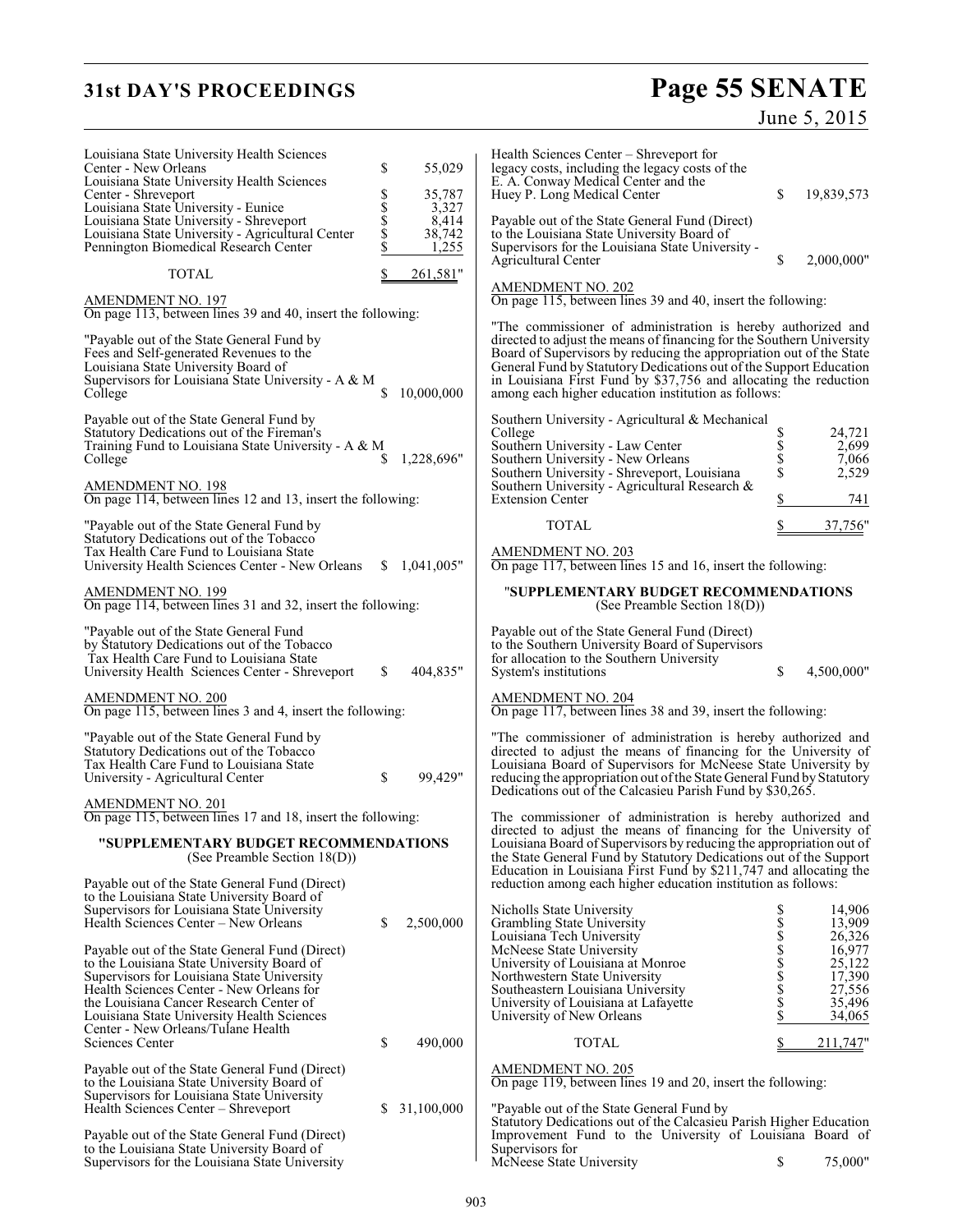# **Page 56 SENATE 31st DAY'S PROCEEDINGS**

June 5, 2015

AMENDMENT NO. 206 On page 120, delete lines 5 through 8 AMENDMENT NO. 207 On page 120, between lines 45 and 46, insert the following: "**SUPPLEMENTARY BUDGET RECOMMENDATIONS** (See Preamble Section 18(D)) Payable out of the State General Fund (Direct) to the University of Louisiana Board of Supervisors for allocation to Grambling State University \$ 2,000,000" AMENDMENT NO. 208 On page 121, between lines 12 and 13, insert the following: "The commissioner of administration is hereby authorized and directed to adjust the means of financing for the Louisiana Community and Technical Colleges Board of Supervisors for SOWELA Technical Community College by reducing the appropriation out of the State General Fund by Statutory Dedications out of the Calcasieu Parish Fund by \$10,088. The commissioner of administration is hereby authorized and directed to adjust the means of financing for the Louisiana Community and Technical Colleges Board of Supervisors by reducing the appropriation out of the State General Fund by Statutory Dedications out of the Support Education in Louisiana First Fund by \$68,638 and allocating the reduction among each higher education institution as follows: Baton Rouge Community College  $\begin{array}{ccc}\n \text{Baton} & 10,036 \\
 \text{Delgado Community College} & \text{S} & 17,007 \\
 \text{Nunez Community College} & \text{S} & 1,951 \\
 \text{Bosser Parish A Community College} & \text{S} & 5,058 \\
 \text{South Louisiana Community College} & \text{S} & 5,058 \\
 \text{South Louisiana Community College} & \text{S} & 7,10 \\
 \text{River Parishes Community College} & \text{S} & 1,776 \\
 \text{Louisiana Technical Community College} & \text{S} & 5,376 \\
 \text{Louisiana Technical$ Delgado Community College  $\begin{array}{ccc} 8 & 17,007 \\ 17,007 \end{array}$ <br>Nunez Community College  $\begin{array}{ccc} 8 & 17,007 \\ 1,951 \end{array}$ Nunez Community College  $$ 1,951$ <br>Bossier Parish Community College  $$ 5,058$ Bossier Parish Community College  $\begin{array}{ccc} 8 & 5,058 \\ 8 & 8,710 \\ \text{River Parishes Community College} & & 8 \\ 1,776 & & \end{array}$ South Louisiana Community College River Parishes Community College  $\begin{array}{ccc} 8 & 1,776 \\ \text{Louisiana Delta Community College} & & S \\ \end{array}$ Louisiana Delta Community College \$ 5,376 Louisiana Technical College \$ 7,001 Example 1 and Technical College  $\begin{array}{ccc}\n 3 & 3,371 \\
 \text{SOWELA Technical Community College} & \text{S} & 3,371 \\
 \text{L.E. Fletcher Technical Community College} & \text{S} & 1,748\n \end{array}$ L.E. Fletcher Technical Community College  $\begin{array}{ccc} 5 & 1,748 \\ \text{Northshore Technical Community College} & \text{S} & 2,992 \end{array}$ Northshore Technical Community College  $\begin{array}{cc} $ & 2,992 \$ & $ 2,992 \$ & $ 3,612 \end{array}$ Central Louisiana Technical Community College TOTAL \$ 68,638" AMENDMENT NO. 209 On page 121, after line 51, insert the following: "Payable out of the State General Fund by Statutory Dedications out of the Orleans Parish Excellence Fund for operations of an Allied Health and Nursing Program at Delgado<br>Community College \$35.177 Community College AMENDMENT NO. 210 On page 123, between lines 14 and 15, insert the following: "Payable out of the State General Fund by Statutory Dedications out of the Calcasieu Parish Higher Education Improvement Fund to the Louisiana Community and Technical Colleges Board of Supervisors for SOWELA Technical Community College \$ 25,000" AMENDMENT NO. 211 On page 124, between lines 15 and 16, insert the following: "**SUPPLEMENTARY BUDGET RECOMMENDATIONS** (See Preamble Section 18(D)) Payable out of the State General Fund (Direct) to the Louisiana Community and Technical Colleges Board of Supervisors for Competitive Core Funding to be allocated to the Louisiana Community and Technical Colleges System's lowest-funded institutions  $\qquad$  \$ 3,000,000" AMENDMENT NO. 212 AMENDMENT NO. 213 "\$106,760,806" AMENDMENT NO. 214 "\$135,145,434" AMENDMENT NO. 215 "\$29,153,087" AMENDMENT NO. 216 "\$128,286,901" AMENDMENT NO. 217 AMENDMENT NO. 218 AMENDMENT NO. 219 Payable out of Federal Funds AMENDMENT NO. 220 "\$211,349,749" AMENDMENT NO. 221 "\$1,243,729,200" AMENDMENT NO. 222 "\$1,075,499,305" AMENDMENT NO. 223 "\$1,222,662,082" AMENDMENT NO. 224 by \$35,693,115." AMENDMENT NO. 225 AMENDMENT NO. 226

On page 128, delete lines 31 through 37

On page 129, at the end of line 33, delete "\$98,760,806" and insert

On page 129, at the end of line 46, delete "\$127,145,434" and insert

On page 130, at the end of line 9, delete "\$21,153,087" and insert

On page 130, at the end of line 14, delete "\$120,286,901" and insert

On page 130, delete lines 22 through 24

On page 130, delete lines 28 through 30

On page 130, between lines 33 and 34, insert the following:

"Payable out of the State General Fund by Interagency Transfers from the Department of Children and Family Services to the District Support Program for Child Care Development Fund Expenditures  $\qquad \qquad$  \$ 9,392,570

to the District Support Program for expenditures associated with the Child Care Development Fund  $\qquad$  \$ 3,587,181"

On page 131, at the end of line 9, delete "\$214,936,930" and insert

On page 131, at the end of line 13, delete "\$1,247,316,381" and insert

On page 131, at the end of line 25, delete "\$1,079,086,486" and insert

On page 131, at the end of line 26, delete "\$1,226,249,263" and insert

On page 131, between lines 36 and 37, insert the following:

"Payable out of the State General Fund by Interagency Transfers from the Department of Children and Family Services to the Student - Centered Goals Program for Child Care Development Fund expenditures \$ 26,300,545

The commissioner of administration is hereby authorized and directed to adjust the means of financing for the Student - Centered Goals Program by reducing the appropriation out of Federal Funds

On page 132, delete lines 24 through 29

On page 133, delete lines 17 through 26, and insert the following:

"Payable out of the State General Fund (Direct) to the Minimum Foundation Program  $\sim$  \$ 11,468,992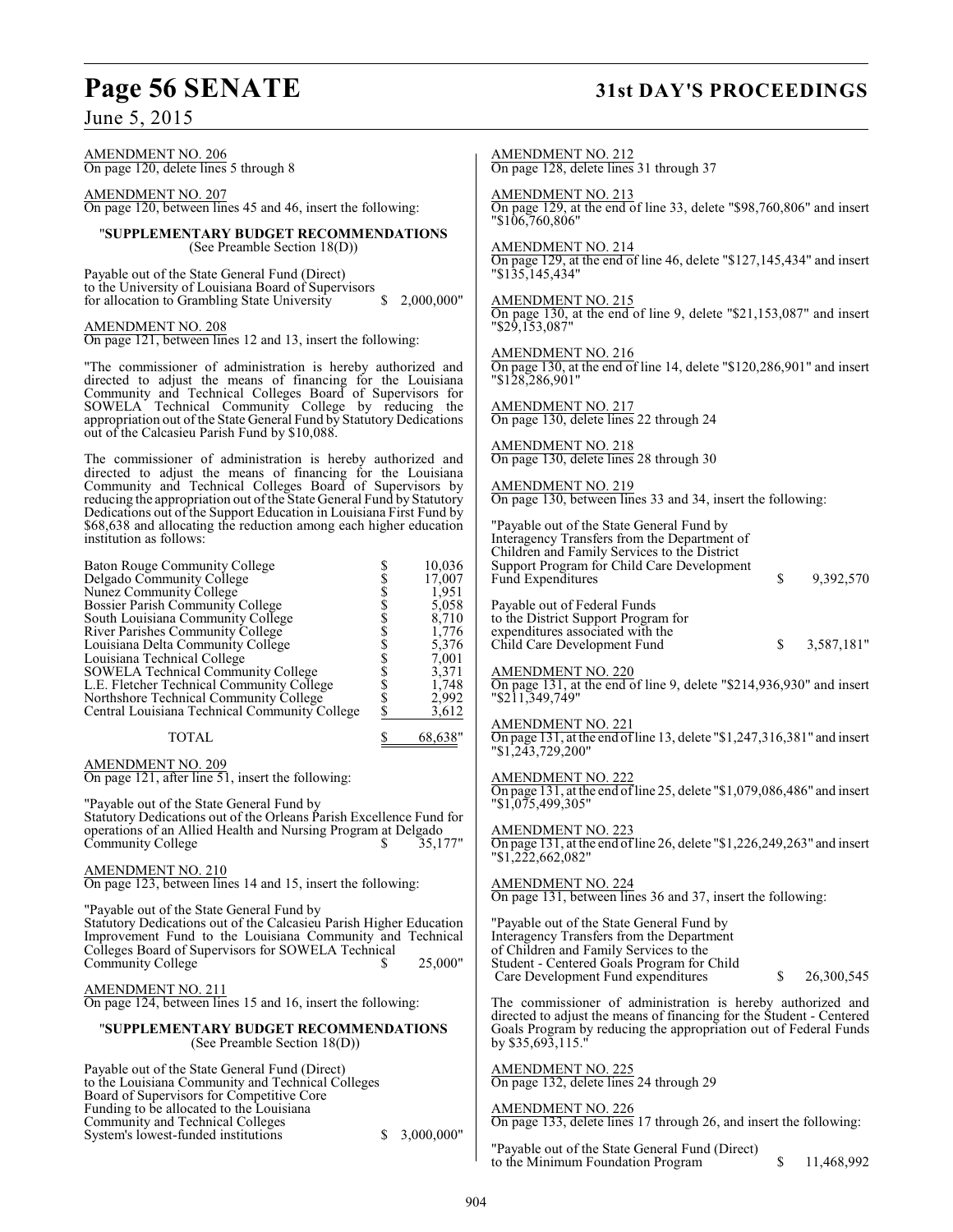# **31st DAY'S PROCEEDINGS**

# Page 57 SENATE<br>June 5, 2015

| Payable out of the State General Fund (Direct)<br>to the Minimum Foundation Program                                                                                                                                                                                 | \$ | 2,000,000     | <b>AMENDMENT NO. 238</b><br>On page 142, line 13, delete "\$44, 106, 432" and insert "\$44, 423, 952"                                                                                                   |                                                                                      |                            |
|---------------------------------------------------------------------------------------------------------------------------------------------------------------------------------------------------------------------------------------------------------------------|----|---------------|---------------------------------------------------------------------------------------------------------------------------------------------------------------------------------------------------------|--------------------------------------------------------------------------------------|----------------------------|
| Payable out of the State General Fund by<br>Statutory Dedications out of the Support Education                                                                                                                                                                      |    |               | AMENDMENT NO. 239<br>On page 142, line 24, delete "\$1,200,000" and insert "\$1,000,000"                                                                                                                |                                                                                      |                            |
| in Louisiana First Fund to the Minimum<br>Foundation Program                                                                                                                                                                                                        | \$ | 3,721,519     | <b>AMENDMENT NO. 240</b>                                                                                                                                                                                |                                                                                      |                            |
| Payable out of the State General Fund by<br>Statutory Dedications out of the Louisiana<br>Lottery Proceeds Fund to the Minimum                                                                                                                                      |    |               | On page 142, line 29, delete "Landing," and insert "Landing or<br>improvements to Sala Avenue, \$50,000 shall be allocated and<br>distributed to the City of Westwego for the Creative Arts Center,"    |                                                                                      |                            |
| Foundation Program, not to be expended<br>prior to January 1, 2016                                                                                                                                                                                                  | \$ | 5,900,000     | <b>AMENDMENT NO. 241</b><br>On page 142, between lines 34 and 35, insert the following:                                                                                                                 |                                                                                      |                            |
| The commissioner of administration is hereby authorized and<br>directed to adjust the means of financing for the Minimum<br>Foundation Program by reducing the appropriation out of the State<br>General Fund (Direct) by \$5,900,000.                              |    |               | "Payable out of the State General Fund by<br>Statutory Dedications out of the St. Mary Parish<br>Visitor Enterprise Fund to the city of Morgan City<br>for the following:                               |                                                                                      |                            |
| The commissioner of administration is hereby authorized and<br>directed to adjust the means of financing for the Minimum<br>Foundation Program by reducing the appropriation out of the State<br>General Fund (Direct) by \$3,721,519.                              |    |               | Shrimp & Petroleum Festival<br>Front Street and Wharf improvement<br>Lawrence Park and Historic District                                                                                                | ծ<br>Տ<br>Տ                                                                          | 35,000<br>50,000<br>20,000 |
| The commissioner of administration is hereby authorized and<br>directed to adjust the means of financing for the Minimum<br>Foundation Program by reducing the appropriation out of the State<br>General Fund by Statutory Dedications out of the Louisiana Lottery |    |               | Payable out of the State General Fund by<br>Statutory Dedications out of the St. Mary Parish<br>Visitor Enterprise Fund to the city of Patterson for<br>the Patterson Main Street Program               | S                                                                                    | 75,000                     |
| Proceeds Fund by \$2,000,000."<br><b>AMENDMENT NO. 227</b><br>On page 135, at the end of line 30, delete "\$29,485,629" and insert                                                                                                                                  |    |               | Payable out of the State General Fund by<br>Statutory Dedications out of the St. Mary Parish<br>Visitor Enterprise Fund to the city of Franklin<br>for the following:                                   |                                                                                      |                            |
| "\$27,785,629"                                                                                                                                                                                                                                                      |    |               | Franklin Main Street program                                                                                                                                                                            |                                                                                      | 20,000                     |
| <u>AMENDMENT NO. 228</u><br>On page 135, at the end of line 31, delete "\$4,334,389" and insert<br>"\$6,034,389"                                                                                                                                                    |    |               | Masonic Building for repairs and rehabilitation<br>Crowell Gym and the Center Theater Project<br>Franklin Historic District                                                                             | Տ<br>Տ<br>Տ<br>Տ                                                                     | 30,000<br>50,000<br>10,000 |
| <u>AMENDMENT NO. 229</u><br>On page 135, between lines 33 and 34, insert the following:                                                                                                                                                                             |    |               | Payable out of the State General Fund by<br>Statutory Dedications out of the St. Mary Parish<br>Visitor Enterprise Fund to the City of Berwick                                                          |                                                                                      |                            |
| "SUPPLEMENTARY BUDGET RECOMMENDATIONS<br>(See Preamble Section 18(D))                                                                                                                                                                                               |    |               | for the following:                                                                                                                                                                                      |                                                                                      |                            |
| Payable out of the State General Fund (Direct)<br>to the Health Care Services Division for<br>legacy costs                                                                                                                                                          |    | \$33,401,425" | River Front Park and Wharf for repairs<br>and upgrades<br>Light House Maintenance and repair                                                                                                            | \$<br>\$                                                                             | 35,000<br>10,000           |
| <u>AMENDMENT NO. 230</u><br>On page 136, between lines 20 and 21, insert the following:                                                                                                                                                                             |    |               | Payable out of the State General Fund by<br>Statutory Dedications out of the St. Mary Parish<br>Visitor Enterprise Fund to the city of Baldwin for                                                      | S                                                                                    | 20,000                     |
| "Payable out of the State General Fund by<br>Statutory Dedications out of the Insurance                                                                                                                                                                             |    |               | the Baldwin Entrance Improvement<br>Payable out of the State General Fund by                                                                                                                            |                                                                                      |                            |
| Verification System Fund to the Local Housing<br>of Adult Offenders Program for additional<br>parole hold funding                                                                                                                                                   | \$ | 7,000,000"    | Statutory Dedications out of the St. Mary Parish<br>Visitor Enterprise Fund to the St. Mary Parish<br>Tourist Commission for the following:                                                             |                                                                                      |                            |
| AMENDMENT NO. 231<br>On page 137, line 48, delete "\$232,480" and insert "\$300,000"                                                                                                                                                                                |    |               | Chitimacha Tribe of Louisiana Tribal Culture<br>and Tourism Office \$                                                                                                                                   |                                                                                      | 20,000                     |
| AMENDMENT NO. 232<br>On page 137, line 52, delete "\$350,000" and insert "\$600,000"                                                                                                                                                                                |    |               | Tour Du Teche Paddle Race<br>Rhythms on the River and BBQ Bash                                                                                                                                          |                                                                                      | 15,000<br>10.000           |
|                                                                                                                                                                                                                                                                     |    |               | Techeland Arts Council<br>Franklin Black Bear and Bird Festival                                                                                                                                         |                                                                                      | 5,000<br>10,000            |
| AMENDMENT NO. 233<br>On page 138, line 56, delete "\$44,106,432" and insert "\$44,423,952"                                                                                                                                                                          |    |               | Franklin Harvest Moon Festival<br>Franklin Main Street for advertising<br>Cajun Coast Welcome Center for the                                                                                            | S<br>S<br>S<br>S<br>S<br>S<br>S<br>S<br>S<br>S<br>S<br>S<br><br><br><br><br><br><br> | 5,000<br>7,500             |
| <u>AMENDMENT NO. 234</u><br>On page 140, line 24, delete "\$232,480" and insert "\$300,000"                                                                                                                                                                         |    |               | Interpretative Project                                                                                                                                                                                  | \$<br>\$                                                                             | 50,000<br>10,000           |
|                                                                                                                                                                                                                                                                     |    |               | Patterson Cypress Sawmill Festival<br>St. Mary Landmarks                                                                                                                                                | Š                                                                                    | 20,000                     |
| AMENDMENT NO. 235<br>On page 140, line 28, delete "\$350,000" and insert "\$600,000"                                                                                                                                                                                |    |               | Civil War battle sites research and development<br>in the Bayou Teche Campaign                                                                                                                          | \$                                                                                   | 15,000                     |
| <b>AMENDMENT NO. 236</b><br>On page 142, line 6, delete "\$44,106,432" and insert "\$44,423,952"                                                                                                                                                                    |    |               | Provided, however, that the battle sites shall include the fort on<br>Federal Avenue, the supply                                                                                                        |                                                                                      |                            |
| AMENDMENT NO. 237<br>On page 142, line 11, delete "\$44,106,432" and insert "\$44,423,952"                                                                                                                                                                          |    |               | depot on Railroad and Front Streets in Morgan City, the Mosquito<br>Fleet and Union Grand Lake Invasion flotilla on Berwick Bay, the<br>Battle of Bisland and the sinking of the Queen of the West near |                                                                                      |                            |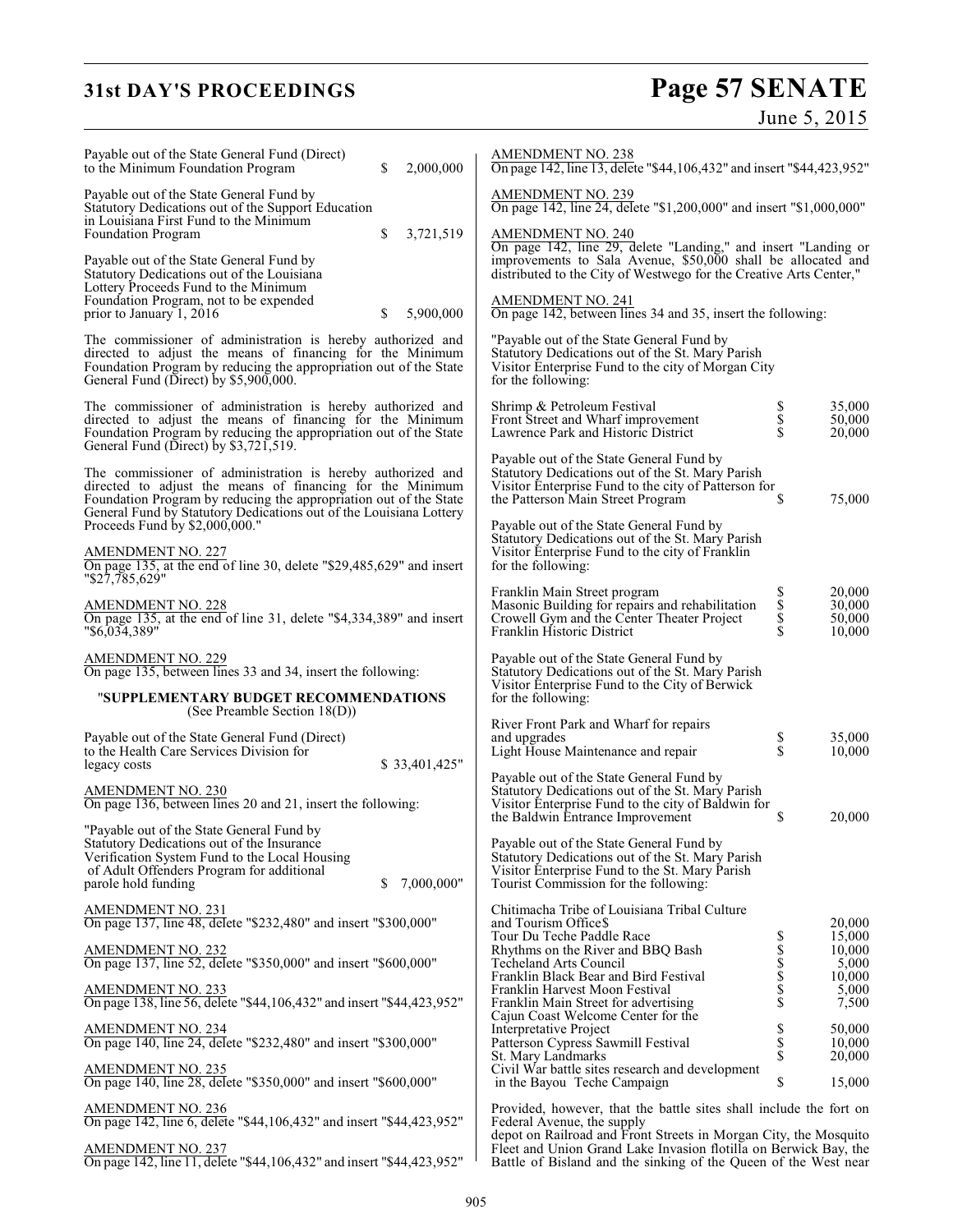# **Page 58 SENATE 31st DAY'S PROCEEDINGS**

# June 5, 2015

| Patterson, the landing of the Grand Lake flotilla near Charenton,<br>Camp Hunter, and the Battle of Irish Bend.<br>Payable out of the State General Fund by<br>Statutory Dedications out of the St. Mary Parish                                                                                                                                                  |             |                            | Further provided, that from the funds appropriated herein out of the<br>Madison Parish Visitor Enterprise Fund, \$12,500 shall be allocated<br>and distributed to the Madison Parish Historical Society, and \$10,000<br>shall be allocated and distributed to the city of Tallulah for<br>beautification and repair projects. In the event that total revenues |
|------------------------------------------------------------------------------------------------------------------------------------------------------------------------------------------------------------------------------------------------------------------------------------------------------------------------------------------------------------------|-------------|----------------------------|-----------------------------------------------------------------------------------------------------------------------------------------------------------------------------------------------------------------------------------------------------------------------------------------------------------------------------------------------------------------|
| Visitor Enterprise Fund to the St. Mary Parish<br>Council for the following:                                                                                                                                                                                                                                                                                     |             |                            | deposited in this fund are insufficient to fully fund such allocations,<br>each entity shall receive the same pro rata share of the monies<br>available which its allocation represents to the total.                                                                                                                                                           |
| Wooden Boat Festival Wharf<br>Keep St. Mary Beautiful<br><b>Brittany Project</b>                                                                                                                                                                                                                                                                                 | Տ<br>Տ<br>Տ | 35,000<br>15,000<br>10,000 | Provided, however, that of the monies appropriated from the State<br>General Fund by Statutory Dedications out of the Tensas Parish                                                                                                                                                                                                                             |
| Advertising for Atchafalaya Golf Course<br>Billboard                                                                                                                                                                                                                                                                                                             | \$          | 7,500"                     | Visitor Enterprise Fund, the amount of \$15,000 shall be allocated and<br>dedicated to the Tensas Parish Police Jury for economic development<br>purposes."                                                                                                                                                                                                     |
| <b>AMENDMENT NO. 242</b><br>On page 142, delete lines 35 through 47                                                                                                                                                                                                                                                                                              |             |                            | <b>AMENDMENT NO. 246</b><br>On page 145, between lines 9 and 10, insert the following:                                                                                                                                                                                                                                                                          |
| <b>AMENDMENT NO. 243</b><br>On page 143, delete lines 1 through 47                                                                                                                                                                                                                                                                                               |             |                            | "Provided, however, that of the funding allocated herein to Ouachita                                                                                                                                                                                                                                                                                            |
| <b>AMENDMENT NO. 244</b><br>On page 144, delete lines 1 through 15                                                                                                                                                                                                                                                                                               |             |                            | Parish under the Parish Transportation Program (R.S.<br>48:751-756(A)), eight percent (8%) shall be allocated to the town of<br>Richwood, and three percent $(3%)$ shall be allocated to the town of<br>Sterlington."                                                                                                                                           |
| <b>AMENDMENT NO. 245</b><br>On page 144, between lines 15 and 16, insert the following:                                                                                                                                                                                                                                                                          |             |                            | <b>AMENDMENT NO. 247</b><br>On page 147, between lines 26 and 27, insert the following:                                                                                                                                                                                                                                                                         |
| "Payable out of the State General Fund by<br>Statutory Dedications out of the Lafourche                                                                                                                                                                                                                                                                          |             |                            | "Payable out of the State General Fund by                                                                                                                                                                                                                                                                                                                       |
| Parish Association for Retarded Citizens<br>Training and Development Fund to the<br>Lafourche ARC for operating expenses                                                                                                                                                                                                                                         | \$          | 134,479                    | Statutory Dedications out of the Video Draw<br>Poker Device Fund<br>\$<br>3.862.544"                                                                                                                                                                                                                                                                            |
| Payable out of the State General Fund by                                                                                                                                                                                                                                                                                                                         |             |                            | <b>AMENDMENT NO. 248</b><br>On page 149, between lines 15 and 16, insert the following:                                                                                                                                                                                                                                                                         |
| Statutory Dedications out of the Lake Charles<br>Civic Center Fund to the City of Lake Charles                                                                                                                                                                                                                                                                   | \$          | 150,000                    | "Payable out of the State General Fund by<br>Statutory Dedications out of the Louisiana                                                                                                                                                                                                                                                                         |
| Provided, however, out of the monies appropriated herein from the<br>State General Fund by Statutory Dedications out of the Shreveport<br>Riverfront and Convention Center and Independence Stadium Fund,                                                                                                                                                        |             |                            | Mega-Project Development Fund for<br><b>State Commitments</b><br>\$<br>20,000,000"                                                                                                                                                                                                                                                                              |
| the amount of \$110,000 shall be allocated and distributed to the<br>Louisiana State Exhibit Museum and the amount of \$55,000 shall be<br>allocated and distributed to the Louisiana State Oil and Gas Museum.                                                                                                                                                  |             |                            | <b>AMENDMENT NO. 249</b><br>On page 149, at the end of line 20, delete " $$18,987,611$ " and insert<br>$"\$27,066,198"$                                                                                                                                                                                                                                         |
| Provided, however, that from the funds appropriated herein out of the<br>Iberia Parish Tourist Commission Fund, the monies in the fund shall<br>be allocated and distributed as follows: \$10,000 shall be allocated and<br>distributed to the Jeanerette Museum; \$10,000 shall be allocated and                                                                |             |                            | <u>AMENDMENT NO. 250</u><br>On page 149, at the end of line 24, delete "\$18,987,611" and insert<br>$"\$2\overline{7,066,198"$                                                                                                                                                                                                                                  |
| distributed to the Bayou Teche Museum. The remaining monies in<br>the fund shall be allocated and distributed as follows: forty-five<br>percent (45%) to the Iberia Parish Visitors and Convention Bureau,                                                                                                                                                       |             |                            | AMENDMENT NO. 251<br>On page 149, at the end of line 31, delete "\$18,987,611" and insert<br>$"\$27,066,198"$                                                                                                                                                                                                                                                   |
| thirty-two percent (32%) to the Acadiana Fairgrounds Commission,<br>sixteen percent $(16%)$ to the Iberia Economic Development<br>Authority, four percent (4%) to the Iberia Parish Government for the<br>Iberia Sports Complex Commission, and three percent $(3%)$ to the<br>Bunk Johnson/New Iberia Jazz Arts & Heritage Festival, Inc.                       |             |                            | <b>AMENDMENT NO. 252</b><br>$\overline{On}$ page 149, at the end of line 32, delete "\$18,987,611" and insert<br>"\$27,066,198"                                                                                                                                                                                                                                 |
| Provided, however, that of the funds appropriated herein to East<br>Carroll Parish out of the East Carroll Visitor Enterprise Fund, one                                                                                                                                                                                                                          |             |                            | <b>AMENDMENT NO. 253</b><br>On page 149, at the end of line 37, delete "\$18,987,611" and insert<br>"\$27,066,198"                                                                                                                                                                                                                                              |
| hundred percent shall be allocated and distributed to Doorway to<br>Louisiana, Inc. D/B/A East Carroll Parish Tourism Commission. In<br>the event that total revenues deposited in this fund are insufficient to<br>fully fund such allocation, Doorway to Louisiana, Inc. shall receive<br>the same pro rata share of the monies available which its allocation |             |                            | <b>AMENDMENT NO. 254</b><br>On page 149, at the end of line 39, delete " $$18,987,611$ " and insert<br>"\$27,066,198"                                                                                                                                                                                                                                           |
| represents to the total.                                                                                                                                                                                                                                                                                                                                         |             |                            | <b>AMENDMENT NO. 255</b><br>On page 152, delete lines 17 through 19                                                                                                                                                                                                                                                                                             |
| Further provided, that from the funds appropriated herein out of the<br>Richland Parish Visitor Enterprise Fund, \$25,000 shall be allocated<br>and distributed to the town of Delhi of which amount \$5,000 shall be<br>allocated to the Delhi Municipal Golf Course and the remainder shall                                                                    |             |                            | <b>AMENDMENT NO. 256</b><br>On page 152, between lines 19 and 20, insert the following:                                                                                                                                                                                                                                                                         |
| be allocated for the Cave Theater, \$10,000 shall be allocated and<br>distributed to the town of Mangham for downtown development, and<br>\$25,000 shall be allocated and distributed to the town of Rayville for                                                                                                                                                |             |                            | "Payable out of the State General Fund by<br>Interagency Transfers from the Louisiana<br>\$<br>60,000"<br><b>State Racing Commission</b>                                                                                                                                                                                                                        |
| downtown development. In the event that total revenues deposited in<br>this fund are insufficient to fully fund such allocations, each entity<br>shall receive the same pro rata share of the monies available which                                                                                                                                             |             |                            | <b>AMENDMENT NO. 257</b><br>On page 153, between lines 24 and 25, insert the following:                                                                                                                                                                                                                                                                         |
| its allocation represents to the total.                                                                                                                                                                                                                                                                                                                          |             |                            | "Payable out of the State General Fund by                                                                                                                                                                                                                                                                                                                       |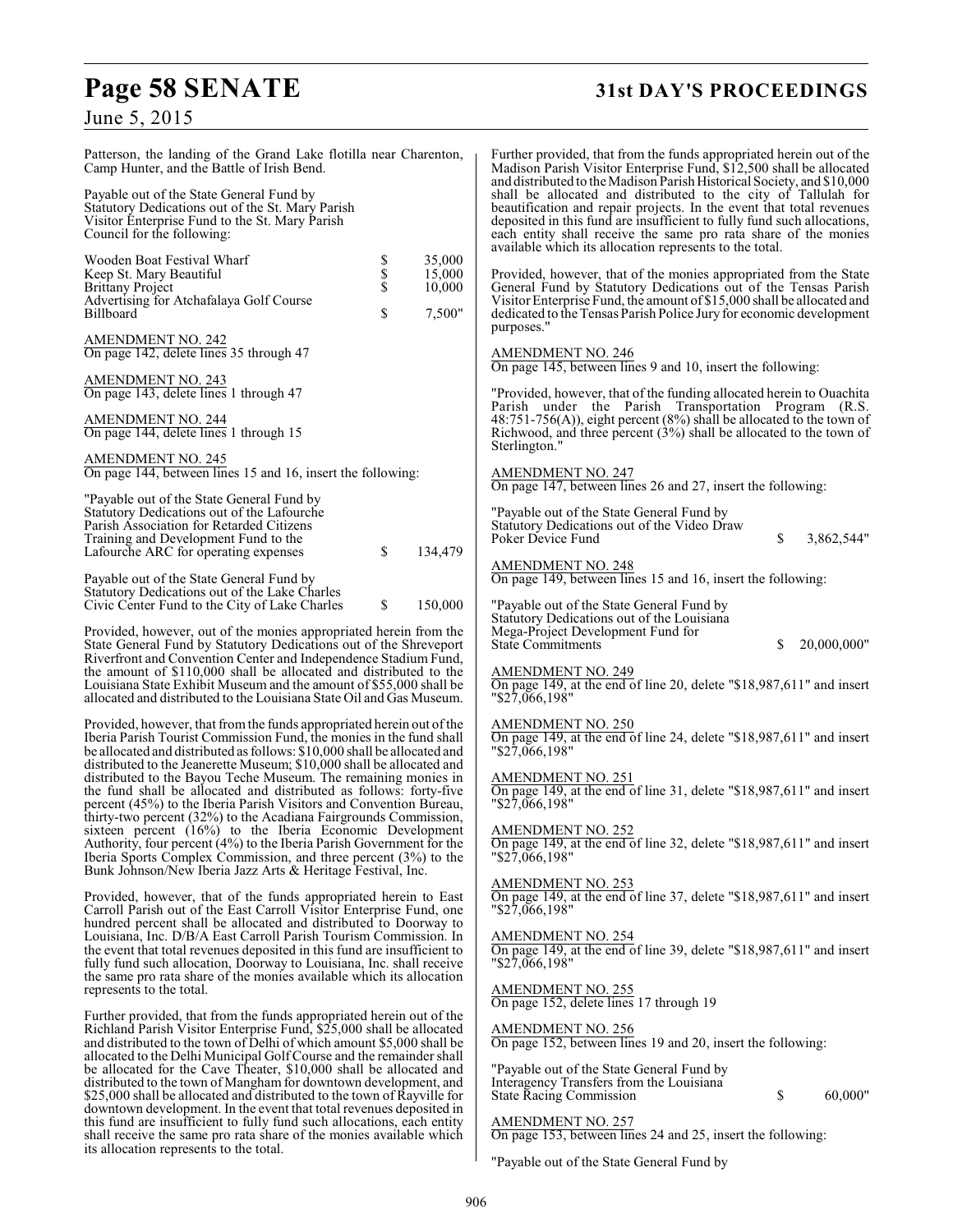# **31st DAY'S PROCEEDINGS**

# Page 59 SENATE<br>June 5, 2015

| Statutory Dedications out of the Bossier<br>\$<br>263,689<br>Parish Truancy Fund                                                                                                                                                                                                                | <b>AMENDMENT NO. 7</b><br>On page 6, at the end of line 19, delete "\$9,500,022" and insert<br>"\$9,060.756"                                                                                                                                             |
|-------------------------------------------------------------------------------------------------------------------------------------------------------------------------------------------------------------------------------------------------------------------------------------------------|----------------------------------------------------------------------------------------------------------------------------------------------------------------------------------------------------------------------------------------------------------|
| Payable out of the State General Fund by<br>Statutory Dedications out of the St. Landry<br>Parish Excellence Fund<br>\$<br>197,666                                                                                                                                                              | <u>AMENDMENT NO. 8</u><br>On page 6, at the end of line 22, delete "\$9,500,022" and insert<br>"\$9,060,756"                                                                                                                                             |
| The commissioner of administration is hereby authorized and<br>directed to adjust the means of financing for State Aid to Local<br>Government Entities by reducing the appropriation out of the State<br>General Fund by Statutory Dedications out of the Calcasieu Parish<br>Fund by \$60,532. | <b>AMENDMENT NO. 9</b><br>On page 6, at the end of line 24, delete $\text{\degree$9,500,022" }$ and insert<br>"\$9,060,756"                                                                                                                              |
| The commissioner of administration is hereby authorized and<br>directed to adjust the means of financing for State Aid to Local                                                                                                                                                                 | <b>AMENDMENT NO. 10</b><br>On page 6, between lines 24 and 25, insert the following:                                                                                                                                                                     |
| Government Entities by reducing the appropriation out of the State<br>General Fund by Statutory Dedications out of the Beautification and<br>Improvement of the New Orleans City Park Fund by \$152,671."                                                                                       | "Payable out of the State General Fund by<br>Fees and Self-generated Revenues from<br>\$<br>439,266"<br>customer support agencies statewide                                                                                                              |
| AMENDMENT NO. 258<br>On page 155, delete lines 35 through 45, and on page 156, delete<br>lines 1 through 27                                                                                                                                                                                     | AMENDMENT NO. 11<br>On page 6, line 27, delete " $(311)$ " and insert " $(317)$ "                                                                                                                                                                        |
| AMENDMENT NO. 259<br>On page 156, line 29, delete "Section 20" and insert "Section 19"                                                                                                                                                                                                          | On motion of Senator Donahue, the committee amendment was<br>adopted. The amended bill was read by title and referred to the<br>Legislative Bureau.                                                                                                      |
| <b>AMENDMENT NO. 260</b><br>On page 169, line 24, delete "Section 21" and insert "Section 20"                                                                                                                                                                                                   | <b>Rules Suspended</b>                                                                                                                                                                                                                                   |
| On motion of Senator Donahue, the committee amendment was<br>adopted. The amended bill was read by title and referred to the                                                                                                                                                                    | Senator Ward asked for and obtained a suspension of the rules<br>to recall House Bill No. 47 from the Committee on Retirement.                                                                                                                           |
| Legislative Bureau.                                                                                                                                                                                                                                                                             | <b>HOUSE BILL NO. 47-</b><br>BY REPRESENTATIVE ST. GERMAIN                                                                                                                                                                                               |
| <b>HOUSE BILL NO. 663—</b><br>BY REPRESENTATIVE FANNIN<br>AN ACT<br>To provide for the establishment and reestablishment of agency<br>ancillary funds, to be specifically known as internal service                                                                                             | AN ACT<br>To enact R.S. 11:2256.3, relative to retirement benefits received from<br>the Firefighters' Retirement System; to provide with respect to<br>the calculation of the community portion of such benefits; and<br>to provide for related matters. |
| funds, auxiliary accounts, or enterprise funds for certain state<br>institutions, officials, and agencies; to provide for appropriation<br>of funds; and to regulate the administration of said funds.                                                                                          | On motion of Senator Ward, the bill was read by title and passed<br>to a third reading.                                                                                                                                                                  |
| Reported with amendments by the Committee on Finance.                                                                                                                                                                                                                                           | <b>Privilege Report of the</b>                                                                                                                                                                                                                           |
| <b>SENATE COMMITTEE AMENDMENTS</b>                                                                                                                                                                                                                                                              | <b>Legislative Bureau</b>                                                                                                                                                                                                                                |
| Amendments proposed by Senate Committee on Finance to<br>Reengrossed House Bill No. 663 by Representative Fannin                                                                                                                                                                                | June 5, 2015<br>To the President and Members of the Senate:                                                                                                                                                                                              |
| AMENDMENT NO. 1<br>On page 4, between lines 35 and 36, insert the following:                                                                                                                                                                                                                    | I am directed by your Legislative Bureau to submit the<br>following report:                                                                                                                                                                              |
| "Payable out of the State General Fund by<br>Interagency Transfers to the Risk Management<br>187,794"<br>Program for salaries and related benefits<br>\$                                                                                                                                        | The following instruments are approved as to construction and<br>duplication.                                                                                                                                                                            |
| AMENDMENT NO. 2<br>On page 5, line 30, delete " $(730)$ " and insert " $(750)$ " and delete                                                                                                                                                                                                     | <b>HOUSE BILL NO. 1-</b><br>BY REPRESENTATIVE FANNIN                                                                                                                                                                                                     |
| "\$264,117,141" and insert "\$263,143,677"                                                                                                                                                                                                                                                      | AN ACT<br>Making annual appropriations for Fiscal Year 2015-2016 for the<br>ordinary expenses of the executive branch of state government,                                                                                                               |
| AMENDMENT NO. 3<br>On page 5, at the end of line 40, delete "\$316,918,170" and insert<br>"\$315,944,706"                                                                                                                                                                                       | pensions, public schools, public roads, public charities, and state<br>institutions and providing with respect to the expenditure of said<br>appropriations.                                                                                             |
| AMENDMENT NO. 4<br>On page 5, at the end of line 43, delete "\$315,899,697" and insert                                                                                                                                                                                                          | Reported without amendments.                                                                                                                                                                                                                             |
| "\$314,926,233"                                                                                                                                                                                                                                                                                 | <b>HOUSE BILL NO. 663-</b><br>BY REPRESENTATIVE FANNIN                                                                                                                                                                                                   |
| AMENDMENT NO. 5<br>On page 5, at the end of line 45, delete "\$316,918,170" and insert<br>"\$315,944,706"                                                                                                                                                                                       | AN ACT<br>To provide for the establishment and reestablishment of agency<br>ancillary funds, to be specifically known as internal service                                                                                                                |
| AMENDMENT NO. 6                                                                                                                                                                                                                                                                                 |                                                                                                                                                                                                                                                          |
| On page 6, line $15$ , delete " $(101)$ " and insert " $(96)$ " and delete<br>"\$9,500,022" and insert "\$9,060,756"                                                                                                                                                                            |                                                                                                                                                                                                                                                          |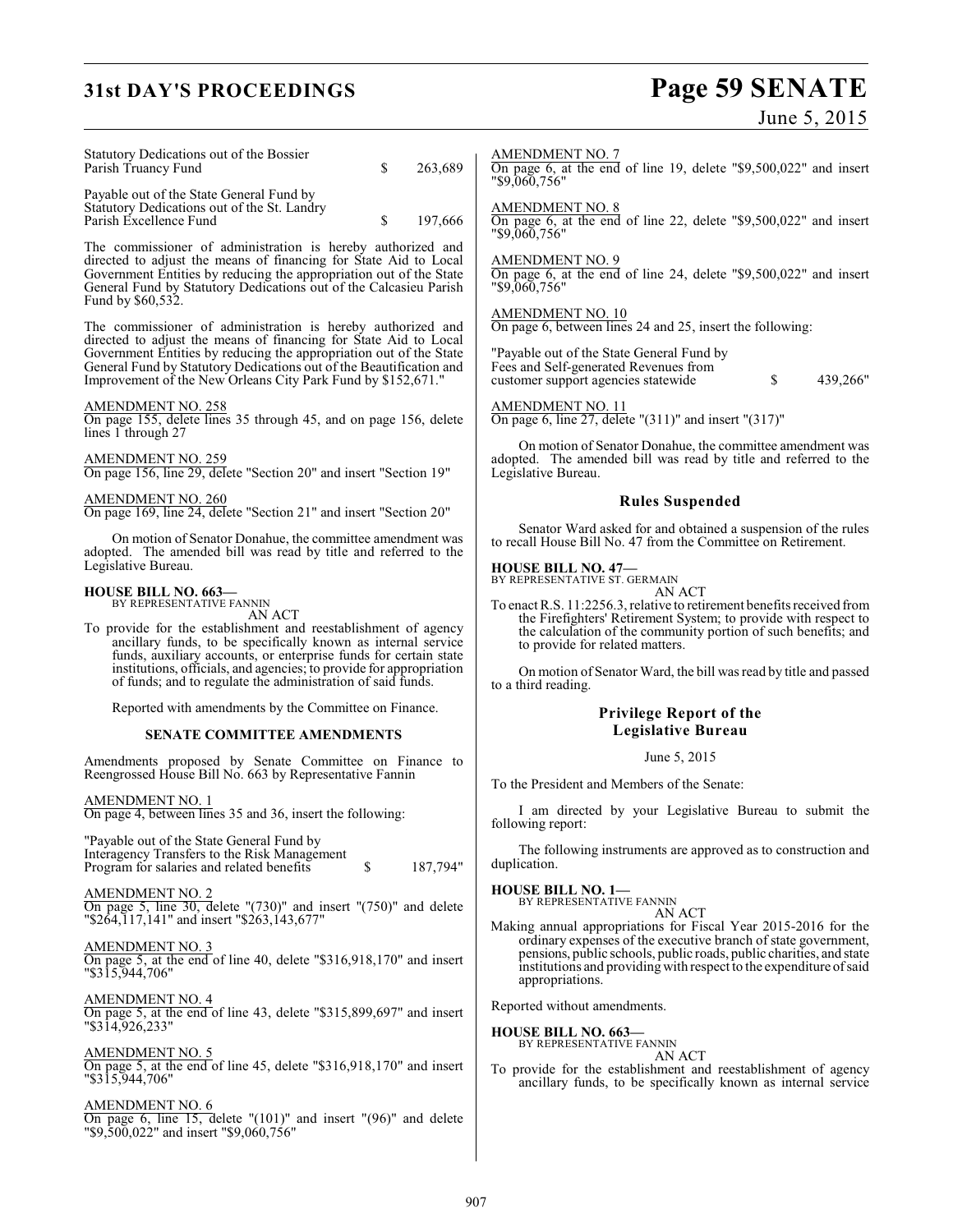# **Page 60 SENATE 31st DAY'S PROCEEDINGS**

June 5, 2015

funds, auxiliary accounts, or enterprise funds for certain state institutions, officials, and agencies; to provide for appropriation of funds; and to regulate the administration of said funds.

Reported without amendments.

Respectfully submitted, DANIEL R. MARTINY Chairman

### **Adoption of Legislative Bureau Report**

On motion of Senator Martiny, the Bills and Joint Resolutions were read by title and passed to a third reading.

### **Motion to Make Special Order**

Senator Donahue asked for and obtained a suspension of the rules to make House Bill No. 1, which was just advanced to a Third Reading and Final Passage, Special Order of the Day No. 1 on Monday, June 8, 2015.

**HOUSE BILL NO. 1—** BY REPRESENTATIVE FANNIN

AN ACT

Making annual appropriations for Fiscal Year 2015-2016 for the ordinary expenses of the executive branch of state government, pensions, public schools, public roads, public charities, and state institutions and providing with respect to the expenditure of said appropriations.

### **Motion to Make Special Order**

Senator Donahue asked for and obtained a suspension of the rules to make House Bill No. 2, which was on Third Reading and Final Passage, Special Order of the Day No. 2 on Monday, June 8, 2015.

**HOUSE BILL NO. 2—** BY REPRESENTATIVE ROBIDEAUX

AN ACT

To provide with respect to the capital outlay budget and the capital outlay program for state government, state institutions, and other public entities; to provide for the designation of projects and improvements; to provide for the financing thereof making appropriations from certain sources; and to provide for related matters.

### **Petitions, Memorials and Communications**

The following petitions, memorials and communications were received and read:

### **LOUISIANA DEPARTMENT OF AGRICULTURE & FORESTRY**

### April 15, 2015

The Honorable John Alario President of the Louisiana Senate P.O. Box 94183 Baton Rouge, LA 70804

Re: Appointment of Member to the Louisiana Board of Animal Health

Dear President Alario:

Pursuant to the authority granted to me as set forth in Louisiana Revised Statutes Title 3, I have appointed the following individual to the Louisiana Board of Animal Health within the Louisiana Department of Agriculture and Forestry and, therefore, respectfully request the consent of the Senate.

### LOUISIANA BOARD OF ANIMAL HEALTH

Ms. Cyd Collins P.O. Box 707 Arcadia, LA 71001 Louisiana Poultry Federation Appointed: March 12, 2015 Term: Concurrent VICE: Vacant (Kelly Garris)

I am confident that this individual meets the qualifications required by law and will serve the State of Louisiana honorably. Hence, I submit her name for consideration of confirmation by the Senate. Thank you.

> Respectfully yours, MIKE STRAIN DVM Commissioner

### **LOUISIANA DEPARTMENT OF AGRICULTURE & FORESTRY**

April 15, 2015

The Honorable John Alario President of the Louisiana Senate P.O. Box 94183 Baton Rouge, LA 70804

Re: Appointment of Members to Louisiana Boll Weevil Eradication Commission

Dear President Alario:

Pursuant to the authority granted to me as set forth in Louisiana Revised Statutes Title 3, I have appointed these individuals to the Louisiana Boll Weevil Eradication Commission within the Louisiana Department of Agriculture and Forestry and, therefore, respectfully request the consent of the Senate.

LOUISIANA BOLL WEEVIL COMMISSION Mr. Luke Sayes 2928 Effie Highway Deville, LA 71328 Louisiana Cotton and Grain Appointed: January 6, 2015 Term: Concurrent VICE: Vacant (Boyd Holley)

Mr. Thomas Ater 2065 Bill Johnson Drive Vidalia, LA 71373 LA Cotton and Grain Association - alternate Appointed: January 6, 2015 Term: Concurrent VICE: Vacant (Luke Sayes)

I am confident that these individuals meet the qualifications required by law and will serve the State of Louisiana honorably. Hence, I submit their names for consideration of confirmation by the Senate. Thank you.

> Respectfully yours, MIKE STRAIN DVM Commissioner

### **LOUISIANA DEPARTMENT OF AGRICULTURE & FORESTRY**

April 15, 2015

The Honorable John Alario President of the Louisiana Senate P.O. Box 94183 Baton Rouge, LA 70804

Re: Appointment of Members to the Dairy Industry Promotion Board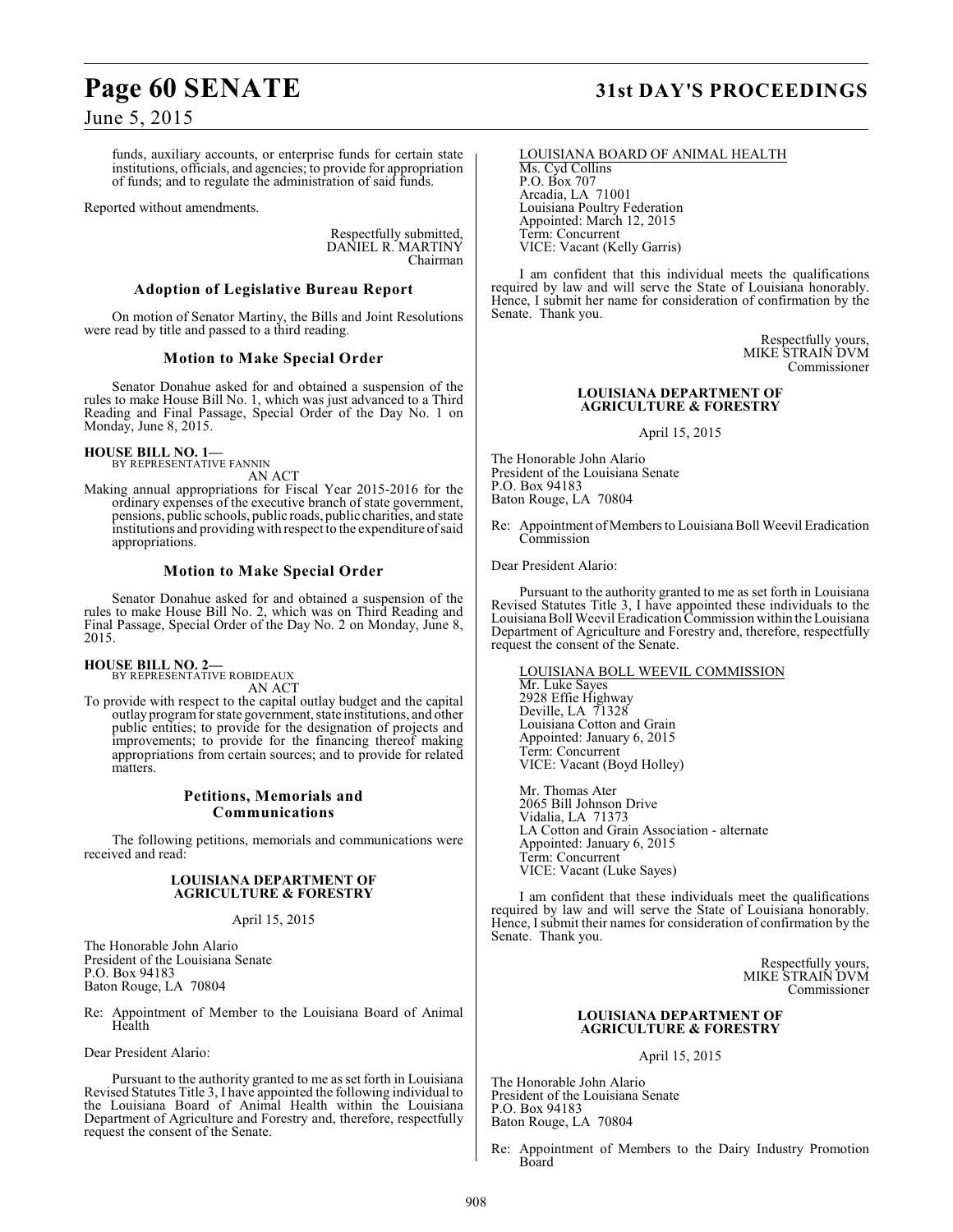# **31st DAY'S PROCEEDINGS Page 61 SENATE**

### Dear President Alario:

Pursuant to the authority granted to me as set forth in Louisiana Revised Statutes Title 3, I have appointed these individuals to the Dairy Industry Promotion Board within the Louisiana Department of Agriculture and Forestry and, therefore, respectfully request the consent of the Senate.

DAIRY INDUSTRY PROMOTION BOARD Mr. Mack Brown 27367 Brown Farm Road Mount Hermon, LA 70450 Dairy Producer-State Area 2 Appointed: June 16, 2014 Term: Concurrent VICE: Vacant (James Paul Alford)

Mr. Kenneth Ray Gill 33425 Highway 1056 Kentwood, LA 70444 Dairy Producer-State Area 2 Appointed: September 2, 2014 Term: Concurrent VICE: Vacant (Russell Creel)

I am confident that these individuals meet the qualifications required by law and will serve the State of Louisiana honorably. Hence, I submit their names for consideration of confirmation by the Senate. Thank you.

> Respectfully yours, MIKE STRAIN DVM Commissioner

### **LOUISIANA DEPARTMENT OF AGRICULTURE & FORESTRY**

April 15, 2015

The Honorable John Alario President of the Louisiana Senate P.O. Box 94183 Baton Rouge, LA 70804

Re: Appointment of Members to the Louisiana Egg Commission

Dear President Alario:

Pursuant to the authority granted to me as set forth in Louisiana Revised Statutes Title 3, I have appointed these individuals to the Louisiana Egg Commission within the Louisiana Department of Agriculture and Forestry and, therefore, respectfully request the consent of the Senate.

LOUISIANA EGG COMMISSION Mr. Corey Davis 263 Cal-Maine Road Pine Grove, LA. 70453 Egg Producer Appointed: September 4, 2014 Term: Concurrent VICE: Vacant (Adam McAlpin)

Mr. John Lalla 300 Mouton Street New Orleans, LA 70124 Distributor Appointed: March 2, 2015 Term: Concurrent VICE: Vacant (Scott Fernandez)

June 5, 2015

I am confident that these individuals meet the qualifications required by law and will serve the State of Louisiana honorably. Hence, I submit their names for consideration of confirmation by the Senate. Thank you.

> Respectfully yours, MIKE STRAIN DVM Commissioner

### **LOUISIANA DEPARTMENT OF AGRICULTURE &FORESTRY**

April 15, 2015

The Honorable John Alario President of the Louisiana Senate P.O. Box 94183 Baton Rouge, LA 70804

Re: Appointment of Alternate Members to Louisiana Egg **Commission** 

Dear President Alario:

Pursuant to the authority granted to me as set forth in Louisiana Revised Statutes Title 3, I have appointed these individuals serve as alternates on the Louisiana Egg Commission within the Louisiana Department of Agriculture and Forestry and, therefore, respectfully request the consent of the Senate.

### **LOUISIANA EGG COMMISSION**

Mr. Josh Yarborough 17544 Lake Vista Drive Greenwell Springs LA 70739 Knowledge of the industry alternate Appointed: March 24, 2015 Term: Concurrent VICE: Vacant (Don Schittone)

Ms. Anne Babin 321 West 10th Street Reserve, LA 70084 Distributor alternate Appointed: March 2, 2015 Term: Concurrent VICE: Vacant (Corey Scott Berner)

Mr. Chris Trahan 6742 Silver Springs Greenwell Springs LA 70739 Producer alternate Appointed: March 25, 2015 Term: Concurrent VICE: Vacant (Robert Hebert)

I am confident that these individuals meet the qualifications required by law and will serve the State of Louisiana honorably. Hence, I submit their names for consideration of confirmation by the Senate. Thank you.

> Respectfully yours, MIKE STRAIN DVM Commissioner

### **LOUISIANA DEPARTMENT OF AGRICULTURE & FORESTRY**

April 15, 2015

The Honorable John Alario President of the Louisiana Senate P.O. Box 94183 Baton Rouge, LA 70804

Re: Appointment of Members to the Horticulture Commission of Louisiana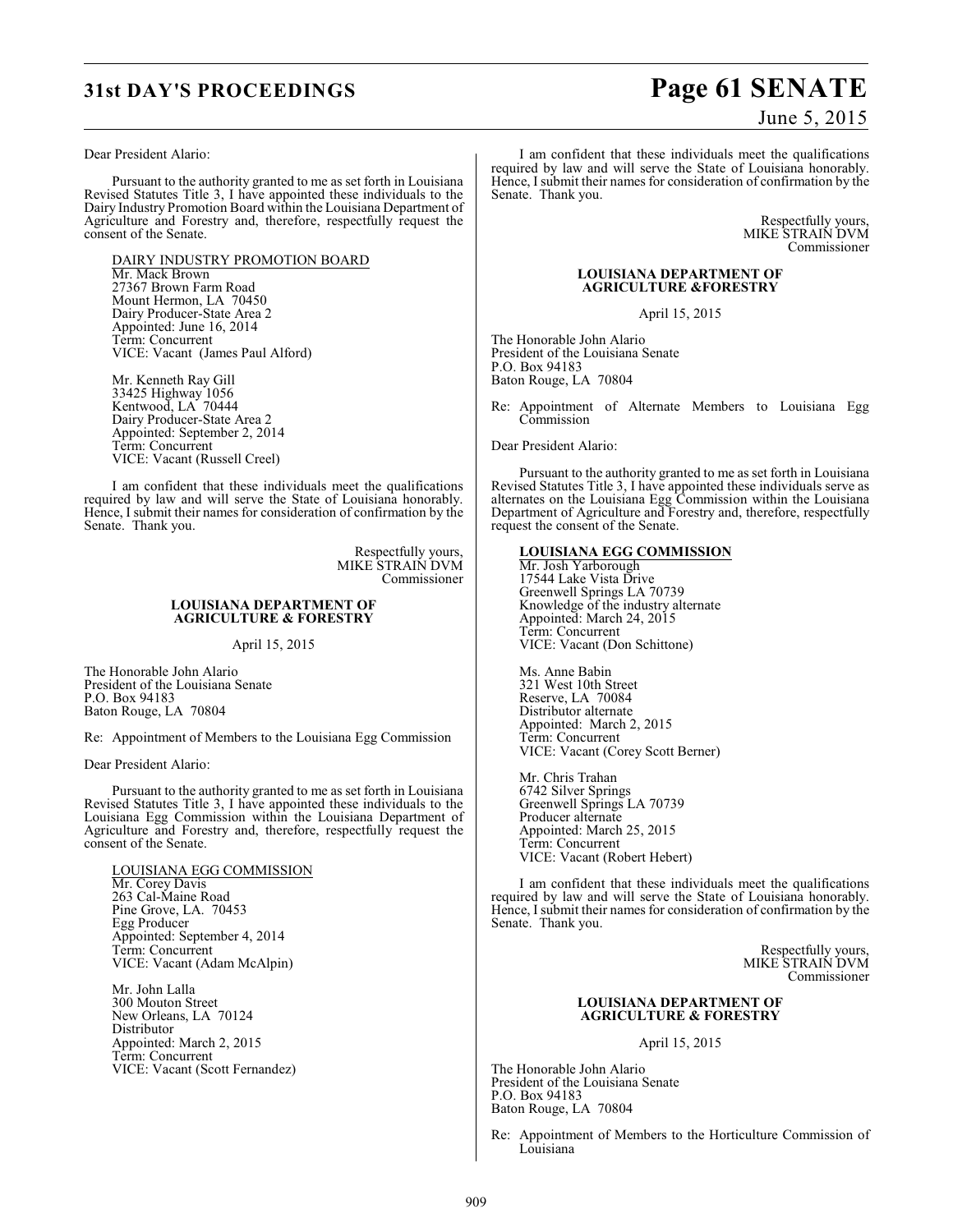# **Page 62 SENATE 31st DAY'S PROCEEDINGS**

June 5, 2015

### Dear President Alario:

Pursuant to the authority granted to me as set forth in Louisiana Revised Statutes Title 3, I have appointed these individuals to the Horticulture Commission of Louisiana within the Louisiana Department of Agriculture and Forestry and, therefore, respectfully request the consent of the Senate.

HORTICULTURE COMMISSION OF LOUISIANA Mr. Cole Sims P.O. Box 471 Mer Rouge, LA 71261 Sod Grower Appointed: February 18, 2015 Term: December 31, 2018

Mr. Russell G. Ruckstuhl Jr. 124 Beau Pre Road Lafayette, La 70508 Licensed Landscape Horticulturist Appointed February 18, 2015 Term: December 31, 2018 VICE: Self

VICE: Aaron Wade

I am confident that these individuals meet the qualifications required by law and will serve the State of Louisiana honorably. Hence, I submit their names for consideration of confirmation by the Senate. Thank you.

> Respectfully yours, MIKE STRAIN DVM Commissioner

### **LOUISIANA DEPARTMENT OF AGRICULTURE & FORESTRY**

April 15, 2015

The Honorable John Alario President of the Louisiana Senate P.O. Box 94183 Baton Rouge, LA 70804

Re: Appointment of Member to the Livestock Brand Commission

Dear President Alario:

Pursuant to the authority granted to me as set forth in Louisiana Revised Statutes Title 3, I have appointed the following individual to the Livestock Brand Commission within the Louisiana Department of Agriculture and Forestry and, therefore, respectfully request the consent of the Senate.

LIVESTOCK BRAND COMMISSION Dr. Chuck Garrett P.O. Box 456 Coushatta, LA 71019 Livestock Market Association Appointed: June 25, 2014 Term: Concurrent VICE: Vacant (Dennis Klein)

I am confident that this individual meets the qualifications required by law and will serve the State of Louisiana honorably. Hence, I submit his name for consideration of confirmation by the Senate. Thank you.

> Respectfully yours, MIKE STRAIN DVM Commissioner

### **LOUISIANA DEPARTMENT OF AGRICULTURE & FORESTRY**

April 15, 2015

The Honorable John Alario President of the Louisiana Senate P.O. Box 94183 Baton Rouge, LA 70804

Re: Appointment of Member to the Louisiana Strawberry Marketing Board

Dear President Alario:

Pursuant to the authority granted to me as set forth in Louisiana Revised Statutes Title 3, I have appointed the following individual to the Louisiana Strawberry Marketing Board within the Louisiana Department of Agriculture and Forestry and, therefore, respectfully request the consent of the Senate.

LOUISIANA STRAWBERRY MARKETING BOARD Mr. Edward C. Faust 12519 Liuzza Lane Amite, LA 70422 Strawberry Producer Appointed: March 12, 2015 Term: Concurrent VICE: Vacant (A.L. Threeton Jr.)

I am confident that this individual meets the qualifications required by law and will serve the State of Louisiana honorably. Hence, I submit his name for consideration of confirmation by the Senate. Thank you.

> Respectfully yours, MIKE STRAIN DVM Commissioner

### **LOUISIANA DEPARTMENT OF CHILDREN & FAMILY SERVICES**

March 30, 2015

The Honorable John A. Alario Jr. President Louisiana State Senate Post Office Box 94183 Baton Rouge, LA 70804-9183

Dear Senator Alario:

In accordance with Louisiana Revised Statute 36:475, I have appointed Ms. Kim Glapion-Bertrand as deputy secretary of programs for the Louisiana Department of Children and Family Services.

In that regard, I hereby acknowledge the following appointment to the Department ofChildren and Family Services and submit to you the name for consideration of Senate confirmation as required by law.

DEPUTY SECRETARY OF PROGRAMS Effective November 18, 2014 Ms. Kim Glapion-Bertrand Vice:Vacant (Brent A. Villemarette) P. O. Box 3776 Baton Rouge, LA 70821

Thank you in advance for your attention to this important matter, and please contact me at (225) 342-7475, should you have any questions or need additional information.

> Sincerely, SUZY SONNIER Secretary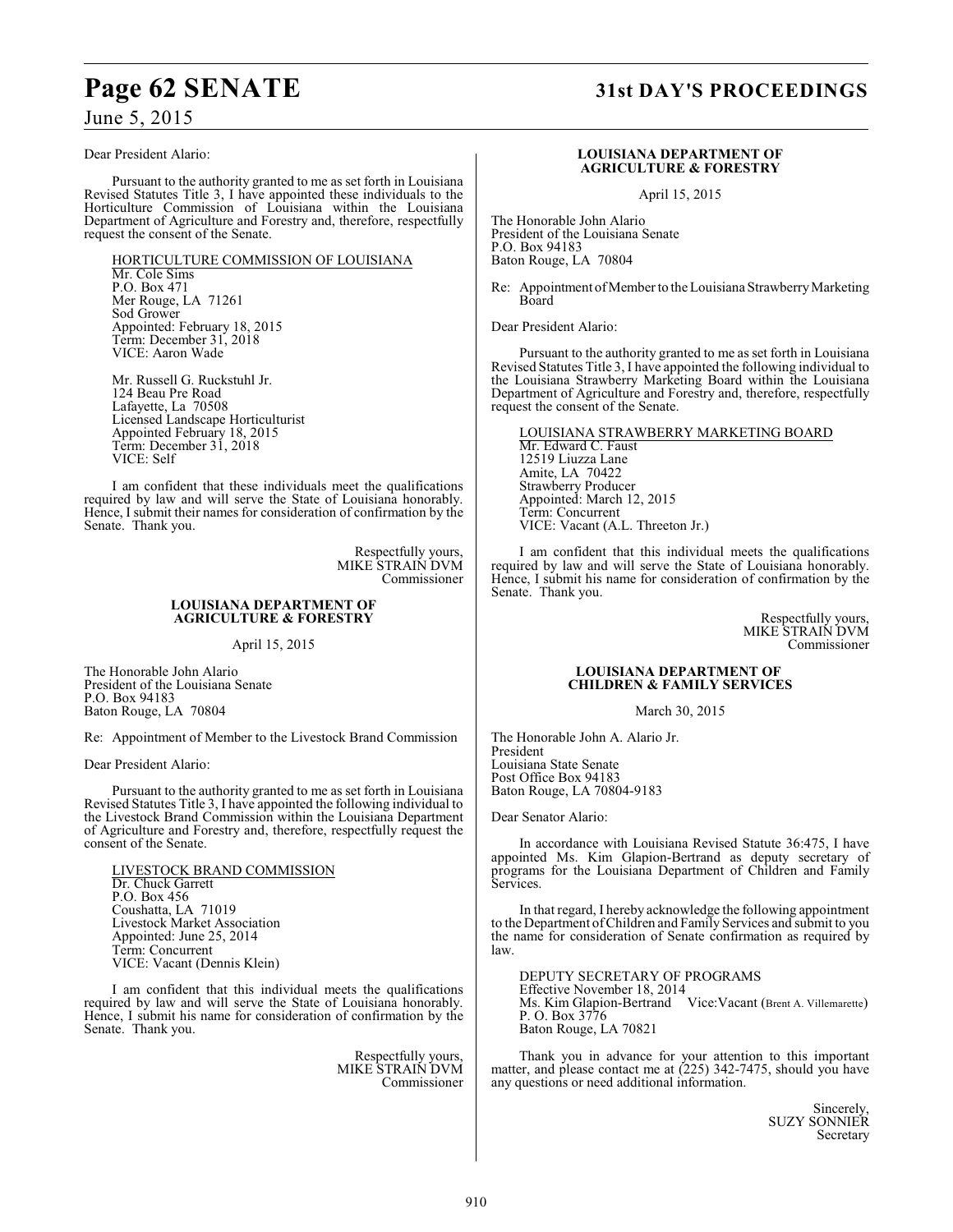# **31st DAY'S PROCEEDINGS Page 63 SENATE**

June 5, 2015

### **STATE OF LOUISIANA DEPARTMENT OF HEALTH AND HOSPITALS**

April 21, 2015

The Honorable John A. Alario Jr. President, Louisiana State Senate Post Office Box 94183 Baton Rouge, LA 70804-9183

Dear Senator Alario:

In accordance with Louisiana Revised Statute 36:255, I have appointed Mr. Hugh R. Eley as Interim Deputy Secretary of the Department of Health and Hospitals.

In that regard, I hereby acknowledge the following appointment to the Department of Health and Hospitals and submit to you the name for consideration of Senate confirmation as required by law.

INTERIM DEPUTY SECRETARY Effective April 1, 2015 Mr. Hugh R. Eley P. O. Box 629 Baton Rouge, LA 70821-0629 Vice: Vacant (Courtney Noelle Phillips)<br>Seat: Interim Deputy Secretary of the Interim Deputy Secretary of the Department of Health and Hospitals

Term: Pleasure

Thank you in advance for your attention to this important matter, and please contact me should you have any questions or need additional information.

> Sincerely, KATHY HAWKINS KLIEBERT Secretary

### **LOUISIANA DEPARTMENT OF INSURANCE**

August 5, 2014

The Honorable John A. Alario Jr. President of the Senate Post Office Box 94183 Baton Rouge, LA 70804

Dear Senator Alario:

The Louisiana Health Care Commission was created in 1992; each of its members serves a term of two years. The new study period for the two-year term began July 1, 2013 and continues through June 30, 2015. Pursuant to the authority granted to me as set forth in La. R.S. 22:2161, I have appointed the following individual as a member of the Louisiana Health Care Commission.

Mr. Jeff Albright Vice: Add 9818 Bluebonnet Boulevard Baton Rouge, LA 70810 Appointed: 08/01/14 Term: 06/30/2015 Seat: Independent Insurance Agents & Brokers of Louisiana

I hereby submit the above listed appointment for Senate confirmation as required by law.

If further information is needed, please call me or have a member of your staff contact Crystal Marchand Campbell, Executive Director of the Louisiana Health Care Commission at (225) 342-4311 to coordinate Senate confirmation.

> With best wishes and kindest personal regards, I remain Very truly yours, JAMES J. DONELON Commissioner of Insurance

### **LOUISIANA DEPARTMENT OF INSURANCE**

August 21, 2014

The Honorable John A. Alario Jr. President of the Senate Post Office Box 94183 Baton Rouge, LA 70804

Dear Senator Alario:

The Louisiana Health Care Commission was created in 1992; each of its members serves a term of two years. The new study period for the two-year term began July 1, 2013 and continues through June 30, 2015. Pursuant to the authority granted to me as set forth in La. R.S. 22:2161, I have appointed the following individual as a member of the Louisiana Health Care Commission.

Ms. B. Ronnell Nolan Vice: Add Post Office Box 65128 Baton Rouge, LA 70896 Appointed: 08/01/14 Term: 06/30/15 Seat: Health Agents for America

I hereby submit the above listed appointment for Senate confirmation as required by law.

If further information is needed, please call me or have a member of your staff contact Crystal Marchand Campbell, Executive Director of the Louisiana Health Care Commission at (225) 342-4311 to coordinate Senate confirmation.

> With best wishes and kindest personal regards, I remain Very truly yours, JAMES J. DONELON Commissioner of Insurance

### **LOUISIANA DEPARTMENT OF INSURANCE**

September 23, 2014

The Honorable John A. Alario Jr. President of the Senate Post Office Box 94183 Baton Rouge, LA 70804

Dear Senator Alario:

The Louisiana Health Care Commission was created in 1992; each of its members serves a term of two years. The new study period for the two-year term began July 1, 2013 and continues through June 30, 2015. Pursuant to the authority granted to me as set forth in La. R.S. 22:2161, I have appointed the following individual as a member of the Louisiana Health Care Commission.

Ms. Diane Davidson Vice: Vacant (Cheryl Tolbert) Post Office Box 1110 Alexandria, LA 71309 Appointed: 09/15/14 Term: 06/30/15 Seat: Louisiana Business Group on Health

I hereby submit the above listed appointment for Senate confirmation as required by law.

If further information is needed, please call me or have a member of your staff contact Crystal Marchand Campbell, Executive Director of the Louisiana Health Care Commission at (225) 342-4311 to coordinate Senate confirmation.

> With best wishes and kindest personal regards, I remain Very truly yours, JAMES J. DONELON Commissioner of Insurance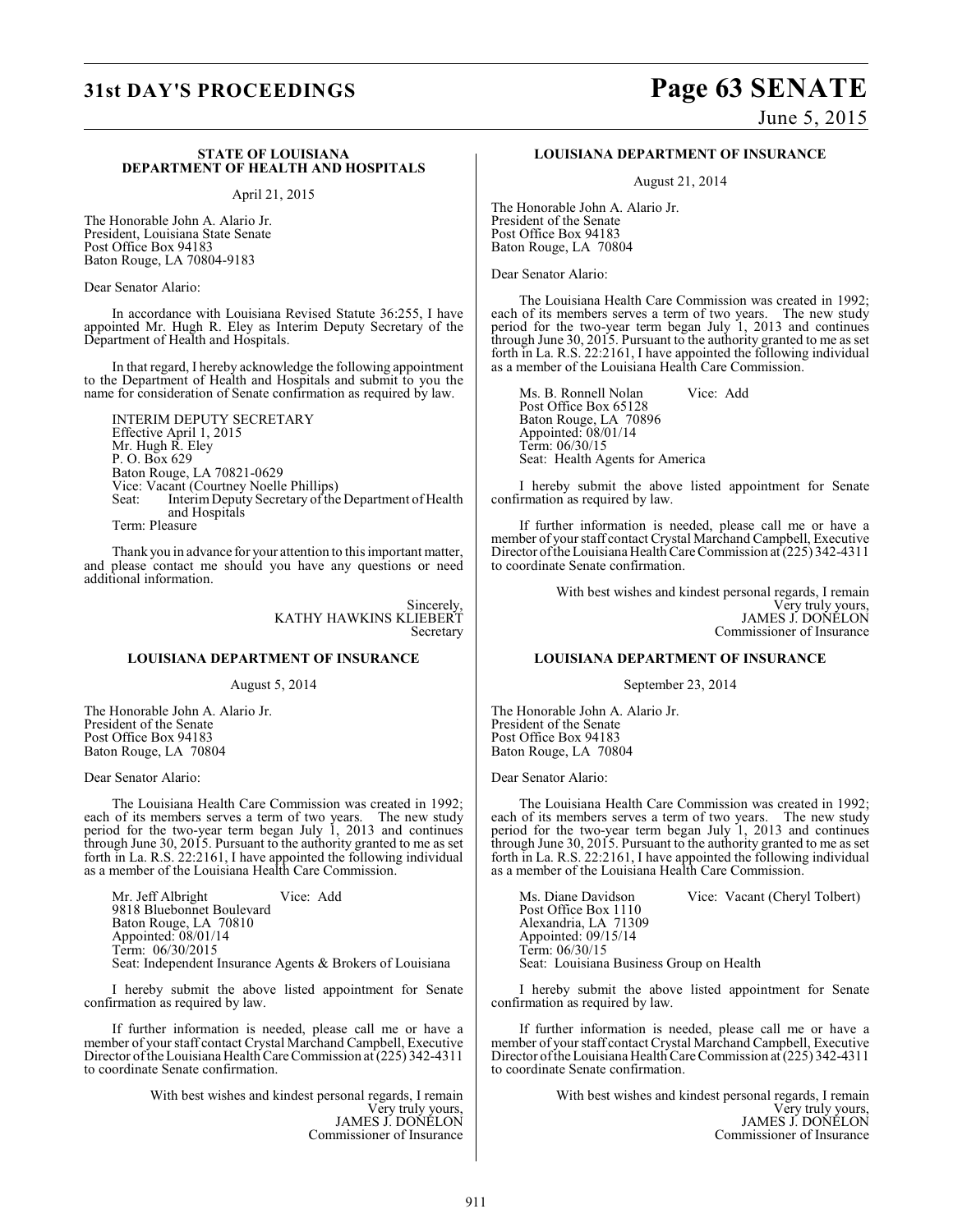# **Page 64 SENATE 31st DAY'S PROCEEDINGS**

June 5, 2015

### **LOUISIANA DEPARTMENT OF INSURANCE**

February 2, 2015

The Honorable John A. Alario Jr. President of the Senate Post Office Box 94183 Baton Rouge, LA 70804

Dear Senator Alario:

The Louisiana Health Care Commission was created in 1992; each of its members serves a term of two years. The new study period for the two-year term began July 1, 2013 and continues through June 30, 2015. Pursuant to the authority granted to me as set forth in La. R.S. 22:2161, I have appointed the following individual as a member of the Louisiana Health Care Commission.

Ms. Renee Amar Vice: Bridgette Jamison Director, Health Care and Small Business Deputy Director, Political Action Louisiana Association of Business and Industry 3113 Valley Creek Drive Baton Rouge, LA 70808 Appointed: 02/02/15 Term: 06/30/2015 Seat: Louisiana Association of Business and Industry

I hereby submit the above listed appointment for Senate confirmation as required by law.

If further information is needed, please call me or have a member of your staff contact Crystal Marchand Campbell, Executive Director oftheLouisiana Health CareCommission at (225) 342-4311 to coordinate Senate confirmation.

> With best wishes and kindest personal regards, I remain Very truly yours, JAMES J. DONELON Commissioner of Insurance

### **LOUISIANA LEGISLATIVE AUDITOR**

January 22, 2015

The Honorable John Alario, President Louisiana State Senate Post Office Box 94183 Baton Rouge, Louisiana 70804-9183

Dear President Alario:

In accordance with Louisiana Revised Statute 24:511(E), I have appointed Mr. Thomas H. Cole as First Assistant Legislative Auditor, effective January 23, 2015. Mr. Cole is replacing Paul E. Pendas, who has retired from our agency.

In that regard, I hereby acknowledge the following appointment and submit to you the name for consideration of Senate confirmation as required by law.

FIRST ASSISTANT LEGISLATIVE AUDITOR Effective January 23, 2015 Mr. Thomas H. Cole P.O. Box 94397 Baton Rouge, LA 70804

Thank you in advance for your attention to this important matter, and please contact me should you have any questions or need additional information.

> Sincerely, DARYL G. PUPERA CPA, CFE Legislative Auditor

### **OFFICE OF THE LIEUTENANT GOVERNOR STATE OF LOUISIANA**

April 20, 2015

The Honorable John A. Alario Jr. President Louisiana Senate Post Office Box 94183 Baton Rouge, LA 70804-9183

Dear President Alario:

In accordance with La R.S. 36:201 et seq., I have appointed the officer named below to serve in the Louisiana Department of Culture Recreation and Tourism effective January 20, 2015. He will serve at my pleasure. I submit to you this name for consideration of Senate confirmation as required by law.

ASSISTANT SECRETARY - Office of State Parks (R.S. 36: 207(A)(4)) Mr. William Dwight Landreneau Vice: Dr. Stuart Johnson P.O. Box 44426 Baton Rouge, LA 70804

Thank you in advance for your attention to this matter. Should you have any questions or need further information, please do not hesitate to contact me.

> With best regards, I am Very truly yours, JAY DARDENNE Lieutenant Governor

### **OFFICE OF THE LIEUTENANT GOVERNOR STATE OF LOUISIANA**

April 17, 2015

The Honorable John A. Alario Jr. President Louisiana Senate Post Office Box 94183 Baton Rouge, LA 70804-9183

Dear President Alario and Members of the Senate:

Pursuant to R.S. 25:2, I have appointed the following individual to the State Library of Louisiana Board of Commissioners. In that regard, I hereby submit to you this name for consideration for Senate confirmation as required by law:

Ms. Georgia W. Brown Vice: Vacant (Johnell Mathews) 5639 Congress Boulevard Baton Rouge, LA 70808 Appointed: July 31, 2014 Term: July 30, 2019

Thank you in advance for your attention to this important matter, and please contact me should you have any questions or need additional information.

> Very truly yours, JAY ĎARĎĚNNÉ Lieutenant Governor

### **OFFICE OF THE LIEUTENANT GOVERNOR OFFICE OF CULTURAL DEVELOPMENT DEPARTMENT OF CULTURE, RECREATION, AND TOURISM**

June 25, 2014

The Honorable John A. Alario Jr., President Louisiana State Senate Post Office Box 94183 Baton Rouge, LA 70804-9183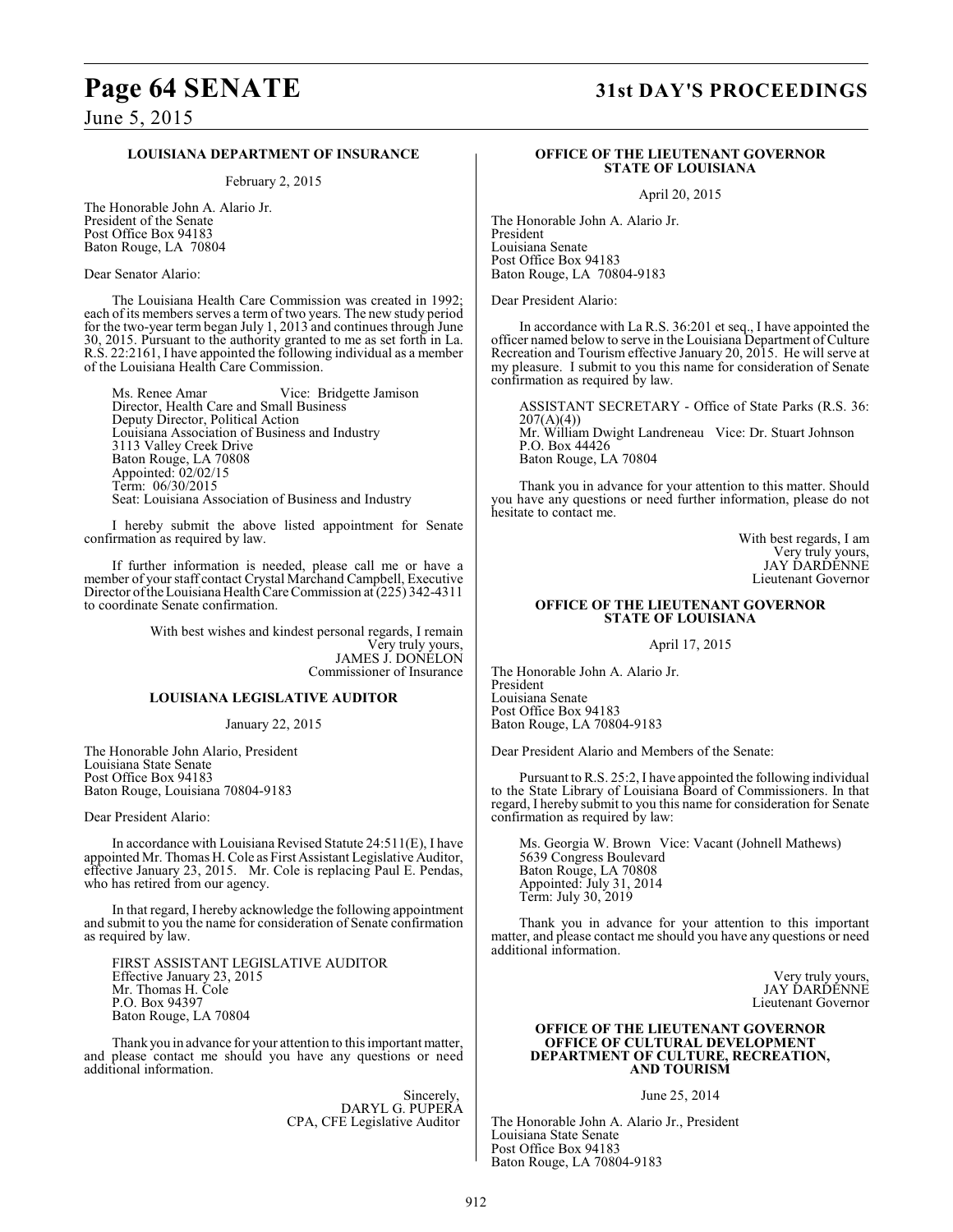### Dear Senator Alario:

In accordance with La. R.S. 25:902, as the State Historic Preservation Officer, I have appointed the following members to the Louisiana National Register Review Committee effective June 25, 2014.

In that regard, I hereby acknowledge the following appointments to the Department of Culture, Recreation, and Tourism and submit to you the names for consideration of Senate confirmation as required by law.

Kelly Rich Vice: Vacant (Mr. Gary Cooper) 2011 Highland Avenue Shreveport, LA 71104 Term: 6/25/2014-6/24/2017 Seat: Layperson

Sue Turner Vice: Self #3 Rue Sorbonne Baton Rouge, LA 70808 Term: 6/25/2014-6/24/2017 Seat: Layperson

Mayor Lynn Lewis Vice: Self P.O. Box 277 Delhi, LA 71232 Term: 6/25/2014-6/24/2017 Seat: Layperson

Samuel Sampson Kincade Vice: Vacant (Ms. Glenna G. Kramer) 100 S. 7th Street Leesville, LA 71446 Term: 6/25/2014-6/24/2017 Seat: Architectural Historian

Dr. Robert Carriker Vice: Vacant (Daniel Edmond Michel) 133 Twin Oaks Boulevard Lafayette, LA 70503 Term: 6/25/2014-6/24/2017 Seat: History

Tarah Arcuri Vice: Vacant (Ms. Susan McClamroch) 6346 Milne Boulevard New Orleans, LA 70124 Term: 6/25/2014-6/24/2016 Seat: Architectural Historian

Thank you in advance for your attention to this important matter, and please contact me should you have any questions or need additional information.

> Sincerely, PAM BREAUX Assistant Secretary

### **OFFICE OF THE LIEUTENANT GOVERNOR STATE OF LOUISIANA**

April 8, 2015

The Honorable John A. Alario Jr. President Louisiana Senate Post Office Box 94183 Baton Rouge, LA 70804-9183

Dear President Alario and Members of the Senate:

Pursuant to R.S. 56:578.2, I have appointed the following individuals to the Louisiana Seafood Promotion and Marketing Board. In that regard, I hereby acknowledge the following appointments to the Louisiana Seafood Promotion and Marketing Board, and submit to you the names for consideration of Senate confirmation as required by law.

# **31st DAY'S PROCEEDINGS Page 65 SENATE**

June 5, 2015

Mr. Larry Avery Vice: Self 404 White Oak Drive Sulphur, LA 70663 Appointed: January 1, 2015 Term: December 31, 2018<br>Seat: Appointed by Appointed by the lieutenant governor; Seafood Processor Jakov Jurisic Vice: Sarah Voisin 112 Bayhi Street Belle Chasse, LA 70037 Appointed: January 1, 2015 Term: December 31, 2018<br>Seat: Appointed by the Appointed by the lieutenant governor; Represents the Oyster Task Force Harley Tenney Flynn Vice: Vacant (John D. Folse) 921 Chartres Street, #19 New Orleans, LA 70116 Appointed: April 2, 2015 Term: December 31, 2017<br>Seat: Appointed by t Appointed by the lieutenant governor, Marketing specialist Troy M. Parria Vice: Byron Despaux 11059 Carmel Drive Baton Rouge, LA 70818 Appointed: January 1, 2015 Term: December 31, 2018 Seat: Appointed by the lieutenant governor; Represents the Louisiana Shrimp Association Peter Sclafani Vice: Self 18811 Highland Road Baton Rouge, LA 70809 Appointed: January 1, 2015 Term: December 31, 2018 Seat: Appointed by the lieutenant governor; Represents the Louisiana Restaurant Association Peter Tortorich Vice: Self 1646 Dupard Street Mandeville, LA 70448 Appointed: January 1, 2015 Term: December 31, 2018 Seat: Appointed by the lieutenant governor; Represents the Louisiana Retailer's Association

Thank you in advance for your attention to this important matter, and please contact me should you have any questions or need additional information.

> Very truly yours, JAY DARDENNE Lieutenant Governor

### **OFFICE OF THE LIEUTENANT GOVERNOR STATE OF LOUISIANA**

October 13, 2014

The Honorable John A. Alario Jr. President Louisiana Senate Post Office Box 94183 Baton Rouge, LA 70804-9183

Dear President Alario and Members of the Senate:

Pursuant to R.S. 25:341, I have appointed the following individual to the Board of Directors of the Louisiana State Museum. In that regard, I hereby acknowledge the following appointment to the Board of Directors of the Louisiana State Museum, and submit to you the names for consideration of Senate confirmation as required by law.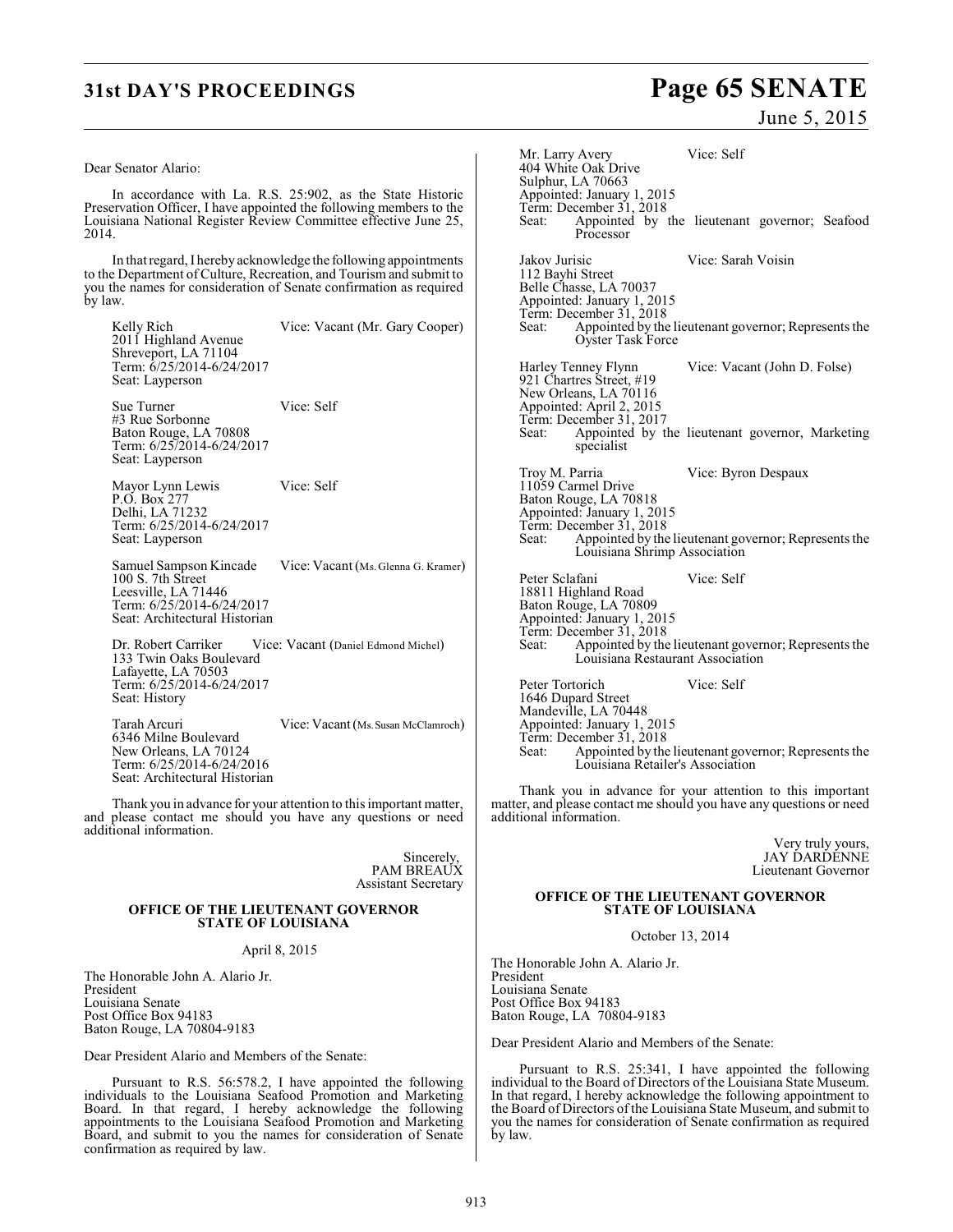June 5, 2015

Ms. Sharon T. Gahagan Vice: Vacant (Wayne McCullen) 1950 Williams Avenue Natchitoches, LA 71457 Appointed: October 3, 2014 Term: Concurrent Seat: Appointed by lieutenant governor, Represents at-large

Thank you in advance for your attention to this important matter, and please contact me should you have any questions or need additional information.

> Very truly yours, JAY ĎARĎĚNNE Lieutenant Governor

### **OFFICE OF THE LIEUTENANT GOVERNOR STATE OF LOUISIANA**

August 19, 2014

The Honorable John A. Alario Jr. President Louisiana Senate Post Office Box 94183 Baton Rouge, LA 70804-9183

Dear President Alario and Members of the Senate:

Pursuant to R. S. 25:341, I have appointed the following individual to the Board of Directors of the Louisiana State Museum. In that regard, I hereby acknowledge the following appointment to the Board of Directors of the Louisiana State Museum, and submit to you the name for consideration of Senate confirmation as required by law.

Mr. Kevin Kelly Vice: Vacant (E. Ralph Lupin) 728 St. Charles Avenue New Orleans, LA 70130 Appointed: 07/18/2014 Term: Concurrent Seat: Appointed by the lieutenant governor; At-Large

Thank you in advance for your attention to this important matter, and please contact me should you have any questions or need additional information.

> Very truly yours, JAY DARDENNE Lieutenant Governor

### **LSU OFFICE OF THE PRESIDENT**

### May 7, 2015

The Honorable John Alario President Louisiana Senate Attention: Yolanda Dixon Post Office Box 94183 Baton Rouge, Louisiana 70804-9183

RE: Community Advisory Committee

Dear President Alario and Members of the Senate:

Louisiana State University re-appoints the following individuals to the LSU HCSD Community Advisory Committee representing the Lallie Kemp Medical Center effective May 5, 2015:

Mr. Kevlin Braun 220 South Kemp Street Ponchatoula, LA 70454

# **Page 66 SENATE 31st DAY'S PROCEEDINGS**

Ms. Patty Hubert P.O. Box 1258 Ponchatoula, LA 70454

Rev. Francis Williams 330 Hano Road Independence, LA 70443

Ms. Mary Bigner 2445 Old Baton Rouge Highway Hammond, Louisiana 70403

They each serve a term of six years set by the LSU Board of Supervisors.

Should you need additional information, please do not hesitate to contact me at 225-578-5589 or dbrass@lsu.edu.

> Sincerely, F. KING ALEXANDER President

### **TOWN OF BERWICK**

February 11, 2015

The Honorable John A. Alario Jr., President Louisiana State Senate Post Office Box 94183 Baton Rouge, LA 70804-9183

Re: Mr. Joseph Cain's appointment to the Board of Commissioners Morgan City Harbor and Terminal District

Dear Mr. Alario:

In accordance with Louisiana R.S. 34:322.1, the Mayor and Council of the Town of Berwick has appointed Mr. Joseph E. Cain to the Board of Commissioners of the Morgan City Harbor and Terminal District.

In that regard, I hereby acknowledge the following appointment and submit the name for consideration of Senate confirmation as required by law.

(Effective January 1, 2015) Mr. Joseph E. Cain 424 Jacobs St. Berwick, LA 70342 Term: December 31, 2018

Thank you in advance for your attention to this important matter, and please contact me should you have any questions or need additional information.

> Sincerely yours, LOUIS A. RATCLIFF Mayor

### **TOWN OF BERWICK**

February 11, 2015

The Honorable John A. Alario Jr., President Louisiana State Senate Post Office Box 94183 Baton Rouge, LA 70804-9183

Re: Mr. Duane Lodrigue's appointment to the Board of Commissioners Morgan City Harbor and Terminal District

Dear Mr. Alario:

In accordance with Louisiana R.S. 34:322.1, the Mayor and Council of the Town of Berwick has appointed Mr. Duane Lodrigue to the Board of Commissioners of the Morgan City Harbor and Terminal District.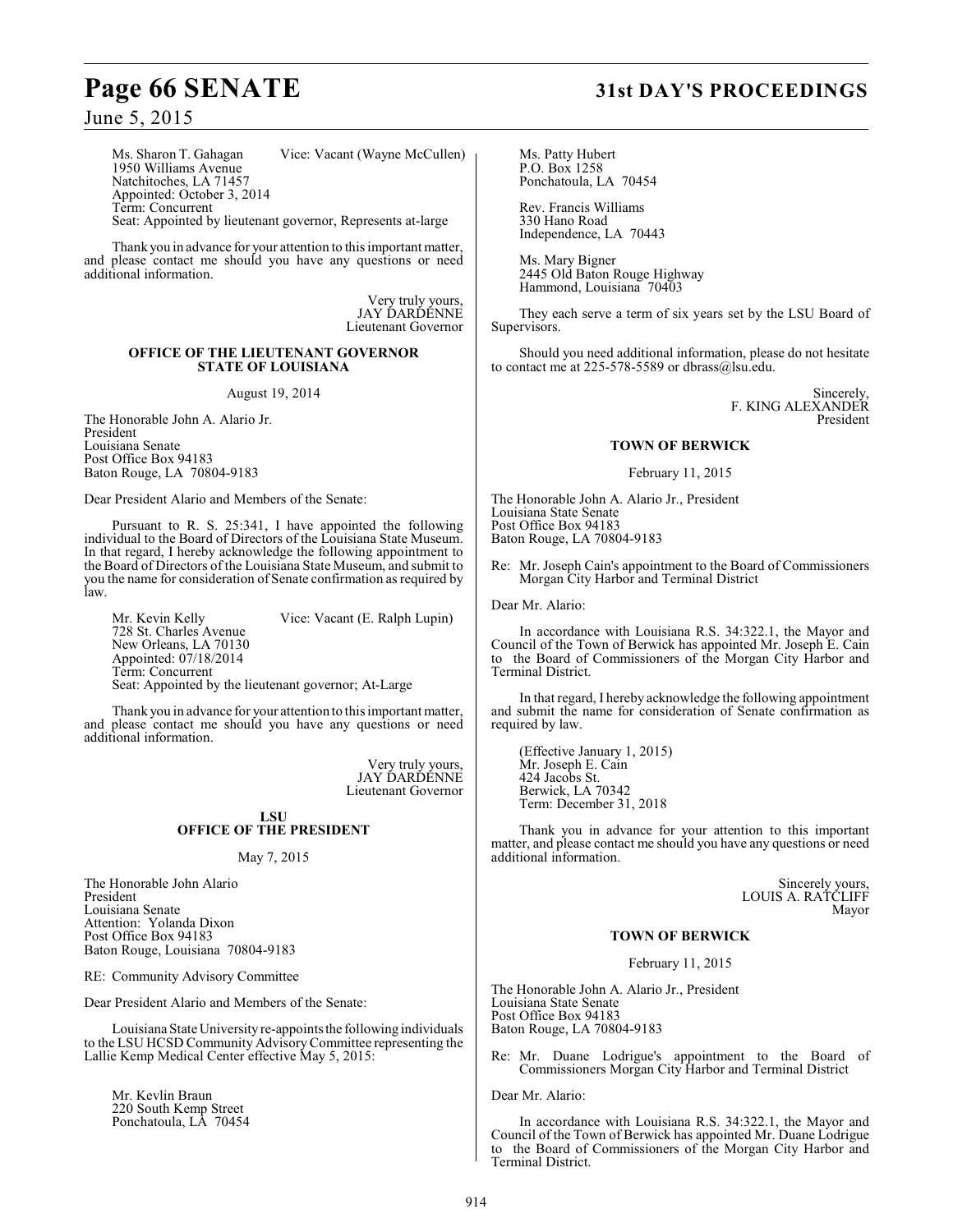# **31st DAY'S PROCEEDINGS Page 67 SENATE**

June 5, 2015

In that regard, I hereby acknowledge the following appointment and submit the name for consideration of Senate confirmation as required by law.

(Effective January 1, 2015) Mr. Duane Lodrigue 104 Brighton Lane Berwick, LA 70342 Term: December 31, 2018

Thank you in advance for your attention to this important matter, and please contact me should you have any questions or need additional information.

> Sincerely yours, LOUIS A. RATCLIFF Mayor

### **COUNCIL PARISH OF ST. MARY**

June 30, 2014

The Honorable John A. Alario Jr., President Louisiana State Senate Post Office Box 94183 Baton Rouge, LA 70804-9183

Dear Senator Alario:

In accordance with Louisiana R.S. 34:322.1, the St. Mary Parish Council has appointed Mr. Gary Duhon to the Board of Commissioners of the Morgan City Harbor and Terminal District.

In that regard, I hereby acknowledge the following appointment by the St. Mary Parish Council on Wednesday, June 25, 2014 and submit to you the name for consideration of Senate confirmation as required by law.

Effective June 25, 2014 Mr. Gary Duhon 53 Marquis Manor Morgan City, LA 70380

Thanking you in advance for your cooperation in this matter, and should you have any questions or need additional information please contact the undersigned.

> Yours very truly, STEVE BIERHORST Chairman

### **THE COUNCIL CITY OF NEW ORLEANS**

October 3, 2014

The Honorable John A. Alario President, Louisiana Senate Post Office Box 941183 Baton Rouge, LA 70804-9183

Re: Non-Flood Protection Asset Management Authority

Dear Senator Alario:

Pursuant to La. R.S. 38:330.12, I would like to reappoint Stanley Brien to the Non-Flood Protection Asset Management Authority.

If you have any questions, please contact Michael Martin in my office at 504-658-1013 or mlmartin@nola.gov.

> Sincerely, SUSAN G. GUIDRY

### **THE COUNCIL CITY OF NEW ORLEANS**

October 27, 2014

The Honorable John A. Alario President, Louisiana Senate Post Office Box 94183 Baton Rouge, LA 70804-9183

Re: Non-Flood Protection Asset Management Authority

Dear Senator Alario:

Pursuant to La RS 38:330.12.1, I would like to appoint Leila Eames to the Non-Flood Protection Asset Management Authority.

If you have any questions, please contact Erin Spears in my office at 504-658-1053 or espears@nola.gov.

> Sincerely, JAMES A. GRAY II

### **LOUISIANA HOUSE OF REPRESENTATIVES**

September 8, 2014

Hon. John A. Alario President LA Senate P. O. Box 941183 Baton Rouge, LA 70804-9183

RE: Non-Flood Protection Asset Management Authority

Dear President Alario and Members of the Senate:

In accordance with Act 1014, I re-appoint Mr. Greg Ernst, 650 Poydras Street, Suite 2708, New Orleans, LA 70130, as a member of the Non-Flood Protection Asset Management Authority.

Thank you and feel free to contact our office should you have any questions.

> Sincerely, NICHOLAS J. LORUSSO

### **NEW ORLEANS CITY PARK**

August 20, 2014

The Honorable John A. Alario President Louisiana Senate Post Office Box 94183 Baton Rouge, LA 70804-9183

RE: The City Park Improvement Association's appointment to the Non-Flood Protection Asset Management Authority

Dear President Alario and Members of the Senate:

In accordance with Louisiana Statues, The City Park Improvement Association has appointed Tom Fierke as a member of the Non-Flood Protection Asset Management Authority.

The letter supersedes my July 25, 2014 letter which informed the Non-Flood Protection Asset Management Authority of City Park's appointment and submitting his name to you as required by law.

Mr. Thomas G. Fierke 22 Thrush Street New Orleans, LA 70124 Appointed: August 15, 2014 Term: August 15, 2018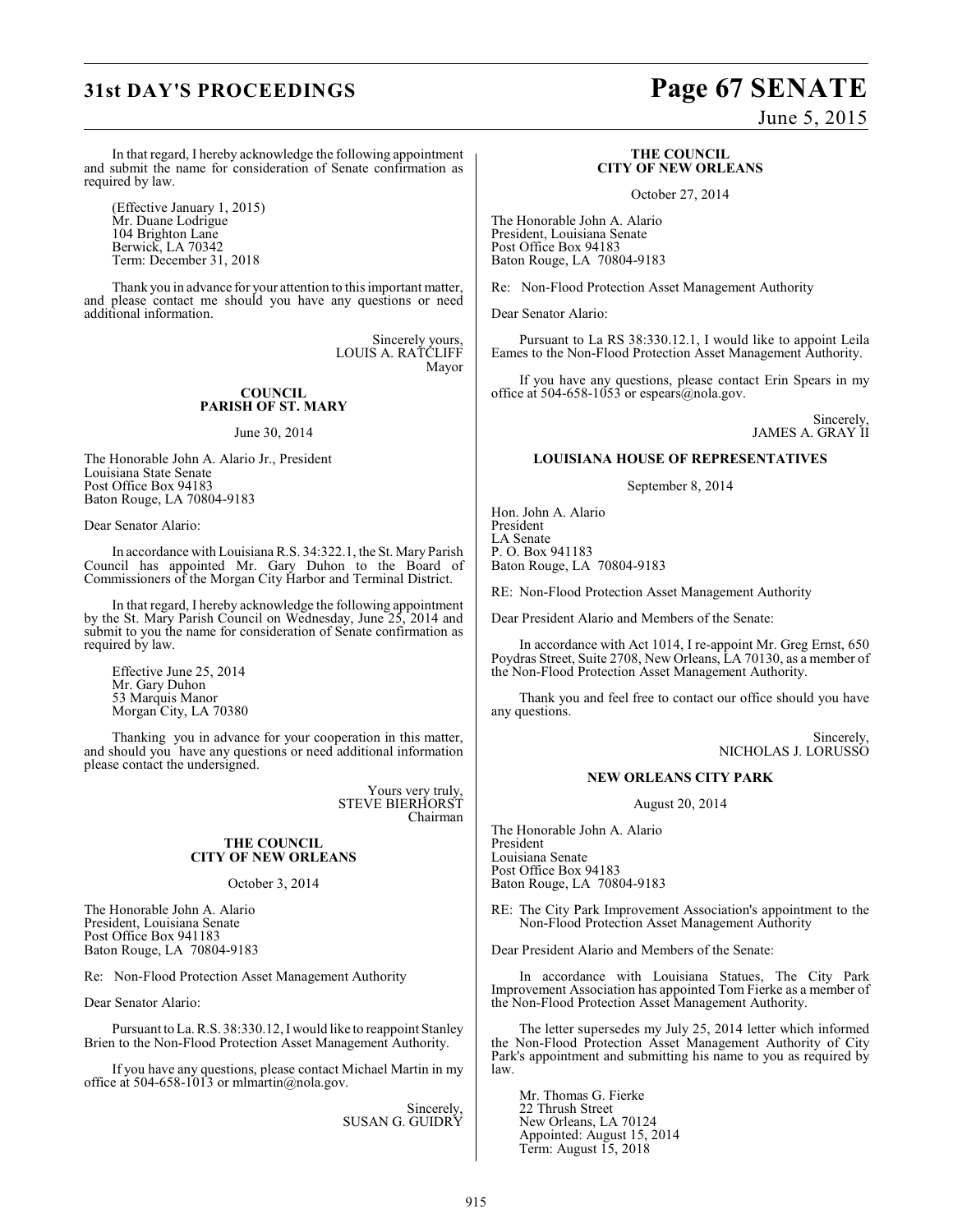June 5, 2015

If further information is needed, please do not hesitate to contact me.

> Sincerely, ROBERT W. BECKER, PH. D Chief Executive Officer

### **SOUTHEAST LOUISIANA FLOOD PROTECTION AUTHORITY - EAST**

July 23, 2014

The Honorable John A. Alario President Louisiana Senate Post Office Box 94183 Baton Rouge, LA 70804-9183

Dear President Alario and Members of the Senate:

In accordance with Louisiana Revised Statue 38:330.12.1, The Southeast Louisiana Flood Protection Authority-East appointed Ms. Wilma Heaton as a member of the Non-Flood Protection Asset Management Authority.

In that regard, I hereby acknowledge the following appointment to the Non-Flood Protection Asset Management Authority and submit her name to you for consideration of Senate confirmation as required by law.

Effective: 08/15/2014 Ms. Wilma Heaton 2045 Lakeshore Drive New Orleans, LA 70122 Vice: ADD Seat: One member appointed by the Southeast Louisiana Flood Protection Authority- East Term: 08/15/18

If further information is needed, please do not hesitate to contact me.

> With best wishes and kindest personal regards, I remain Very truly yours, STEPHEN ESTOPINAL President

### **LAKE PONTCHARTRAIN BASIN FOUNDATION**

### April 29, 2015

The Honorable John A. Alario President, Louisiana Senate Post Office Box 94183 Baton Rouge, LA 70804-9183

Re: Non-Flood Protection Asset Management Authority

Dear Senator Alario:

In accordance with Louisiana Revised Statue 38:330.12.1, the Lake Pontchartrain Basin Foundation appointed Mr. Glenn C. Higgins as a member of the Non-Flood Protection Asset Management Authority.

In that regard, I hereby acknowledge the following appointment to the Non-Flood Protection Asset Management Authority and submit his name to you for consideration of Senate confirmation as required by law.

# **Page 68 SENATE 31st DAY'S PROCEEDINGS**

Effective: 08/15/2014 Mr. Glenn C. Higgins Member, LPBF Board of Directors 1515 Poydras Street, Suite 2150 New Orleans, LA 70112 Vice: Carlton F. Dufrechou Seat: One member appointed by the Lake Pontchartrain Basin Foundation Term: 08/14/2018

If further information is needed, please do not hesitate to contact me.

> With best wishes and kindest personal regards, I remain Very truly yours, DWIGHT WILLIAMS Executive Director

### **LAKESHORE PROPERTY OWNERS' ASSOCIATION**

### August 20, 2014

The Honorable John A. Alario President Louisiana Senate Post Office Box 941183 Baton Rouge, La 70804-9183

Re: Lake Area Neighborhood Association's appointments to the Non-Flood Protection Asset Management Authority

Dear President Alario and Members of the Senate,

In accordance with Louisiana Statues, the Lake Area neighborhood associations have appointed Dieter Hugel and William Settoon, Jr. as members of the Non-Flood Protection Asset Management Authority.

By copy of this letter we are informing the Non-Flood Protection Asset Management Authority of our appointment and submitting their names to you as required by law.

Dieter Hugel 490 Amethyst Street New Orleans, La 70124

William Settoon Jr. 6 Stilt Street New Orleans, La 70124

Appointed: 8/15/2014<br>Term: 8/15/2018 Term: 8/15/2018

If further information is needed, please do not hesitate to contact me.

> Sincerely, DAVID A. MYERS, MD President

### **LOUISIANA HOUSE OF REPRESENTATIVES**

December 11, 2014

The Honorable John A. Alario President, Louisiana Senate Post Office Box 94183 Baton Rouge, LA 70804-9183

Re: Non-Flood Protection Asset Management Authority

Dear Senator Alario:

Pursuant to La RS 38:330.12.1, I would like to appoint Anthony W. Richard to the Non-Flood Protection Asset Management Authority.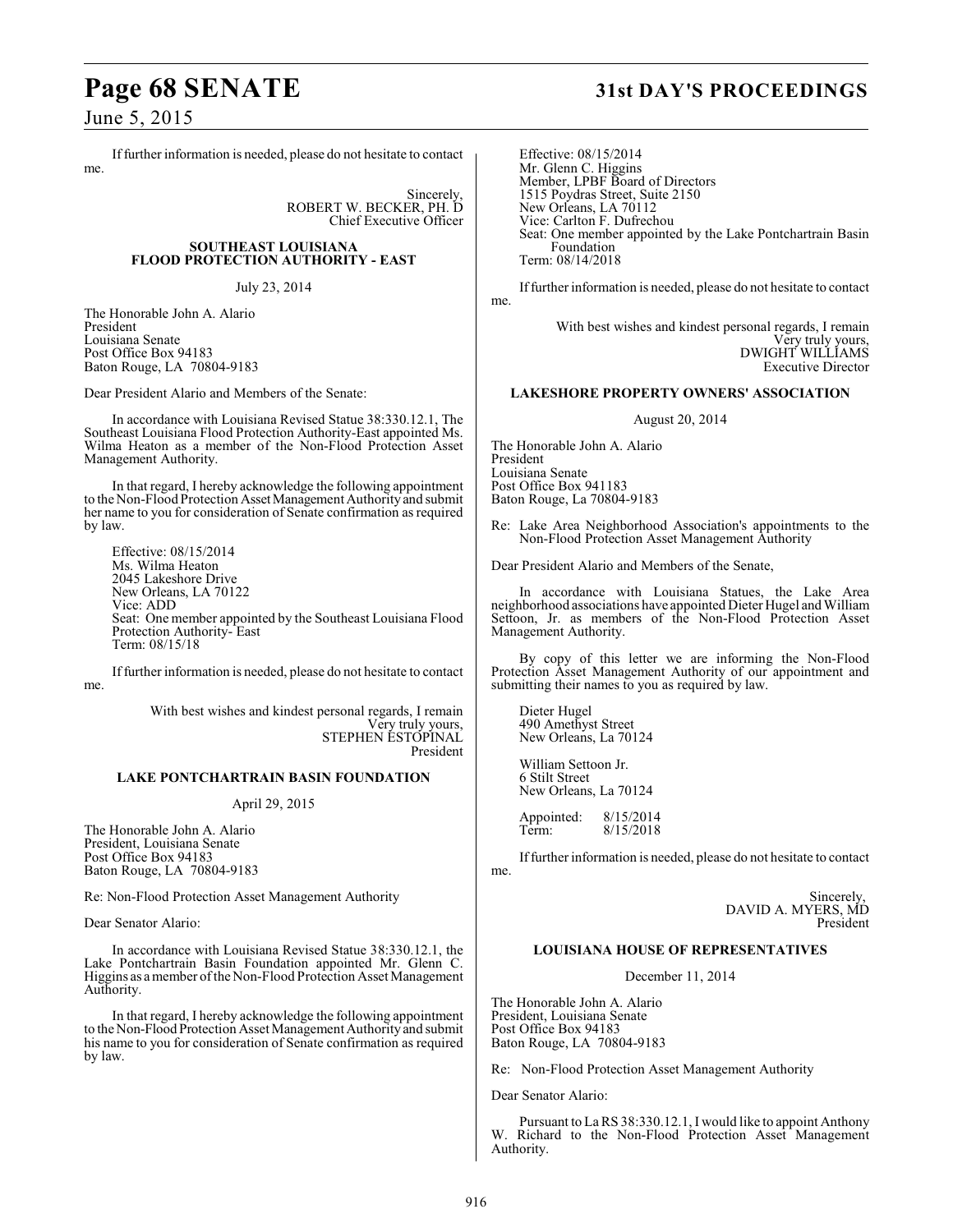# **31st DAY'S PROCEEDINGS Page 69 SENATE**

June 5, 2015

In that regard, I hereby acknowledge the following appointment to the Non-Flood Protection Asset Management Authority and submit to you the name for consideration of Senate confirmation as required by law.

Effective December 5, 2014 Mr. Anthony W. Richard 4402 Saint Roch Avenue New Orleans, LA 70122

If you have any questions, or if further information is needed, please feel free to contact me.

> Respectfully, JOSEPH BOUIE JR. Representative District 97

### **STATE OF LOUISIANA DEPARTMENT OF TRANSPORTATION AND DEVELOPMENT**

### April 30, 2015

The Honorable John A. Alario President Louisiana Senate Post Office Box 94183 Baton Rouge, LA 70804-9183

Dear President Alario and Members of the Senate:

This letter is to advise that . Michael Stack, Staff Engineer for the Department of Transportation and Development, has been appointed to serve as a member of the Non-Flood Protection Asset Management Authority pursuant to L.A. R.S. 38:330.12.1.

In that regard, I hereby acknowledge the appointment to the Non-Flood Protection Asset Management Authority and submit his name to you for consideration of Senate confirmation as required by law.

Effective: 08/16/2014 Mr. Michael Stack 233 Hammond Highway New Orleans, LA 70124 Vice: Self Seat: Member appointed by the secretary of the Department of Transportation and Development Term: 08/15/2018

Thank you for your attention to this matter. If I or my staff can be of any assistance, please do not hesitate to call.

> Sincerely, SHERRI H. LEBAS, P.E. Secretary

### **SUPREME COURT STATE OF LOUISIANA**

### March 30, 2015

The Honorable John A. Alario Jr. President Louisiana State Senate Post Office Box 94183 Baton Rouge, LA 70804-9183

Re: Appointment to Louisiana Public Defender Board

Dear Senator Alario:

In accordance with La. R.S. 15:146, I would like to reappoint Retired Judge Robert Burns to the Louisiana Public Defender Board. As required by the statute, Judge Burns is a retired judge with criminal law experience.

In that regard, I hereby acknowledge the following appointment to the Louisiana Public Defender Board and submit to you the name for consideration of Senate confirmation as required by law.

Retired Judge Robert J. Burns 6046 General Haig Street New Orleans, LA 70124 Appointed: January 1, 2015 Term: December 31, 2018

Please let me know if you need any further information. I know that Judge Burns will be an asset to the Louisiana Public Defender Board.

> Sincerely, BENNETTE J. JOHNSON Chief Justice

### **LOUISIANA INTERCHURCH CONFERENCE**

### May 5, 2014

The Honorable John A. Alario Jr. President Louisiana State Senate Post Office Box 94183 Baton Rouge, LA 70804-9183

Re: Appointment to the Louisiana Public Defender Board By the executive director of the Louisiana Interchurch Conference

Dear President Alario and Members of the Senate:

Pursuant to La. R.S. 15:146, please be advised that I, as executive director of the Louisiana Interchurch Conference hereby make the following appointment to the Louisiana Public Defender Board (LPDB):

Mr. M. Hampton Carver Vice: Charles Dana Krutz Energy Centre 1100 Poydras Street, Suite 3100 New Orleans, LA 70163 Seat: Appointed by the executive director of the Louisiana Interchurch Conference Appointed: 01/01/2014 Term: 12/31/2017

In that regard, I hereby acknowledge the appointment to the Louisiana Public Defender Board and submit his name to you for consideration of Senate confirmation as required by law.

Please do not hesitate to contact me if you have any questions.

Sincerely yours, REV. CHARLES DANA "DAN" KRUTZ Executive Director

### **SUPREME COURT STATE OF LOUISIANA**

April 1, 2015

The Honorable John A. Alario Jr. President Louisiana State Senate Post Office Box 94183 Baton Rouge, LA 70804-9183

Re: Appointment to Louisiana Public Defender Board

Dear Senator Alario:

In accordance with La. R.S. 15:146, I would like to appoint Flozell Daniels, Jr. to the Louisiana Public Defender Board as the juvenile justice advocate. Mr. Daniels has worked extensively to secure better outcomes for children and families in public education and criminal justice systems. He currently serves as the Chairman of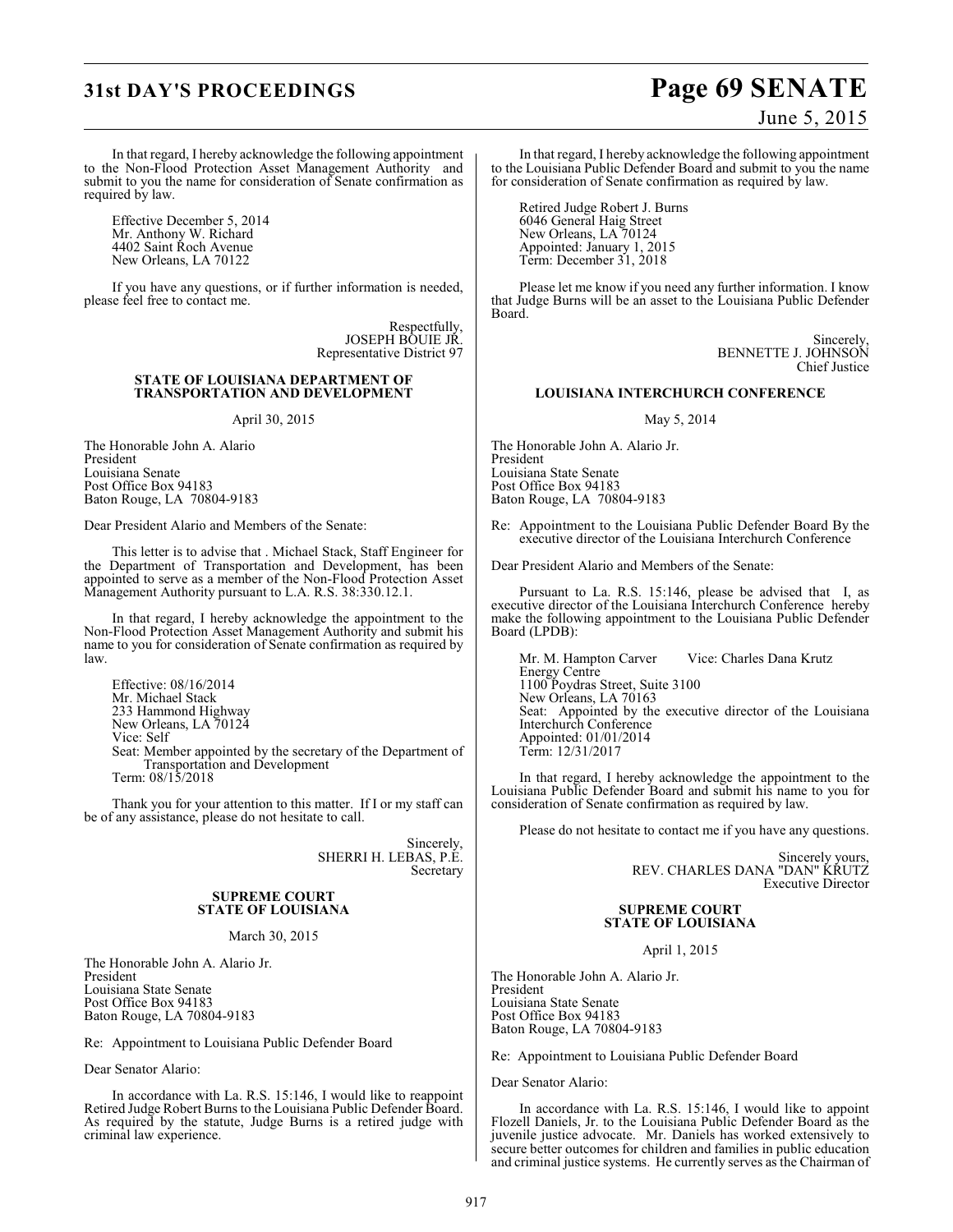# **Page 70 SENATE 31st DAY'S PROCEEDINGS**

### June 5, 2015

the Orleans Parish Education Network (OPEN), whose mission is to ensure every child in New Orleans has access to a quality public school. Additionally, Mr. Daniels recently served on the Early Additionally, Mr. Daniels recently served on the Early Development Initiative Advisory Committee from 2012-2014. This Committee worked to maintain and strengthen service systems integration and partnerships to enhance children's ability to enter school healthy and ready to learn; and seeks to build an early childhood system that addresses access to medical care, mental health/social-emotional development, early care and education, parenting education/family support, and child safety. On other fronts, Mr. Daniels has successfully worked with policy coalitions to: secure funding for high-quality re-entry programming, apply evidence-based approaches to improving jail conditions, and support developmentally appropriate, upstream programming that reduces criminal involvement of youth.

In that regard, I hereby acknowledge the following appointment to the Louisiana Public Defender Board and submit to you the name for consideration of Senate confirmation as required by law.

Flozell Daniels Jr. 4750 Schindler Drive New Orleans, LA 70127 Appointed: June 1, 2015 Term: May 31, 2019

Please let me know if you need any further information. I know that Mr. Daniels will be an asset to the Louisiana Public Defender Board.

> Sincerely, BERNETTE J. JOHNSON Chief Justice

### **LOUISIANA STATE BAR ASSOCIATION**

### March 12, 2015

The Honorable John A. Alario Jr. President Louisiana State Senate Post Office Box 94183 Baton Rouge, LA 70804-9183

Re: Appointment to the Louisiana Public Defender Board By the President of the Louisiana Bar Association

Dear President Alario and Members of the Senate:

Pursuant to La. R.S. 15:146, please be advised that the Louisiana State Bar Association reappoints Thomas L. Lorenzi of Lake Charles and Herschel E. Richard, Jr. of Shreveport to serve on the Louisiana Public Defender Board.

In that regard, I hereby acknowledge the appointments to the Louisiana Public Defender Board and submit their names to you for consideration of Senate confirmation as required by law.

Thomas L. Lorenzi Vice: Self Lorenzi & Barnett, LLP 518 Pujo Street Lake Charles, LA 70601 Seat: Appointed by president of LSBA Appointed: 12/03/2014 Term: 12/02/2018

Herschel E. Richard Jr. Vice: Self Cook, Yancy, King & Galloway, APLC 333 Texas Street, Suite 1700 Shreveport, LA 71171-3675 Seat: Appointed by president of LSBA Appointed: 12/03/2014 Term: 01/21/2019

Please do not hesitate to contact me if you have any questions.

With kind regards, I remain, Sincerely, JOSEPH L. (LARRY) SHEA JR.

### **BOARD OF REGENTS**

February 25, 2015

The Honorable John A. Alario Jr. President, Louisiana Senate P. O. Box 94183 Baton Rouge, LA 70804

Dear Senator Alario:

In accordance with Louisiana Revised Statutes 17:3123.1 and 24:14, I hereby request Senate confirmation of the appointment of Dr. Joseph C. Rallo as Louisiana Commissioner of Higher Education. On October 9, 2014, the Louisiana Board of Regents voted unanimously to accept the recommendation of the Search Committee to appoint Dr. Rallo as the next Commissioner of Higher Education for the state of Louisiana.

On behalf of the Board of Regents, I look forward to working with you in this confirmation process. If additional information is needed, please contact me.

Thank you and your colleagues for your continued interest and support of policies that will serve to increase the knowledge and skills of our citizenry.

> Sincerely, ROY O. MARTIN III Chair, Board of Regents

### **NEW ORLEANS PLANTATION COUNTRY**

May 6, 2015

The Honorable John A. Alario Jr. President Louisiana State Senate Post Office Box 94183 Baton Rouge, LA 70804-9183

Dear President Alario:

In accordance with Louisiana Revised Statue 33:4574.12 (B), the following individuals have been appointed as commissioners of the River Parishes Convention, Tourist, and Visitors Commission. In that regard, I hereby acknowledge the following appointments and submit to you the names for consideration of Senate confirmation as required by law.

Ms. Delores Florent 1225 Luther King Street Vacherie, LA 70090 Appointed by St. James Parish Council Appointed: October 31, 2014 Term: October 31, 2018 Vice: Self

Mr. Louis C. Kliebert 3955 M & P Road Paulina, LA 70763 Appointed by St. James Parish President Appointed: June 3, 2014 Term: October 31, 2017 Vice: Self

Mr. Garrett C. Monti 306 Lac Iberville Drive Luling, LA 70070 Appointed by St. Charles Parish Council Appointed: October 31, 2014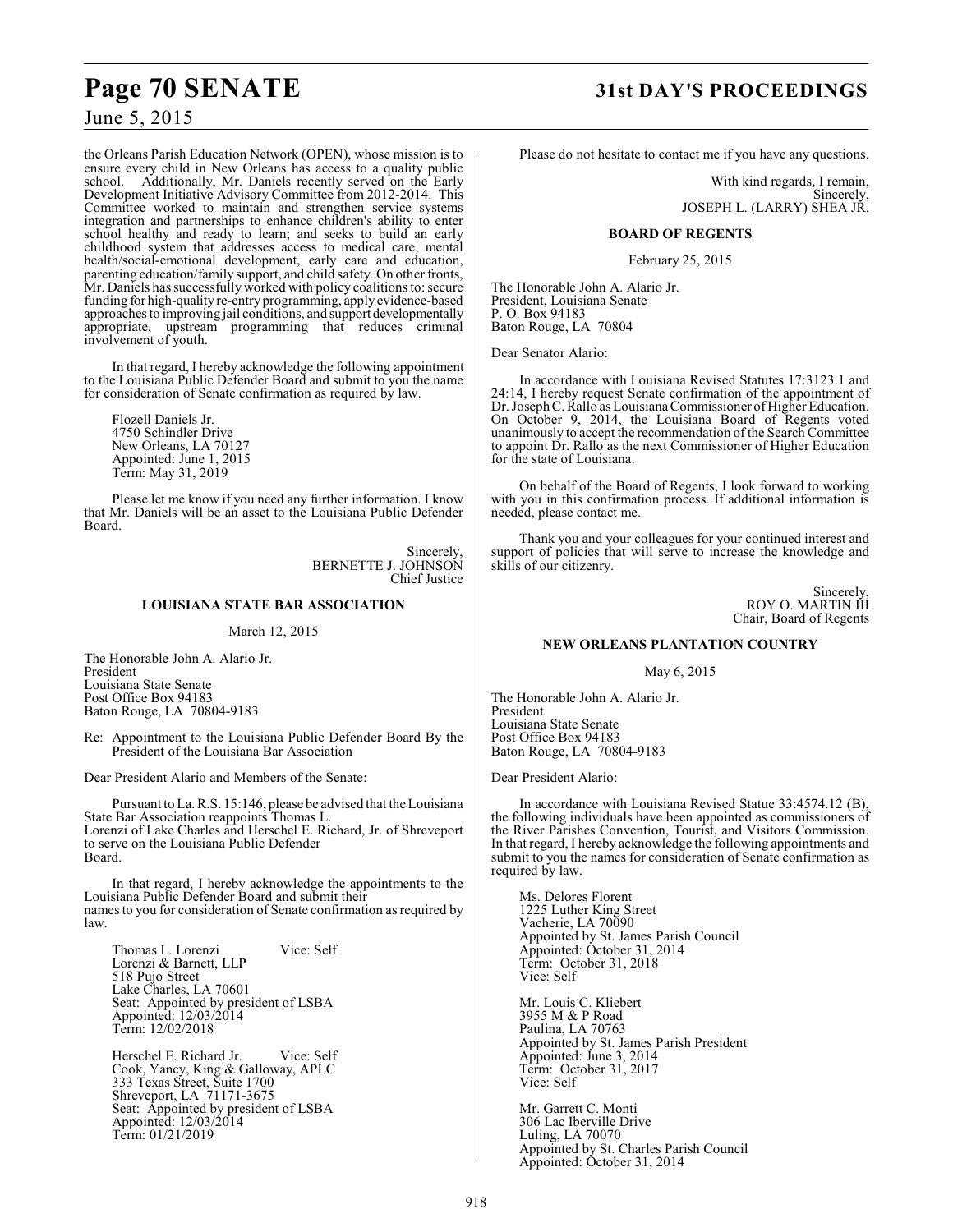Term: October 31, 2018 Vice: Betty L. Haydel

Mr. Rodney Nicholas 2063 Lafitte Drive LaPlace, LA 70068 Appointed by St. John the Baptist Parish Council Appointed: March 24, 2015 Term: October 31, 2018 Vice: Self

Ms. Judy B. Songy 8 Windsor Boulevard LaPlace, LA 70068 Appointed by St. John the Baptist Economic Development **Commission** Appointed: February 18, 2015 Term: October 31, 2017 Vice: Self

Ms. Nicole Veillon 136 Lynn Drive Paradis, LA 70080 Appointed by St. Charles Parish Economic Development **Council** Appointed: June 3, 2014 Term: October 31, 2017 Vice: Self

If further information is needed, please do not hesitate to contact me.

> Thank you and with best personal regards, I am Very truly yours, PAUL G. AUCOIN Chairman

### **ST. JOHN THE BAPTIST PARISH**

July 30, 2014

Honorable John A. Alario Jr., President Louisiana State Senate Post Office Box 94183 Baton Rouge, LA 70804-9183

Re: River Parishes Transit Authority

Dear Senator Alario:

Pursuant to R. S. 48:1604, Mr. Richard Drexel has been selected from a list of nominees representing the local workforce investment board and appointed by majority vote of the three parishes to serve as at-large member of the board of commissioners on the River Parishes Transit Authority.

In that regard, I hereby acknowledge the following appointment and submit to you the name for consideration of Senate confirmation as required by law.

Mr. Richard Drexel 1601 West Frisco Drive LaPlace, LA 70068 At-large; Represents the local workforce investment board Appointed: June 3, 2014 Term: Concurrent Vice: Mr. Arthur M. Harper Jr.

Thank you in advance for your attention to this important matter. If you have any questions or require additional information, please do not hesitate to contact me by phone at (985) 652-9569 or by email at Robottom@sjbparish.com.

> Sincerely, NATALIE ROBOTTOM Parish President

# **31st DAY'S PROCEEDINGS Page 71 SENATE**

June 5, 2015

### **ST. JOHN THE BAPTIST PARISH OFFICE OF THE PARISH PRESIDENT**

March 5, 2015

Honorable John A. Alario Jr., President Louisiana State Senate Post Office Box 94183 Baton Rouge, LA 70804-9183

Re: River Parishes Transit Authority Board of Commissioners

Dear Senator Alario:

Pursuant to R. S. 48:1604, the St. John the Baptist Parish Council has appointed Angelic Sutherland Keller, Esq., from a list of nominees to serve as a member of the Board of Commissioners for the River Parishes Transit Authority.

Mrs. Keller will replace Mr. Randy Vincent, whose membership was recently vacated. In that regard, I hereby acknowledge and submit the above listed appointment for Senate confirmation as required by law.

Angelic Sutherland Keller, Esq. 164 Riverlands Drive LaPlace, LA 70068 Appointed by the St. John the Baptist Parish Council from a list of nominees Appointed: November 25, 2014 Term: Concurrent Vice: VACANT (Randy Vincent)

Thank you in advance for your attention to this matter. Should you have any questions or require additional information, please contact me by phone at (504) 444-2063 or by email at robottom@sjbparish.com.

> Sincerely, NATALIE H. ROBOTTOM Parish President

### **ST. JAMES PARISH GOVERNMENT**

July 17, 2014

Honorable John A. Alario Jr., President Louisiana State Senate Post Office Box 94183 Baton Rouge, LA 70804-9183

Re: River Parishes Transit Authority

Dear Senator Alario:

Pursuant to R. S. 48:1604, the St. James Parish Council has appointed Mr. Robbie LeBlanc from a list of nominees to serve as a member of the board of commissioners on the River Parishes Transit Authority.

In that regard, I hereby acknowledge the following appointment and submit to you the name for consideration of Senate confirmation as required by law.

Mr. Robbie LeBlanc 2879 Sugar Lakes Lane Paulina, LA 70763 Appointed by St. James Parish Council from a list of nominees Appointed: June 3, 2014 Term: Concurrent Vice: Mr. Wayne Alexis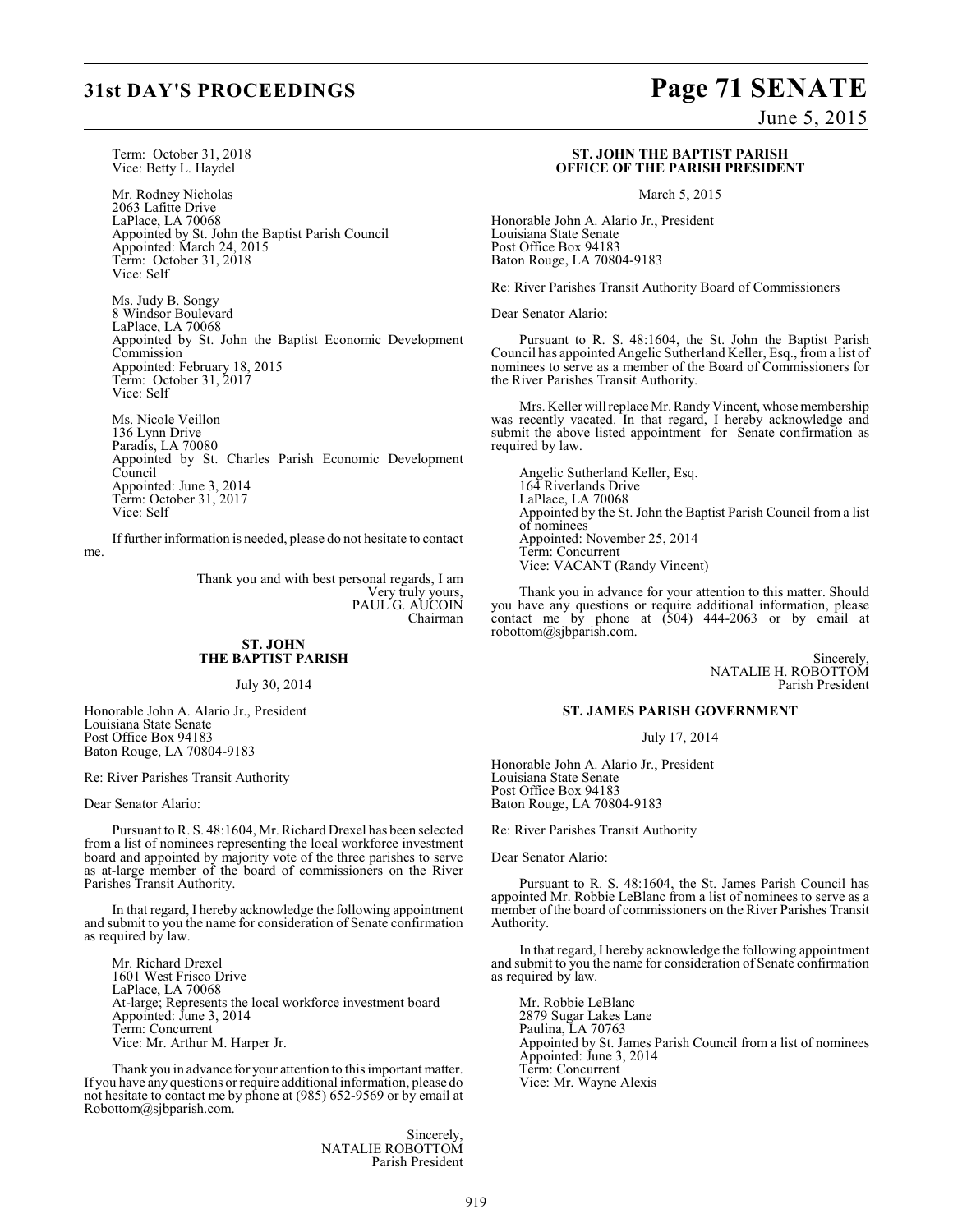# **Page 72 SENATE 31st DAY'S PROCEEDINGS**

June 5, 2015

Thank you in advance for your attention to this important matter. Please contact me should you have any questions or need additional information.

> Sincerely, TIMOTHY P. ROUSSEL Parish President

### **ST. JAMES PARISH GOVERNMENT**

### July 21, 2014

Honorable John A. Alario Jr., President Louisiana State Senate Post Office Box 94183 Baton Rouge, LA 70804-9183

Re: River Parishes Transit Authority

Dear Senator Alario:

Pursuant to R. S. 48:1604, the St. James Parish Council has appointed Mrs. Bedar Warren from a list of nominees to serve as a member of the board of commissioners on the River Parishes Transit Authority.

In that regard, I hereby acknowledge the following appointment and submit to you the name for consideration of Senate confirmation as required by law.

Mrs. Bedar Warren 13321 Lotus Street Vacherie, LA 70090 Appointed by St. James Parish Council from a list of nominees Appointed: July 16, 2014 Term: Concurrent Vice: Mr. Callen T. Hotard

Thank you in advance for your attention to this important matter. Please contact me should you have any questions or need additional information.

> Sincerely, TIMOTHY P. ROUSSEL Parish President

### **SECRETARY OF STATE STATE OF LOUISIANA**

October 13, 2014

The Honorable John A. Alario Jr. President Louisiana State Senate P.O. Box 94183 Baton Rouge, LA 70804-9183

Dear President Alario and Members of the Senate,

Pursuant to R.S. 25:380.152 et seq., I have appointed the following individuals to the Germantown Colony Museum Governing Board. These members shall serve a four-year term concurrent with the Governor. In that regard, I hereby acknowledge the following appointments to the governing board of the Germantown Colony Museum, and submit to you the names for consideration of Senate confirmation as required by law.

Ms. Pam Lowe Vice: Jean Doerge 804 Claiborne Avenue Minden, LA 71055 Appointed: 10.7.14 Term: Four-year term concurrent with Governor Seat: Appointed by the Secretary of State

Mr. John Sanders Vice: Lynn Dorsey 903 Maddry Road Houston, LA 71040 Appointed: 10.7.14 Term: Four-year term concurrent with Governor Seat: Appointed by the Secretary of State

Thank you in advance for your attention to this important matter. Please contact me should you have any questions or need additional information.

> Sincerely, TOM SHEDLER Secretary of State

### **SECRETARY OF STATE STATE OF LOUISIANA**

July 16, 2014

The Honorable John A. Alario Jr. President Louisiana State Senate P.O. Box 94183 Baton Rouge, LA 70804-9183

Dear President Alario and Members of the Senate,

Pursuant to R.S. 25:380.22 et seq., I have appointed the following individual to the governing board of the Louisiana State Oil and Gas Museum. In that regard, I hereby acknowledge the following appointment to the Louisiana State Oil and Gas Museum Governing Board, and submit to you the name for consideration of Senate confirmation as required by law.

Mr. Paul Anthony Pratt Vice: Vacant (James "Jimmy" Dempsey) 2930 North Pointe Shreveport, LA 71106 Appointed: June 3, 2014 Term: Four year term concurrent with governor Seat: Appointed by the secretary of state

Thank you in advance for your attention to this important matter, and please contact me should you have any questions or need additional information.

> Sincerely, TOM SCHEDLER Secretary of State

### **SECRETARY OF STATE STATE OF LOUISIANA**

March 20, 2015

The Honorable John A. Alario Jr. President Louisiana State Senate P.O. Box 94183 Baton Rouge, LA 70804-9183

Dear President Alario and Members of the Senate,

Pursuant to RS 25:380.162 et seq., I have appointed the following individuals to the Schepis Museum Advisory Board. These members shall serve a four-year term concurrent with the Secretary of State. In that regard, I hereby acknowledge the following appointments to the advisory board of the Schepis Museum, and submit to you the names for consideration of Senate confirmation, as required by law.

Martha Simons Vice: Add P.O. Box 1555 Columbia, LA 71418 Appointed 2.11.15 Term: Four year term concurrent with Secretary of State Seat: Appointed by the Secretary of State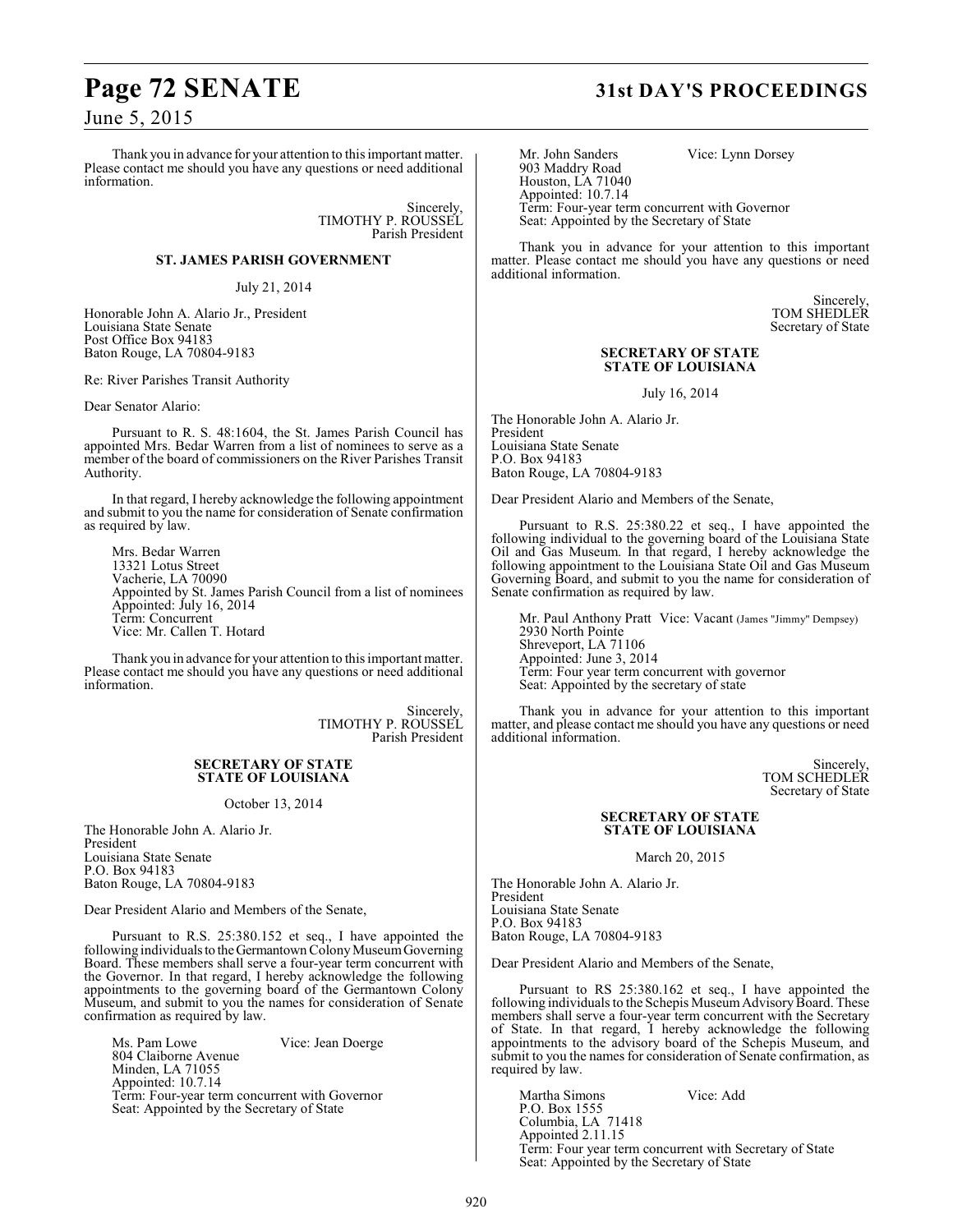# **31st DAY'S PROCEEDINGS Page 73 SENATE**

June 5, 2015

Betty Robinson Vice: Add P.O. Box 780 Columbia, LA 71418 Appointed 2.11.15 Term: Four year term concurrent with Secretary of State Seat: Appointed by the Secretary of State

Polly Harrelson Vice: Add P.O. Box 224 Columbia, LA 71418 Appointed 2.11.15 Term: Four year term concurrent with Secretary of State Seat: Appointed by the Secretary of State

Eric Williams Vice: Add 251 Stringer Street Columbia, LA 71418 Appointed 2.11.15 Term: Four year term concurrent with Secretary of State Seat: Appointed by the Secretary of State

Cathy Herren Vice: Add 192 Frazier Road Grayson, LA 71435 Appointed 2.11.15 Term: Four year term concurrent with Secretary of State Seat: Appointed by the Secretary of State

Beth Hefner Vice: Add 7767 Highway 4 West Columbia, LA 71418 Appointed 2.11.15 Term: Four year term concurrent with Secretary of State Seat: Appointed by the Secretary of State

Debbie Mixon Vice: Add P.O. Box 1619 Columbia, LA 71418 Appointed 2.11.15 Term: Four year term concurrent with Secretary of State Seat: Appointed by the Secretary of State

Shelby Aufiere Vice: Add P.O. Box 1475 Columbia, LA 71418 Appointed 2.11.15 Term: Four year term concurrent with Secretary of State Seat: Appointed by the Secretary of State

Janine Adams Vice: Add P.O. Box 306 Columbia, LA 71418 Appointed 2.11.15 Term: Four year term concurrent with Secretary of State Seat: Appointed by the Secretary of State

Hannah Springer Vice: Add P.O. Box 822 Columbia, LA 71418 Appointed 2.11.15 Term: Four year term concurrent with Secretary of State Seat: Appointed by the Secretary of State

Becky Keahey Vice: Add 155 Wallace Drive Columbia, LA 71418 Appointed 2.11.15 Term: Four year term concurrent with Secretary of State Seat: Appointed by the Secretary of State

Thank you in advance for your attention to this important matter. Please contact me should you have any questions or need additional information.

> Sincerely, TOM SCHEDLER Secretary of State

### **SECRETARY OF STATE STATE OF LOUISIANA**

May 19, 2015

The Honorable John A. Alario Jr. President Louisiana State Senate P.O. Box 94183 Baton Rouge, LA 70804-9183

Dear President Alario and Members of the Senate,

Pursuant to R.S. 25:380.122 et seq., I have appointed the following individual to the Spring Street Historical Museum Governing Board. This member shall serve a four-year term concurrent with the Governor. In that regard, I hereby acknowledge the following appointment to the governing board of the Spring Street Historical Museum, and submit to you the name for consideration of Senate confirmation, as required by law.

Ms. Susan Hardtner Vice: Vacant (Brian Homza) 525 Southfield Road Shreveport, LA 71106 Appointed: 5.19.15 Term: Four-year term concurrent with Governor Seat: Appointed by the Secretary of State

Thank you in advance for your attention to this important matter. Please contact me should you have any questions or need additional information.

> Sincerely, TOM SCHEDLER Secretary of State

### **SUPREME COURT STATE OF LOUISIANA**

November 5, 2014

The Honorable John A. Alario Jr., President Louisiana State Senate Post Office Box 94183 Baton Rouge, LA 70804-9183

Re: Appointment to the Judicial Compensation Commission By Chief Justice Bernette J. Johnson

Dear Senator Alario and Members of the Senate:

In accordance with Louisiana Revised Statute 13:42, I have reappointed both Ms. Suzanne H. Stinson and Mayor James E. "Jimmy" Durbin to the Judicial Compensation Commission.

In that regard, I hereby acknowledge the following appointments to the Judicial Compensation Commission and submit to you the names for consideration of Senate confirmation as required by law.

Ms. Suzanne H. Stinson Vice: Self 26th Judicial District Court P. O. Box 310 Benton, LA 71006 Term: November 4, 2018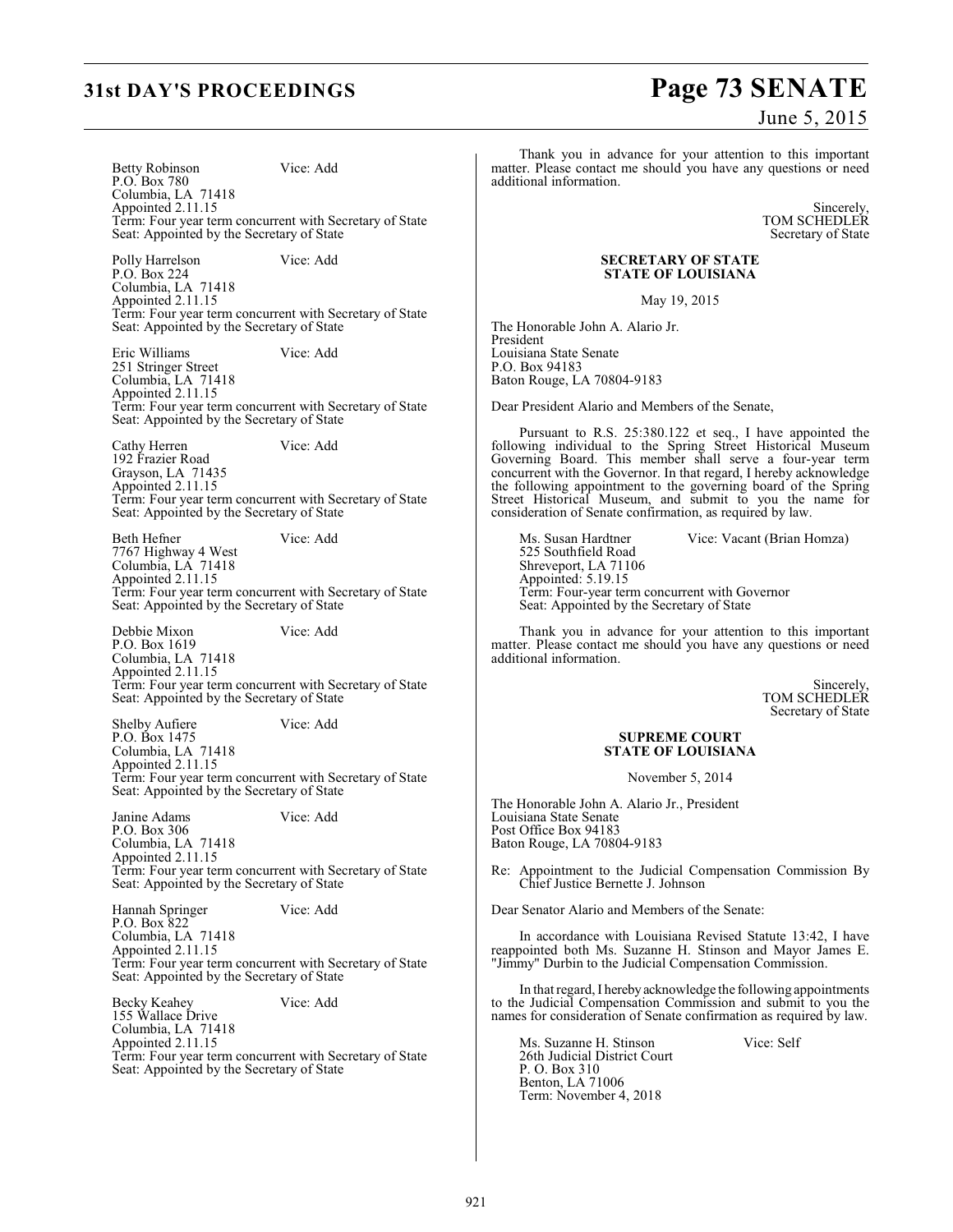# **Page 74 SENATE 31st DAY'S PROCEEDINGS**

June 5, 2015

Mayor James E. "Jimmy" Durbin Vice: Self 941 Government Street Denham Springs, LA 70726 Term: August 18, 2017

Thank you for your courtesies. Please do not hesitate to call if you have any questions or need additional information.

> Sincerely, BENNETTE J. JOHNSON Chief Justice

### **TREASURER OF THE STATE OF LOUISIANA**

April 17, 2015

The Honorable John A. Alario President, Louisiana Senate Post Office Box 94183 Baton Rouge, LA 70804-9183

RE: Confirmation of Ron Henson Louisiana Utilities Restoration Corporation Board of Directors Designee

Dear Senator Alario:

In accordance with R.S. 45:1314 requiring confirmation of designees of elected official members of the Board of Directors of the Louisiana Utilities Restoration Corporation, I hereby request that your procedures for such confirmation or consent be initiated for the following individual, to-wit:

Mr. Ron Henson Vice: Preston Robinson P.O. Box 44154 Baton Rouge, LA 70804 Appointed: April 17, 2015 Seat: Designee of the State Treasurer

If we need to do anything else to get these procedures started, please let me know. Otherwise, we will wait to hear from your staff.

> Very truly yours, JOHN KENNEDY State Treasurer

### **STATE OF LOUISIANA DEPARTMENT OF WILDLIFE & FISHERIES**

May 14, 2015

The Honorable John A. Alario Jr. President Louisiana Senate Post Office Box 94183 Baton Rouge, LA 70804-9183

Dear Senator Alario,

Pursuant to the authority granted to me as set forth in the Louisiana Revised Statue 56:331, I have appointed the following individuals as members of the Louisiana Crab Task Force, and therefore, respectfully submit this to you for consideration of Senate confirmation as required by law.

Mr. Paul Alfonso - position of Commercial Crab Fisherman P. O. Box 88 St. Bernard, LA 70085 Appointed: January 27, 2015

Mr. Warren Delacroix - position of Commercial Crab Fisherman 1012 Helios Avenue Metairie, LA 70005 Appointed: January 27, 2015

If further information is needed, please do not hesitate to contact me.

With best wishes and personal regards, I remain Sincerely, ROBERT J. BARHAM Secretary

### **Message to the Governor**

### **SIGNED SENATE BILLS**

June 5, 2015

To the Honorable Governor of the State of Louisiana:

The President of the Senate and the Speaker of the House of Representatives have signed the following Senate Bills:

### **SENATE BILL NO. 27—**

BY SENATOR BROOME

AN ACT To amend and reenact Code of Criminal Procedure Article 977(C)(2) and to enact Code of Criminal Procedure Article  $978(\dot{B})(4)$ , relative to the expungement of domestic abuse battery convictions; to prohibit the expungement of convictions of domestic abuse battery; and to provide for related matters.

### **SENATE BILL NO. 48—**

BY SENATORS DONAHUE AND APPEL AND REPRESENTATIVES BURRELL, CARMODY, CARTER, KLECKLEY AND SEABAUGH AN ACT

To amend and reenact R.S. 17:3048.1(A)(1)(b)(i) and to enact R.S. 17:3048.1(Z), 5002(A), (B), and (D), and 5024(B)(1)(a), relative to the Taylor Opportunity Program for Students; to provide relative to the minimum American College Test score required for eligibility for the Opportunity award; to provide with respect to the monetary amounts for awards granted pursuant to the program; to provide relative to future increases in award amounts; to provide for effectiveness; and to provide for related matters.

**SENATE BILL NO. 129—** BY SENATOR NEVERS

AN ACT

To enact R.S. 17:105.2, relative to local public school boards; to provide for agreements between school boards for the management and operation of low-performing schools; and to provide for related matters.

**SENATE BILL NO. 184—**

BY SENATORS THOMPSON AND WALSWORTH

AN ACT To enact R.S. 17:194(D), relative to the administration of nutrition programs; to provide for simplified acquisition procedures; and to provide for related matters.

## **SENATE BILL NO. 198—** BY SENATOR HEITMEIER

- 
- AN ACT To amend and reenact R.S.  $4:715(A)(2)(b)$  and  $(B)(2)$  and  $739(C)(3)$ , relative to charitable bingo; to provide relative to the amount of compensation authorized to be paid to personnel who assist in the holding, operating, or conducting of such games; to provide relative to requirements for distributors of electronic dabber devices; to provide for related matters.

### **SENATE BILL NO. 246—** BY SENATOR JOHN SMITH

AN ACT To authorize and provide for the transfer of certain state property; to authorize the transfer of certain state property in Vernon Parish; to provide for the property description; to provide for reservation of mineral rights; to provide terms and conditions; to provide an effective date; and to provide for related matters.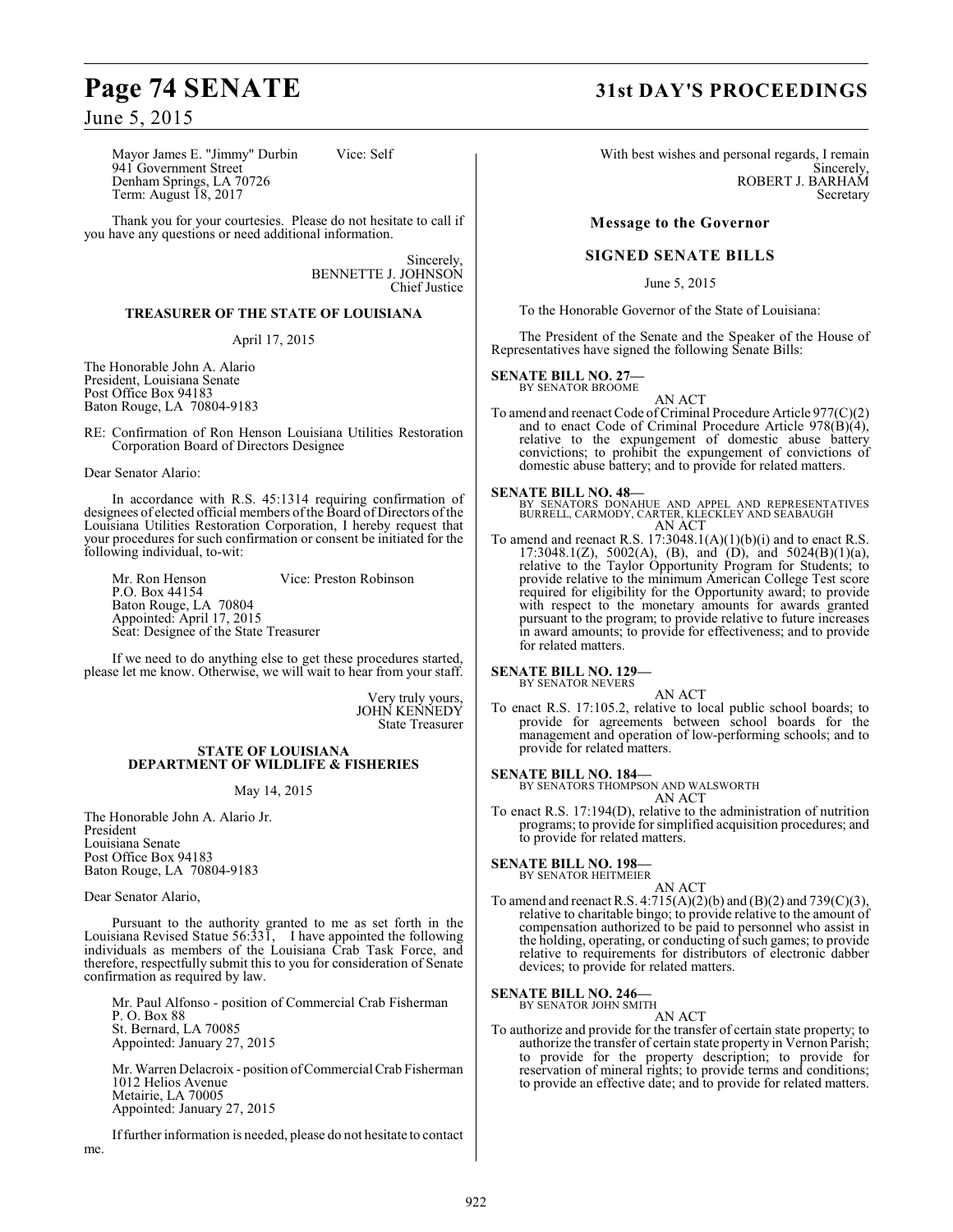## **31st DAY'S PROCEEDINGS Page 75 SENATE**

and they are hereby presented for executive approval.

Respectfully submitted, GLENN A. KOEPP Secretary of the Senate

### **Privilege Report of the Committee on Senate and Governmental Affairs**

### **ENROLLMENTS**

Senator Amedee, Chairman on behalf of the Committee on Senate and Governmental Affairs, submitted the following report:

### June 5, 2015

To the President and Members of the Senate:

I am directed by your Committee on Senate and Governmental Affairs to submit the following report:

The following Senate Concurrent Resolutions have been properly enrolled:

### **SENATE CONCURRENT RESOLUTION NO. 102—** BY SENATOR BROOME

A CONCURRENT RESOLUTION

To urge and request the Louisiana State Law Institute to study and make recommendations regarding whether an assignment or transfer of a mortgage loan on residential real property should be required to be recorded in the appropriate mortgage or conveyance records in order to be effective as to third parties.

**SENATE CONCURRENT RESOLUTION NO. 121—**<br>BY SENATORS GARY SMITH AND BROWN AND REPRESENTATIVES<br>GAINES, MILLER AND WILLMOTT

A CONCURRENT RESOLUTION

To commend Ed Reed on his outstanding high school, college, and professional career and congratulate him on the occasion of his retirement from the National Football League.

### **SENATE CONCURRENT RESOLUTION NO. 122—** BY SENATORS CORTEZ AND PERRY A CONCURRENT RESOLUTION

To commend and congratulateCoach Robert "Ted" Davidson and the Acadiana Wreckin' Rams football team assistant coaches on winning four state Class 5A championships out of their impressive six appearances since 2005.

## **SENATE CONCURRENT RESOLUTION NO. 123—**

BY SENATOR DORSEY-COLOMB A CONCURRENT RESOLUTION To authorize the office of the attorney general to act as the fiduciary agent to accept donations of monies collected to erect a commemorative memorial marker at Gilbert Memorial Park.

### **SENATE CONCURRENT RESOLUTION NO. 124—** BY SENATOR DORSEY-COLOMB

A CONCURRENT RESOLUTION To express the sincere condolences of the Legislature of Louisiana

upon the death of Morris Lawrence East.

## **SENATE CONCURRENT RESOLUTION NO. 125—** BY SENATOR DORSEY-COLOMB

A CONCURRENT RESOLUTION To express the sincere and heartfelt condolences of the Legislature of Louisiana upon the death of Joseph Robinette "Beau" Biden III.

### **SENATE CONCURRENT RESOLUTION NO. 126—** BY SENATOR GUILLORY

A CONCURRENT RESOLUTION To commend Dr. Leodrey Williams for his contributions to the field of agriculture and decades of service to the state of Louisiana.

> Respectfully submitted, "JODY" AMEDEE Chairman

June 5, 2015

The foregoing Senate Concurrent Resolutions were signed by the President of the Senate.

### **Message from the House**

### **SIGNED HOUSE CONCURRENT RESOLUTIONS**

June 2, 2015

To the Honorable President and Members of the Senate:

I am directed to inform your honorable body that the Speaker of the House of Representatives has signed the following House Concurrent Resolutions:

### **HOUSE CONCURRENT RESOLUTION NO. 75—**

BY REPRESENTATIVES KLECKLEY, ADAMS, ARMES, ARNOLD,<br>BODON, BARROW, BILLIOT, WESLEY BISHOP, BOUIE, BROWN,<br>BURRELL, EDWARDS, GAINES, GISCLAIR, GUILLORY, HALL, HILL,<br>HOWARD, HUNTER, JACKSON, JAMES, JEFFERSON, JONES, TERRY<br>LAND

To provide for a hospital stabilization formula pursuant to Article VII, Section 10.13 of the Constitution of Louisiana; to establish the level and basis of hospital assessments; to establish certain reimbursement enhancements for inpatient and outpatient hospital services; to establish certain criteria for the implementation of the formula; to establish the base reimbursement level paid to hospitals; to provide for related matters.

# **HOUSE CONCURRENT RESOLUTION NO. 187—** BY REPRESENTATIVE ROBERT JOHNSON A CONCURRENT RESOLUTION

To urge and request the Louisiana Department of Insurance to study the effects on insureds and healthcare providers of the increasing amount of deductibles and coinsurance obligations which are required by many of the health insurance products being offered to Louisiana citizens.

### **HOUSE CONCURRENT RESOLUTION NO. 194—** BY REPRESENTATIVE FOIL

A CONCURRENT RESOLUTION

To commend James B. Smith upon being the youngest person to receive a degree from Louisiana State University.

## **HOUSE CONCURRENT RESOLUTION NO. 197—** BY REPRESENTATIVE WILLMOTT

A CONCURRENT RESOLUTION

To recognize the week of May 6 through 12, 2015, as National Nurses Week in Louisiana.

### **HOUSE CONCURRENT RESOLUTION NO. 198—**

BY REPRESENTATIVE KLECKLEY AND SENATORS JOHNS AND MORRISH A CONCURRENT RESOLUTION

To commend the Barbe High School Buccaneers boys' baseball team upon winning the 2015 Class 5A state championship title.

### **HOUSE CONCURRENT RESOLUTION NO. 199—**

BY REPRESENTATIVE BARROW A CONCURRENT RESOLUTION

To commend LeeDell Woods, Jr., upon his induction into the Southern University Sports Hall of Fame.

and asked that the President of the Senate affix his signature to the same.

> Respectfully submitted, ALFRED W. SPEER Clerk of the House of Representatives

The House Concurrent Resolutions contained herein were signed by the President of the Senate.